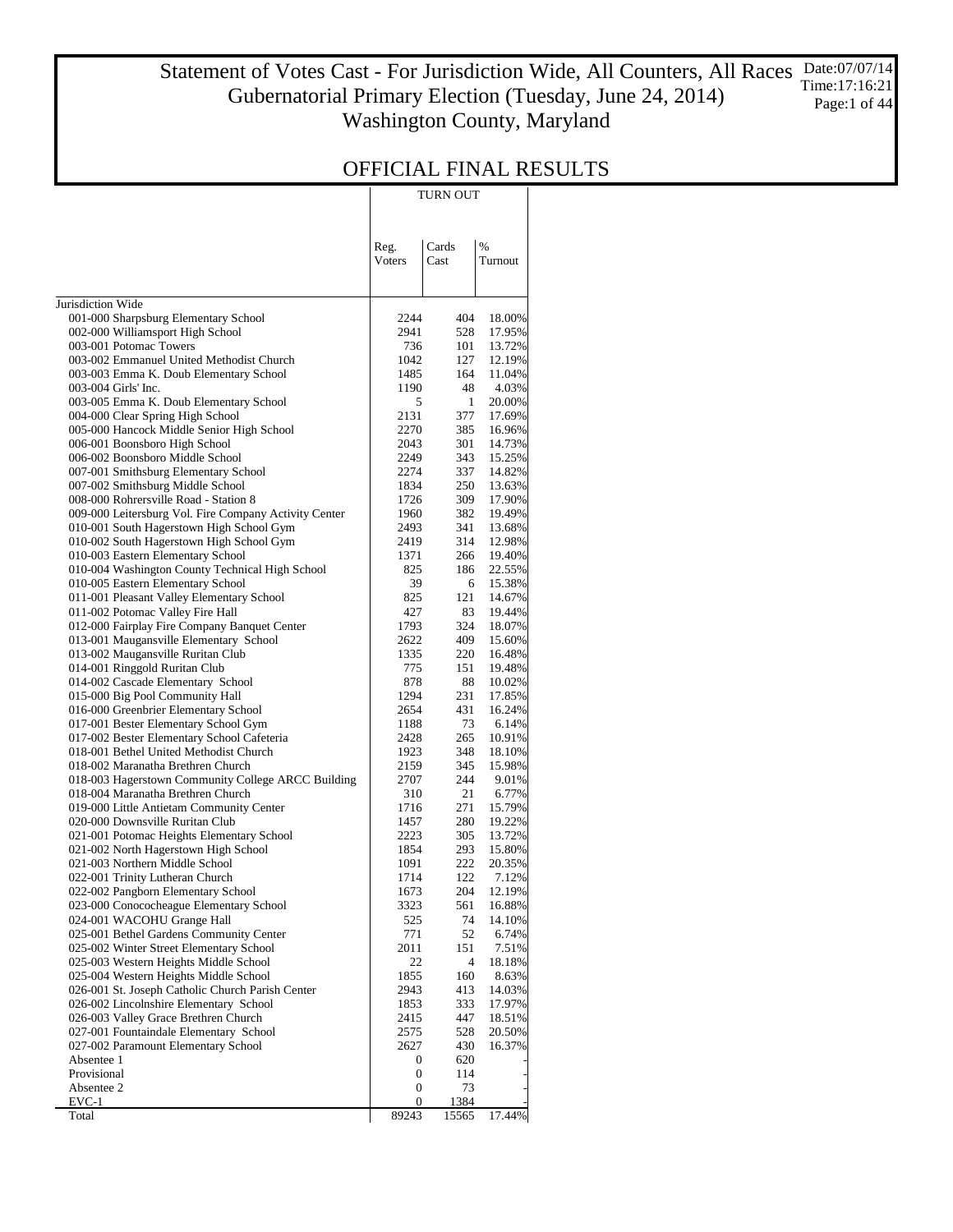Statement of Votes Cast - For Jurisdiction Wide, All Counters, All Races Gubernatorial Primary Election (Tuesday, June 24, 2014) Washington County, Maryland Date:07/07/14 Time:17:16:21 Page:2 of 44

GOVERNOR / LT. GOVERNOR

|                                                                                  | Reg.<br>Voters | Vote For                     | Times<br>Counted | Total<br>Votes | Brown-Ulman  |                        | Gansler-Ivey     |                     | Jaffe-Jaffe                    |                |
|----------------------------------------------------------------------------------|----------------|------------------------------|------------------|----------------|--------------|------------------------|------------------|---------------------|--------------------------------|----------------|
|                                                                                  |                |                              |                  |                |              |                        |                  |                     |                                |                |
| Jurisdiction Wide                                                                |                |                              |                  |                |              |                        |                  |                     |                                |                |
| 001-000 Sharpsburg Elementary School                                             | 738            | 1                            | 138              | 131            | 34           | 25.95%                 | 37               | 28.24%              | $\mathfrak{2}$                 | 1.53%          |
| 002-000 Williamsport High School                                                 | 1015           | $\mathbf{1}$                 | 182              | 172            | 58           | 33.72%                 | 61               | 35.47%              | $\overline{7}$                 | 4.07%          |
| 003-001 Potomac Towers                                                           | 377            | $\mathbf{1}$                 | 58               | 58             | 36           | 62.07%                 |                  | 11 18.97%           | $\mathbf{0}$                   | 0.00%          |
| 003-002 Emmanuel United Methodist Church                                         | 452            | $\mathbf{1}$                 | 65               | 62             | 15           | 24.19%                 |                  | 16 25.81%           | $\mathbf{0}$                   | 0.00%          |
| 003-003 Emma K. Doub Elementary School                                           | 627            | $\mathbf{1}$                 | 64               | 60             | 20           | 33.33%                 | 20               | 33.33%              | $\mathbf{0}$                   | 0.00%          |
| 003-004 Girls' Inc.                                                              | 600            | $\mathbf{1}$                 | 24               | 24             | 12           | 50.00%                 | 6                | 25.00%              | $\boldsymbol{0}$               | 0.00%          |
| 003-005 Emma K. Doub Elementary School                                           | $\mathbf{0}$   | $\mathbf{1}$                 | $\boldsymbol{0}$ | $\bf{0}$       | $\mathbf{0}$ |                        | $\mathbf{0}$     |                     | $\boldsymbol{0}$               |                |
| 004-000 Clear Spring High School                                                 | 640            | $\mathbf{1}$                 | 98               | 92             | 24           | 26.09%                 | 40               | 43.48%              | 5                              | 5.43%          |
| 005-000 Hancock Middle Senior High School                                        | 606            | $\mathbf{1}$<br>$\mathbf{1}$ | 89               | 86             | 27           | 31.40%                 | 35               | 40.70%              | $\mathfrak{2}$<br>$\mathbf{1}$ | 2.33%          |
| 006-001 Boonsboro High School<br>006-002 Boonsboro Middle School                 | 629<br>775     | $\mathbf{1}$                 | 108<br>130       | 108<br>130     | 42<br>40     | 38.89%<br>30.77%       | 33               | 30.56%<br>55 42.31% | $\mathfrak{2}$                 | 0.93%<br>1.54% |
| 007-001 Smithsburg Elementary School                                             | 615            | $\mathbf{1}$                 | 81               | 77             | 26           | 33.77%                 | 29               | 37.66%              | -1                             | 1.30%          |
| 007-002 Smithsburg Middle School                                                 | 540            | $\mathbf{1}$                 | 75               | 73             | 30           | 41.10%                 | 23               | 31.51%              | $\boldsymbol{0}$               | 0.00%          |
| 008-000 Rohrersville Road - Station 8                                            | 586            | $\mathbf{1}$                 | 105              | 101            | 22           | 21.78%                 |                  | 36 35.64%           | $\overline{2}$                 | 1.98%          |
| 009-000 Leitersburg Vol. Fire Company Activity Center                            | 546            | $\mathbf{1}$                 | 107              | 104            | 42           | 40.38%                 |                  | 36 34.62%           | $\mathbf{1}$                   | 0.96%          |
| 010-001 South Hagerstown High School Gym                                         | 860            | $\mathbf{1}$                 | 126              | 121            | 51           | 42.15%                 |                  | 31 25.62%           | $\overline{4}$                 | 3.31%          |
| 010-002 South Hagerstown High School Gym                                         | 870            | $\mathbf{1}$                 | 105              | 100            | 59           | 59.00%                 | 21               | 21.00%              | $\mathbf{1}$                   | 1.00%          |
| 010-003 Eastern Elementary School                                                | 488            | $\mathbf{1}$                 | 79               | 77             | 26           | 33.77%                 |                  | 35 45.45%           | $\mathbf{0}$                   | 0.00%          |
| 010-004 Washington County Technical High School                                  | 339            | $\mathbf{1}$                 | 70               | 69             |              | 22 31.88%              |                  | 24 34.78%           | $\mathfrak{2}$                 | 2.90%          |
| 010-005 Eastern Elementary School                                                | 16             | $\mathbf{1}$                 | 3                | 3              |              | 3 100.00%              | $\boldsymbol{0}$ | $0.00\%$            | $\mathbf{0}$                   | 0.00%          |
| 011-001 Pleasant Valley Elementary School                                        | 280            | $\mathbf{1}$                 | 53               | 51             | 17           | 33.33%                 | 8                | 15.69%              | $\boldsymbol{0}$               | 0.00%          |
| 011-002 Potomac Valley Fire Hall                                                 | 177            | $\mathbf{1}$                 | 38               | 38             | 10           | 26.32%                 | 14               | 36.84%              | -1                             | 2.63%          |
| 012-000 Fairplay Fire Company Banquet Center                                     | 524            | $\mathbf{1}$                 | 97               | 91             | 25           | 27.47%                 |                  | 36 39.56%           | $\mathbf{0}$                   | 0.00%          |
| 013-001 Maugansville Elementary School                                           | 781            | $\mathbf{1}$                 | 114              | 109            | 38           | 34.86%                 |                  | 41 37.61%           | 3                              | 2.75%          |
| 013-002 Maugansville Ruritan Club                                                | 470            | $\mathbf{1}$                 | 75               | 72             | 33           | 45.83%                 | 15               | 20.83%              | 1                              | 1.39%          |
| 014-001 Ringgold Ruritan Club                                                    | 190            | $\mathbf{1}$                 | 34               | 31             | 15           | 48.39%                 | $\tau$           | 22.58%              | 1                              | 3.23%          |
| 014-002 Cascade Elementary School                                                | 260            | $\mathbf{1}$                 | 28               | 28             | 7            | 25.00%                 | 11               | 39.29%              | 1                              | 3.57%          |
| 015-000 Big Pool Community Hall                                                  | 328            | $\mathbf{1}$                 | 52               | 45             | 14           | 31.11%                 |                  | 20 44.44%           | 1                              | 2.22%          |
| 016-000 Greenbrier Elementary School                                             | 801            | $\mathbf{1}$                 | 128              | 124            | 47           | 37.90%                 |                  | 32 25.81%           | $\mathbf{0}$                   | 0.00%          |
| 017-001 Bester Elementary School Gym                                             | 563            | $\mathbf{1}$                 | 33               | 32             | 12           | 37.50%                 | 9                | 28.13%              | $\mathbf{0}$                   | 0.00%          |
| 017-002 Bester Elementary School Cafeteria                                       | 1022           | $\mathbf{1}$                 | 111              | 110            | 46           | 41.82%                 | 37               | 33.64%              | $\boldsymbol{0}$               | 0.00%          |
| 018-001 Bethel United Methodist Church                                           | 579            | $\mathbf{1}$                 | 88               | 83             | 24           | 28.92%                 | 33               | 39.76%              | $\overline{2}$                 | 2.41%          |
| 018-002 Maranatha Brethren Church                                                | 743            | $\mathbf{1}$                 | 101              | 99             | 32           | 32.32%                 | 40               | 40.40%              | $\overline{4}$                 | 4.04%          |
| 018-003 Hagerstown Community College ARCC Building                               | 1062           | $\mathbf{1}$                 | 101              | 100            | 61           | 61.00%                 |                  | 13 13.00%           | -1                             | 1.00%          |
| 018-004 Maranatha Brethren Church                                                | 141            | $\mathbf{1}$                 | 11               | 11             | 9            | 81.82%                 | 1                | 9.09%               | $\mathbf{0}$                   | 0.00%          |
| 019-000 Little Antietam Community Center                                         | 502            | $\mathbf{1}$                 | 78               | 71             | 18           | 25.35%                 | 24               | 33.80%              | $\mathbf{0}$                   | 0.00%          |
| 020-000 Downsville Ruritan Club                                                  | 449            | $\mathbf{1}$                 | 80               | 77             | 19           | 24.68%                 | 31               | 40.26%              | 3                              | 3.90%          |
| 021-001 Potomac Heights Elementary School                                        | 902            | $\mathbf{1}$                 | 116              | 114            | 38           | 33.33%                 |                  | 37 32.46%           | -1                             | 0.88%          |
| 021-002 North Hagerstown High School                                             | 786            | $\mathbf{1}$                 | 124              | 123            | 39           | 31.71%                 |                  | 41 33.33%           | 3                              | 2.44%          |
| 021-003 Northern Middle School                                                   | 452            | $\mathbf{1}$                 | 102              | 95             | 42           | 44.21%                 |                  | 30 31.58%           | -1                             | 1.05%          |
| 022-001 Trinity Lutheran Church                                                  | 841            | $\mathbf{1}$                 | 62               | 62             | 22           | 35.48%                 | 18               | 29.03%              | $\mathfrak{2}$                 | 3.23%          |
| 022-002 Pangborn Elementary School                                               | 737            | $\mathbf{1}$<br>$\mathbf{1}$ | 81               | 78<br>143      |              | 33 42.31%<br>39 27.27% |                  | 22 28.21%           | 4<br>1                         | 5.13%          |
| 023-000 Conococheague Elementary School                                          | 921<br>186     |                              | 153<br>20        | 19             | 8            |                        | 5                | 49 34.27%           | 1                              | 0.70%<br>5.26% |
| 024-001 WACOHU Grange Hall<br>025-001 Bethel Gardens Community Center            | 511            | 1<br>1                       | 41               | 41             | 40           | 42.11%<br>97.56%       | $\mathbf{0}$     | 26.32%<br>0.00%     | $\boldsymbol{0}$               | 0.00%          |
|                                                                                  | 928            | 1                            | 63               | 58             | 27           | 46.55%                 | 13               | 22.41%              | $\mathbf{0}$                   | 0.00%          |
| 025-002 Winter Street Elementary School<br>025-003 Western Heights Middle School | 10             | 1                            | $\overline{4}$   | 4              | 3            | 75.00%                 | -1               | 25.00%              | $\bf{0}$                       | 0.00%          |
| 025-004 Western Heights Middle School                                            | 871            | 1                            | 56               | 51             | 24           | 47.06%                 | 18               | 35.29%              | -1                             | 1.96%          |
| 026-001 St. Joseph Catholic Church Parish Center                                 | 1116           | 1                            | 146              | 138            | 41           | 29.71%                 | 46               | 33.33%              | 1                              | 0.72%          |
| 026-002 Lincolnshire Elementary School                                           | 688            | 1                            | 121              | 114            | 48           | 42.11%                 | 36               | 31.58%              | $\bf{0}$                       | 0.00%          |
| 026-003 Valley Grace Brethren Church                                             | 842            | 1                            | 150              | 141            | 48           | 34.04%                 | 55               | 39.01%              | 1                              | 0.71%          |
| 027-001 Fountaindale Elementary School                                           | 742            | 1                            | 134              | 129            | 49           | 37.98%                 | 48               | 37.21%              | $\mathbf{0}$                   | 0.00%          |
| 027-002 Paramount Elementary School                                              | 944            | $\mathbf{1}$                 | 128              | 120            | 47           | 39.17%                 | 51               | 42.50%              | -1                             | 0.83%          |
| Absentee 1                                                                       | 0              | $\overline{c}$               | 273              | 254            | 111          | 43.70%                 | 75               | 29.53%              | 9                              | 3.54%          |
| Provisional                                                                      | 0              | 2                            | 42               | 37             | 15           | 40.54%                 | 11               | 29.73%              | -1                             | 2.70%          |
| Absentee 2                                                                       | 0              | 2                            | 36               | 36             | 15           | 41.67%                 | 9                | 25.00%              | -1                             | 2.78%          |
| $EVC-1$                                                                          | $\Omega$       | $\overline{2}$               | 570              | <u>551</u>     | 246          | 44.65%                 | 174              | 31.58%              | 5                              | 0.91%          |
| Total                                                                            | 31668          | 61                           | 5351             | 5128           | 1951         | 38.05%                 | 1660             | 32.37%              | 81                             | 1.58%          |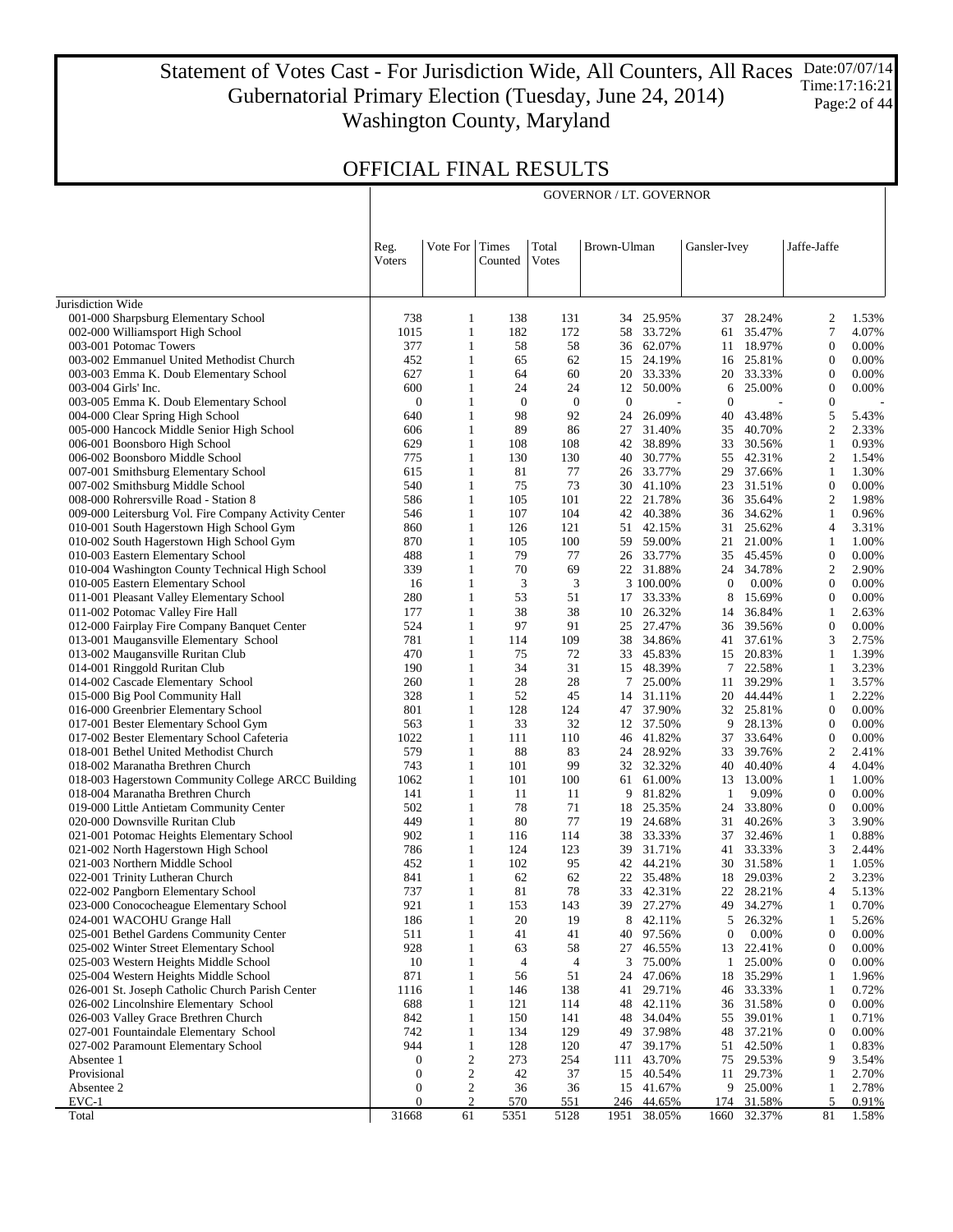Statement of Votes Cast - For Jurisdiction Wide, All Counters, All Races Date:07/07/14 Gubernatorial Primary Election (Tuesday, June 24, 2014) Washington County, Maryland Time:17:16:21 Page:3 of 44

|               | <b>GOVERNOR / LT. GOVERNOR</b> |                  |
|---------------|--------------------------------|------------------|
| Mizeur-Coates | Smith-Tucker                   | Walsh-Wingate-Pe |

| Jurisdiction Wide                                                                |                  |                     |                              |                |                  |                |
|----------------------------------------------------------------------------------|------------------|---------------------|------------------------------|----------------|------------------|----------------|
| 001-000 Sharpsburg Elementary School                                             | 48               | 36.64%              | 7                            | 5.34%          | 3                | 2.29%          |
| 002-000 Williamsport High School                                                 | 31               | 18.02%              | $\overline{4}$               | 2.33%          | 11               | 6.40%          |
| 003-001 Potomac Towers                                                           |                  | 9 15.52%            | $\mathbf{1}$                 | 1.72%          | $\mathbf{1}$     | 1.72%          |
| 003-002 Emmanuel United Methodist Church                                         |                  | 28 45.16%           | $\mathbf{1}$                 | 1.61%          | 2                | 3.23%          |
| 003-003 Emma K. Doub Elementary School                                           | 14               | 23.33%              | 3                            | 5.00%          | 3                | 5.00%          |
| 003-004 Girls' Inc.                                                              | 4                | 16.67%              | $\boldsymbol{0}$             | 0.00%          | 2                | 8.33%          |
| 003-005 Emma K. Doub Elementary School                                           | $\boldsymbol{0}$ |                     | $\boldsymbol{0}$             |                | $\boldsymbol{0}$ |                |
| 004-000 Clear Spring High School                                                 | 10               | 10.87%              | 3                            | 3.26%          | 10               | 10.87%         |
| 005-000 Hancock Middle Senior High School                                        | 13               | 15.12%              | 2                            | 2.33%          | 7                | 8.14%          |
| 006-001 Boonsboro High School                                                    | 22               | 20.37%              | 5                            | 4.63%          | 5                | 4.63%          |
| 006-002 Boonsboro Middle School                                                  | 27               | 20.77%              | $\mathbf{1}$                 | 0.77%          | 5                | 3.85%          |
| 007-001 Smithsburg Elementary School                                             |                  | 15 19.48%           | 2                            | 2.60%          | 4                | 5.19%          |
| 007-002 Smithsburg Middle School                                                 | 15               | 20.55%              | 3                            | 4.11%          | 2                | 2.74%          |
| 008-000 Rohrersville Road - Station 8                                            | 39               | 38.61%              | $\mathbf{1}$                 | 0.99%          | $\mathbf{1}$     | 0.99%          |
| 009-000 Leitersburg Vol. Fire Company Activity Center                            |                  | 19 18.27%           | 2                            | 1.92%          | 4                | 3.85%          |
| 010-001 South Hagerstown High School Gym                                         |                  | 30 24.79%           | $\boldsymbol{0}$             | 0.00%          | 5                | 4.13%          |
| 010-002 South Hagerstown High School Gym                                         |                  | 14 14.00%           | 3                            | 3.00%          | 2                | 2.00%          |
| 010-003 Eastern Elementary School                                                |                  | 10 12.99%           | 2                            | 2.60%          | 4                | 5.19%          |
| 010-004 Washington County Technical High School                                  | 13               | 18.84%              | 2                            | 2.90%          | 6                | 8.70%          |
| 010-005 Eastern Elementary School                                                | $\mathbf{0}$     | 0.00%               | 0                            | 0.00%<br>1.96% | 0                | 0.00%          |
| 011-001 Pleasant Valley Elementary School                                        | 23               | 45.10%<br>10 26.32% | $\mathbf{1}$<br>$\mathbf{1}$ |                | 2<br>2           | 3.92%          |
| 011-002 Potomac Valley Fire Hall<br>012-000 Fairplay Fire Company Banquet Center | 23               |                     | 2                            | 2.63%<br>2.20% | 5                | 5.26%<br>5.49% |
| 013-001 Maugansville Elementary School                                           |                  | 25.27%<br>18 16.51% | 0                            | 0.00%          | 9                | 8.26%          |
| 013-002 Maugansville Ruritan Club                                                |                  | 20 27.78%           | $\mathbf{1}$                 | 1.39%          | 2                | 2.78%          |
| 014-001 Ringgold Ruritan Club                                                    |                  | 8 25.81%            | $\boldsymbol{0}$             | 0.00%          | $\boldsymbol{0}$ | 0.00%          |
| 014-002 Cascade Elementary School                                                | 8                | 28.57%              | $\boldsymbol{0}$             | 0.00%          | $\mathbf{1}$     | 3.57%          |
| 015-000 Big Pool Community Hall                                                  | 9.               | 20.00%              | $\boldsymbol{0}$             | 0.00%          | $\mathbf{1}$     | 2.22%          |
| 016-000 Greenbrier Elementary School                                             |                  | 40 32.26%           | $\boldsymbol{0}$             | 0.00%          | 5                | 4.03%          |
| 017-001 Bester Elementary School Gym                                             |                  | 5 15.63%            | 2                            | 6.25%          | 4                | 12.50%         |
| 017-002 Bester Elementary School Cafeteria                                       | 21               | 19.09%              | 2                            | 1.82%          | 4                | 3.64%          |
| 018-001 Bethel United Methodist Church                                           | 19               | 22.89%              | 2                            | 2.41%          | 3                | 3.61%          |
| 018-002 Maranatha Brethren Church                                                |                  | 19 19.19%           | 2                            | 2.02%          | 2                | 2.02%          |
| 018-003 Hagerstown Community College ARCC Building                               | 18               | 18.00%              | 2                            | 2.00%          | 5                | 5.00%          |
| 018-004 Maranatha Brethren Church                                                | 1                | 9.09%               | $\boldsymbol{0}$             | 0.00%          | $\boldsymbol{0}$ | 0.00%          |
| 019-000 Little Antietam Community Center                                         | 25               | 35.21%              | 2                            | 2.82%          | 2                | 2.82%          |
| 020-000 Downsville Ruritan Club                                                  | 19               | 24.68%              | $\overline{4}$               | 5.19%          | $\mathbf{1}$     | 1.30%          |
| 021-001 Potomac Heights Elementary School                                        | 35               | 30.70%              | $\boldsymbol{0}$             | 0.00%          | 3                | 2.63%          |
| 021-002 North Hagerstown High School                                             | 33               | 26.83%              | $\mathbf{1}$                 | 0.81%          | 6                | 4.88%          |
| 021-003 Northern Middle School                                                   |                  | 22 23.16%           | $\boldsymbol{0}$             | 0.00%          | $\boldsymbol{0}$ | 0.00%          |
| 022-001 Trinity Lutheran Church                                                  |                  | 18 29.03%           | $\mathbf{1}$                 | 1.61%          | $\mathbf{1}$     | 1.61%          |
| 022-002 Pangborn Elementary School                                               |                  | 14 17.95%           | $\mathbf{1}$                 | 1.28%          | $\overline{4}$   | 5.13%          |
| 023-000 Conococheague Elementary School                                          | 37               | 25.87%              | 7                            | 4.90%          | 10               | 6.99%          |
| 024-001 WACOHU Grange Hall                                                       | 3                | 15.79%              | $\mathbf{1}$                 | 5.26%          | 1                | 5.26%          |
| 025-001 Bethel Gardens Community Center                                          | $\mathbf{0}$     | $0.00\%$            | $\boldsymbol{0}$             | $0.00\%$       | $\mathbf{1}$     | 2.44%          |
| 025-002 Winter Street Elementary School                                          | 11               | 18.97%              | 3                            | 5.17%          | 4                | 6.90%          |
| 025-003 Western Heights Middle School                                            | 0                | 0.00%               | $\boldsymbol{0}$             | 0.00%          | $\boldsymbol{0}$ | 0.00%          |
| 025-004 Western Heights Middle School                                            | 5                | 9.80%               | 1                            | 1.96%          | 2                | 3.92%          |
| 026-001 St. Joseph Catholic Church Parish Center                                 | 28               | 20.29%              | 8                            | 5.80%          | 14               | 10.14%         |
| 026-002 Lincolnshire Elementary School                                           | 16               | 14.04%              | 5                            | 4.39%          | 9                | 7.89%          |
| 026-003 Valley Grace Brethren Church                                             | 27               | 19.15%              | 5                            | 3.55%          | 5                | 3.55%          |
| 027-001 Fountaindale Elementary School<br>027-002 Paramount Elementary School    | 27               | 20.93%              | 0                            | 0.00%          | 5                | 3.88%          |
| Absentee 1                                                                       | 18<br>27         | 15.00%<br>10.63%    | $\mathbf{1}$<br>11           | 0.83%<br>4.33% | 2<br>21          | 1.67%<br>8.27% |
| Provisional                                                                      | 9                | 24.32%              | $\boldsymbol{0}$             | 0.00%          | $\mathbf{1}$     | 2.70%          |
| Absentee 2                                                                       | 9                | 25.00%              | 0                            | 0.00%          | $\overline{c}$   | 5.56%          |
| EVC-1                                                                            | 103              | 18.69%              | $8\phantom{.}$               | 1.45%          | 15               | 2.72%          |
| Total                                                                            | 1089             | 21.24%              | 116                          | 2.26%          | 231              | 4.50%          |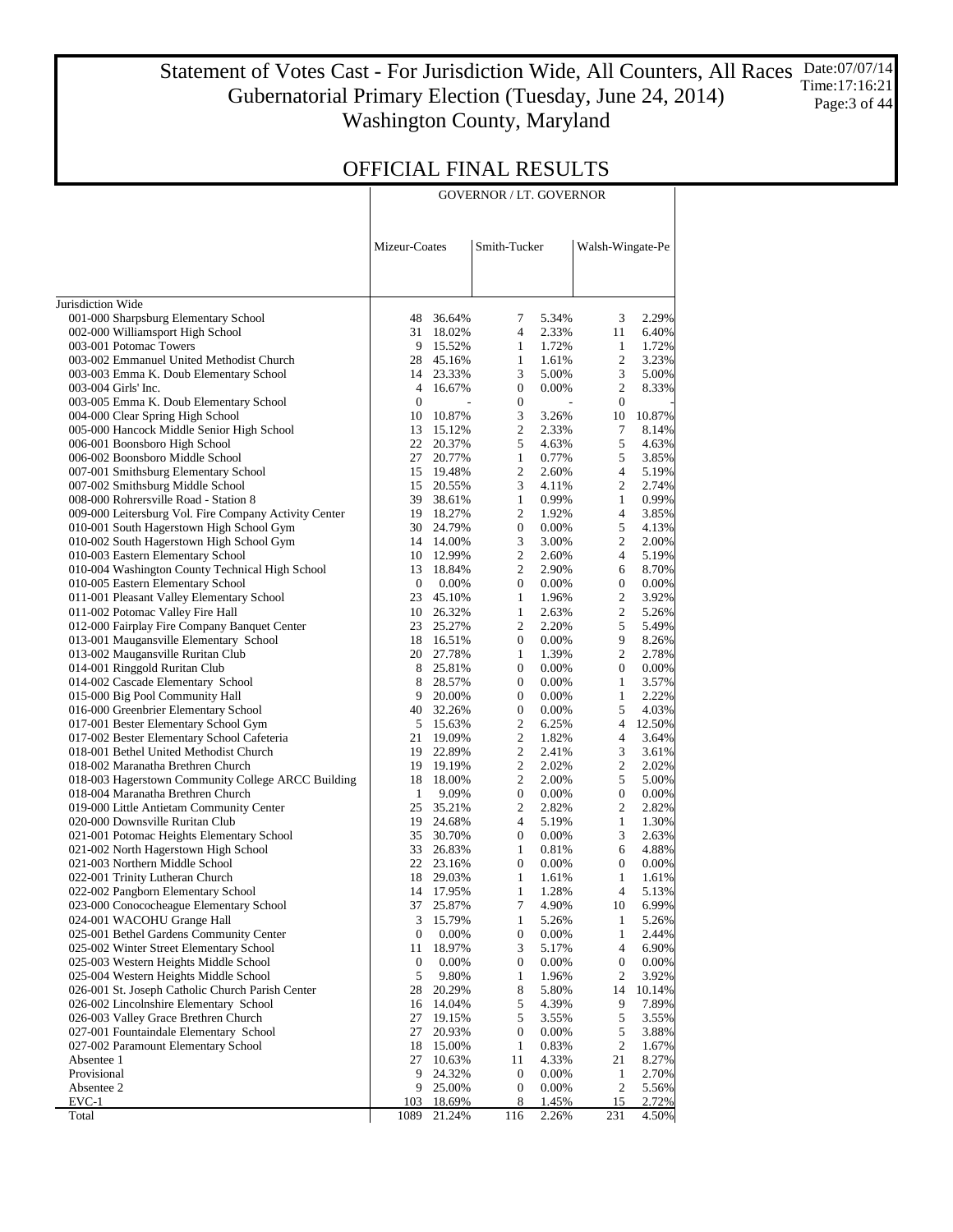Statement of Votes Cast - For Jurisdiction Wide, All Counters, All Races Date:07/07/14 Gubernatorial Primary Election (Tuesday, June 24, 2014) Washington County, Maryland Time:17:16:21 Page: 4 of 44

### OFFICIAL FINAL RESULTS

|                                                                                |                  |                              | COMPTROLLER      |                  |                           |
|--------------------------------------------------------------------------------|------------------|------------------------------|------------------|------------------|---------------------------|
|                                                                                |                  |                              |                  |                  |                           |
|                                                                                | Reg.             | Vote For                     | Times            | Total            | Franchot, Peter           |
|                                                                                | Voters           |                              | Counted          | Votes            |                           |
|                                                                                |                  |                              |                  |                  |                           |
| Jurisdiction Wide                                                              |                  |                              |                  |                  |                           |
| 001-000 Sharpsburg Elementary School                                           | 738              | 1                            | 138              | 87               | 87 100.00%                |
| 002-000 Williamsport High School<br>003-001 Potomac Towers                     | 1015<br>377      | $\mathbf{1}$<br>$\mathbf{1}$ | 182<br>58        | 119<br>38        | 119 100.00%<br>38 100.00% |
| 003-002 Emmanuel United Methodist Church                                       | 452              | $\mathbf{1}$                 | 65               | 48               | 48 100.00%                |
| 003-003 Emma K. Doub Elementary School                                         | 627              | $\mathbf{1}$                 | 64               | 45               | 45 100.00%                |
| 003-004 Girls' Inc.                                                            | 600              | $\mathbf{1}$                 | 24               | 19               | 19 100.00%                |
| 003-005 Emma K. Doub Elementary School                                         | $\boldsymbol{0}$ | $\mathbf{1}$                 | $\boldsymbol{0}$ | $\boldsymbol{0}$ | 0                         |
| 004-000 Clear Spring High School                                               | 640              | $\mathbf{1}$                 | 98               | 72               | 72 100.00%                |
| 005-000 Hancock Middle Senior High School                                      | 606              | $\mathbf{1}$                 | 89               | 66               | 66 100.00%                |
| 006-001 Boonsboro High School                                                  | 629              | $\mathbf{1}$                 | 108              | 90               | 90 100.00%                |
| 006-002 Boonsboro Middle School                                                | 775              | $\mathbf{1}$                 | 130              | 100              | 100 100.00%               |
| 007-001 Smithsburg Elementary School                                           | 615<br>540       | $\mathbf{1}$<br>$\mathbf{1}$ | 81<br>75         | 52<br>63         | 52 100.00%                |
| 007-002 Smithsburg Middle School<br>008-000 Rohrersville Road - Station 8      | 586              | $\mathbf{1}$                 | 105              | 78               | 63 100.00%<br>78 100.00%  |
| 009-000 Leitersburg Vol. Fire Company Activity Center                          | 546              | $\mathbf{1}$                 | 107              | 76               | 76 100.00%                |
| 010-001 South Hagerstown High School Gym                                       | 860              | $\mathbf{1}$                 | 126              | 94               | 94 100.00%                |
| 010-002 South Hagerstown High School Gym                                       | 870              | $\mathbf{1}$                 | 105              | 79               | 79 100.00%                |
| 010-003 Eastern Elementary School                                              | 488              | $\mathbf{1}$                 | 79               | 60               | 60 100.00%                |
| 010-004 Washington County Technical High School                                | 339              | $\mathbf{1}$                 | 70               | 48               | 48 100.00%                |
| 010-005 Eastern Elementary School                                              | 16               | $\mathbf{1}$                 | 3                | $\mathbf{1}$     | 1 100.00%                 |
| 011-001 Pleasant Valley Elementary School                                      | 280              | $\mathbf{1}$                 | 53               | 43               | 43 100.00%                |
| 011-002 Potomac Valley Fire Hall                                               | 177              | $\mathbf{1}$                 | 38               | 22               | 22 100.00%                |
| 012-000 Fairplay Fire Company Banquet Center                                   | 524              | $\mathbf{1}$                 | 97               | 68               | 68 100.00%                |
| 013-001 Maugansville Elementary School                                         | 781              | $\mathbf{1}$                 | 114              | 84               | 84 100.00%                |
| 013-002 Maugansville Ruritan Club                                              | 470              | $\mathbf{1}$<br>$\mathbf{1}$ | 75<br>34         | 57               | 57 100.00%                |
| 014-001 Ringgold Ruritan Club<br>014-002 Cascade Elementary School             | 190<br>260       | $\mathbf{1}$                 | 28               | 25<br>18         | 25 100.00%<br>18 100.00%  |
| 015-000 Big Pool Community Hall                                                | 328              | $\mathbf{1}$                 | 52               | 29               | 29 100.00%                |
| 016-000 Greenbrier Elementary School                                           | 801              | $\mathbf{1}$                 | 128              | 97               | 97 100.00%                |
| 017-001 Bester Elementary School Gym                                           | 563              | $\mathbf{1}$                 | 33               | 22               | 22 100.00%                |
| 017-002 Bester Elementary School Cafeteria                                     | 1022             | $\mathbf{1}$                 | 111              | 89               | 89 100.00%                |
| 018-001 Bethel United Methodist Church                                         | 579              | $\mathbf{1}$                 | 88               | 65               | 65 100.00%                |
| 018-002 Maranatha Brethren Church                                              | 743              | $\mathbf{1}$                 | 101              | 76               | 76 100.00%                |
| 018-003 Hagerstown Community College ARCC Building                             | 1062             | $\mathbf{1}$                 | 101              | 79               | 79 100.00%                |
| 018-004 Maranatha Brethren Church                                              | 141              | $\mathbf{1}$                 | 11               | 9                | 9 100.00%                 |
| 019-000 Little Antietam Community Center                                       | 502              | $\mathbf{1}$                 | 78               | 52               | 52 100.00%                |
| 020-000 Downsville Ruritan Club                                                | 449              | $\mathbf{1}$                 | 80               | 47               | 47 100.00%                |
| 021-001 Potomac Heights Elementary School                                      | 902<br>786       | $\mathbf{1}$<br>$\mathbf{1}$ | 116<br>124       | 86<br>96         | 86 100.00%                |
| 021-002 North Hagerstown High School<br>021-003 Northern Middle School         | 452              | $\mathbf{1}$                 | 102              | 75               | 96 100.00%<br>75 100.00%  |
| 022-001 Trinity Lutheran Church                                                | 841              | 1                            | 62               | 43               | 43 100.00%                |
| 022-002 Pangborn Elementary School                                             | 737              | $\mathbf{1}$                 | $81\,$           | 60               | 60 100.00%                |
| 023-000 Conococheague Elementary School                                        | 921              | $\mathbf{1}$                 | 153              | 106              | 106 100.00%               |
| 024-001 WACOHU Grange Hall                                                     | 186              | $\mathbf{1}$                 | 20               | 12               | 12 100.00%                |
| 025-001 Bethel Gardens Community Center                                        | 511              | $\mathbf{1}$                 | 41               | 22               | 22 100.00%                |
| 025-002 Winter Street Elementary School                                        | 928              | $\mathbf{1}$                 | 63               | 43               | 43 100.00%                |
| 025-003 Western Heights Middle School                                          | 10               | $\mathbf{1}$                 | 4                | 4                | 4 100.00%                 |
| 025-004 Western Heights Middle School                                          | 871              | $\mathbf{1}$                 | 56               | 44               | 44 100.00%                |
| 026-001 St. Joseph Catholic Church Parish Center                               | 1116             | $\mathbf{1}$                 | 146              | 102              | 102 100.00%               |
| 026-002 Lincolnshire Elementary School                                         | 688              | $\,1$                        | 121              | 84               | 84 100.00%                |
| 026-003 Valley Grace Brethren Church<br>027-001 Fountaindale Elementary School | 842<br>742       | $\mathbf{1}$<br>$\,1$        | 150<br>134       | 112<br>97        | 112 100.00%               |
| 027-002 Paramount Elementary School                                            | 944              | $\mathbf{1}$                 | 128              | 87               | 97 100.00%<br>87 100.00%  |
| Absentee 1                                                                     | $\boldsymbol{0}$ | $\overline{\mathbf{c}}$      | 273              | 214              | 214 100.00%               |
| Provisional                                                                    | $\boldsymbol{0}$ | 2                            | 42               | 35               | 35 100.00%                |
| Absentee 2                                                                     | $\boldsymbol{0}$ | $\mathbf 2$                  | 36               | 29               | 29 100.00%                |
| EVC-1                                                                          | $\boldsymbol{0}$ | 2                            | 570              | 445              | 445 100.00%               |
| Total                                                                          | 31668            | 61                           | 5351             | 3913             | 3913 100.00%              |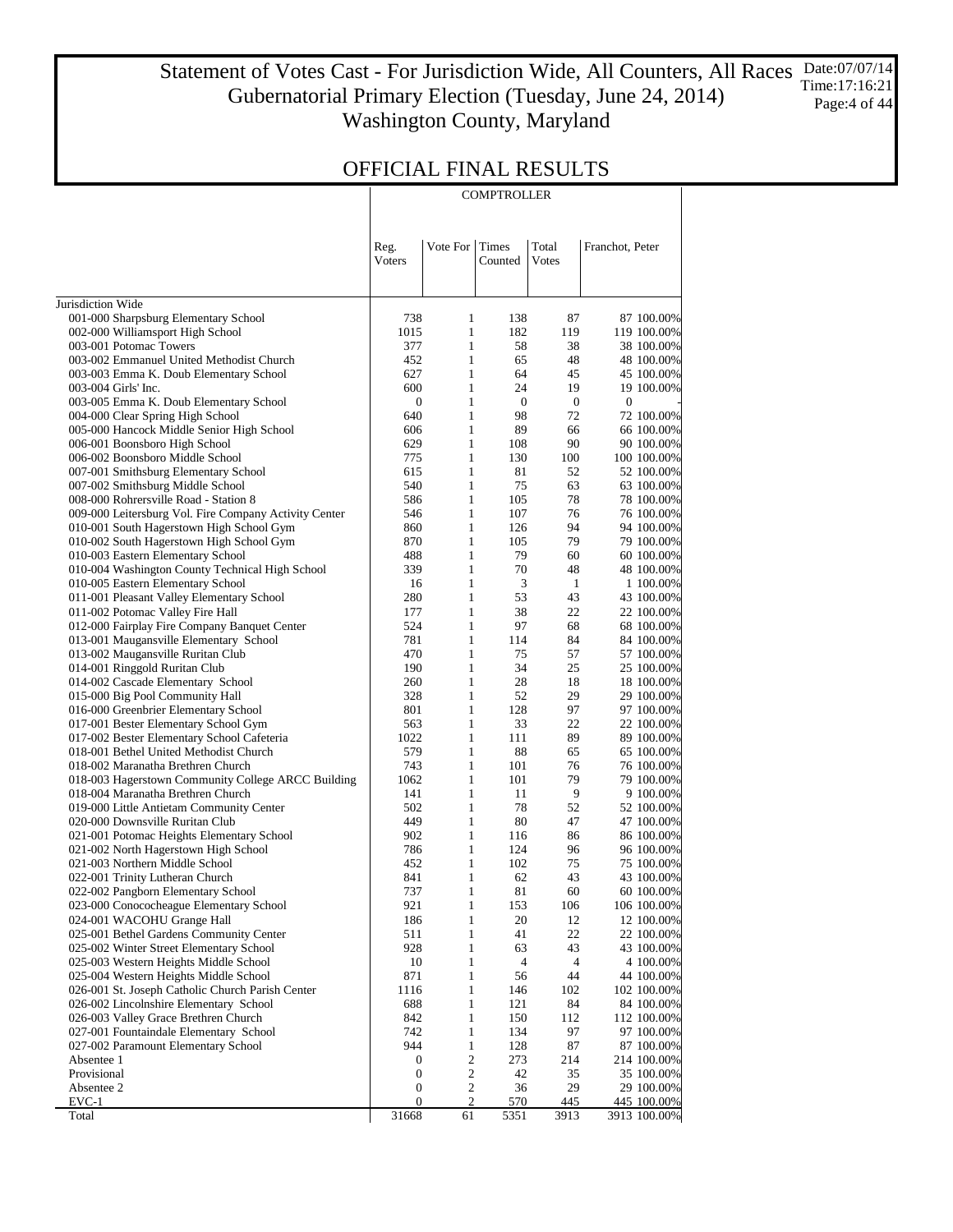Statement of Votes Cast - For Jurisdiction Wide, All Counters, All Races Gubernatorial Primary Election (Tuesday, June 24, 2014) Washington County, Maryland Date:07/07/14 Time:17:16:21 Page:5 of 44

ATTORNEY GENERAL

|                                                                          | Reg.<br>Voters | Vote For                           | Times<br>Counted | Total<br>Votes | Braveboy, Aisha  |                  | Cardin, Jon S. |                     | Frosh, Brian E.  |                     |
|--------------------------------------------------------------------------|----------------|------------------------------------|------------------|----------------|------------------|------------------|----------------|---------------------|------------------|---------------------|
| Jurisdiction Wide                                                        |                |                                    |                  |                |                  |                  |                |                     |                  |                     |
| 001-000 Sharpsburg Elementary School                                     | 738            | $\mathbf{1}$                       | 138              | 126            | 13               | 10.32%           | 49             | 38.89%              | 64               | 50.79%              |
| 002-000 Williamsport High School                                         | 1015           | $\mathbf{1}$                       | 182              | 162            | 22               | 13.58%           | 78             | 48.15%              | 62               | 38.27%              |
| 003-001 Potomac Towers                                                   | 377            | $\mathbf{1}$                       | 58               | 52             | 10               | 19.23%           | 23             | 44.23%              | 19               | 36.54%              |
| 003-002 Emmanuel United Methodist Church                                 | 452            | $\mathbf{1}$                       | 65               | 60             | 5                | 8.33%            | 30             | 50.00%              | 25               | 41.67%              |
| 003-003 Emma K. Doub Elementary School                                   | 627            | $\mathbf{1}$                       | 64               | 58             | 7                | 12.07%           | 29             | 50.00%              | 22               | 37.93%              |
| 003-004 Girls' Inc.                                                      | 600            | $\mathbf{1}$                       | 24               | 21             | 6                | 28.57%           | 6              | 28.57%              | 9                | 42.86%              |
| 003-005 Emma K. Doub Elementary School                                   | $\mathbf{0}$   | $\mathbf{1}$                       | $\mathbf{0}$     | $\bf{0}$       | $\boldsymbol{0}$ |                  | $\theta$       |                     | $\theta$         |                     |
| 004-000 Clear Spring High School                                         | 640            | $\mathbf{1}$                       | 98               | 86             | 6                | 6.98%            | 41             | 47.67%              | 39               | 45.35%              |
| 005-000 Hancock Middle Senior High School                                | 606            | $\mathbf{1}$                       | 89               | 82             | 13               | 15.85%           | 48             | 58.54%              | 21               | 25.61%              |
| 006-001 Boonsboro High School                                            | 629            | $\mathbf{1}$                       | 108              | 103            | 14               | 13.59%           | 39             | 37.86%              | 50               | 48.54%              |
| 006-002 Boonsboro Middle School                                          | 775            | $\mathbf{1}$                       | 130              | 121            | 13               | 10.74%           | 44             | 36.36%              | 64               | 52.89%              |
| 007-001 Smithsburg Elementary School<br>007-002 Smithsburg Middle School | 615<br>540     | $\mathbf{1}$<br>$\mathbf{1}$       | 81<br>75         | 74<br>73       | 8<br>6           | 10.81%<br>8.22%  | 27<br>33       | 36.49%<br>45.21%    | 39<br>34         | 52.70%<br>46.58%    |
| 008-000 Rohrersville Road - Station 8                                    | 586            | $\mathbf{1}$                       | 105              | 100            | 11               | 11.00%           | 34             | 34.00%              | 55               | 55.00%              |
| 009-000 Leitersburg Vol. Fire Company Activity Center                    | 546            | $\mathbf{1}$                       | 107              | 101            | 3                | 2.97%            | 51             | 50.50%              | 47               | 46.53%              |
| 010-001 South Hagerstown High School Gym                                 | 860            | $\mathbf{1}$                       | 126              | 112            | 21               | 18.75%           | 47             | 41.96%              | 44               | 39.29%              |
| 010-002 South Hagerstown High School Gym                                 | 870            | $\mathbf{1}$                       | 105              | 99             | 15               | 15.15%           | 46             | 46.46%              | 38               | 38.38%              |
| 010-003 Eastern Elementary School                                        | 488            | 1                                  | 79               | 73             | 6                | 8.22%            | 48             | 65.75%              | 19               | 26.03%              |
| 010-004 Washington County Technical High School                          | 339            | $\mathbf{1}$                       | 70               | 64             | 8                | 12.50%           | 27             | 42.19%              | 29               | 45.31%              |
| 010-005 Eastern Elementary School                                        | 16             | $\mathbf{1}$                       | 3                | 3              | $\boldsymbol{0}$ | 0.00%            | $\overline{2}$ | 66.67%              | $\mathbf{1}$     | 33.33%              |
| 011-001 Pleasant Valley Elementary School                                | 280            | 1                                  | 53               | 50             | 7                | 14.00%           | 15             | 30.00%              | 28               | 56.00%              |
| 011-002 Potomac Valley Fire Hall                                         | 177            | 1                                  | 38               | 35             | 6                | 17.14%           | 15             | 42.86%              | 14               | 40.00%              |
| 012-000 Fairplay Fire Company Banquet Center                             | 524            | 1                                  | 97               | 88             | 10               | 11.36%           | 33             | 37.50%              | 45               | 51.14%              |
| 013-001 Maugansville Elementary School                                   | 781            | 1                                  | 114              | 107            | 8                | 7.48%            | 50             | 46.73%              | 49               | 45.79%              |
| 013-002 Maugansville Ruritan Club                                        | 470            | 1                                  | 75               | 67             | 10               | 14.93%           | 39             | 58.21%              | 18               | 26.87%              |
| 014-001 Ringgold Ruritan Club                                            | 190            | 1                                  | 34               | 31             | 3                | 9.68%            | $\tau$         | 22.58%              | 21               | 67.74%              |
| 014-002 Cascade Elementary School                                        | 260            | $\mathbf{1}$                       | 28               | 27<br>40       | 5                | 18.52%           | 9              | 33.33%              | 13               | 48.15%              |
| 015-000 Big Pool Community Hall<br>016-000 Greenbrier Elementary School  | 328<br>801     | $\mathbf{1}$<br>1                  | 52<br>128        | 118            | 4<br>16          | 10.00%<br>13.56% | 15<br>37       | 37.50%<br>31.36%    | 21<br>65         | 52.50%<br>55.08%    |
| 017-001 Bester Elementary School Gym                                     | 563            | $\mathbf{1}$                       | 33               | 29             | 7                | 24.14%           | $\tau$         | 24.14%              | 15               | 51.72%              |
| 017-002 Bester Elementary School Cafeteria                               | 1022           | $\mathbf{1}$                       | 111              | 104            | 11               | 10.58%           | 38             | 36.54%              | 55               | 52.88%              |
| 018-001 Bethel United Methodist Church                                   | 579            | $\mathbf{1}$                       | 88               | 82             | 9                | 10.98%           |                | 37 45.12%           | 36               | 43.90%              |
| 018-002 Maranatha Brethren Church                                        | 743            | 1                                  | 101              | 96             | 8                | 8.33%            | 44             | 45.83%              | 44               | 45.83%              |
| 018-003 Hagerstown Community College ARCC Building                       | 1062           | 1                                  | 101              | 95             | 18               | 18.95%           | 43             | 45.26%              | 34               | 35.79%              |
| 018-004 Maranatha Brethren Church                                        | 141            | 1                                  | 11               | 10             | 3                | 30.00%           | 2              | 20.00%              | 5                | 50.00%              |
| 019-000 Little Antietam Community Center                                 | 502            | $\mathbf{1}$                       | 78               | 72             | 6                | 8.33%            | 31             | 43.06%              | 35               | 48.61%              |
| 020-000 Downsville Ruritan Club                                          | 449            | 1                                  | 80               | 69             | 3                | 4.35%            | 42             | 60.87%              | 24               | 34.78%              |
| 021-001 Potomac Heights Elementary School                                | 902            | $\mathbf{1}$                       | 116              | 108            | 10               | 9.26%            | 50             | 46.30%              | 48               | 44.44%              |
| 021-002 North Hagerstown High School                                     | 786            | $\mathbf{1}$                       | 124              | 112            | 13               | 11.61%           | 45             | 40.18%              | 54               | 48.21%              |
| 021-003 Northern Middle School                                           | 452<br>841     | 1<br>1                             | 102<br>62        | 85<br>55       | 8<br>7           | 9.41%<br>12.73%  | 41<br>20       | 48.24%              | 36<br>28         | 42.35%              |
| 022-001 Trinity Lutheran Church<br>022-002 Pangborn Elementary School    | 737            | 1                                  | 81               | 76             |                  | 15 19.74%        |                | 36.36%<br>39 51.32% |                  | 50.91%<br>22 28.95% |
| 023-000 Conococheague Elementary School                                  | 921            | -1                                 | 153              | 135            | 12               | 8.89%            | 63             | 46.67%              | 60               | 44.44%              |
| 024-001 WACOHU Grange Hall                                               | 186            | $\mathbf{1}$                       | 20               | 18             | 3                | 16.67%           | 5              | 27.78%              | 10               | 55.56%              |
| 025-001 Bethel Gardens Community Center                                  | 511            | $\mathbf{1}$                       | 41               | 39             | 10               | 25.64%           | 17             | 43.59%              | 12               | 30.77%              |
| 025-002 Winter Street Elementary School                                  | 928            | $\mathbf{1}$                       | 63               | 54             |                  | 12 22.22%        | 19             | 35.19%              | 23               | 42.59%              |
| 025-003 Western Heights Middle School                                    | 10             | $\mathbf{1}$                       | $\overline{4}$   | 4              | $\mathbf{0}$     | 0.00%            | $\overline{c}$ | 50.00%              | $\boldsymbol{2}$ | 50.00%              |
| 025-004 Western Heights Middle School                                    | 871            | $\mathbf{1}$                       | 56               | 53             | 10               | 18.87%           | 23             | 43.40%              | 20               | 37.74%              |
| 026-001 St. Joseph Catholic Church Parish Center                         | 1116           | $\mathbf{1}$                       | 146              | 131            | 26               | 19.85%           | 43             | 32.82%              | 62               | 47.33%              |
| 026-002 Lincolnshire Elementary School                                   | 688            | $\mathbf{1}$                       | 121              | 112            | 15               | 13.39%           | 57             | 50.89%              | 40               | 35.71%              |
| 026-003 Valley Grace Brethren Church                                     | 842            | $\mathbf{1}$                       | 150              | 139            | 13               | 9.35%            | 70             | 50.36%              | 56               | 40.29%              |
| 027-001 Fountaindale Elementary School                                   | 742            | $\mathbf{1}$                       | 134              | 117            | 11               | 9.40%            | 52             | 44.44%              | 54               | 46.15%              |
| 027-002 Paramount Elementary School                                      | 944            | $\mathbf{1}$                       | 128              | 112            | 14               | 12.50%           | 56             | 50.00%              | 42               | 37.50%              |
| Absentee 1                                                               | 0              | $\boldsymbol{2}$                   | 273              | 235            | 37               | 15.74%           | 128            | 54.47%              | 70               | 29.79%              |
| Provisional<br>Absentee 2                                                | 0<br>0         | $\overline{c}$<br>$\boldsymbol{2}$ | 42<br>36         | 37<br>31       | 7<br>4           | 18.92%<br>12.90% | 17<br>12       | 45.95%<br>38.71%    | 13<br>15         | 35.14%<br>48.39%    |
| $EVC-1$                                                                  | $\mathbf{0}$   | $\overline{c}$                     | 570              | 517            | 56               | 10.83%           | 236            | 45.65%              | 225              | 43.52%              |
| Total                                                                    | 31668          | 61                                 | 5351             | 4860           | 604              | 12.43%           | 2161           | 44.47%              | 2095             | 43.11%              |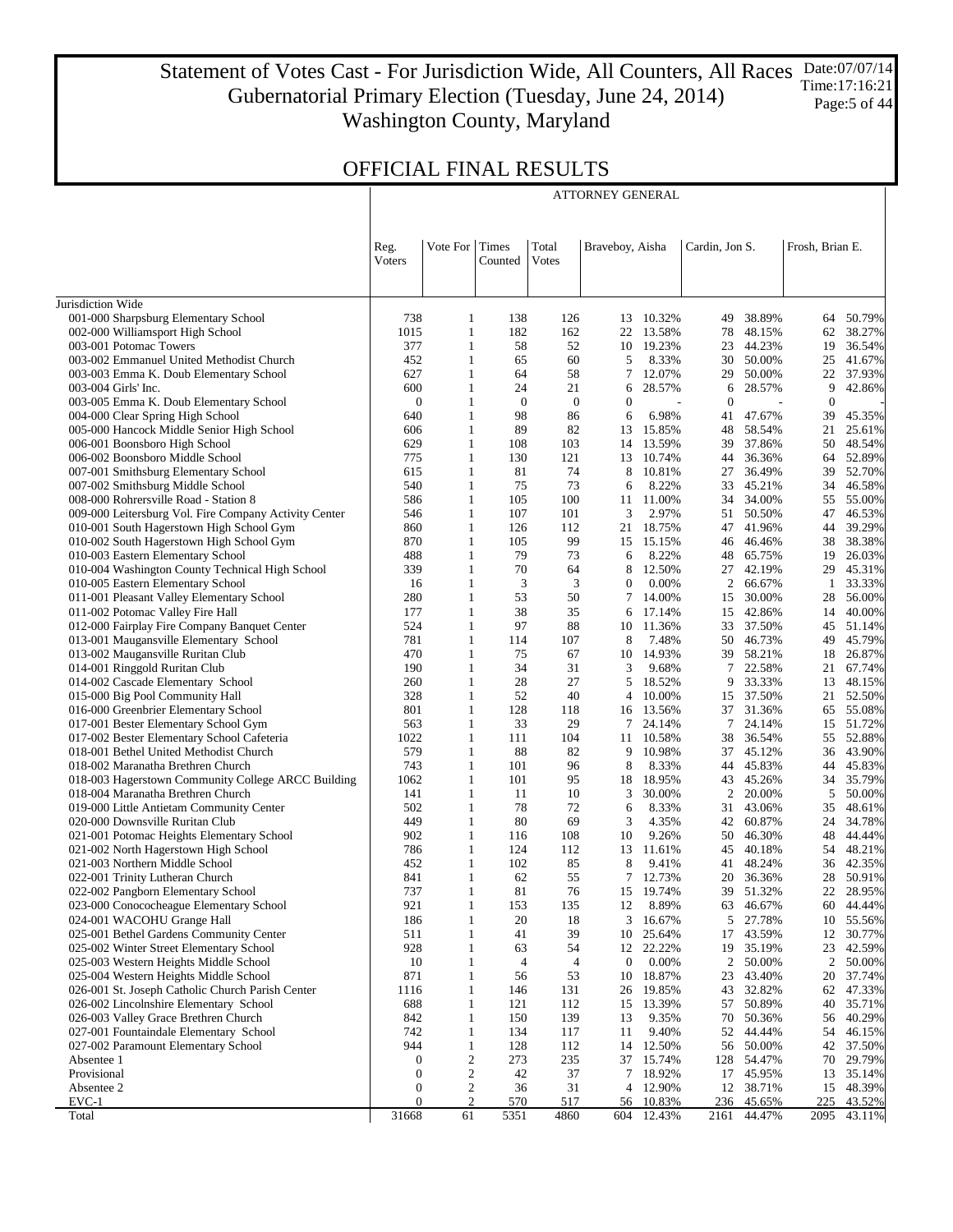Statement of Votes Cast - For Jurisdiction Wide, All Counters, All Races Date:07/07/14 Gubernatorial Primary Election (Tuesday, June 24, 2014) Washington County, Maryland Time:17:16:21 Page:6 of 44

U.S. CONGRESS 6

### OFFICIAL FINAL RESULTS

|                                                                                                | Reg.<br>Voters   | Vote For                     | Times<br>Counted | Total<br>Votes   | Delaney, John K.           |
|------------------------------------------------------------------------------------------------|------------------|------------------------------|------------------|------------------|----------------------------|
| Jurisdiction Wide                                                                              |                  |                              |                  |                  |                            |
| 001-000 Sharpsburg Elementary School                                                           | 738              | 1                            | 138              | 104              | 104 100.00%                |
| 002-000 Williamsport High School                                                               | 1015             | $\mathbf{1}$                 | 182              | 133              | 133 100.00%                |
| 003-001 Potomac Towers                                                                         | 377              | $\mathbf{1}$                 | 58               | 51               | 51 100.00%                 |
| 003-002 Emmanuel United Methodist Church                                                       | 452              | $\mathbf{1}$                 | 65               | 58               | 58 100.00%                 |
| 003-003 Emma K. Doub Elementary School                                                         | 627              | $\mathbf{1}$                 | 64               | 51               | 51 100.00%                 |
| 003-004 Girls' Inc.                                                                            | 600              | $\mathbf{1}$                 | 24               | 20               | 20 100.00%                 |
| 003-005 Emma K. Doub Elementary School                                                         | $\boldsymbol{0}$ | $\mathbf{1}$                 | $\boldsymbol{0}$ | $\boldsymbol{0}$ | $\boldsymbol{0}$           |
| 004-000 Clear Spring High School                                                               | 640              | $\mathbf{1}$                 | 98               | 76               | 76 100.00%                 |
| 005-000 Hancock Middle Senior High School                                                      | 606              | $\mathbf{1}$                 | 89               | 73               | 73 100.00%                 |
| 006-001 Boonsboro High School                                                                  | 629              | $\mathbf{1}$                 | 108              | 94               | 94 100.00%                 |
| 006-002 Boonsboro Middle School                                                                | 775              | $\mathbf{1}$                 | 130              | 112              | 112 100.00%                |
| 007-001 Smithsburg Elementary School                                                           | 615              | $\mathbf{1}$                 | 81               | 57               | 57 100.00%                 |
| 007-002 Smithsburg Middle School                                                               | 540<br>586       | $\mathbf{1}$<br>$\mathbf{1}$ | 75               | 68<br>83         | 68 100.00%                 |
| 008-000 Rohrersville Road - Station 8<br>009-000 Leitersburg Vol. Fire Company Activity Center | 546              | $\mathbf{1}$                 | 105<br>107       | 82               | 83 100.00%<br>82 100.00%   |
| 010-001 South Hagerstown High School Gym                                                       | 860              | $\mathbf{1}$                 | 126              | 99               | 99 100.00%                 |
| 010-002 South Hagerstown High School Gym                                                       | 870              | $\mathbf{1}$                 | 105              | 87               | 87 100.00%                 |
| 010-003 Eastern Elementary School                                                              | 488              | $\mathbf{1}$                 | 79               | 68               | 68 100.00%                 |
| 010-004 Washington County Technical High School                                                | 339              | $\mathbf{1}$                 | 70               | 59               | 59 100.00%                 |
| 010-005 Eastern Elementary School                                                              | 16               | $\mathbf{1}$                 | 3                | 3                | 3 100.00%                  |
| 011-001 Pleasant Valley Elementary School                                                      | 280              | $\mathbf{1}$                 | 53               | 44               | 44 100.00%                 |
| 011-002 Potomac Valley Fire Hall                                                               | 177              | $\mathbf{1}$                 | 38               | 28               | 28 100.00%                 |
| 012-000 Fairplay Fire Company Banquet Center                                                   | 524              | $\mathbf{1}$                 | 97               | 76               | 76 100.00%                 |
| 013-001 Maugansville Elementary School                                                         | 781              | $\mathbf{1}$                 | 114              | 90               | 90 100.00%                 |
| 013-002 Maugansville Ruritan Club                                                              | 470              | $\mathbf{1}$                 | 75               | 57               | 57 100.00%                 |
| 014-001 Ringgold Ruritan Club                                                                  | 190              | $\mathbf{1}$                 | 34               | 25               | 25 100.00%                 |
| 014-002 Cascade Elementary School                                                              | 260              | $\mathbf{1}$                 | 28               | 19               | 19 100.00%                 |
| 015-000 Big Pool Community Hall                                                                | 328              | $\mathbf{1}$                 | 52               | 32               | 32 100.00%                 |
| 016-000 Greenbrier Elementary School                                                           | 801              | $\mathbf{1}$                 | 128              | 102              | 102 100.00%                |
| 017-001 Bester Elementary School Gym                                                           | 563              | $\mathbf{1}$                 | 33               | 28               | 28 100.00%                 |
| 017-002 Bester Elementary School Cafeteria                                                     | 1022             | $\mathbf{1}$                 | 111              | 102              | 102 100.00%                |
| 018-001 Bethel United Methodist Church                                                         | 579<br>743       | $\mathbf{1}$<br>$\mathbf{1}$ | 88               | 72               | 72 100.00%                 |
| 018-002 Maranatha Brethren Church<br>018-003 Hagerstown Community College ARCC Building        | 1062             | $\mathbf{1}$                 | 101<br>101       | 88<br>89         | 88 100.00%<br>89 100.00%   |
| 018-004 Maranatha Brethren Church                                                              | 141              | $\mathbf{1}$                 | 11               | 9                | 9 100.00%                  |
| 019-000 Little Antietam Community Center                                                       | 502              | $\mathbf{1}$                 | 78               | 63               | 63 100.00%                 |
| 020-000 Downsville Ruritan Club                                                                | 449              | $\mathbf{1}$                 | 80               | 58               | 58 100.00%                 |
| 021-001 Potomac Heights Elementary School                                                      | 902              | $\mathbf{1}$                 | 116              | 98               | 98 100.00%                 |
| 021-002 North Hagerstown High School                                                           | 786              | $\mathbf{1}$                 | 124              | 99               | 99 100.00%                 |
| 021-003 Northern Middle School                                                                 | 452              | $\mathbf{1}$                 | 102              | 78               | 78 100.00%                 |
| 022-001 Trinity Lutheran Church                                                                | 841              | $\mathbf{1}$                 | 62               | 53               | 53 100.00%                 |
| 022-002 Pangborn Elementary School                                                             | 737              | $\mathbf{1}$                 | 81               | 72               | 72 100.00%                 |
| 023-000 Conococheague Elementary School                                                        | 921              | 1                            | 153              | 120              | 120 100.00%                |
| 024-001 WACOHU Grange Hall                                                                     | 186              | $\mathbf{1}$                 | 20               | 14               | 14 100.00%                 |
| 025-001 Bethel Gardens Community Center                                                        | 511              | $\mathbf{1}$                 | 41               | 35               | 35 100.00%                 |
| 025-002 Winter Street Elementary School                                                        | 928              | $\mathbf{1}$                 | 63               | 54               | 54 100.00%                 |
| 025-003 Western Heights Middle School                                                          | 10               | $\mathbf{1}$                 | 4                | 4                | 4 100.00%                  |
| 025-004 Western Heights Middle School                                                          | 871              | $\mathbf{1}$                 | 56               | 46               | 46 100.00%                 |
| 026-001 St. Joseph Catholic Church Parish Center                                               | 1116             | $\mathbf{1}$                 | 146              | 117              | 117 100.00%                |
| 026-002 Lincolnshire Elementary School                                                         | 688              | $\mathbf{1}$                 | 121              | 102              | 102 100.00%                |
| 026-003 Valley Grace Brethren Church<br>027-001 Fountaindale Elementary School                 | 842<br>742       | $\mathbf{1}$<br>$\mathbf{1}$ | 150<br>134       | 126<br>105       | 126 100.00%<br>105 100.00% |
| 027-002 Paramount Elementary School                                                            | 944              | $\mathbf{1}$                 | 128              | 102              | 102 100.00%                |
| Absentee 1                                                                                     | $\boldsymbol{0}$ | 2                            | 273              | 213              | 213 100.00%                |
| Provisional                                                                                    | $\boldsymbol{0}$ | $\sqrt{2}$                   | 42               | 37               | 37 100.00%                 |
| Absentee 2                                                                                     | $\boldsymbol{0}$ | $\sqrt{2}$                   | 36               | 30               | 30 100.00%                 |
| EVC-1                                                                                          | $\boldsymbol{0}$ | $\overline{2}$               | 570              | 490              | 490 100.00%                |
| Total                                                                                          | 31668            | 61                           | 5351             | 4355             | 4355 100.00%               |

 $\overline{1}$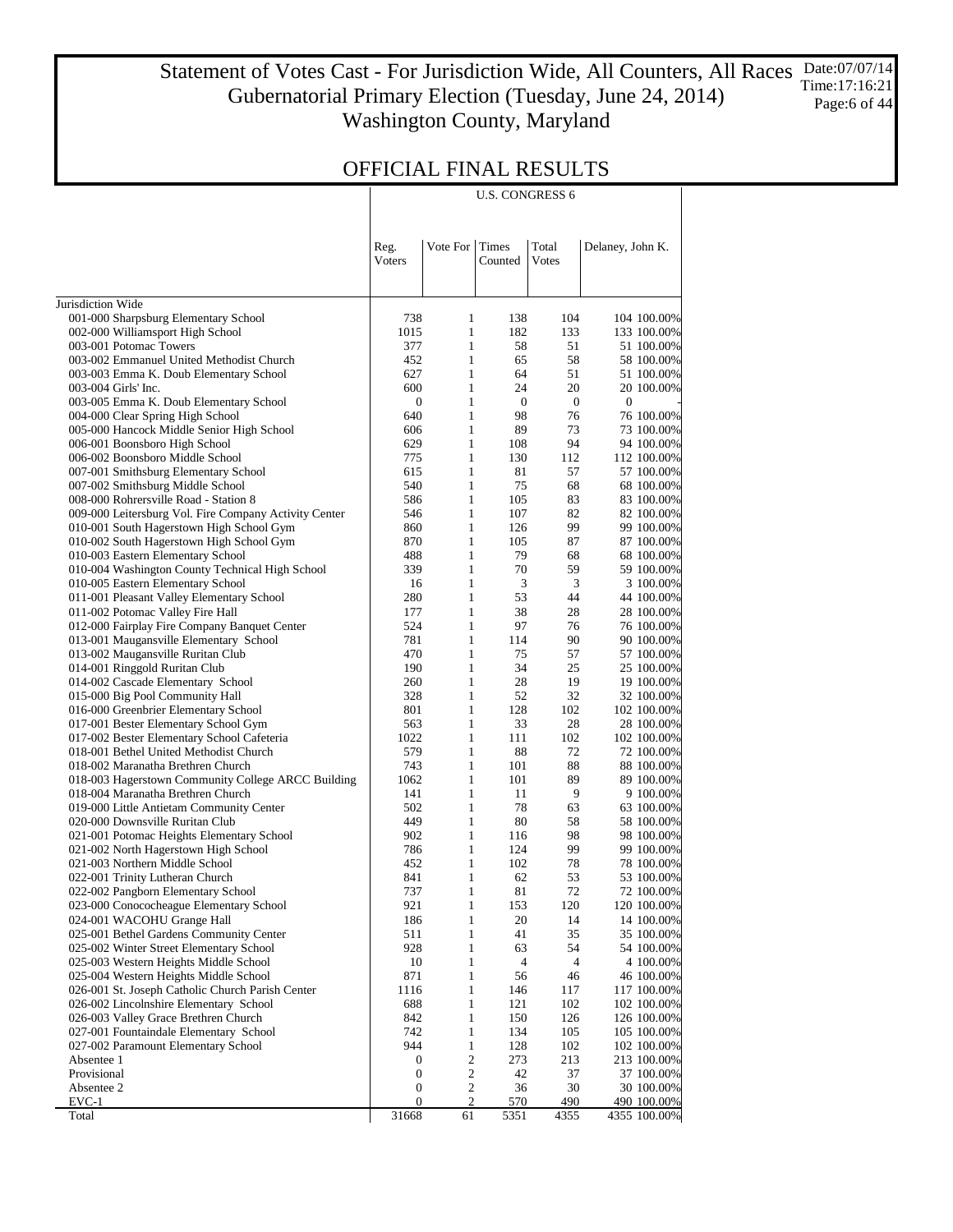#### Statement of Votes Cast - For Jurisdiction Wide, All Counters, All Races Gubernatorial Primary Election (Tuesday, June 24, 2014) Washington County, Maryland Date:07/07/14 Time:17:16:21 Page:7 of 44

|                                           | <b>HOUSE OF DELEGATES 1C</b> |                |                  |                        |                 |             |  |  |
|-------------------------------------------|------------------------------|----------------|------------------|------------------------|-----------------|-------------|--|--|
|                                           | Reg.<br><b>V</b> oters       | Vote For       | Times<br>Counted | Total<br><b>V</b> otes | Scarpelli, Nick |             |  |  |
| Jurisdiction Wide                         |                              |                |                  |                        |                 |             |  |  |
| 002-000 Williamsport High School          | 1015                         |                | 182              | 127                    |                 | 127 100.00% |  |  |
| 004-000 Clear Spring High School          | 640                          |                | 98               | 71                     |                 | 71 100.00%  |  |  |
| 005-000 Hancock Middle Senior High School | 606                          |                | 89               | 67                     |                 | 67 100.00%  |  |  |
| 015-000 Big Pool Community Hall           | 328                          |                | 52               | 29                     |                 | 29 100.00%  |  |  |
| 023-000 Conococheague Elementary School   | 921                          |                | 153              | 109                    |                 | 109 100.00% |  |  |
| Absentee 1                                | $\Omega$                     | 2              | 18               | 13                     |                 | 13 100.00%  |  |  |
| Provisional                               | 0                            | $\overline{2}$ | 7                | 3                      |                 | 3 100.00%   |  |  |
| Absentee 2                                | $\theta$                     | $\overline{c}$ | 5                | 5                      |                 | 5 100,00%   |  |  |
| $EVC-1$                                   | 0                            | $\overline{c}$ | 42               | 32                     |                 | 32 100.00%  |  |  |
| Total                                     | 3510                         | 13             | 646              | 456                    |                 | 456 100.00% |  |  |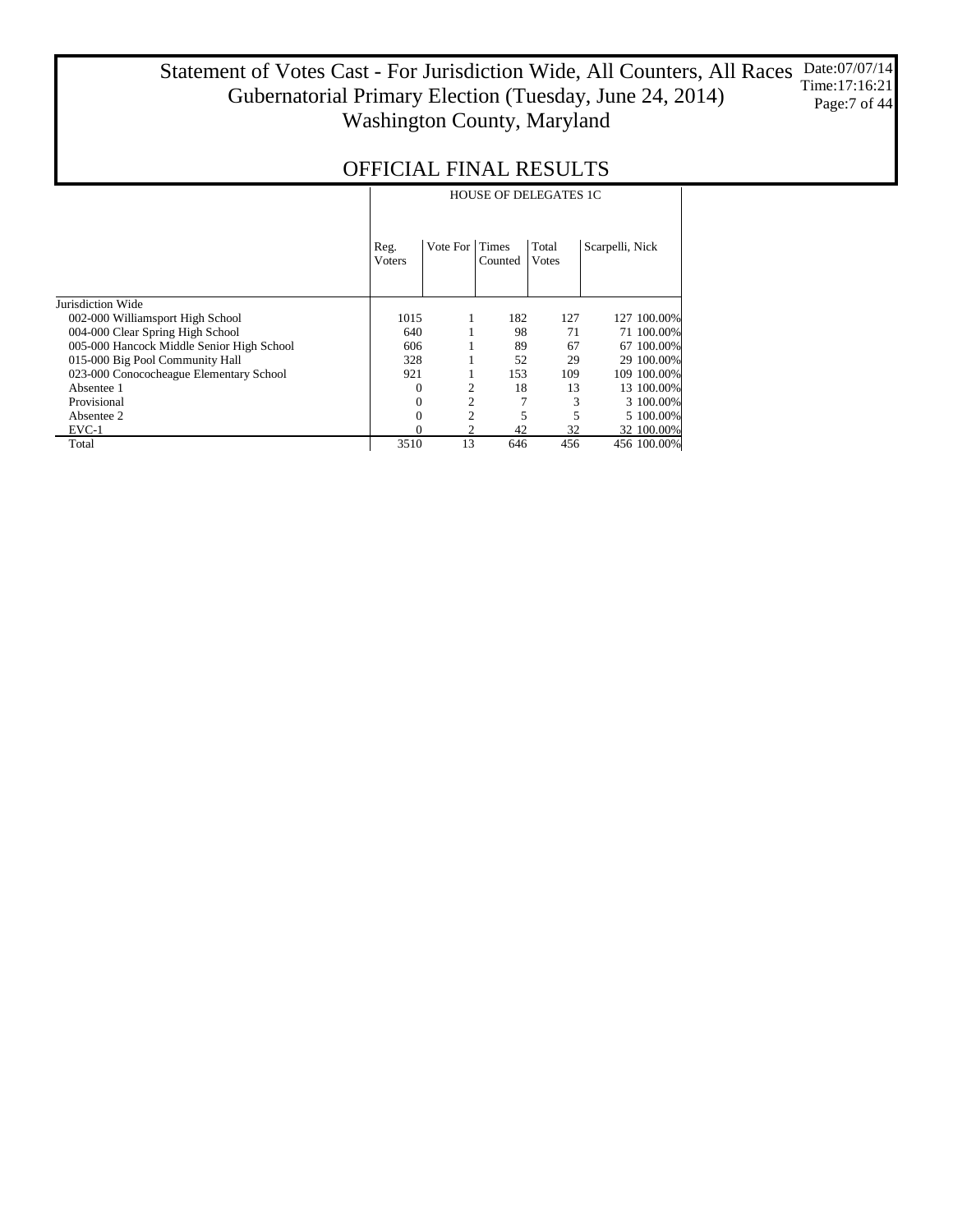#### Statement of Votes Cast - For Jurisdiction Wide, All Counters, All Races Date:07/07/14 Gubernatorial Primary Election (Tuesday, June 24, 2014) Washington County, Maryland Time:17:16:21 Page:8 of 44

HOUSE OF DELEGATES 2A

## OFFICIAL FINAL RESULTS

|                                                       | Reg.<br>Voters   | Vote For                | Times<br>Counted |                  | Total<br><b>Votes</b> |           | Bailey, Charles  |        | Paul, Elizabeth |  |
|-------------------------------------------------------|------------------|-------------------------|------------------|------------------|-----------------------|-----------|------------------|--------|-----------------|--|
| Jurisdiction Wide                                     |                  |                         |                  |                  |                       |           |                  |        |                 |  |
| 001-000 Sharpsburg Elementary School                  | 738              | $\overline{c}$          | 138              | 176              | 78                    | 44.32%    | 98               | 55.68% |                 |  |
| 003-005 Emma K. Doub Elementary School                | $\boldsymbol{0}$ | $\overline{c}$          | $\mathbf{0}$     | $\boldsymbol{0}$ | $\overline{0}$        |           | $\boldsymbol{0}$ |        |                 |  |
| 006-001 Boonsboro High School                         | 629              | 2                       | 108              | 174              | 82                    | 47.13%    | 92               | 52.87% |                 |  |
| 006-002 Boonsboro Middle School                       | 775              | $\overline{c}$          | 130              | 194              | 88                    | 45.36%    | 106              | 54.64% |                 |  |
| 007-001 Smithsburg Elementary School                  | 615              | $\overline{c}$          | 81               | 113              | 57                    | 50.44%    | 56               | 49.56% |                 |  |
| 007-002 Smithsburg Middle School                      | 540              | $\mathbf{c}$            | 75               | 115              | 53                    | 46.09%    | 62               | 53.91% |                 |  |
| 008-000 Rohrersville Road - Station 8                 | 586              | $\overline{c}$          | 105              | 148              | 69                    | 46.62%    | 79               | 53.38% |                 |  |
| 009-000 Leitersburg Vol. Fire Company Activity Center | 546              | $\overline{c}$          | 107              | 145              | 68                    | 46.90%    | 77               | 53.10% |                 |  |
| 010-001 South Hagerstown High School Gym              | 860              | $\overline{\mathbf{c}}$ | 126              | 161              | 74                    | 45.96%    | 87               | 54.04% |                 |  |
| 010-002 South Hagerstown High School Gym              | 870              | $\mathbf{2}$            | 105              | 151              | 72                    | 47.68%    | 79               | 52.32% |                 |  |
| 010-003 Eastern Elementary School                     | 488              | $\overline{c}$          | 79               | 115              | 58                    | 50.43%    | 57               | 49.57% |                 |  |
| 010-004 Washington County Technical High School       | 339              | $\overline{c}$          | 70               | 100              | 44                    | 44.00%    | 56               | 56.00% |                 |  |
| 011-001 Pleasant Valley Elementary School             | 280              | $\overline{c}$          | 53               | 75               | 33                    | 44.00%    | 42               | 56.00% |                 |  |
| 011-002 Potomac Valley Fire Hall                      | 177              | $\overline{c}$          | 38               | 52               | 27                    | 51.92%    | 25               | 48.08% |                 |  |
| 012-000 Fairplay Fire Company Banquet Center          | 524              | 2                       | 97               | 122              |                       | 54 44.26% | 68               | 55.74% |                 |  |
| 013-001 Maugansville Elementary School                | 781              | $\overline{c}$          | 114              | 142              | 67                    | 47.18%    | 75               | 52.82% |                 |  |
| 013-002 Maugansville Ruritan Club                     | 470              | $\overline{c}$          | 75               | 97               | 49                    | 50.52%    | 48               | 49.48% |                 |  |
| 014-001 Ringgold Ruritan Club                         | 190              | $\overline{c}$          | 34               | 38               | 16                    | 42.11%    | 22               | 57.89% |                 |  |
| 014-002 Cascade Elementary School                     | 260              | $\overline{c}$          | 28               | 35               |                       | 15 42.86% | 20               | 57.14% |                 |  |
| 016-000 Greenbrier Elementary School                  | 801              | $\overline{c}$          | 128              | 180              | 82                    | 45.56%    | 98               | 54.44% |                 |  |
| 018-001 Bethel United Methodist Church                | 579              | $\overline{c}$          | 88               | 122              | 61                    | 50.00%    | 61               | 50.00% |                 |  |
| 018-002 Maranatha Brethren Church                     | 743              | $\overline{c}$          | 101              | 150              | 73                    | 48.67%    | 77               | 51.33% |                 |  |
| 018-003 Hagerstown Community College ARCC Building    | 1062             | $\overline{c}$          | 101              | 151              | 70                    | 46.36%    | 81               | 53.64% |                 |  |
| 019-000 Little Antietam Community Center              | 502              | $\overline{c}$          | 78               | 109              | 54                    | 49.54%    | 55               | 50.46% |                 |  |
| 020-000 Downsville Ruritan Club                       | 449              | $\overline{c}$          | 80               | 99               |                       | 46 46.46% | 53               | 53.54% |                 |  |
| 024-001 WACOHU Grange Hall                            | 186              | $\overline{\mathbf{c}}$ | 20               | 23               | 11                    | 47.83%    | 12               | 52.17% |                 |  |
| 025-003 Western Heights Middle School                 | 10               | $\overline{c}$          | $\overline{4}$   | 6                | 3                     | 50.00%    | 3                | 50.00% |                 |  |
| 026-001 St. Joseph Catholic Church Parish Center      | 1116             | $\overline{c}$          | 146              | 188              | 95                    | 50.53%    | 93               | 49.47% |                 |  |
| 026-002 Lincolnshire Elementary School                | 688              | $\overline{c}$          | 121              | 154              | 70                    | 45.45%    | 84               | 54.55% |                 |  |
| 026-003 Valley Grace Brethren Church                  | 842              | $\overline{\mathbf{c}}$ | 150              | 206              | 99                    | 48.06%    | 107              | 51.94% |                 |  |
| 027-001 Fountaindale Elementary School                | 742              | $\overline{c}$          | 134              | 175              | 80                    | 45.71%    | 95               | 54.29% |                 |  |
| 027-002 Paramount Elementary School                   | 944              | $\overline{c}$          | 128              | 173              | 81                    | 46.82%    | 92               | 53.18% |                 |  |
| Absentee 1                                            | $\Omega$         | $\overline{4}$          | 156              | 195              | 89                    | 45.64%    | 106              | 54.36% |                 |  |
| Provisional                                           | $\mathbf{0}$     | $\overline{4}$          | 20               | 21               | 9                     | 42.86%    | 12               | 57.14% |                 |  |
| Absentee 2                                            | $\boldsymbol{0}$ | $\overline{4}$          | 25               | 36               | 18                    | 50.00%    | 18               | 50.00% |                 |  |
| $EVC-1$                                               | $\theta$         | 4                       | 369              | 532              | 241                   | 45.30%    | 291              | 54.70% |                 |  |
| Total                                                 | 18332            | 80                      | 3412             | 4673             | 2186                  | 46.78%    | 2487             | 53.22% |                 |  |

 $\mathbb{R}$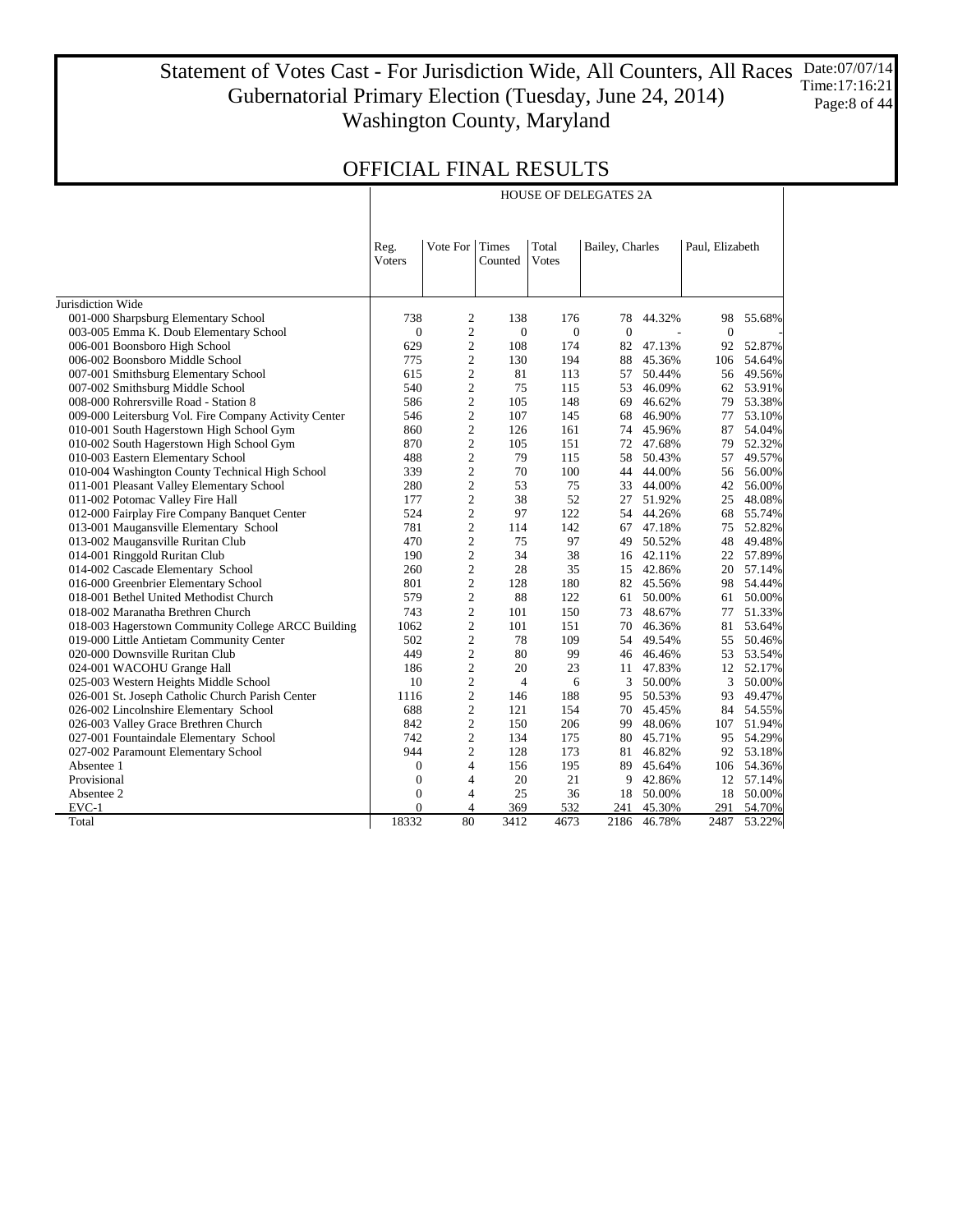Statement of Votes Cast - For Jurisdiction Wide, All Counters, All Races Gubernatorial Primary Election (Tuesday, June 24, 2014) Washington County, Maryland Date:07/07/14 Time:17:16:21 Page:9 of 44

|                                            |               | <b>HOUSE OF DELEGATES 2B</b>                 |         |       |              |  |  |  |  |  |
|--------------------------------------------|---------------|----------------------------------------------|---------|-------|--------------|--|--|--|--|--|
|                                            | Reg.          | Total<br>Vote For<br>Times<br>Donoghue, John |         |       |              |  |  |  |  |  |
|                                            | <b>Voters</b> |                                              | Counted | Votes | Ρ.           |  |  |  |  |  |
| Jurisdiction Wide                          |               |                                              |         |       |              |  |  |  |  |  |
| 003-001 Potomac Towers                     | 377           | 1                                            | 58      | 48    | 48 100.00%   |  |  |  |  |  |
| 003-002 Emmanuel United Methodist Church   | 452           | 1                                            | 65      | 58    | 58 100,00%   |  |  |  |  |  |
| 003-003 Emma K. Doub Elementary School     | 627           | 1                                            | 64      | 50    | 50 100.00%   |  |  |  |  |  |
| 003-004 Girls' Inc.                        | 600           | 1                                            | 24      | 21    | 21 100.00%   |  |  |  |  |  |
| 010-005 Eastern Elementary School          | 16            | 1                                            | 3       | 3     | 3 100.00%    |  |  |  |  |  |
| 017-001 Bester Elementary School Gym       | 563           | 1                                            | 33      | 27    | 27 100.00%   |  |  |  |  |  |
| 017-002 Bester Elementary School Cafeteria | 1022          | 1                                            | 111     | 97    | 97 100.00%   |  |  |  |  |  |
| 018-004 Maranatha Brethren Church          | 141           | 1                                            | 11      | 10    | 10 100.00%   |  |  |  |  |  |
| 021-001 Potomac Heights Elementary School  | 902           | 1                                            | 116     | 100   | 100 100.00%  |  |  |  |  |  |
| 021-002 North Hagerstown High School       | 786           | 1                                            | 124     | 98    | 98 100.00%   |  |  |  |  |  |
| 021-003 Northern Middle School             | 452           | 1                                            | 102     | 83    | 83 100.00%   |  |  |  |  |  |
| 022-001 Trinity Lutheran Church            | 841           | 1                                            | 62      | 51    | 51 100.00%   |  |  |  |  |  |
| 022-002 Pangborn Elementary School         | 737           | 1                                            | 81      | 73    | 73 100.00%   |  |  |  |  |  |
| 025-001 Bethel Gardens Community Center    | 511           | 1                                            | 41      | 32    | 32 100.00%   |  |  |  |  |  |
| 025-002 Winter Street Elementary School    | 928           | 1                                            | 63      | 50    | 50 100.00%   |  |  |  |  |  |
| 025-004 Western Heights Middle School      | 871           | 1                                            | 56      | 48    | 48 100.00%   |  |  |  |  |  |
| Absentee 1                                 | 0             | $\overline{2}$                               | 99      | 80    | 80 100.00%   |  |  |  |  |  |
| Provisional                                | 0             | 2                                            | 15      | 12    | 12 100.00%   |  |  |  |  |  |
| Absentee 2                                 | 0             | $\overline{c}$                               | 6       | 5     | 5 100.00%    |  |  |  |  |  |
| EVC-1                                      | 0             | 2                                            | 159     | 134   | 134 100.00%  |  |  |  |  |  |
| Total                                      | 9826          | 24                                           | 1293    | 1080  | 1080 100.00% |  |  |  |  |  |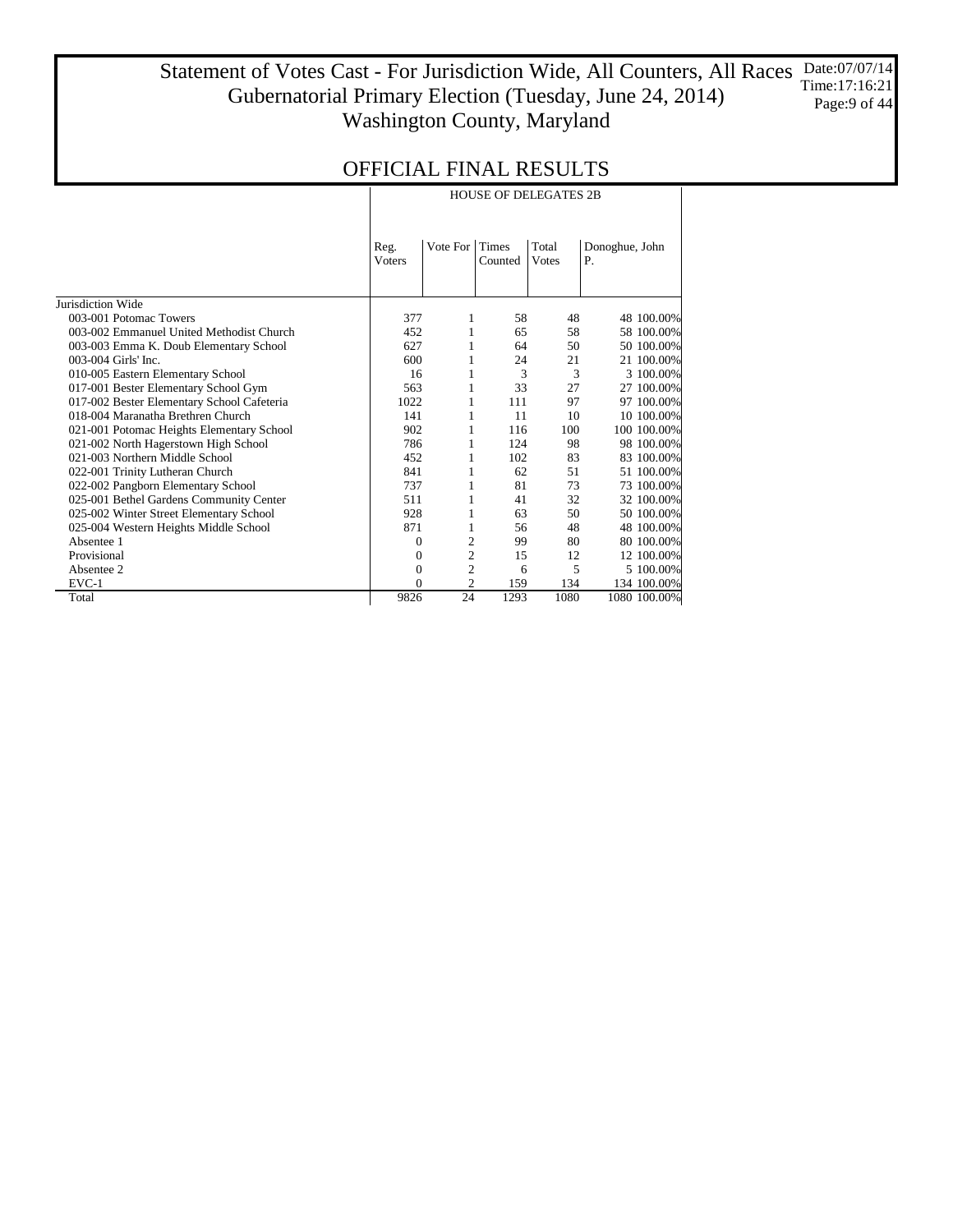Statement of Votes Cast - For Jurisdiction Wide, All Counters, All Races Gubernatorial Primary Election (Tuesday, June 24, 2014) Washington County, Maryland Date:07/07/14 Time:17:16:21 Page:10 of 44

COUNTY COMMISSIONER

### OFFICIAL FINAL RESULTS

 $\mathbb{R}$ 

|                                                                                      | Reg.                | Vote For                         | Times              | Total               | Beall, Brian       |                  | Lorshbaugh, Larry |                          | Miller Jr, Millard |                     |
|--------------------------------------------------------------------------------------|---------------------|----------------------------------|--------------------|---------------------|--------------------|------------------|-------------------|--------------------------|--------------------|---------------------|
|                                                                                      | <b>V</b> oters      |                                  | Counted            | <b>V</b> otes       |                    |                  | R.                |                          | Н                  |                     |
| Jurisdiction Wide                                                                    |                     |                                  |                    |                     |                    |                  |                   |                          |                    |                     |
| 001-000 Sharpsburg Elementary School                                                 | 738                 | 4                                | 138                | 297                 | 77                 | 25.93%           | 73                | 24.58%                   |                    | 72 24.24%           |
| 002-000 Williamsport High School                                                     | 1015                | $\overline{4}$                   | 182                | 372                 | 100                | 26.88%           | 86                | 23.12%                   | 87                 | 23.39%              |
| 003-001 Potomac Towers                                                               | 377                 | 4                                | 58                 | 139                 | 35                 | 25.18%           |                   | 35 25.18%                | 35                 | 25.18%              |
| 003-002 Emmanuel United Methodist Church                                             | 452                 | $\overline{4}$                   | 65                 | 188                 | 48                 | 25.53%           |                   | 46 24.47%                | 46                 | 24.47%              |
| 003-003 Emma K. Doub Elementary School                                               | 627                 | 4                                | 64                 | 146                 | 39                 | 26.71%           |                   | 32 21.92%                |                    | 36 24.66%           |
| 003-004 Girls' Inc.                                                                  | 600                 | $\overline{4}$<br>$\overline{4}$ | 24<br>$\mathbf{0}$ | 66                  | 17<br>$\mathbf{0}$ | 25.76%           | 16<br>$\theta$    | 24.24%                   | 17<br>$\mathbf{0}$ | 25.76%              |
| 003-005 Emma K. Doub Elementary School<br>004-000 Clear Spring High School           | $\theta$<br>640     | $\overline{4}$                   | 98                 | $\mathbf{0}$<br>198 | 48                 | ÷,<br>24.24%     | 48                | $\overline{a}$<br>24.24% | 48                 | 24.24%              |
| 005-000 Hancock Middle Senior High School                                            | 606                 | $\overline{4}$                   | 89                 | 211                 | 51                 | 24.17%           | 44                | 20.85%                   | 55                 | 26.07%              |
| 006-001 Boonsboro High School                                                        | 629                 | $\overline{4}$                   | 108                | 294                 | 76                 | 25.85%           | 68                | 23.13%                   | 72                 | 24.49%              |
| 006-002 Boonsboro Middle School                                                      | 775                 | $\overline{4}$                   | 130                | 310                 | 92                 | 29.68%           |                   | 73 23.55%                | 73                 | 23.55%              |
| 007-001 Smithsburg Elementary School                                                 | 615                 | $\overline{4}$                   | 81                 | 186                 | 48                 | 25.81%           | 47                | 25.27%                   | 45                 | 24.19%              |
| 007-002 Smithsburg Middle School                                                     | 540                 | 4                                | 75                 | 190                 | 51                 | 26.84%           |                   | 46 24.21%                | 45                 | 23.68%              |
| 008-000 Rohrersville Road - Station 8                                                | 586                 | $\overline{4}$                   | 105                | 233                 | 64                 | 27.47%           |                   | 51 21.89%                | 57                 | 24.46%              |
| 009-000 Leitersburg Vol. Fire Company Activity Center                                | 546                 | $\overline{4}$                   | 107                | 254                 | 72                 | 28.35%           |                   | 60 23.62%                |                    | 58 22.83%           |
| 010-001 South Hagerstown High School Gym                                             | 860                 | $\overline{4}$                   | 126                | 302                 | 79                 | 26.16%           | 73                | 24.17%                   | 70                 | 23.18%              |
| 010-002 South Hagerstown High School Gym                                             | 870<br>488          | $\overline{4}$<br>$\overline{4}$ | 105<br>79          | 272<br>186          | 75<br>50           | 27.57%<br>26.88% | 46                | 65 23.90%<br>24.73%      |                    | 66 24.26%<br>24.19% |
| 010-003 Eastern Elementary School<br>010-004 Washington County Technical High School | 339                 | $\overline{4}$                   | 70                 | 164                 | 46                 | 28.05%           |                   | 38 23.17%                | 45                 | 38 23.17%           |
| 010-005 Eastern Elementary School                                                    | 16                  | $\overline{4}$                   | 3                  | 5                   | 2                  | 40.00%           | $\mathbf{1}$      | 20.00%                   | 1                  | 20.00%              |
| 011-001 Pleasant Valley Elementary School                                            | 280                 | $\overline{4}$                   | 53                 | 125                 | 36                 | 28.80%           | 27                | 21.60%                   | 30                 | 24.00%              |
| 011-002 Potomac Valley Fire Hall                                                     | 177                 | $\overline{4}$                   | 38                 | 88                  | 22                 | 25.00%           | 22                | 25.00%                   | 21                 | 23.86%              |
| 012-000 Fairplay Fire Company Banquet Center                                         | 524                 | $\overline{4}$                   | 97                 | 191                 | 47                 | 24.61%           |                   | 43 22.51%                | 44                 | 23.04%              |
| 013-001 Maugansville Elementary School                                               | 781                 | $\overline{4}$                   | 114                | 258                 | 66                 | 25.58%           |                   | 65 25.19%                | 60                 | 23.26%              |
| 013-002 Maugansville Ruritan Club                                                    | 470                 | 4                                | 75                 | 163                 | 41                 | 25.15%           |                   | 44 26.99%                |                    | 38 23.31%           |
| 014-001 Ringgold Ruritan Club                                                        | 190                 | $\overline{4}$                   | 34                 | 70                  | 18                 | 25.71%           | 16                | 22.86%                   | 17                 | 24.29%              |
| 014-002 Cascade Elementary School                                                    | 260                 | 4                                | 28                 | 67                  | 17                 | 25.37%           |                   | 15 22.39%                | 17                 | 25.37%              |
| 015-000 Big Pool Community Hall                                                      | 328                 | $\overline{4}$<br>$\overline{4}$ | 52                 | 86                  | 22                 | 25.58%           | 23                | 26.74%                   | 20                 | 23.26%              |
| 016-000 Greenbrier Elementary School<br>017-001 Bester Elementary School Gym         | 801<br>563          | $\overline{4}$                   | 128<br>33          | 295<br>78           | 79<br>21           | 26.78%<br>26.92% | 19                | 69 23.39%<br>24.36%      | 73<br>20           | 24.75%<br>25.64%    |
| 017-002 Bester Elementary School Cafeteria                                           | 1022                | 4                                | 111                | 304                 | 80                 | 26.32%           |                   | 69 22.70%                | 73                 | 24.01%              |
| 018-001 Bethel United Methodist Church                                               | 579                 | $\overline{4}$                   | 88                 | 207                 | 56                 | 27.05%           | 49                | 23.67%                   | 52                 | 25.12%              |
| 018-002 Maranatha Brethren Church                                                    | 743                 | 4                                | 101                | 276                 | 70                 | 25.36%           |                   | 68 24.64%                |                    | 65 23.55%           |
| 018-003 Hagerstown Community College ARCC Building                                   | 1062                | $\overline{4}$                   | 101                | 264                 | 69                 | 26.14%           | 60                | 22.73%                   | 67                 | 25.38%              |
| 018-004 Maranatha Brethren Church                                                    | 141                 | 4                                | 11                 | 33                  | 9                  | 27.27%           |                   | 7 21.21%                 | 9                  | 27.27%              |
| 019-000 Little Antietam Community Center                                             | 502                 | $\overline{4}$                   | 78                 | 187                 | 52                 | 27.81%           | 40                | 21.39%                   | 44                 | 23.53%              |
| 020-000 Downsville Ruritan Club                                                      | 449                 | 4                                | 80                 | 167                 | 43                 | 25.75%           |                   | 40 23.95%                | 38                 | 22.75%              |
| 021-001 Potomac Heights Elementary School                                            | 902                 | $\overline{4}$                   | 116                | 248                 | 62                 | 25.00%           | 62                | 25.00%                   | 61                 | 24.60%              |
| 021-002 North Hagerstown High School                                                 | 786                 | 4                                | 124                | 297                 | 76                 | 25.59%           |                   | 75 25.25%                | 70                 | 23.57%              |
| 021-003 Northern Middle School                                                       | 452                 | $\overline{4}$<br>4              | 102                | 211<br>144          | 53<br>37           | 25.12%<br>25.69% | 48<br>36          | 22.75%                   | 50<br>36           | 23.70%              |
| 022-001 Trinity Lutheran Church<br>022-002 Pangborn Elementary School                | 841<br>737          | $\overline{4}$                   | 62<br>81           | 220                 | 60                 | 27.27%           |                   | 25.00%<br>54 24.55%      | 54                 | 25.00%<br>24.55%    |
| 023-000 Conococheague Elementary School                                              | 921                 | 4                                | 153                | 344                 | 86                 | 25.00%           | 83                | 24.13%                   | 81                 | 23.55%              |
| 024-001 WACOHU Grange Hall                                                           | 186                 | 4                                | 20                 | 35                  | 9                  | 25.71%           | 9                 | 25.71%                   | 9                  | 25.71%              |
| 025-001 Bethel Gardens Community Center                                              | 511                 | 4                                | 41                 | 64                  | 22                 | 34.38%           | 14                | 21.88%                   | 12                 | 18.75%              |
| 025-002 Winter Street Elementary School                                              | 928                 | 4                                | 63                 | 171                 | 43                 | 25.15%           | 42                | 24.56%                   | 44                 | 25.73%              |
| 025-003 Western Heights Middle School                                                | 10                  | 4                                | $\overline{4}$     | 10                  | 2                  | 20.00%           | $\overline{4}$    | 40.00%                   | $\overline{c}$     | 20.00%              |
| 025-004 Western Heights Middle School                                                | 871                 | 4                                | 56                 | 145                 | 38                 | 26.21%           | 39                | 26.90%                   | 34                 | 23.45%              |
| 026-001 St. Joseph Catholic Church Parish Center                                     | 1116                | 4                                | 146                | 344                 | 90                 | 26.16%           | 80                | 23.26%                   | 84                 | 24.42%              |
| 026-002 Lincolnshire Elementary School                                               | 688                 | 4                                | 121                | 291                 | 74                 | 25.43%           | 69                | 23.71%                   | 71                 | 24.40%              |
| 026-003 Valley Grace Brethren Church                                                 | 842                 | 4                                | 150                | 381                 | 98                 | 25.72%           |                   | 96 25.20%                | 93                 | 24.41%              |
| 027-001 Fountaindale Elementary School                                               | 742                 | 4                                | 134                | 263                 | 67                 | 25.48%           | 67                | 25.48%                   | 62                 | 23.57%              |
| 027-002 Paramount Elementary School<br>Absentee 1                                    | 944<br>$\mathbf{0}$ | 4<br>8                           | 128<br>273         | 314<br>580          | 85<br>144          | 27.07%<br>24.83% | 70<br>141         | 22.29%<br>24.31%         | 143                | 76 24.20%<br>24.66% |
| Provisional                                                                          | $\mathbf{0}$        | 8                                | 42                 | 87                  | 24                 | 27.59%           |                   | 23 26.44%                |                    | 21 24.14%           |
| Absentee 2                                                                           | $\boldsymbol{0}$    | 8                                | 36                 | 79                  | 21                 | 26.58%           | 21                | 26.58%                   | 16                 | 20.25%              |
| EVC-1                                                                                | $\boldsymbol{0}$    | 8                                | 570                | 1387                | 386                | 27.83%           | 315               | 22.71%                   | 322                | 23.22%              |
| Total                                                                                | 31668               | 244                              | 5351               | 12487               | 3295               | 26.39%           | 2972              | 23.80%                   | 2995               | 23.98%              |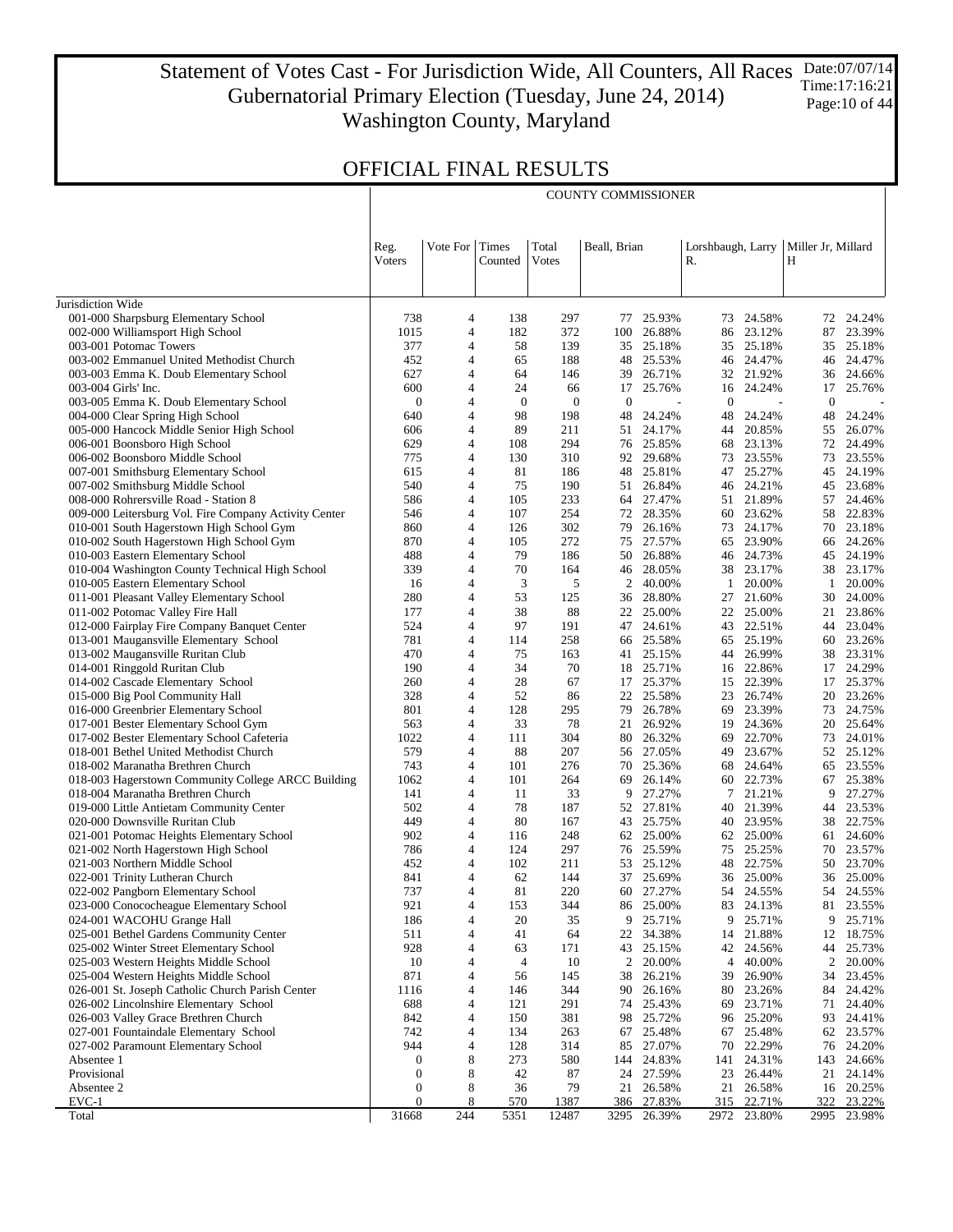#### Statement of Votes Cast - For Jurisdiction Wide, All Counters, All Races Gubernatorial Primary Election (Tuesday, June 24, 2014) Washington County, Maryland Date:07/07/14 Time:17:16:21 Page:11 of 44

|                                                                                    | COUNTY<br>COMMISSIONER       |
|------------------------------------------------------------------------------------|------------------------------|
|                                                                                    | Miller, Paul F.              |
| Jurisdiction Wide                                                                  |                              |
| 001-000 Sharpsburg Elementary School                                               | 75<br>25.25%                 |
| 002-000 Williamsport High School                                                   | 99<br>26.61%                 |
| 003-001 Potomac Towers                                                             | 34<br>24.46%                 |
| 003-002 Emmanuel United Methodist Church                                           | 48<br>25.53%                 |
| 003-003 Emma K. Doub Elementary School<br>003-004 Girls' Inc.                      | 39<br>26.71%<br>16<br>24.24% |
| 003-005 Emma K. Doub Elementary School                                             | $\mathbf{0}$                 |
| 004-000 Clear Spring High School                                                   | 54<br>27.27%                 |
| 005-000 Hancock Middle Senior High School                                          | 61<br>28.91%                 |
| 006-001 Boonsboro High School                                                      | 78<br>26.53%                 |
| 006-002 Boonsboro Middle School                                                    | 72<br>23.23%                 |
| 007-001 Smithsburg Elementary School                                               | 46<br>24.73%                 |
| 007-002 Smithsburg Middle School<br>008-000 Rohrersville Road - Station 8          | 48<br>25.26%<br>61<br>26.18% |
| 009-000 Leitersburg Vol. Fire Company Activity Center                              | 64<br>25.20%                 |
| 010-001 South Hagerstown High School Gym                                           | 80<br>26.49%                 |
| 010-002 South Hagerstown High School Gym                                           | 66<br>24.26%                 |
| 010-003 Eastern Elementary School                                                  | 45<br>24.19%                 |
| 010-004 Washington County Technical High School                                    | 42<br>25.61%                 |
| 010-005 Eastern Elementary School                                                  | 1<br>20.00%                  |
| 011-001 Pleasant Valley Elementary School<br>011-002 Potomac Valley Fire Hall      | 32<br>25.60%<br>23<br>26.14% |
| 012-000 Fairplay Fire Company Banquet Center                                       | 57<br>29.84%                 |
| 013-001 Maugansville Elementary School                                             | 67<br>25.97%                 |
| 013-002 Maugansville Ruritan Club                                                  | 40<br>24.54%                 |
| 014-001 Ringgold Ruritan Club                                                      | 19<br>27.14%                 |
| 014-002 Cascade Elementary School                                                  | 18<br>26.87%                 |
| 015-000 Big Pool Community Hall                                                    | 21<br>24.42%                 |
| 016-000 Greenbrier Elementary School<br>017-001 Bester Elementary School Gym       | 74<br>25.08%<br>18<br>23.08% |
| 017-002 Bester Elementary School Cafeteria                                         | 82<br>26.97%                 |
| 018-001 Bethel United Methodist Church                                             | 50<br>24.15%                 |
| 018-002 Maranatha Brethren Church                                                  | 73<br>26.45%                 |
| 018-003 Hagerstown Community College ARCC Building                                 | 68<br>25.76%                 |
| 018-004 Maranatha Brethren Church                                                  | 8<br>24.24%                  |
| 019-000 Little Antietam Community Center                                           | 51<br>27.27%<br>46<br>27.54% |
| 020-000 Downsville Ruritan Club<br>021-001 Potomac Heights Elementary School       | 63<br>25.40%                 |
| 021-002 North Hagerstown High School                                               | 76<br>25.59%                 |
| 021-003 Northern Middle School                                                     | 60<br>28.44%                 |
| 022-001 Trinity Lutheran Church                                                    | 35<br>24.31%                 |
| 022-002 Pangborn Elementary School                                                 | 52<br>23.64%                 |
| 023-000 Conococheague Elementary School                                            | 94<br>27.33%                 |
| 024-001 WACOHU Grange Hall                                                         | 22.86%<br>8                  |
| 025-001 Bethel Gardens Community Center<br>025-002 Winter Street Elementary School | 25.00%<br>16<br>42<br>24.56% |
| 025-003 Western Heights Middle School                                              | 2<br>20.00%                  |
| 025-004 Western Heights Middle School                                              | 34<br>23.45%                 |
| 026-001 St. Joseph Catholic Church Parish Center                                   | 90<br>26.16%                 |
| 026-002 Lincolnshire Elementary School                                             | 77<br>26.46%                 |
| 026-003 Valley Grace Brethren Church                                               | 94<br>24.67%                 |
| 027-001 Fountaindale Elementary School<br>027-002 Paramount Elementary School      | 67<br>25.48%<br>83<br>26.43% |
| Absentee 1                                                                         | 152<br>26.21%                |
| Provisional                                                                        | 19<br>21.84%                 |
| Absentee 2                                                                         | 21<br>26.58%                 |
| EVC-1                                                                              | 364<br>26.24%                |
| Total                                                                              | 3225<br>25.83%               |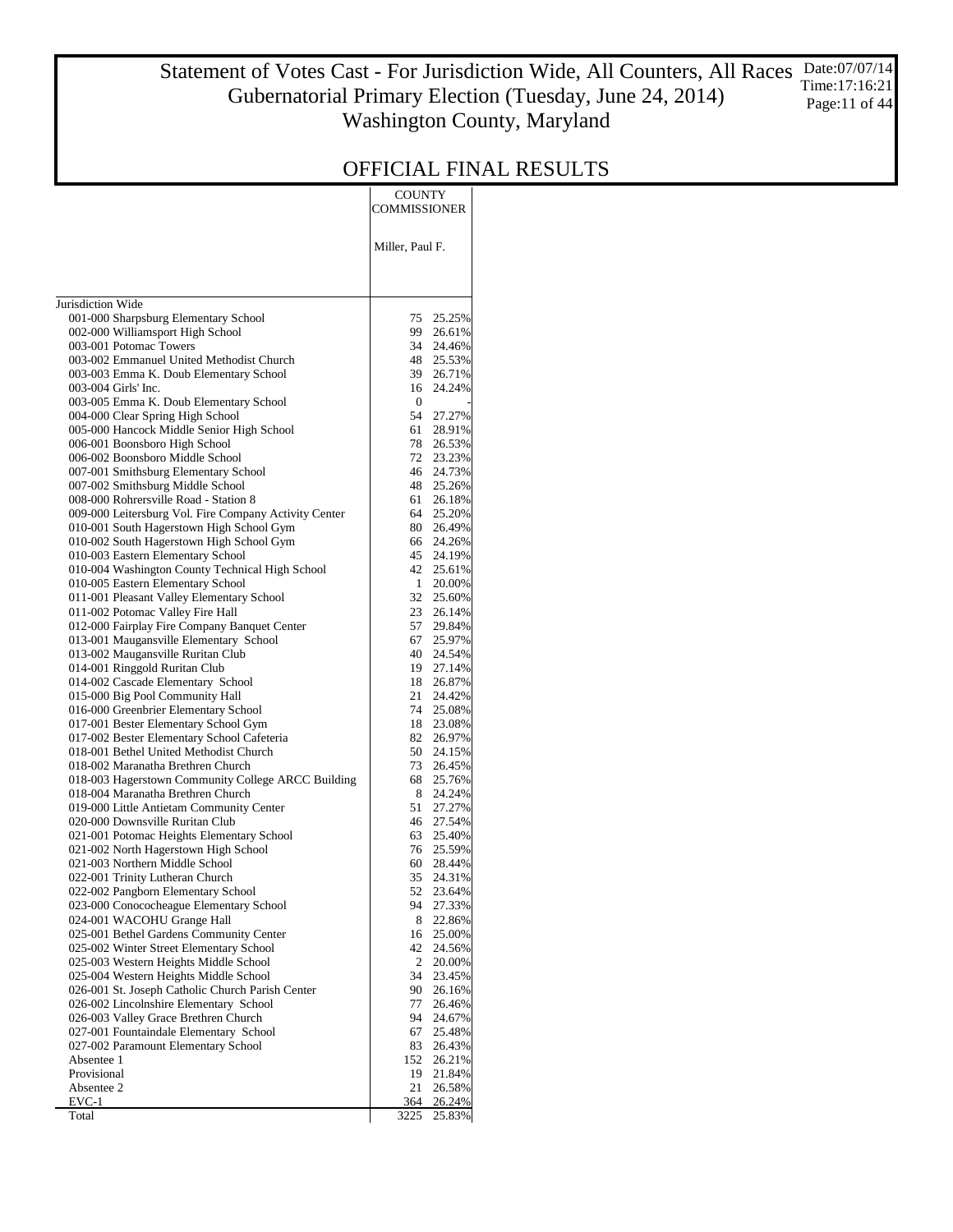#### Statement of Votes Cast - For Jurisdiction Wide, All Counters, All Races Date:07/07/14 Gubernatorial Primary Election (Tuesday, June 24, 2014) Washington County, Maryland Time:17:16:21 Page: 12 of 44

JUDGE CIRCUIT COURT 4

|                                                                                         | Reg.<br>Voters   | Vote For Times          | Counted          | Total<br>Votes   | Beachley, Donald<br>Е. |                        | Wright, Dana<br>Moylan |                  |
|-----------------------------------------------------------------------------------------|------------------|-------------------------|------------------|------------------|------------------------|------------------------|------------------------|------------------|
|                                                                                         |                  |                         |                  |                  |                        |                        |                        |                  |
| Jurisdiction Wide                                                                       |                  |                         |                  |                  |                        |                        |                        |                  |
| 001-000 Sharpsburg Elementary School                                                    | 738<br>1015      | 2<br>$\mathbf{2}$       | 138<br>182       | 176<br>240       | 88                     | 50.00%<br>116 48.33%   | 88                     | 50.00%           |
| 002-000 Williamsport High School<br>003-001 Potomac Towers                              | 377              | 2                       | 58               | 72               |                        | 31 43.06%              | 124<br>41              | 51.67%<br>56.94% |
| 003-002 Emmanuel United Methodist Church                                                | 452              | $\overline{c}$          | 65               | 90               |                        | 45 50.00%              | 45                     | 50.00%           |
| 003-003 Emma K. Doub Elementary School                                                  | 627              | 2                       | 64               | 86               |                        | 45 52.33%              | 41                     | 47.67%           |
| 003-004 Girls' Inc.                                                                     | 600              | $\overline{c}$          | 24               | 37               |                        | 16 43.24%              | 21                     | 56.76%           |
| 003-005 Emma K. Doub Elementary School                                                  | $\boldsymbol{0}$ | 2                       | $\boldsymbol{0}$ | $\boldsymbol{0}$ | $\boldsymbol{0}$       | $\overline{a}$         | $\boldsymbol{0}$       |                  |
| 004-000 Clear Spring High School                                                        | 640              | $\mathbf{2}$            | 98               | 126              | 63                     | 50.00%                 | 63                     | 50.00%           |
| 005-000 Hancock Middle Senior High School                                               | 606              | 2                       | 89               | 118              |                        | 56 47.46%              | 62                     | 52.54%           |
| 006-001 Boonsboro High School                                                           | 629              | $\overline{c}$          | 108              | 160              |                        | 80 50.00%              | 80                     | 50.00%           |
| 006-002 Boonsboro Middle School                                                         | 775              | 2                       | 130              | 179              | 89                     | 49.72%                 | 90                     | 50.28%           |
| 007-001 Smithsburg Elementary School                                                    | 615              | $\overline{c}$          | 81               | 104              |                        | 48 46.15%              | 56                     | 53.85%           |
| 007-002 Smithsburg Middle School                                                        | 540              | 2                       | 75               | 115              |                        | 55 47.83%              | 60                     | 52.17%           |
| 008-000 Rohrersville Road - Station 8                                                   | 586              | $\overline{c}$          | 105              | 138              | 68                     | 49.28%                 | 70                     | 50.72%           |
| 009-000 Leitersburg Vol. Fire Company Activity Center                                   | 546              | 2                       | 107              | 151              |                        | 75 49.67%              | 76                     | 50.33%           |
| 010-001 South Hagerstown High School Gym                                                | 860              | $\overline{c}$          | 126              | 181              |                        | 88 48.62%              | 93                     | 51.38%           |
| 010-002 South Hagerstown High School Gym                                                | 870              | 2                       | 105              | 155              |                        | 78 50.32%              | 77                     | 49.68%           |
| 010-003 Eastern Elementary School                                                       | 488              | $\overline{c}$          | 79               | 115              |                        | 59 51.30%              | 56                     | 48.70%           |
| 010-004 Washington County Technical High School                                         | 339              | 2                       | 70               | 95               |                        | 48 50.53%              | 47                     | 49.47%           |
| 010-005 Eastern Elementary School                                                       | 16               | $\mathbf{2}$            | 3                | 6                | 3                      | 50.00%                 | 3                      | 50.00%           |
| 011-001 Pleasant Valley Elementary School                                               | 280              | 2                       | 53               | 68               | 33                     | 48.53%                 | 35                     | 51.47%           |
| 011-002 Potomac Valley Fire Hall                                                        | 177              | $\overline{c}$          | 38               | 52               |                        | 29 55.77%              | 23                     | 44.23%           |
| 012-000 Fairplay Fire Company Banquet Center                                            | 524              | 2                       | 97               | 131              |                        | 66 50.38%              | 65                     | 49.62%           |
| 013-001 Maugansville Elementary School                                                  | 781              | $\overline{c}$          | 114              | 147              |                        | 72 48.98%              | 75                     | 51.02%           |
| 013-002 Maugansville Ruritan Club                                                       | 470              | 2                       | 75               | 103              | 49                     | 47.57%                 | 54                     | 52.43%           |
| 014-001 Ringgold Ruritan Club                                                           | 190              | $\overline{c}$          | 34               | 43               |                        | 21 48.84%              | 22                     | 51.16%           |
| 014-002 Cascade Elementary School                                                       | 260              | 2                       | 28               | 34               |                        | 16 47.06%              | 18                     | 52.94%           |
| 015-000 Big Pool Community Hall                                                         | 328              | $\overline{c}$          | 52               | 52               |                        | 27 51.92%              | 25                     | 48.08%           |
| 016-000 Greenbrier Elementary School                                                    | 801              | 2                       | 128              | 178              |                        | 92 51.69%              | 86                     | 48.31%           |
| 017-001 Bester Elementary School Gym                                                    | 563              | $\overline{c}$          | 33               | 47               |                        | 23 48.94%              | 24                     | 51.06%           |
| 017-002 Bester Elementary School Cafeteria                                              | 1022<br>579      | 2<br>$\overline{c}$     | 111<br>88        | 167<br>128       |                        | 80 47.90%<br>65 50.78% | 87                     | 52.10%<br>49.22% |
| 018-001 Bethel United Methodist Church                                                  | 743              | 2                       | 101              | 157              |                        | 77 49.04%              | 63<br>80               | 50.96%           |
| 018-002 Maranatha Brethren Church<br>018-003 Hagerstown Community College ARCC Building | 1062             | $\overline{c}$          | 101              | 150              |                        | 74 49.33%              | 76                     | 50.67%           |
| 018-004 Maranatha Brethren Church                                                       | 141              | 2                       | 11               | 17               |                        | 9 52.94%               | 8                      | 47.06%           |
| 019-000 Little Antietam Community Center                                                | 502              | $\overline{c}$          | 78               | 107              |                        | 52 48.60%              | 55                     | 51.40%           |
| 020-000 Downsville Ruritan Club                                                         | 449              | 2                       | 80               | 90               | 39                     | 43.33%                 | 51                     | 56.67%           |
| 021-001 Potomac Heights Elementary School                                               | 902              | $\overline{c}$          | 116              | 161              |                        | 74 45.96%              | 87                     | 54.04%           |
| 021-002 North Hagerstown High School                                                    | 786              | $\overline{c}$          | 124              | 165              |                        | 80 48.48%              | 85                     | 51.52%           |
| 021-003 Northern Middle School                                                          | 452              | $\overline{c}$          | 102              | 145              |                        | 71 48.97%              | 74                     | 51.03%           |
| 022-001 Trinity Lutheran Church                                                         | 841              | 2                       | 62               | 83               |                        | 37 44.58%              | 46                     | 55.42%           |
| 022-002 Pangborn Elementary School                                                      | 737              | $\overline{c}$          | 81               | 127              |                        | 59 46.46%              |                        | 68 53.54%        |
| 023-000 Conococheague Elementary School                                                 | 921              | $\overline{c}$          | 153              | 218              | 107                    | 49.08%                 |                        | 111 50.92%       |
| 024-001 WACOHU Grange Hall                                                              | 186              | $\overline{\mathbf{c}}$ | 20               | 22               | 11                     | 50.00%                 | 11                     | 50.00%           |
| 025-001 Bethel Gardens Community Center                                                 | 511              | 2                       | 41               | 46               | 19                     | 41.30%                 | 27                     | 58.70%           |
| 025-002 Winter Street Elementary School                                                 | 928              | 2                       | 63               | 92               |                        | 45 48.91%              | 47                     | 51.09%           |
| 025-003 Western Heights Middle School                                                   | 10               | 2                       | 4                | 7                | 3                      | 42.86%                 | 4                      | 57.14%           |
| 025-004 Western Heights Middle School                                                   | 871              | 2                       | 56               | 85               | 44                     | 51.76%                 | 41                     | 48.24%           |
| 026-001 St. Joseph Catholic Church Parish Center                                        | 1116             | 2                       | 146              | 209              | 101                    | 48.33%                 | 108                    | 51.67%           |
| 026-002 Lincolnshire Elementary School                                                  | 688              | 2                       | 121              | 174              |                        | 86 49.43%              | 88                     | 50.57%           |
| 026-003 Valley Grace Brethren Church                                                    | 842              | 2                       | 150              | 224              | 113                    | 50.45%                 | 111                    | 49.55%           |
| 027-001 Fountaindale Elementary School                                                  | 742              | 2                       | 134              | 195              | 94                     | 48.21%                 | 101                    | 51.79%           |
| 027-002 Paramount Elementary School                                                     | 944              | 2                       | 128              | 178              |                        | 86 48.31%              |                        | 92 51.69%        |
| Absentee 1                                                                              | $\boldsymbol{0}$ | 4                       | 273              | 375              | 183                    | 48.80%                 | 192                    | 51.20%           |
| Provisional                                                                             | $\boldsymbol{0}$ | 4                       | 42               | 63               | 29                     | 46.03%                 | 34                     | 53.97%           |
| Absentee 2                                                                              | 0                | 4                       | 36               | 47               | 21                     | 44.68%                 | 26                     | 55.32%           |
| $EVC-1$                                                                                 | $\boldsymbol{0}$ | 4                       | <u>570</u>       | 854              | 420                    | 49.18%                 | 434                    | 50.82%           |
| Total                                                                                   | 31668            | 122                     | 5351             | 7485             | 3658                   | 48.87%                 | 3827                   | 51.13%           |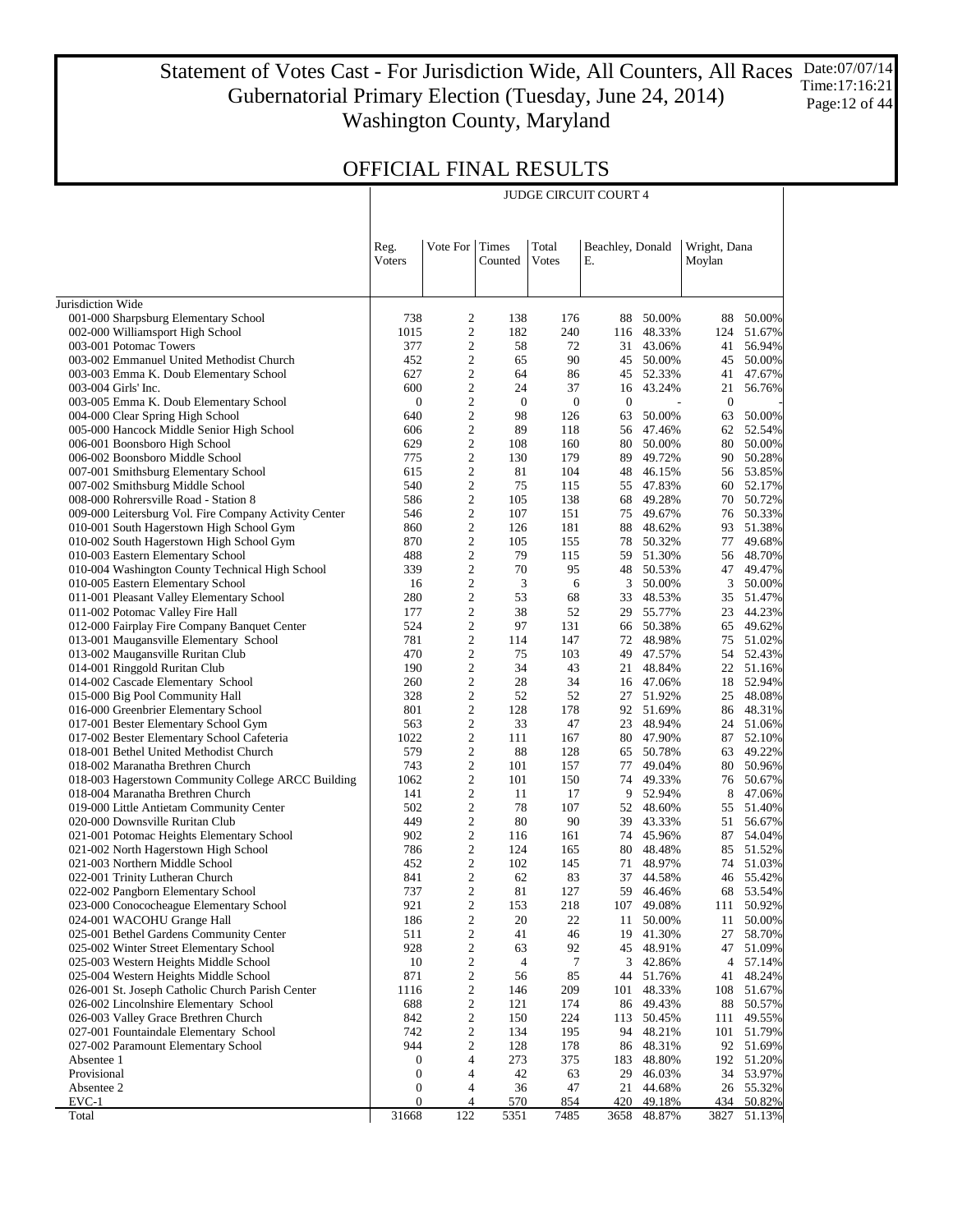Statement of Votes Cast - For Jurisdiction Wide, All Counters, All Races Gubernatorial Primary Election (Tuesday, June 24, 2014) Washington County, Maryland Date:07/07/14 Time:17:16:21 Page:13 of 44

### OFFICIAL FINAL RESULTS

|                                                                                | TREASURER        |                              |                  |                  |                            |  |  |  |
|--------------------------------------------------------------------------------|------------------|------------------------------|------------------|------------------|----------------------------|--|--|--|
|                                                                                | Reg.<br>Voters   | Vote For                     | Times<br>Counted | Total<br>Votes   | Hershey, Todd L.           |  |  |  |
|                                                                                |                  |                              |                  |                  |                            |  |  |  |
| Jurisdiction Wide                                                              |                  |                              |                  |                  |                            |  |  |  |
| 001-000 Sharpsburg Elementary School<br>002-000 Williamsport High School       | 738<br>1015      | $\mathbf{1}$<br>$\mathbf{1}$ | 138<br>182       | 101<br>145       | 101 100.00%                |  |  |  |
| 003-001 Potomac Towers                                                         | 377              | $\mathbf{1}$                 | 58               | 45               | 145 100.00%<br>45 100.00%  |  |  |  |
| 003-002 Emmanuel United Methodist Church                                       | 452              | $\mathbf{1}$                 | 65               | 61               | 61 100.00%                 |  |  |  |
| 003-003 Emma K. Doub Elementary School                                         | 627              | $\mathbf{1}$                 | 64               | 53               | 53 100.00%                 |  |  |  |
| 003-004 Girls' Inc.                                                            | 600              | $\mathbf{1}$                 | 24               | 19               | 19 100.00%                 |  |  |  |
| 003-005 Emma K. Doub Elementary School                                         | $\boldsymbol{0}$ | $\mathbf{1}$                 | $\mathbf{0}$     | $\boldsymbol{0}$ | 0                          |  |  |  |
| 004-000 Clear Spring High School                                               | 640              | $\mathbf{1}$                 | 98               | 81               | 81 100.00%                 |  |  |  |
| 005-000 Hancock Middle Senior High School                                      | 606              | $\mathbf{1}$                 | 89               | 76               | 76 100.00%                 |  |  |  |
| 006-001 Boonsboro High School                                                  | 629              | $\mathbf{1}$                 | 108              | 95               | 95 100.00%                 |  |  |  |
| 006-002 Boonsboro Middle School                                                | 775              | $\mathbf{1}$<br>$\mathbf{1}$ | 130              | 115<br>59        | 115 100.00%                |  |  |  |
| 007-001 Smithsburg Elementary School<br>007-002 Smithsburg Middle School       | 615<br>540       | $\mathbf{1}$                 | 81<br>75         | 63               | 59 100.00%<br>63 100.00%   |  |  |  |
| 008-000 Rohrersville Road - Station 8                                          | 586              | $\mathbf{1}$                 | 105              | 85               | 85 100.00%                 |  |  |  |
| 009-000 Leitersburg Vol. Fire Company Activity Center                          | 546              | $\mathbf{1}$                 | 107              | 87               | 87 100.00%                 |  |  |  |
| 010-001 South Hagerstown High School Gym                                       | 860              | $\mathbf{1}$                 | 126              | 104              | 104 100.00%                |  |  |  |
| 010-002 South Hagerstown High School Gym                                       | 870              | $\mathbf{1}$                 | 105              | 88               | 88 100.00%                 |  |  |  |
| 010-003 Eastern Elementary School                                              | 488              | $\mathbf{1}$                 | 79               | 62               | 62 100.00%                 |  |  |  |
| 010-004 Washington County Technical High School                                | 339              | $\mathbf{1}$                 | 70               | 60               | 60 100.00%                 |  |  |  |
| 010-005 Eastern Elementary School                                              | 16               | $\mathbf{1}$                 | 3                | $\sqrt{2}$       | 2 100.00%                  |  |  |  |
| 011-001 Pleasant Valley Elementary School                                      | 280              | $\mathbf{1}$                 | 53               | 38               | 38 100.00%                 |  |  |  |
| 011-002 Potomac Valley Fire Hall                                               | 177              | $\mathbf{1}$                 | 38               | 30               | 30 100.00%                 |  |  |  |
| 012-000 Fairplay Fire Company Banquet Center                                   | 524              | $\mathbf{1}$                 | 97               | 76               | 76 100.00%                 |  |  |  |
| 013-001 Maugansville Elementary School                                         | 781              | $\mathbf{1}$<br>$\mathbf{1}$ | 114              | 92               | 92 100.00%                 |  |  |  |
| 013-002 Maugansville Ruritan Club<br>014-001 Ringgold Ruritan Club             | 470<br>190       | $\mathbf{1}$                 | 75<br>34         | 58<br>24         | 58 100.00%<br>24 100.00%   |  |  |  |
| 014-002 Cascade Elementary School                                              | 260              | $\mathbf{1}$                 | 28               | 19               | 19 100.00%                 |  |  |  |
| 015-000 Big Pool Community Hall                                                | 328              | $\mathbf{1}$                 | 52               | 35               | 35 100.00%                 |  |  |  |
| 016-000 Greenbrier Elementary School                                           | 801              | $\mathbf{1}$                 | 128              | 100              | 100 100.00%                |  |  |  |
| 017-001 Bester Elementary School Gym                                           | 563              | $\mathbf{1}$                 | 33               | 25               | 25 100.00%                 |  |  |  |
| 017-002 Bester Elementary School Cafeteria                                     | 1022             | $\mathbf{1}$                 | 111              | 94               | 94 100.00%                 |  |  |  |
| 018-001 Bethel United Methodist Church                                         | 579              | $\mathbf{1}$                 | 88               | 74               | 74 100.00%                 |  |  |  |
| 018-002 Maranatha Brethren Church                                              | 743              | $\mathbf{1}$                 | 101              | 86               | 86 100.00%                 |  |  |  |
| 018-003 Hagerstown Community College ARCC Building                             | 1062             | $\mathbf{1}$                 | 101              | 82               | 82 100.00%                 |  |  |  |
| 018-004 Maranatha Brethren Church                                              | 141              | $\mathbf{1}$                 | 11               | 10               | 10 100.00%                 |  |  |  |
| 019-000 Little Antietam Community Center                                       | 502              | $\mathbf{1}$                 | 78               | 63               | 63 100.00%                 |  |  |  |
| 020-000 Downsville Ruritan Club<br>021-001 Potomac Heights Elementary School   | 449<br>902       | $\mathbf{1}$<br>$\mathbf{1}$ | 80<br>116        | 64<br>95         | 64 100.00%<br>95 100.00%   |  |  |  |
| 021-002 North Hagerstown High School                                           | 786              | $\mathbf{1}$                 | 124              | 102              | 102 100.00%                |  |  |  |
| 021-003 Northern Middle School                                                 | 452              | $\mathbf{1}$                 | 102              | 85               | 85 100.00%                 |  |  |  |
| 022-001 Trinity Lutheran Church                                                | 841              | 1                            | 62               | 49               | 49 100.00%                 |  |  |  |
| 022-002 Pangborn Elementary School                                             | 737              | $\mathbf{1}$                 | 81               | 73               | 73 100.00%                 |  |  |  |
| 023-000 Conococheague Elementary School                                        | 921              | $\mathbf{1}$                 | 153              | 124              | 124 100.00%                |  |  |  |
| 024-001 WACOHU Grange Hall                                                     | 186              | $\mathbf{1}$                 | 20               | 15               | 15 100.00%                 |  |  |  |
| 025-001 Bethel Gardens Community Center                                        | 511              | $\mathbf{1}$                 | 41               | 31               | 31 100.00%                 |  |  |  |
| 025-002 Winter Street Elementary School                                        | 928              | $\mathbf{1}$                 | 63               | 54               | 54 100.00%                 |  |  |  |
| 025-003 Western Heights Middle School                                          | 10               | $\mathbf{1}$                 | 4                | 4                | 4 100.00%                  |  |  |  |
| 025-004 Western Heights Middle School                                          | 871              | $\mathbf{1}$                 | 56               | 49               | 49 100.00%                 |  |  |  |
| 026-001 St. Joseph Catholic Church Parish Center                               | 1116<br>688      | $\mathbf{1}$<br>$\mathbf{1}$ | 146<br>121       | 120<br>106       | 120 100.00%                |  |  |  |
| 026-002 Lincolnshire Elementary School<br>026-003 Valley Grace Brethren Church | 842              | $\mathbf{1}$                 | 150              | 129              | 106 100.00%<br>129 100.00% |  |  |  |
| 027-001 Fountaindale Elementary School                                         | 742              | $\mathbf{1}$                 | 134              | 109              | 109 100.00%                |  |  |  |
| 027-002 Paramount Elementary School                                            | 944              | $\mathbf{1}$                 | 128              | 107              | 107 100.00%                |  |  |  |
| Absentee 1                                                                     | 0                | $\sqrt{2}$                   | 273              | 222              | 222 100.00%                |  |  |  |
| Provisional                                                                    | 0                | $\boldsymbol{2}$             | 42               | 35               | 35 100.00%                 |  |  |  |
| Absentee 2                                                                     | 0                | $\mathbf 2$                  | 36               | 29               | 29 100.00%                 |  |  |  |
| EVC-1                                                                          | 0                | 2                            | <u>570</u>       | 490              | 490 100.00%                |  |  |  |
| Total                                                                          | 31668            | 61                           | 5351             | 4399             | 4399 100.00%               |  |  |  |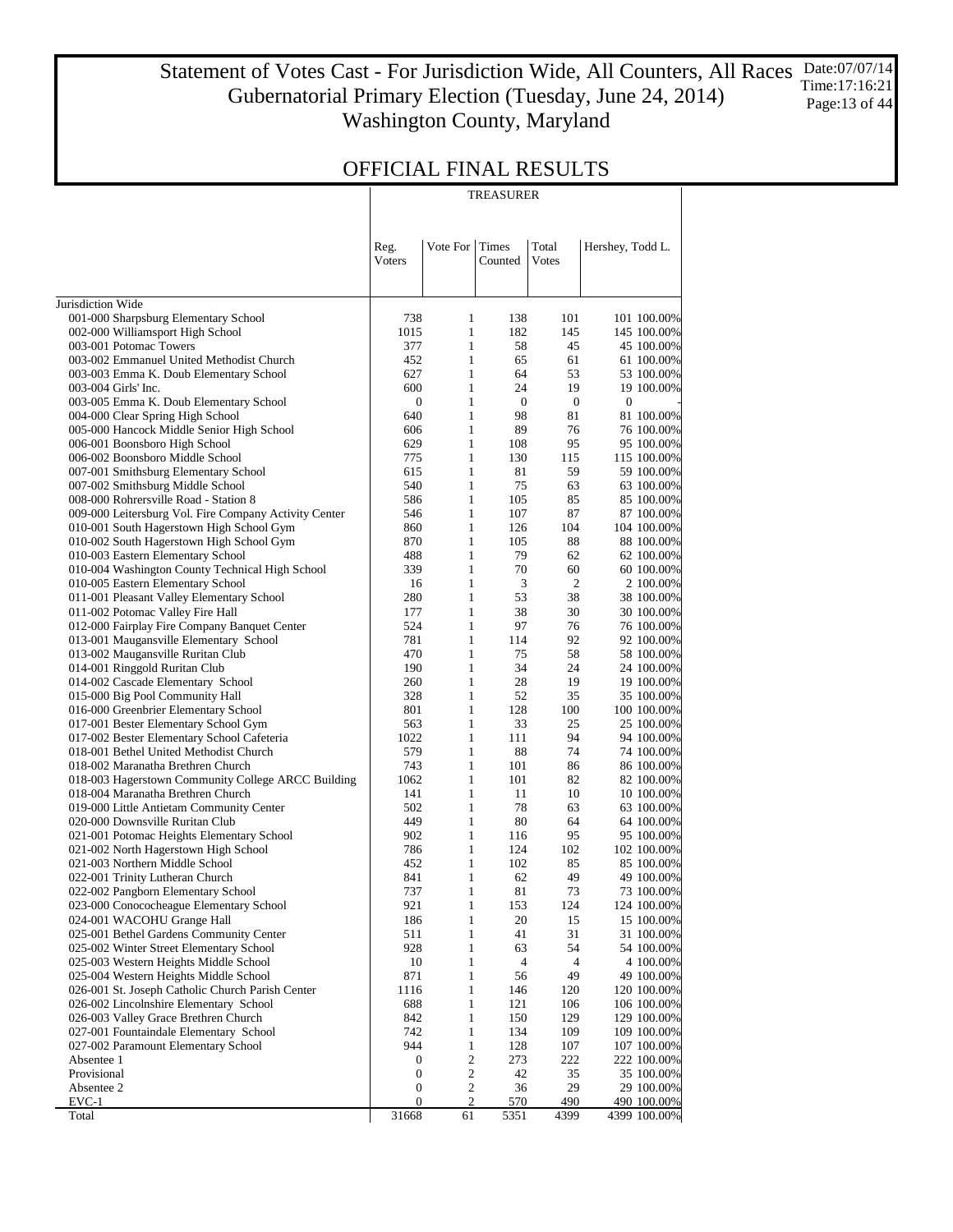Statement of Votes Cast - For Jurisdiction Wide, All Counters, All Races Gubernatorial Primary Election (Tuesday, June 24, 2014) Washington County, Maryland Date:07/07/14 Time:17:16:21 Page:14 of 44

CLERK CIRCUIT COURT

### OFFICIAL FINAL RESULTS

|                                                                                      | Reg.<br>Voters   | Vote For                     | Times<br>Counted | Total<br>Votes   | Weaver, Dennis J.         |
|--------------------------------------------------------------------------------------|------------------|------------------------------|------------------|------------------|---------------------------|
| Jurisdiction Wide                                                                    |                  |                              |                  |                  |                           |
| 001-000 Sharpsburg Elementary School                                                 | 738              | 1                            | 138              | 102              | 102 100.00%               |
| 002-000 Williamsport High School                                                     | 1015             | $\mathbf{1}$                 | 182              | 144              | 144 100.00%               |
| 003-001 Potomac Towers                                                               | 377              | $\mathbf{1}$                 | 58               | 51               | 51 100.00%                |
| 003-002 Emmanuel United Methodist Church                                             | 452              | $\mathbf{1}$                 | 65               | 56               | 56 100.00%                |
| 003-003 Emma K. Doub Elementary School                                               | 627              | $\mathbf{1}$                 | 64               | 53               | 53 100.00%                |
| 003-004 Girls' Inc.                                                                  | 600              | $\mathbf{1}$                 | 24               | 21               | 21 100.00%                |
| 003-005 Emma K. Doub Elementary School                                               | $\boldsymbol{0}$ | $\mathbf{1}$                 | $\boldsymbol{0}$ | $\boldsymbol{0}$ | $\boldsymbol{0}$          |
| 004-000 Clear Spring High School                                                     | 640              | $\mathbf{1}$                 | 98               | 83               | 83 100.00%                |
| 005-000 Hancock Middle Senior High School                                            | 606              | $\mathbf{1}$                 | 89               | 76               | 76 100.00%                |
| 006-001 Boonsboro High School                                                        | 629              | $\mathbf{1}$                 | 108              | 95               | 95 100.00%                |
| 006-002 Boonsboro Middle School                                                      | 775              | $\mathbf{1}$                 | 130              | 110              | 110 100.00%               |
| 007-001 Smithsburg Elementary School                                                 | 615              | $\mathbf{1}$                 | 81               | 60               | 60 100.00%                |
| 007-002 Smithsburg Middle School                                                     | 540              | $\mathbf{1}$                 | 75               | 64               | 64 100.00%                |
| 008-000 Rohrersville Road - Station 8                                                | 586              | $\mathbf{1}$<br>$\mathbf{1}$ | 105              | 83<br>87         | 83 100.00%                |
| 009-000 Leitersburg Vol. Fire Company Activity Center                                | 546<br>860       | $\mathbf{1}$                 | 107<br>126       | 105              | 87 100.00%                |
| 010-001 South Hagerstown High School Gym<br>010-002 South Hagerstown High School Gym | 870              | $\mathbf{1}$                 | 105              | 87               | 105 100.00%<br>87 100.00% |
| 010-003 Eastern Elementary School                                                    | 488              | $\mathbf{1}$                 | 79               | 60               | 60 100.00%                |
| 010-004 Washington County Technical High School                                      | 339              | $\mathbf{1}$                 | 70               | 61               | 61 100.00%                |
| 010-005 Eastern Elementary School                                                    | 16               | $\mathbf{1}$                 | 3                | $\overline{2}$   | 2 100.00%                 |
| 011-001 Pleasant Valley Elementary School                                            | 280              | $\mathbf{1}$                 | 53               | 38               | 38 100.00%                |
| 011-002 Potomac Valley Fire Hall                                                     | 177              | $\mathbf{1}$                 | 38               | 31               | 31 100.00%                |
| 012-000 Fairplay Fire Company Banquet Center                                         | 524              | $\mathbf{1}$                 | 97               | 78               | 78 100.00%                |
| 013-001 Maugansville Elementary School                                               | 781              | $\mathbf{1}$                 | 114              | 91               | 91 100.00%                |
| 013-002 Maugansville Ruritan Club                                                    | 470              | $\mathbf{1}$                 | 75               | 60               | 60 100.00%                |
| 014-001 Ringgold Ruritan Club                                                        | 190              | $\mathbf{1}$                 | 34               | 23               | 23 100.00%                |
| 014-002 Cascade Elementary School                                                    | 260              | $\mathbf{1}$                 | 28               | 20               | 20 100.00%                |
| 015-000 Big Pool Community Hall                                                      | 328              | $\mathbf{1}$                 | 52               | 40               | 40 100.00%                |
| 016-000 Greenbrier Elementary School                                                 | 801              | $\mathbf{1}$                 | 128              | 98               | 98 100.00%                |
| 017-001 Bester Elementary School Gym                                                 | 563              | $\mathbf{1}$                 | 33               | 28               | 28 100.00%                |
| 017-002 Bester Elementary School Cafeteria                                           | 1022             | $\mathbf{1}$                 | 111              | 95               | 95 100.00%                |
| 018-001 Bethel United Methodist Church                                               | 579              | $\mathbf{1}$                 | 88               | 74               | 74 100.00%                |
| 018-002 Maranatha Brethren Church                                                    | 743              | $\mathbf{1}$                 | 101              | 87               | 87 100.00%                |
| 018-003 Hagerstown Community College ARCC Building                                   | 1062             | $\mathbf{1}$                 | 101              | 85               | 85 100.00%                |
| 018-004 Maranatha Brethren Church                                                    | 141              | $\mathbf{1}$                 | 11               | 10               | 10 100.00%                |
| 019-000 Little Antietam Community Center                                             | 502              | $\mathbf{1}$                 | 78               | 62               | 62 100.00%                |
| 020-000 Downsville Ruritan Club                                                      | 449              | $\mathbf{1}$                 | 80               | 63               | 63 100.00%                |
| 021-001 Potomac Heights Elementary School                                            | 902              | $\mathbf{1}$                 | 116              | 98               | 98 100.00%                |
| 021-002 North Hagerstown High School                                                 | 786              | $\mathbf{1}$                 | 124              | 101              | 101 100.00%               |
| 021-003 Northern Middle School                                                       | 452              | $\mathbf{1}$                 | 102              | 84               | 84 100.00%                |
| 022-001 Trinity Lutheran Church                                                      | 841              | $\mathbf{1}$                 | 62               | 49               | 49 100.00%                |
| 022-002 Pangborn Elementary School                                                   | 737              | $\mathbf{1}$                 | 81               | 73               | 73 100.00%                |
| 023-000 Conococheague Elementary School<br>024-001 WACOHU Grange Hall                | 921<br>186       | 1<br>$\mathbf{1}$            | 153<br>20        | 125<br>15        | 125 100.00%<br>15 100.00% |
| 025-001 Bethel Gardens Community Center                                              | 511              | $\mathbf{1}$                 | 41               | 34               | 34 100.00%                |
| 025-002 Winter Street Elementary School                                              | 928              | $\mathbf{1}$                 | 63               | 55               | 55 100.00%                |
| 025-003 Western Heights Middle School                                                | $10\,$           | $\mathbf{1}$                 | 4                | $\overline{4}$   | 4 100.00%                 |
| 025-004 Western Heights Middle School                                                | 871              | $\mathbf{1}$                 | 56               | 49               | 49 100.00%                |
| 026-001 St. Joseph Catholic Church Parish Center                                     | 1116             | $\mathbf{1}$                 | 146              | 121              | 121 100.00%               |
| 026-002 Lincolnshire Elementary School                                               | 688              | $\mathbf{1}$                 | 121              | 104              | 104 100.00%               |
| 026-003 Valley Grace Brethren Church                                                 | 842              | $\mathbf{1}$                 | 150              | 131              | 131 100.00%               |
| 027-001 Fountaindale Elementary School                                               | 742              | $\mathbf{1}$                 | 134              | 109              | 109 100.00%               |
| 027-002 Paramount Elementary School                                                  | 944              | $\mathbf{1}$                 | 128              | 106              | 106 100.00%               |
| Absentee 1                                                                           | $\boldsymbol{0}$ | $\mathbf{2}$                 | 273              | 225              | 225 100.00%               |
| Provisional                                                                          | $\boldsymbol{0}$ | $\sqrt{2}$                   | 42               | 36               | 36 100.00%                |
| Absentee 2                                                                           | $\boldsymbol{0}$ | 2                            | 36               | 28               | 28 100.00%                |
| $EVC-1$                                                                              | $\boldsymbol{0}$ | 2                            | 570              | 488              | 488 100.00%               |
| Total                                                                                | 31668            | 61                           | 5351             | 4418             | 4418 100.00%              |

 $\overline{1}$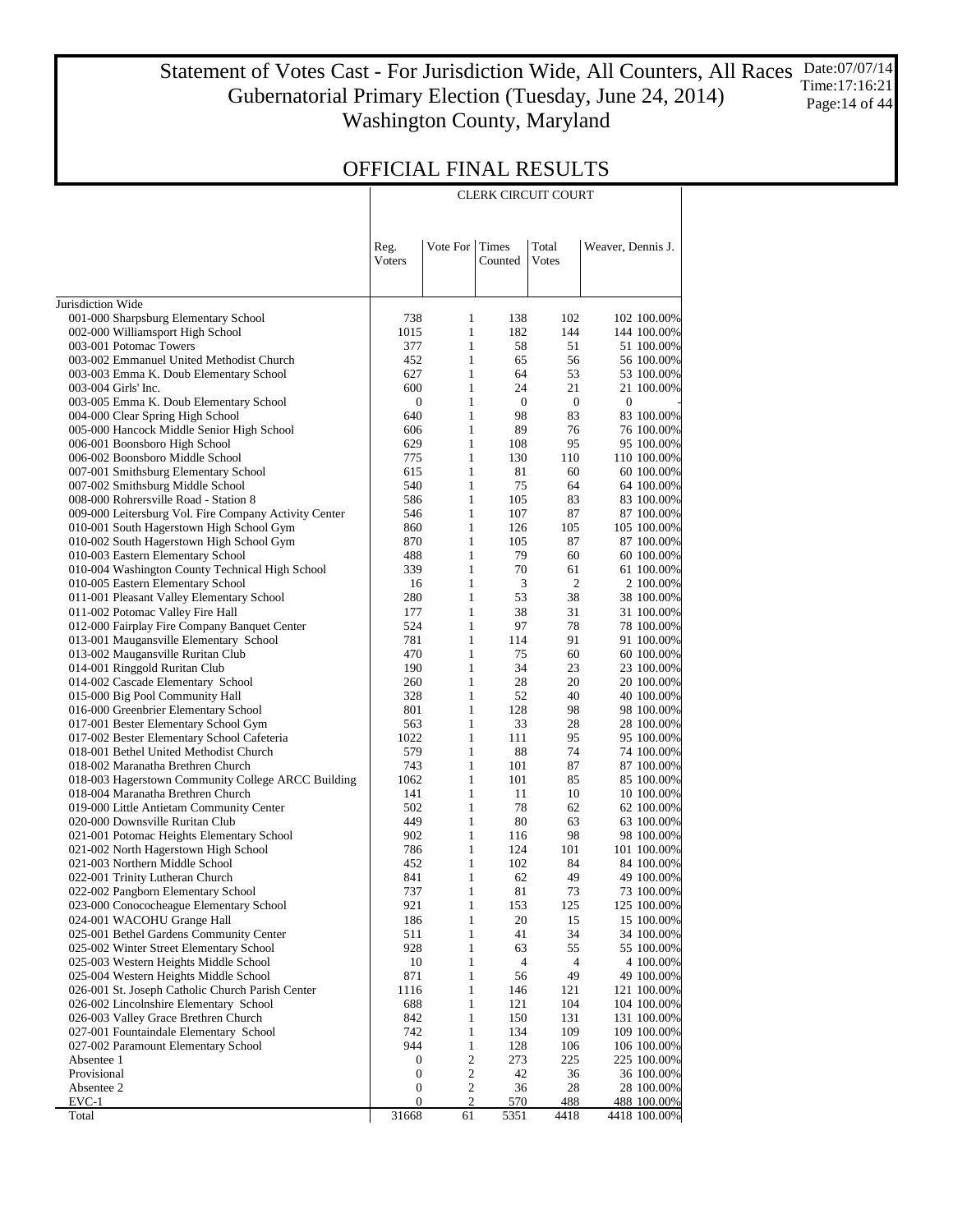Statement of Votes Cast - For Jurisdiction Wide, All Counters, All Races Gubernatorial Primary Election (Tuesday, June 24, 2014) Washington County, Maryland Date:07/07/14 Time:17:16:21 Page:15 of 44

REGISTER OF WILLS

### OFFICIAL FINAL RESULTS

|                                                                               | Reg.<br>Voters      | Vote For          | Times<br>Counted       | Total<br>Votes         | Malott, Jason A.               |
|-------------------------------------------------------------------------------|---------------------|-------------------|------------------------|------------------------|--------------------------------|
| Jurisdiction Wide                                                             |                     |                   |                        |                        |                                |
| 001-000 Sharpsburg Elementary School                                          | 738                 | 1                 | 138                    | 97                     | 97 100.00%                     |
| 002-000 Williamsport High School                                              | 1015                | $\mathbf{1}$      | 182                    | 144                    | 144 100.00%                    |
| 003-001 Potomac Towers                                                        | 377                 | 1                 | 58                     | 48                     | 48 100.00%                     |
| 003-002 Emmanuel United Methodist Church                                      | 452                 | $\mathbf{1}$      | 65                     | 54                     | 54 100.00%                     |
| 003-003 Emma K. Doub Elementary School                                        | 627                 | 1                 | 64                     | 54                     | 54 100.00%                     |
| 003-004 Girls' Inc.                                                           | 600                 | $\mathbf{1}$      | 24                     | 17                     | 17 100.00%                     |
| 003-005 Emma K. Doub Elementary School                                        | $\mathbf{0}$<br>640 | 1<br>$\mathbf{1}$ | $\boldsymbol{0}$<br>98 | $\boldsymbol{0}$<br>80 | $\boldsymbol{0}$<br>80 100.00% |
| 004-000 Clear Spring High School<br>005-000 Hancock Middle Senior High School | 606                 | 1                 | 89                     | 71                     | 71 100.00%                     |
| 006-001 Boonsboro High School                                                 | 629                 | $\mathbf{1}$      | 108                    | 91                     | 91 100.00%                     |
| 006-002 Boonsboro Middle School                                               | 775                 | 1                 | 130                    | 103                    | 103 100.00%                    |
| 007-001 Smithsburg Elementary School                                          | 615                 | $\mathbf{1}$      | 81                     | 59                     | 59 100.00%                     |
| 007-002 Smithsburg Middle School                                              | 540                 | 1                 | 75                     | 61                     | 61 100.00%                     |
| 008-000 Rohrersville Road - Station 8                                         | 586                 | $\mathbf{1}$      | 105                    | 80                     | 80 100.00%                     |
| 009-000 Leitersburg Vol. Fire Company Activity Center                         | 546                 | 1                 | 107                    | 81                     | 81 100.00%                     |
| 010-001 South Hagerstown High School Gym                                      | 860                 | $\mathbf{1}$      | 126                    | 99                     | 99 100.00%                     |
| 010-002 South Hagerstown High School Gym                                      | 870                 | 1                 | 105                    | 85                     | 85 100.00%                     |
| 010-003 Eastern Elementary School                                             | 488                 | $\mathbf{1}$      | 79                     | 56                     | 56 100.00%                     |
| 010-004 Washington County Technical High School                               | 339                 | $\mathbf{1}$      | 70                     | 56                     | 56 100.00%                     |
| 010-005 Eastern Elementary School                                             | 16                  | $\mathbf{1}$      | 3                      | $\overline{2}$         | 2 100.00%                      |
| 011-001 Pleasant Valley Elementary School                                     | 280                 | 1                 | 53                     | 39                     | 39 100.00%                     |
| 011-002 Potomac Valley Fire Hall                                              | 177                 | $\mathbf{1}$      | 38                     | 27                     | 27 100.00%                     |
| 012-000 Fairplay Fire Company Banquet Center                                  | 524                 | 1                 | 97                     | 71                     | 71 100.00%                     |
| 013-001 Maugansville Elementary School                                        | 781<br>470          | $\mathbf{1}$<br>1 | 114<br>75              | 87<br>56               | 87 100.00%<br>56 100.00%       |
| 013-002 Maugansville Ruritan Club<br>014-001 Ringgold Ruritan Club            | 190                 | $\mathbf{1}$      | 34                     | 23                     | 23 100.00%                     |
| 014-002 Cascade Elementary School                                             | 260                 | $\mathbf{1}$      | 28                     | 20                     | 20 100.00%                     |
| 015-000 Big Pool Community Hall                                               | 328                 | $\mathbf{1}$      | 52                     | 36                     | 36 100.00%                     |
| 016-000 Greenbrier Elementary School                                          | 801                 | 1                 | 128                    | 94                     | 94 100.00%                     |
| 017-001 Bester Elementary School Gym                                          | 563                 | $\mathbf{1}$      | 33                     | 26                     | 26 100.00%                     |
| 017-002 Bester Elementary School Cafeteria                                    | 1022                | 1                 | 111                    | 89                     | 89 100.00%                     |
| 018-001 Bethel United Methodist Church                                        | 579                 | $\mathbf{1}$      | 88                     | 71                     | 71 100.00%                     |
| 018-002 Maranatha Brethren Church                                             | 743                 | 1                 | 101                    | 80                     | 80 100.00%                     |
| 018-003 Hagerstown Community College ARCC Building                            | 1062                | $\mathbf{1}$      | 101                    | 77                     | 77 100.00%                     |
| 018-004 Maranatha Brethren Church                                             | 141                 | 1                 | 11                     | 10                     | 10 100.00%                     |
| 019-000 Little Antietam Community Center                                      | 502                 | $\mathbf{1}$      | 78                     | 58                     | 58 100.00%                     |
| 020-000 Downsville Ruritan Club                                               | 449                 | 1                 | 80                     | 58                     | 58 100.00%                     |
| 021-001 Potomac Heights Elementary School                                     | 902                 | $\mathbf{1}$      | 116                    | 95                     | 95 100.00%                     |
| 021-002 North Hagerstown High School                                          | 786                 | 1                 | 124                    | 92                     | 92 100.00%                     |
| 021-003 Northern Middle School                                                | 452                 | $\mathbf{1}$      | 102                    | 77                     | 77 100.00%                     |
| 022-001 Trinity Lutheran Church                                               | 841                 | 1<br>1            | 62<br>81               | 45<br>72               | 45 100.00%                     |
| 022-002 Pangborn Elementary School<br>023-000 Conococheague Elementary School | 737<br>921          | $\mathbf{1}$      | 153                    | 122                    | 72 100.00%<br>122 100.00%      |
| 024-001 WACOHU Grange Hall                                                    | 186                 | $\mathbf{1}$      | 20                     | 15                     | 15 100.00%                     |
| 025-001 Bethel Gardens Community Center                                       | 511                 | 1                 | 41                     | 29                     | 29 100.00%                     |
| 025-002 Winter Street Elementary School                                       | 928                 | $\mathbf{1}$      | 63                     | 53                     | 53 100.00%                     |
| 025-003 Western Heights Middle School                                         | 10                  | 1                 | 4                      | 3                      | 3 100.00%                      |
| 025-004 Western Heights Middle School                                         | 871                 | $\mathbf{1}$      | 56                     | 47                     | 47 100.00%                     |
| 026-001 St. Joseph Catholic Church Parish Center                              | 1116                | 1                 | 146                    | 117                    | 117 100.00%                    |
| 026-002 Lincolnshire Elementary School                                        | 688                 | $\mathbf{1}$      | 121                    | 99                     | 99 100.00%                     |
| 026-003 Valley Grace Brethren Church                                          | 842                 | 1                 | 150                    | 124                    | 124 100.00%                    |
| 027-001 Fountaindale Elementary School                                        | 742                 | $\mathbf{1}$      | 134                    | 104                    | 104 100.00%                    |
| 027-002 Paramount Elementary School                                           | 944                 | $\mathbf{1}$      | 128                    | 100                    | 100 100.00%                    |
| Absentee 1                                                                    | $\boldsymbol{0}$    | $\sqrt{2}$        | 273                    | 217                    | 217 100.00%                    |
| Provisional                                                                   | $\boldsymbol{0}$    | $\boldsymbol{2}$  | 42                     | 35                     | 35 100.00%                     |
| Absentee 2                                                                    | $\boldsymbol{0}$    | $\sqrt{2}$        | 36                     | 30                     | 30 100.00%                     |
| EVC-1                                                                         | $\boldsymbol{0}$    | $\overline{2}$    | 570                    | 470                    | 470 100.00%                    |
| Total                                                                         | 31668               | 61                | 5351                   | 4206                   | 4206 100.00%                   |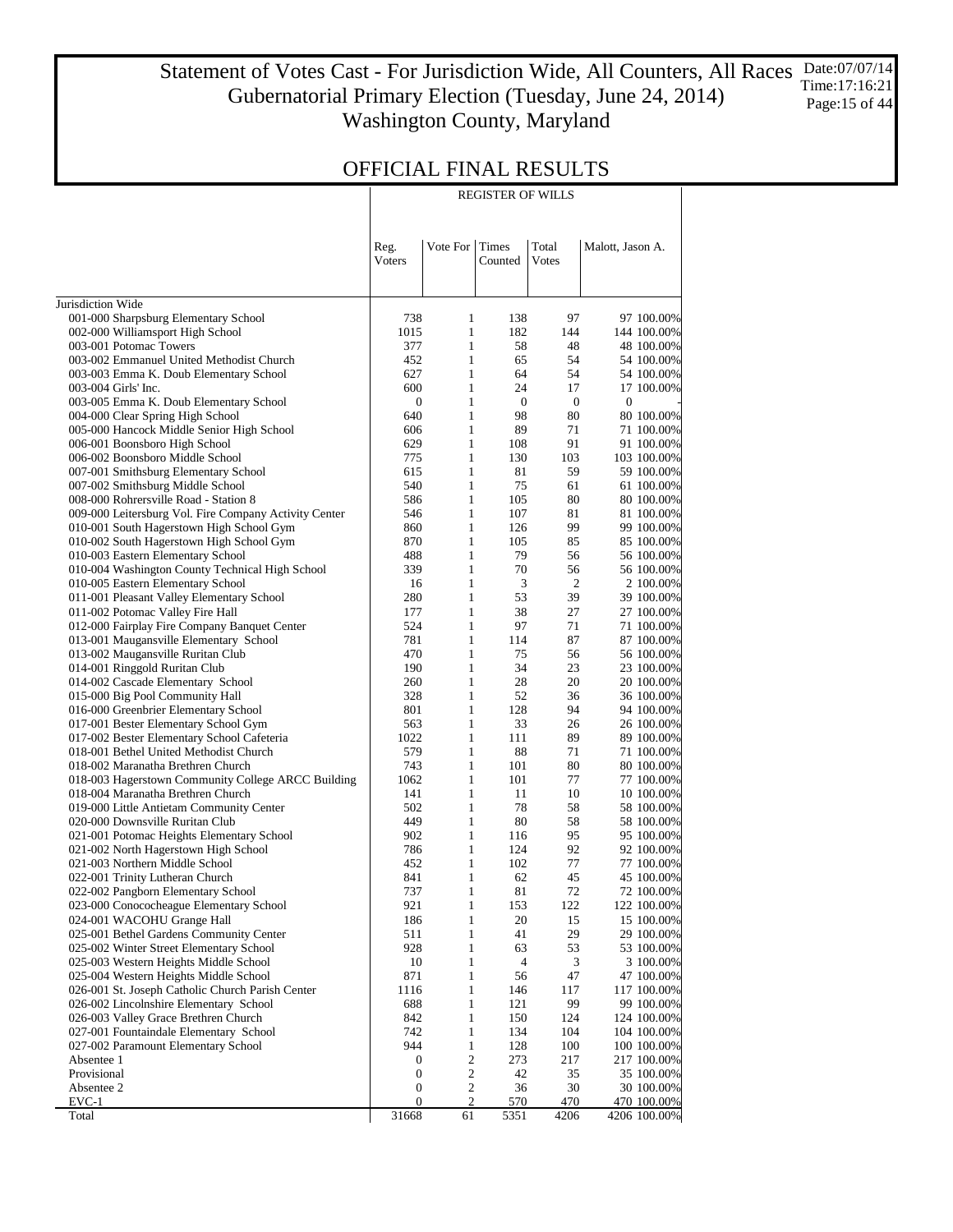#### Statement of Votes Cast - For Jurisdiction Wide, All Counters, All Races Date:07/07/14 Gubernatorial Primary Election (Tuesday, June 24, 2014) Washington County, Maryland Time:17:16:21 Page:16 of 44

JUDGE ORPHANS COURT

|                                                                                      | Reg.<br><b>V</b> oters | Vote For                         | Times<br>Counted | Total<br>Votes | Davis, Linda D |                        | Wiggins, Eileen<br>W |                       |
|--------------------------------------------------------------------------------------|------------------------|----------------------------------|------------------|----------------|----------------|------------------------|----------------------|-----------------------|
| Jurisdiction Wide                                                                    |                        |                                  |                  |                |                |                        |                      |                       |
| 001-000 Sharpsburg Elementary School                                                 | 738                    | 2                                | 138              | 166            |                | 86 51.81%              | 80                   | 48.19%                |
| 002-000 Williamsport High School                                                     | 1015                   | $\overline{c}$                   | 182              | 225            | 123            | 54.67%                 | 102                  | 45.33%                |
| 003-001 Potomac Towers                                                               | 377                    | $\mathbf{2}$                     | 58               | 79             |                | 44 55.70%              | 35                   | 44.30%                |
| 003-002 Emmanuel United Methodist Church                                             | 452                    | $\boldsymbol{2}$                 | 65               | 98             |                | 51 52.04%              | 47                   | 47.96%                |
| 003-003 Emma K. Doub Elementary School                                               | 627                    | $\mathbf{2}$                     | 64               | 80             | 42             | 52.50%                 | 38                   | 47.50%                |
| 003-004 Girls' Inc.                                                                  | 600                    | $\boldsymbol{2}$                 | 24               | 32             | 18             | 56.25%                 | 14                   | 43.75%                |
| 003-005 Emma K. Doub Elementary School                                               | $\boldsymbol{0}$       | $\mathbf{2}$                     | $\boldsymbol{0}$ | $\mathbf{0}$   | $\mathbf{0}$   |                        | $\mathbf{0}$         |                       |
| 004-000 Clear Spring High School                                                     | 640                    | $\boldsymbol{2}$                 | 98               | 113            | 60             | 53.10%                 | 53                   | 46.90%                |
| 005-000 Hancock Middle Senior High School                                            | 606                    | $\mathbf{2}$                     | 89               | 113            | 59             | 52.21%                 | 54                   | 47.79%                |
| 006-001 Boonsboro High School                                                        | 629                    | $\boldsymbol{2}$                 | 108              | 150            | 75             | 50.00%                 | 75                   | 50.00%                |
| 006-002 Boonsboro Middle School                                                      | 775                    | $\mathbf{2}$                     | 130              | 166            | 84             | 50.60%                 | 82                   | 49.40%                |
| 007-001 Smithsburg Elementary School                                                 | 615                    | $\boldsymbol{2}$                 | 81               | 102            | 51             | 50.00%                 | 51                   | 50.00%                |
| 007-002 Smithsburg Middle School                                                     | 540                    | $\mathbf{2}$                     | 75               | 107            | 54             | 50.47%                 | 53                   | 49.53%                |
| 008-000 Rohrersville Road - Station 8                                                | 586                    | $\boldsymbol{2}$                 | 105              | 128            | 65             | 50.78%                 | 63                   | 49.22%                |
| 009-000 Leitersburg Vol. Fire Company Activity Center                                | 546                    | $\mathbf{2}$                     | 107              | 142            | 72             | 50.70%                 | 70                   | 49.30%                |
| 010-001 South Hagerstown High School Gym                                             | 860                    | $\boldsymbol{2}$                 | 126              | 166            | 84             | 50.60%                 | 82                   | 49.40%                |
| 010-002 South Hagerstown High School Gym                                             | 870                    | $\mathbf{2}$                     | 105              | 143            | 73             | 51.05%                 | 70                   | 48.95%                |
| 010-003 Eastern Elementary School                                                    | 488<br>339             | $\boldsymbol{2}$<br>$\mathbf{2}$ | 79<br>70         | 107<br>86      |                | 56 52.34%<br>44 51.16% | 51                   | 47.66%<br>48.84%      |
| 010-004 Washington County Technical High School<br>010-005 Eastern Elementary School | 16                     | $\mathbf{2}$                     | 3                | 2              | 1              | 50.00%                 | 42<br>1              | 50.00%                |
| 011-001 Pleasant Valley Elementary School                                            | 280                    | $\sqrt{2}$                       | 53               | 74             | 38             | 51.35%                 | 36                   | 48.65%                |
| 011-002 Potomac Valley Fire Hall                                                     | 177                    | $\sqrt{2}$                       | 38               | 45             |                | 23 51.11%              | 22                   | 48.89%                |
| 012-000 Fairplay Fire Company Banquet Center                                         | 524                    | $\sqrt{2}$                       | 97               | 111            |                | 56 50.45%              | 55                   | 49.55%                |
| 013-001 Maugansville Elementary School                                               | 781                    | $\overline{c}$                   | 114              | 144            |                | 71 49.31%              | 73                   | 50.69%                |
| 013-002 Maugansville Ruritan Club                                                    | 470                    | $\mathbf{2}$                     | 75               | 96             | 48             | 50.00%                 | 48                   | 50.00%                |
| 014-001 Ringgold Ruritan Club                                                        | 190                    | $\overline{c}$                   | 34               | 37             |                | 18 48.65%              | 19                   | 51.35%                |
| 014-002 Cascade Elementary School                                                    | 260                    | $\sqrt{2}$                       | 28               | 34             | 17             | 50.00%                 | 17                   | 50.00%                |
| 015-000 Big Pool Community Hall                                                      | 328                    | $\boldsymbol{2}$                 | 52               | 45             | 23             | 51.11%                 | 22                   | 48.89%                |
| 016-000 Greenbrier Elementary School                                                 | 801                    | $\mathbf{2}$                     | 128              | 161            | 80             | 49.69%                 | 81                   | 50.31%                |
| 017-001 Bester Elementary School Gym                                                 | 563                    | $\boldsymbol{2}$                 | 33               | 49             |                | 24 48.98%              | 25                   | 51.02%                |
| 017-002 Bester Elementary School Cafeteria                                           | 1022                   | $\mathbf{2}$                     | 111              | 163            |                | 84 51.53%              | 79                   | 48.47%                |
| 018-001 Bethel United Methodist Church                                               | 579                    | $\boldsymbol{2}$                 | 88               | 128            | 65             | 50.78%                 | 63                   | 49.22%                |
| 018-002 Maranatha Brethren Church                                                    | 743                    | $\mathbf{2}$                     | 101              | 138            | 74             | 53.62%                 | 64                   | 46.38%                |
| 018-003 Hagerstown Community College ARCC Building                                   | 1062                   | $\boldsymbol{2}$                 | 101              | 146            |                | 74 50.68%              | 72                   | 49.32%                |
| 018-004 Maranatha Brethren Church                                                    | 141                    | $\mathfrak{2}$                   | 11               | 19             | 9              | 47.37%                 | 10                   | 52.63%                |
| 019-000 Little Antietam Community Center                                             | 502                    | $\boldsymbol{2}$                 | 78               | 93             | 47             | 50.54%                 | 46                   | 49.46%                |
| 020-000 Downsville Ruritan Club                                                      | 449                    | $\mathfrak{2}$                   | 80               | 97             | 51             | 52.58%                 | 46                   | 47.42%                |
| 021-001 Potomac Heights Elementary School                                            | 902                    | $\boldsymbol{2}$                 | 116              | 150            |                | 78 52.00%              | 72                   | 48.00%                |
| 021-002 North Hagerstown High School                                                 | 786                    | $\mathfrak{2}$                   | 124              | 148            |                | 78 52.70%              | 70                   | 47.30%                |
| 021-003 Northern Middle School                                                       | 452                    | 2                                | 102              | 120            |                | 60 50.00%              | 60                   | 50.00%                |
| 022-001 Trinity Lutheran Church                                                      | 841                    | $\boldsymbol{2}$                 | 62               | 78             |                | 40 51.28%              | 38                   | 48.72%                |
| 022-002 Pangborn Elementary School                                                   | 737                    | $\overline{c}$                   | 81               | 124<br>192     |                | 64 51.61%              |                      | 60 48.39%             |
| 023-000 Conococheague Elementary School                                              | 921                    | 2<br>2                           | 153<br>20        |                |                | 99 51.56%              |                      | 93 48.44%<br>7 41.18% |
| 024-001 WACOHU Grange Hall<br>025-001 Bethel Gardens Community Center                | 186<br>511             | $\boldsymbol{2}$                 | 41               | 17<br>43       | 10<br>27       | 58.82%<br>62.79%       | 16                   | 37.21%                |
| 025-002 Winter Street Elementary School                                              | 928                    | 2                                | 63               | 89             | 49             | 55.06%                 | 40                   | 44.94%                |
| 025-003 Western Heights Middle School                                                | 10                     | $\boldsymbol{2}$                 | 4                | 4              | 2              | 50.00%                 | 2                    | 50.00%                |
| 025-004 Western Heights Middle School                                                | 871                    | 2                                | 56               | 81             | 41             | 50.62%                 | 40                   | 49.38%                |
| 026-001 St. Joseph Catholic Church Parish Center                                     | 1116                   | $\overline{c}$                   | 146              | 182            | 98             | 53.85%                 | 84                   | 46.15%                |
| 026-002 Lincolnshire Elementary School                                               | 688                    | 2                                | 121              | 161            | 79             | 49.07%                 | 82                   | 50.93%                |
| 026-003 Valley Grace Brethren Church                                                 | 842                    | $\boldsymbol{2}$                 | 150              | 206            | 108            | 52.43%                 | 98                   | 47.57%                |
| 027-001 Fountaindale Elementary School                                               | 742                    | 2                                | 134              | 162            | 83             | 51.23%                 | 79                   | 48.77%                |
| 027-002 Paramount Elementary School                                                  | 944                    | $\boldsymbol{2}$                 | 128              | 174            | 91             | 52.30%                 | 83                   | 47.70%                |
| Absentee 1                                                                           | $\mathbf{0}$           | 4                                | 273              | 345            | 176            | 51.01%                 | 169                  | 48.99%                |
| Provisional                                                                          | $\mathbf{0}$           | 4                                | 42               | 58             | 30             | 51.72%                 | 28                   | 48.28%                |
| Absentee 2                                                                           | $\mathbf{0}$           | 4                                | 36               | 51             | 28             | 54.90%                 | 23                   | 45.10%                |
| $EVC-1$                                                                              | $\mathbf{0}$           | 4                                | 570              | <u>785</u>     | 401            | 51.08%                 | 384                  | 48.92%                |
| Total                                                                                | 31668                  | 122                              | 5351             | 6955           |                | 3586 51.56%            | 3369                 | 48.44%                |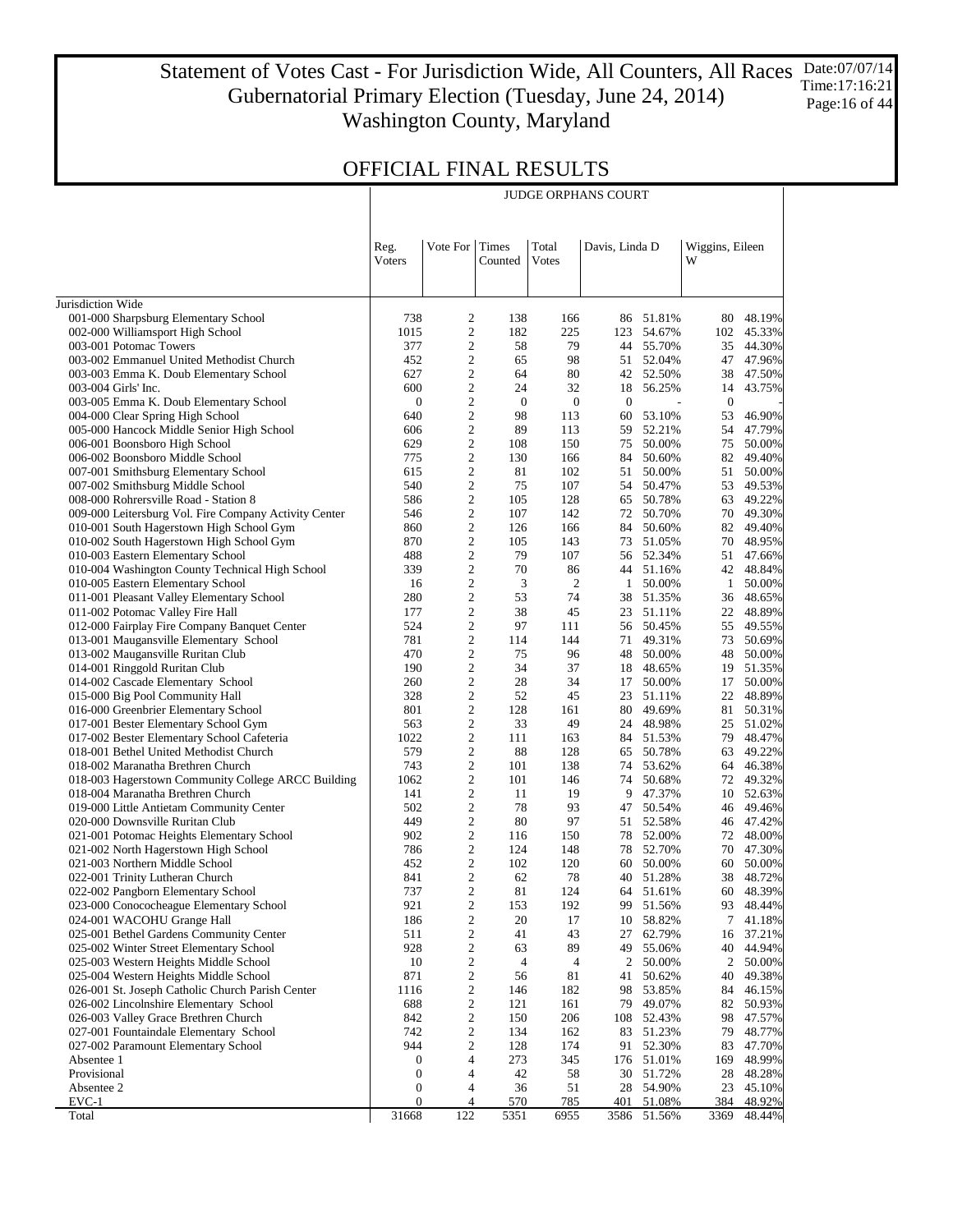Statement of Votes Cast - For Jurisdiction Wide, All Counters, All Races Gubernatorial Primary Election (Tuesday, June 24, 2014) Washington County, Maryland Date:07/07/14 Time:17:16:21 Page:17 of 44

## OFFICIAL FINAL RESULTS

SHERIFF

|                                                                                    | Reg.             | Vote For                     | Times            | Total            | Mullendore, Doug          |
|------------------------------------------------------------------------------------|------------------|------------------------------|------------------|------------------|---------------------------|
|                                                                                    | <b>V</b> oters   |                              | Counted          | Votes            |                           |
| Jurisdiction Wide                                                                  |                  |                              |                  |                  |                           |
| 001-000 Sharpsburg Elementary School                                               | 738              | 1                            | 138              | 101              | 101 100.00%               |
| 002-000 Williamsport High School                                                   | 1015             | $\mathbf{1}$                 | 182              | 127              | 127 100.00%               |
| 003-001 Potomac Towers                                                             | 377              | $\mathbf{1}$                 | 58               | 47               | 47 100.00%                |
| 003-002 Emmanuel United Methodist Church                                           | 452              | $\mathbf{1}$                 | 65               | 54               | 54 100.00%                |
| 003-003 Emma K. Doub Elementary School                                             | 627              | $\mathbf{1}$                 | 64               | 52               | 52 100.00%                |
| 003-004 Girls' Inc.                                                                | 600              | $\mathbf{1}$                 | 24               | 17               | 17 100.00%                |
| 003-005 Emma K. Doub Elementary School                                             | $\boldsymbol{0}$ | $\mathbf{1}$                 | $\boldsymbol{0}$ | $\boldsymbol{0}$ | $\boldsymbol{0}$          |
| 004-000 Clear Spring High School                                                   | 640              | $\mathbf{1}$                 | 98               | 70               | 70 100.00%                |
| 005-000 Hancock Middle Senior High School                                          | 606              | $\mathbf{1}$                 | 89               | 65               | 65 100.00%                |
| 006-001 Boonsboro High School                                                      | 629              | $\mathbf{1}$<br>$\mathbf{1}$ | 108              | 91<br>108        | 91 100.00%                |
| 006-002 Boonsboro Middle School<br>007-001 Smithsburg Elementary School            | 775<br>615       | $\mathbf{1}$                 | 130<br>81        | 61               | 108 100.00%<br>61 100.00% |
| 007-002 Smithsburg Middle School                                                   | 540              | $\mathbf{1}$                 | 75               | 65               | 65 100.00%                |
| 008-000 Rohrersville Road - Station 8                                              | 586              | $\mathbf{1}$                 | 105              | 79               | 79 100.00%                |
| 009-000 Leitersburg Vol. Fire Company Activity Center                              | 546              | $\mathbf{1}$                 | 107              | 81               | 81 100.00%                |
| 010-001 South Hagerstown High School Gym                                           | 860              | $\mathbf{1}$                 | 126              | 97               | 97 100.00%                |
| 010-002 South Hagerstown High School Gym                                           | 870              | $\mathbf{1}$                 | 105              | 83               | 83 100.00%                |
| 010-003 Eastern Elementary School                                                  | 488              | $\mathbf{1}$                 | 79               | 56               | 56 100.00%                |
| 010-004 Washington County Technical High School                                    | 339              | $\mathbf{1}$                 | 70               | 62               | 62 100.00%                |
| 010-005 Eastern Elementary School                                                  | 16               | $\mathbf{1}$                 | 3                | $\overline{2}$   | 2 100.00%                 |
| 011-001 Pleasant Valley Elementary School                                          | 280              | $\mathbf{1}$                 | 53               | 35               | 35 100.00%                |
| 011-002 Potomac Valley Fire Hall                                                   | 177              | $\mathbf{1}$                 | 38               | 26               | 26 100.00%                |
| 012-000 Fairplay Fire Company Banquet Center                                       | 524              | $\mathbf{1}$                 | 97               | 66               | 66 100.00%                |
| 013-001 Maugansville Elementary School                                             | 781              | $\mathbf{1}$                 | 114              | 84               | 84 100.00%                |
| 013-002 Maugansville Ruritan Club                                                  | 470              | $\mathbf{1}$                 | 75               | 54               | 54 100.00%                |
| 014-001 Ringgold Ruritan Club                                                      | 190              | $\mathbf{1}$                 | 34               | 23               | 23 100.00%                |
| 014-002 Cascade Elementary School                                                  | 260              | $\mathbf{1}$                 | 28               | 18               | 18 100.00%                |
| 015-000 Big Pool Community Hall                                                    | 328<br>801       | $\mathbf{1}$<br>$\mathbf{1}$ | 52<br>128        | 33<br>95         | 33 100.00%                |
| 016-000 Greenbrier Elementary School<br>017-001 Bester Elementary School Gym       | 563              | $\mathbf{1}$                 | 33               | 25               | 95 100.00%<br>25 100.00%  |
| 017-002 Bester Elementary School Cafeteria                                         | 1022             | $\mathbf{1}$                 | 111              | 91               | 91 100.00%                |
| 018-001 Bethel United Methodist Church                                             | 579              | $\mathbf{1}$                 | 88               | 71               | 71 100.00%                |
| 018-002 Maranatha Brethren Church                                                  | 743              | $\mathbf{1}$                 | 101              | 85               | 85 100.00%                |
| 018-003 Hagerstown Community College ARCC Building                                 | 1062             | $\mathbf{1}$                 | 101              | 87               | 87 100.00%                |
| 018-004 Maranatha Brethren Church                                                  | 141              | $\mathbf{1}$                 | 11               | 9                | 9 100.00%                 |
| 019-000 Little Antietam Community Center                                           | 502              | $\mathbf{1}$                 | 78               | 63               | 63 100.00%                |
| 020-000 Downsville Ruritan Club                                                    | 449              | $\mathbf{1}$                 | 80               | 56               | 56 100.00%                |
| 021-001 Potomac Heights Elementary School                                          | 902              | $\mathbf{1}$                 | 116              | 89               | 89 100.00%                |
| 021-002 North Hagerstown High School                                               | 786              | $\mathbf{1}$                 | 124              | 91               | 91 100.00%                |
| 021-003 Northern Middle School                                                     | 452              | $\mathbf{1}$                 | 102              | 78               | 78 100,00%                |
| 022-001 Trinity Lutheran Church                                                    | 841              | $\mathbf{1}$                 | 62               | 48               | 48 100.00%                |
| 022-002 Pangborn Elementary School                                                 | 737              | $\mathbf{1}$                 | 81               | 64               | 64 100.00%                |
| 023-000 Conococheague Elementary School                                            | 921              | $\mathbf{1}$                 | 153              | 110              | 110 100.00%               |
| 024-001 WACOHU Grange Hall                                                         | 186              | $\mathbf{1}$                 | 20               | 14               | 14 100.00%                |
| 025-001 Bethel Gardens Community Center<br>025-002 Winter Street Elementary School | 511<br>928       | $\mathbf{1}$<br>$\mathbf{1}$ | 41<br>63         | 28<br>49         | 28 100.00%<br>49 100.00%  |
| 025-003 Western Heights Middle School                                              | 10               | $\mathbf{1}$                 | 4                | 4                | 4 100.00%                 |
| 025-004 Western Heights Middle School                                              | 871              | $\mathbf{1}$                 | 56               | 50               | 50 100.00%                |
| 026-001 St. Joseph Catholic Church Parish Center                                   | 1116             | $\,1$                        | 146              | 118              | 118 100.00%               |
| 026-002 Lincolnshire Elementary School                                             | 688              | $\mathbf{1}$                 | 121              | 100              | 100 100.00%               |
| 026-003 Valley Grace Brethren Church                                               | 842              | $\mathbf{1}$                 | 150              | 120              | 120 100.00%               |
| 027-001 Fountaindale Elementary School                                             | 742              | $\mathbf{1}$                 | 134              | 106              | 106 100.00%               |
| 027-002 Paramount Elementary School                                                | 944              | $\mathbf{1}$                 | 128              | 101              | 101 100.00%               |
| Absentee 1                                                                         | $\boldsymbol{0}$ | 2                            | 273              | 204              | 204 100.00%               |
| Provisional                                                                        | $\boldsymbol{0}$ | 2                            | 42               | 29               | 29 100.00%                |
| Absentee 2                                                                         | $\boldsymbol{0}$ | $\mathbf{2}$                 | 36               | 30               | 30 100.00%                |
| $EVC-1$                                                                            | $\boldsymbol{0}$ | $\overline{\mathbf{c}}$      | 570              | 466              | 466 100.00%               |
| Total                                                                              | 31668            | 61                           | 5351             | 4138             | 4138 100.00%              |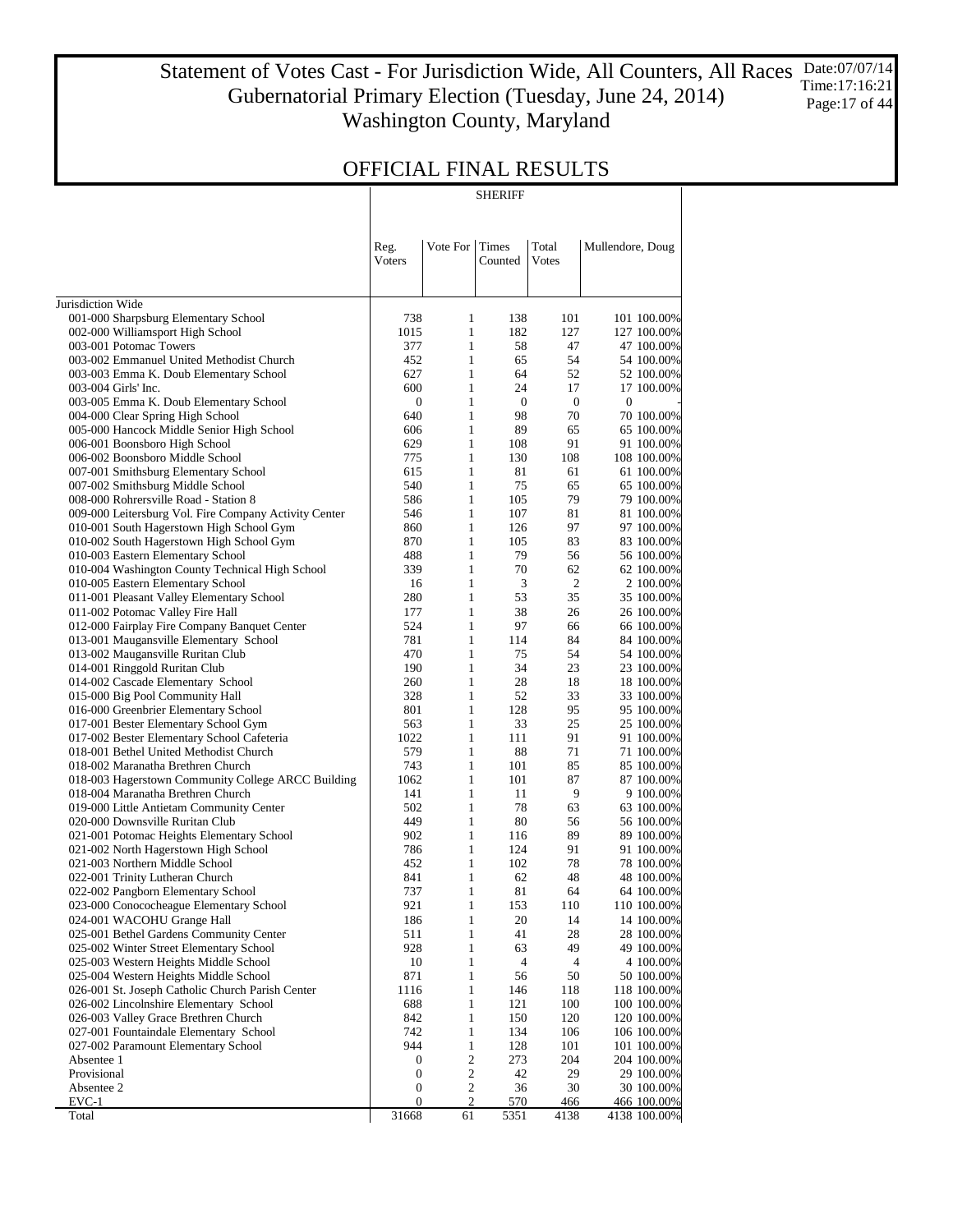Statement of Votes Cast - For Jurisdiction Wide, All Counters, All Races Gubernatorial Primary Election (Tuesday, June 24, 2014) Washington County, Maryland Date:07/07/14 Time:17:16:21 Page:18 of 44

DEM CENT COMM FEMALE

|                                                                                         | Reg.<br>Voters   | Vote For Times | Counted      | Total<br>Changuris, Andrea   Keyser, Mary Ann   Martin, Claudia G.<br>Votes<br>L. |              |                  |          |                  |          |                  |
|-----------------------------------------------------------------------------------------|------------------|----------------|--------------|-----------------------------------------------------------------------------------|--------------|------------------|----------|------------------|----------|------------------|
|                                                                                         |                  |                |              |                                                                                   |              |                  |          |                  |          |                  |
| Jurisdiction Wide                                                                       | 738              | 5              | 138          | 386                                                                               | 82           | 21.24%           | 77       | 19.95%           | 73       | 18.91%           |
| 001-000 Sharpsburg Elementary School<br>002-000 Williamsport High School                | 1015             | 5              | 182          | 504                                                                               | 102          | 20.24%           | 109      | 21.63%           | 98       | 19.44%           |
| 003-001 Potomac Towers                                                                  | 377              | 5              | 58           | 158                                                                               | 32           | 20.25%           |          | 36 22.78%        | 35       | 22.15%           |
| 003-002 Emmanuel United Methodist Church                                                | 452              | 5              | 65           | 223                                                                               | 44           | 19.73%           | 47       | 21.08%           | 43       | 19.28%           |
| 003-003 Emma K. Doub Elementary School                                                  | 627              | 5              | 64           | 187                                                                               | 36           | 19.25%           | 39       | 20.86%           | 36       | 19.25%           |
| 003-004 Girls' Inc.                                                                     | 600              | 5              | 24           | 83                                                                                | 18           | 21.69%           | 18       | 21.69%           | 16       | 19.28%           |
| 003-005 Emma K. Doub Elementary School                                                  | $\overline{0}$   | 5              | $\mathbf{0}$ | $\mathbf{0}$                                                                      | $\mathbf{0}$ |                  | $\theta$ |                  | $\bf{0}$ |                  |
| 004-000 Clear Spring High School                                                        | 640              | 5              | 98           | 234                                                                               | 47           | 20.09%           | 54       | 23.08%           | 45       | 19.23%           |
| 005-000 Hancock Middle Senior High School                                               | 606              | 5              | 89           | 268                                                                               | 52           | 19.40%           | 57       | 21.27%           | 52       | 19.40%           |
| 006-001 Boonsboro High School                                                           | 629              | 5              | 108          | 373                                                                               | 74           | 19.84%           | 75       | 20.11%           | 75       | 20.11%           |
| 006-002 Boonsboro Middle School                                                         | 775              | 5              | 130          | 396                                                                               | 87           | 21.97%           |          | 76 19.19%        | 81       | 20.45%           |
| 007-001 Smithsburg Elementary School                                                    | 615              | 5              | 81           | 227                                                                               | 44           | 19.38%           | 52       | 22.91%           | 43       | 18.94%           |
| 007-002 Smithsburg Middle School                                                        | 540              | 5              | 75           | 242                                                                               | 49           | 20.25%           |          | 52 21.49%        | 47       | 19.42%           |
| 008-000 Rohrersville Road - Station 8                                                   | 586              | 5              | 105          | 307                                                                               | 67           | 21.82%           |          | 59 19.22%        | 58       | 18.89%           |
| 009-000 Leitersburg Vol. Fire Company Activity Center                                   | 546              | 5              | 107          | 306                                                                               | 61           | 19.93%           |          | 65 21.24%        | 58       | 18.95%           |
| 010-001 South Hagerstown High School Gym                                                | 860<br>870       | 5<br>5         | 126<br>105   | 407<br>343                                                                        | 83           | 20.39%           | 81<br>69 | 19.90%<br>20.12% | 82<br>70 | 20.15%<br>20.41% |
| 010-002 South Hagerstown High School Gym<br>010-003 Eastern Elementary School           | 488              | 5              | 79           | 231                                                                               | 66<br>47     | 19.24%<br>20.35% | 47       | 20.35%           | 46       | 19.91%           |
| 010-004 Washington County Technical High School                                         | 339              | 5              | 70           | 204                                                                               |              | 42 20.59%        |          | 43 21.08%        |          | 39 19.12%        |
| 010-005 Eastern Elementary School                                                       | 16               | 5              | 3            | 5                                                                                 | 1            | 20.00%           | -1       | 20.00%           | 1        | 20.00%           |
| 011-001 Pleasant Valley Elementary School                                               | 280              | 5              | 53           | 150                                                                               | 34           | 22.67%           |          | 27 18.00%        | 30       | 20.00%           |
| 011-002 Potomac Valley Fire Hall                                                        | 177              | 5              | 38           | 114                                                                               | 21           | 18.42%           |          | 25 21.93%        | 24       | 21.05%           |
| 012-000 Fairplay Fire Company Banquet Center                                            | 524              | 5              | 97           | 265                                                                               | 51           | 19.25%           |          | 57 21.51%        | 52       | 19.62%           |
| 013-001 Maugansville Elementary School                                                  | 781              | 5              | 114          | 340                                                                               | 66           | 19.41%           | 69       | 20.29%           | 68       | 20.00%           |
| 013-002 Maugansville Ruritan Club                                                       | 470              | 5              | 75           | 216                                                                               | 44           | 20.37%           |          | 45 20.83%        | 47       | 21.76%           |
| 014-001 Ringgold Ruritan Club                                                           | 190              | 5              | 34           | 93                                                                                | 19           | 20.43%           |          | 20 21.51%        | 17       | 18.28%           |
| 014-002 Cascade Elementary School                                                       | 260              | 5              | 28           | 79                                                                                | 15           | 18.99%           | 17       | 21.52%           | 16       | 20.25%           |
| 015-000 Big Pool Community Hall                                                         | 328              | 5              | 52           | 90                                                                                | 19           | 21.11%           |          | 16 17.78%        | 18       | 20.00%           |
| 016-000 Greenbrier Elementary School                                                    | 801              | 5              | 128          | 394                                                                               | 80           | 20.30%           | 82       | 20.81%           | 78       | 19.80%           |
| 017-001 Bester Elementary School Gym                                                    | 563              | 5              | 33           | 114                                                                               | 22           | 19.30%           |          | 25 21.93%        | 25       | 21.93%           |
| 017-002 Bester Elementary School Cafeteria                                              | 1022             | 5              | 111          | 387                                                                               | 78           | 20.16%           |          | 77 19.90%        | 79       | 20.41%           |
| 018-001 Bethel United Methodist Church                                                  | 579<br>743       | 5<br>5         | 88<br>101    | 293<br>330                                                                        | 57<br>63     | 19.45%<br>19.09% | 61<br>68 | 20.82%<br>20.61% | 58<br>70 | 19.80%<br>21.21% |
| 018-002 Maranatha Brethren Church<br>018-003 Hagerstown Community College ARCC Building | 1062             | 5              | 101          | 366                                                                               | 73           | 19.95%           | 75       | 20.49%           | 76       | 20.77%           |
| 018-004 Maranatha Brethren Church                                                       | 141              | 5              | 11           | 42                                                                                | 7            | 16.67%           | 9        | 21.43%           | 9        | 21.43%           |
| 019-000 Little Antietam Community Center                                                | 502              | 5              | 78           | 234                                                                               | 47           | 20.09%           | 49       | 20.94%           | 47       | 20.09%           |
| 020-000 Downsville Ruritan Club                                                         | 449              | 5              | 80           | 218                                                                               | 46           | 21.10%           | 49       | 22.48%           | 37       | 16.97%           |
| 021-001 Potomac Heights Elementary School                                               | 902              | 5              | 116          | 340                                                                               | 70           | 20.59%           | 70       | 20.59%           | 71       | 20.88%           |
| 021-002 North Hagerstown High School                                                    | 786              | 5              | 124          | 368                                                                               | 70           | 19.02%           | 84       | 22.83%           | 75       | 20.38%           |
| 021-003 Northern Middle School                                                          | 452              | 5              | 102          | 261                                                                               | 50           | 19.16%           |          | 56 21.46%        | 54       | 20.69%           |
| 022-001 Trinity Lutheran Church                                                         | 841              | 5              | 62           | 175                                                                               | 36           | 20.57%           | 35       | 20.00%           | 35       | 20.00%           |
| 022-002 Pangborn Elementary School                                                      | 737              | 5              | 81           | 266                                                                               | 51           | 19.17%           | 61       | 22.93%           | 53       | 19.92%           |
| 023-000 Conococheague Elementary School                                                 | 921              | 5              | 153          | 429                                                                               | 86           | 20.05%           |          | 93 21.68%        | 83       | 19.35%           |
| 024-001 WACOHU Grange Hall                                                              | 186              | 5              | 20           | 43                                                                                | 8            | 18.60%           | 10       | 23.26%           | 8        | 18.60%           |
| 025-001 Bethel Gardens Community Center                                                 | 511              | 5<br>5         | 41           | 108                                                                               | 22           | 20.37%           | 24       | 22.22%           | 23       | 21.30%           |
| 025-002 Winter Street Elementary School<br>025-003 Western Heights Middle School        | 928<br>10        | 5              | 63<br>4      | 206<br>15                                                                         | 41<br>3      | 19.90%<br>20.00% | 45<br>3  | 21.84%<br>20.00% | 38<br>3  | 18.45%<br>20.00% |
| 025-004 Western Heights Middle School                                                   | 871              | 5              | 56           | 200                                                                               | 42           | 21.00%           | 39       | 19.50%           | 39       | 19.50%           |
| 026-001 St. Joseph Catholic Church Parish Center                                        | 1116             | 5              | 146          | 431                                                                               | 84           | 19.49%           | 94       | 21.81%           | 84       | 19.49%           |
| 026-002 Lincolnshire Elementary School                                                  | 688              | 5              | 121          | 368                                                                               | 76           | 20.65%           | 77       | 20.92%           | 69       | 18.75%           |
| 026-003 Valley Grace Brethren Church                                                    | 842              | 5              | 150          | 480                                                                               | 93           | 19.38%           | 102      | 21.25%           | 96       | 20.00%           |
| 027-001 Fountaindale Elementary School                                                  | 742              | 5              | 134          | 383                                                                               | 78           | 20.37%           | 74       | 19.32%           | 79       | 20.63%           |
| 027-002 Paramount Elementary School                                                     | 944              | 5              | 128          | 426                                                                               | 86           | 20.19%           | 90       | 21.13%           | 87       | 20.42%           |
| Absentee 1                                                                              | $\boldsymbol{0}$ | 10             | 273          | 676                                                                               | 139          | 20.56%           | 138      | 20.41%           | 136      | 20.12%           |
| Provisional                                                                             | $\boldsymbol{0}$ | 10             | 42           | 131                                                                               | 25           | 19.08%           | 30       | 22.90%           | 24       | 18.32%           |
| Absentee 2                                                                              | 0                | 10             | 36           | 109                                                                               | 21           | 19.27%           | 24       | 22.02%           | 22       | 20.18%           |
| EVC-1                                                                                   | $\boldsymbol{0}$ | 10             | 570          | 1847                                                                              | 367          | 19.87%           | 373      | 20.19%           | 371      | 20.09%           |
| Total                                                                                   | 31668            | 305            | 5351         | 16071                                                                             | 3224         | 20.06%           | 3350     | 20.85%           | 3199     | 19.91%           |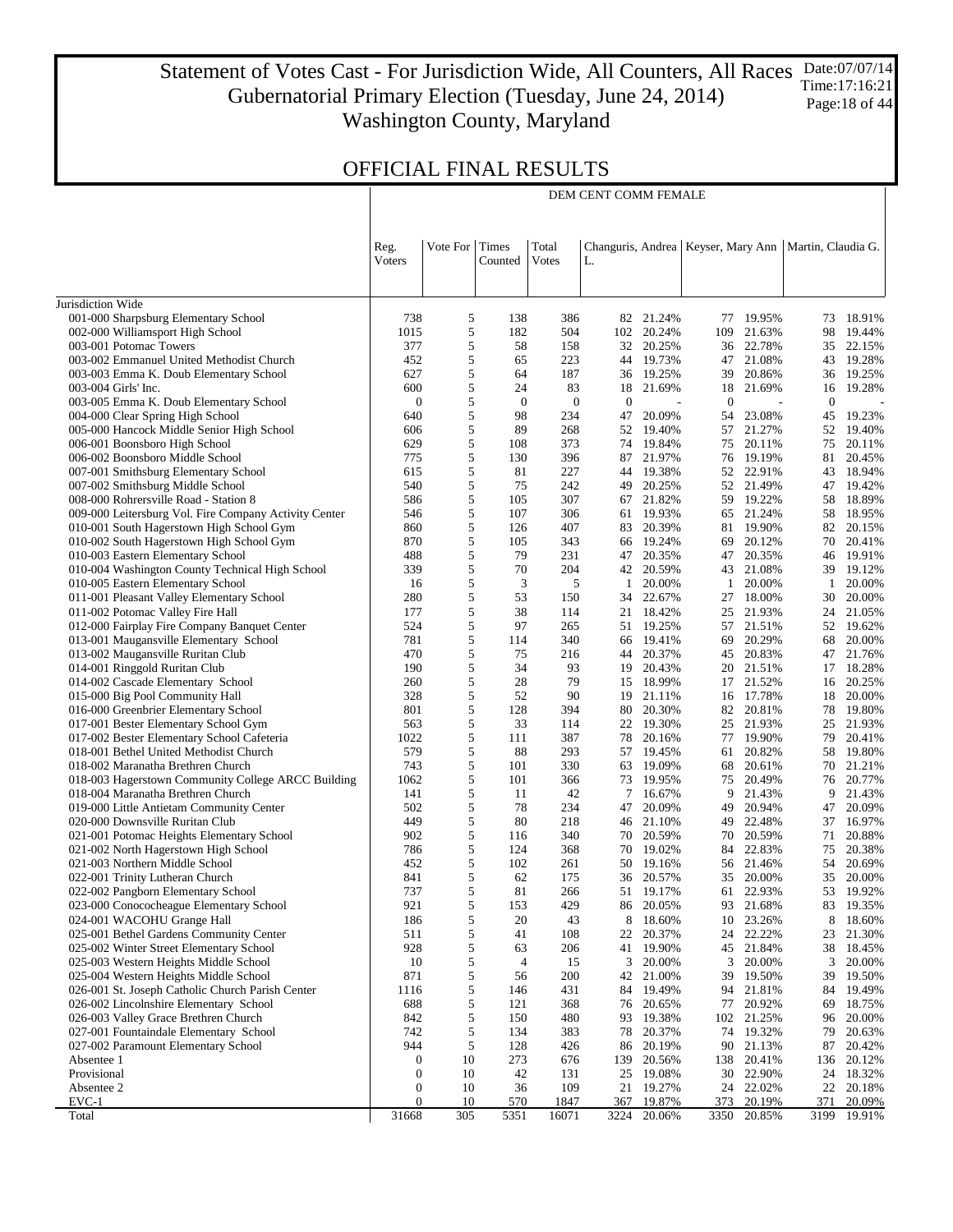#### Statement of Votes Cast - For Jurisdiction Wide, All Counters, All Races Gubernatorial Primary Election (Tuesday, June 24, 2014) Washington County, Maryland Date:07/07/14 Time:17:16:21 Page:19 of 44

|                                                                                            | Rickard, Edythe<br>М. |                  | Shea, Megan E. |                  |
|--------------------------------------------------------------------------------------------|-----------------------|------------------|----------------|------------------|
| Jurisdiction Wide                                                                          |                       |                  |                |                  |
| 001-000 Sharpsburg Elementary School                                                       | 74                    | 19.17%           | 80 -           | 20.73%           |
| 002-000 Williamsport High School                                                           | 98                    | 19.44%           | 97             | 19.25%           |
| 003-001 Potomac Towers                                                                     | 27                    | 17.09%           | 28             | 17.72%           |
| 003-002 Emmanuel United Methodist Church                                                   | 44                    | 19.73%           | 45             | 20.18%           |
| 003-003 Emma K. Doub Elementary School                                                     | 33                    | 17.65%           | 43             | 22.99%           |
| 003-004 Girls' Inc.                                                                        | 15                    | 18.07%           | 16             | 19.28%           |
| 003-005 Emma K. Doub Elementary School                                                     | $\boldsymbol{0}$      |                  | $\mathbf{0}$   |                  |
| 004-000 Clear Spring High School                                                           | 42                    | 17.95%           | 46             | 19.66%           |
| 005-000 Hancock Middle Senior High School                                                  | 53                    | 19.78%           | 54             | 20.15%           |
| 006-001 Boonsboro High School                                                              | 73                    | 19.57%           | 76             | 20.38%           |
| 006-002 Boonsboro Middle School                                                            | 76                    | 19.19%           |                | 76 19.19%        |
| 007-001 Smithsburg Elementary School                                                       | 43                    | 18.94%           | 45             | 19.82%           |
| 007-002 Smithsburg Middle School                                                           | 48                    | 19.83%           | 46             | 19.01%           |
| 008-000 Rohrersville Road - Station 8                                                      | 61                    | 19.87%           | 62             | 20.20%           |
| 009-000 Leitersburg Vol. Fire Company Activity Center                                      | 57                    | 18.63%           | 65             | 21.24%           |
| 010-001 South Hagerstown High School Gym                                                   | 82                    | 20.15%           | 79.            | 19.41%           |
| 010-002 South Hagerstown High School Gym                                                   | 73                    | 21.28%           | 65             | 18.95%           |
| 010-003 Eastern Elementary School                                                          | 48                    | 20.78%           | 43             | 18.61%           |
| 010-004 Washington County Technical High School                                            | 41                    | 20.10%           | 39             | 19.12%           |
| 010-005 Eastern Elementary School                                                          | 1                     | 20.00%           | $\mathbf{1}$   | 20.00%           |
| 011-001 Pleasant Valley Elementary School                                                  | 30                    | 20.00%           | 29             | 19.33%           |
| 011-002 Potomac Valley Fire Hall                                                           | 22<br>52              | 19.30%           | 22             | 19.30%           |
| 012-000 Fairplay Fire Company Banquet Center                                               |                       | 19.62%           | 53             | 20.00%           |
| 013-001 Maugansville Elementary School                                                     | 67<br>40              | 19.71%<br>18.52% | 70<br>40       | 20.59%<br>18.52% |
| 013-002 Maugansville Ruritan Club<br>014-001 Ringgold Ruritan Club                         | 17                    | 18.28%           | 20             | 21.51%           |
| 014-002 Cascade Elementary School                                                          | 16                    | 20.25%           |                | 15 18.99%        |
| 015-000 Big Pool Community Hall                                                            | 16                    | 17.78%           | 21             | 23.33%           |
| 016-000 Greenbrier Elementary School                                                       |                       | 77 19.54%        |                | 77 19.54%        |
| 017-001 Bester Elementary School Gym                                                       | 20                    | 17.54%           |                | 22 19.30%        |
| 017-002 Bester Elementary School Cafeteria                                                 | 77                    | 19.90%           |                | 76 19.64%        |
| 018-001 Bethel United Methodist Church                                                     | 56                    | 19.11%           | 61             | 20.82%           |
| 018-002 Maranatha Brethren Church                                                          | 65                    | 19.70%           |                | 64 19.39%        |
| 018-003 Hagerstown Community College ARCC Building                                         | 69                    | 18.85%           | 73             | 19.95%           |
| 018-004 Maranatha Brethren Church                                                          | 8                     | 19.05%           | 9              | 21.43%           |
| 019-000 Little Antietam Community Center                                                   | 45                    | 19.23%           |                | 46 19.66%        |
| 020-000 Downsville Ruritan Club                                                            | 44                    | 20.18%           | 42             | 19.27%           |
| 021-001 Potomac Heights Elementary School                                                  | 64                    | 18.82%           | 65             | 19.12%           |
| 021-002 North Hagerstown High School                                                       | 65                    | 17.66%           | 74             | 20.11%           |
| 021-003 Northern Middle School                                                             | 54                    | 20.69%           | 47             | 18.01%           |
| 022-001 Trinity Lutheran Church                                                            |                       | 34 19.43%        | 35             | 20.00%           |
| 022-002 Pangborn Elementary School                                                         | 47                    | 17.67%           | 54             | 20.30%           |
| 023-000 Conococheague Elementary School                                                    | 80                    | 18.65%           | 87             | 20.28%           |
| 024-001 WACOHU Grange Hall                                                                 | 9                     | 20.93%           |                | 8 18.60%         |
| 025-001 Bethel Gardens Community Center                                                    | 16                    | 14.81%           | 23             | 21.30%           |
| 025-002 Winter Street Elementary School                                                    | 39                    | 18.93%           | 43             | 20.87%           |
| 025-003 Western Heights Middle School                                                      | 3                     | 20.00%           | 3              | 20.00%           |
| 025-004 Western Heights Middle School                                                      | 40                    | 20.00%           | 40             | 20.00%           |
| 026-001 St. Joseph Catholic Church Parish Center<br>026-002 Lincolnshire Elementary School | 87<br>74              | 20.19%           | 82<br>72       | 19.03%<br>19.57% |
| 026-003 Valley Grace Brethren Church                                                       | 99                    | 20.11%<br>20.63% | 90             | 18.75%           |
| 027-001 Fountaindale Elementary School                                                     | 76                    | 19.84%           | 76             | 19.84%           |
| 027-002 Paramount Elementary School                                                        | 81                    | 19.01%           | 82             | 19.25%           |
| Absentee 1                                                                                 | 137                   | 20.27%           | 126            | 18.64%           |
| Provisional                                                                                | 23                    | 17.56%           | 29             | 22.14%           |
| Absentee 2                                                                                 | 22                    | 20.18%           | 20             | 18.35%           |
| $EVC-1$                                                                                    | 366                   | 19.82%           | <u>370</u>     | 20.03%           |
| Total                                                                                      | 3126                  | 19.45%           | 3172           | 19.74%           |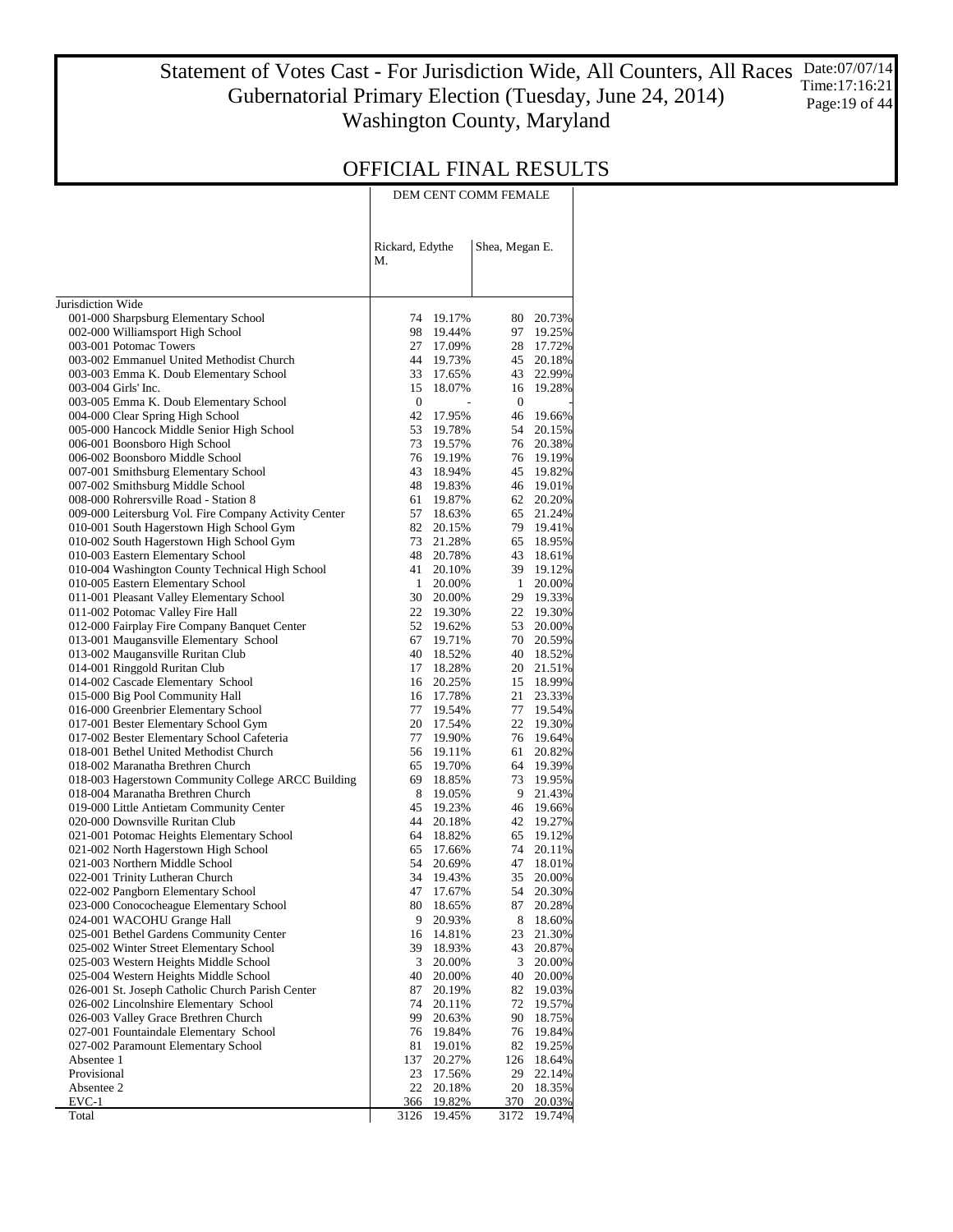Statement of Votes Cast - For Jurisdiction Wide, All Counters, All Races Gubernatorial Primary Election (Tuesday, June 24, 2014) Washington County, Maryland Date:07/07/14 Time:17:16:21 Page:20 of 44

DEM CENT COMM MALE

|                                                                                                | Reg.<br><b>V</b> oters | Vote For | Times<br>Counted | Total<br>Votes   | Barron, Larry N. |                  | Bowers, Joel |                  | Fleming, Quentin<br>J. |                  |
|------------------------------------------------------------------------------------------------|------------------------|----------|------------------|------------------|------------------|------------------|--------------|------------------|------------------------|------------------|
| Jurisdiction Wide                                                                              |                        |          |                  |                  |                  |                  |              |                  |                        |                  |
| 001-000 Sharpsburg Elementary School                                                           | 738                    | 5        | 138              | 385              | 54               | 14.03%           |              | 62 16.10%        | 55                     | 14.29%           |
| 002-000 Williamsport High School                                                               | 1015                   | 5        | 182              | 470              | 79               | 16.81%           | 84           | 17.87%           | 55                     | 11.70%           |
| 003-001 Potomac Towers                                                                         | 377                    | 5        | 58               | 178              | 29               | 16.29%           | 35           | 19.66%           | 30                     | 16.85%           |
| 003-002 Emmanuel United Methodist Church                                                       | 452                    | 5        | 65               | 197              | 31               | 15.74%           |              | 35 17.77%        | 26                     | 13.20%           |
| 003-003 Emma K. Doub Elementary School                                                         | 627                    | 5        | 64               | 200              | 33               | 16.50%           | 32           | 16.00%           | 29                     | 14.50%           |
| 003-004 Girls' Inc.                                                                            | 600                    | 5        | 24               | 81               | 12               | 14.81%           | 11           | 13.58%           | 12                     | 14.81%           |
| 003-005 Emma K. Doub Elementary School                                                         | $\mathbf{0}$           | 5        | $\boldsymbol{0}$ | $\boldsymbol{0}$ | $\mathbf{0}$     |                  | $\bf{0}$     |                  | $\mathbf{0}$           |                  |
| 004-000 Clear Spring High School                                                               | 640                    | 5        | 98               | 256              | 49               | 19.14%           | 45           | 17.58%           | 34                     | 13.28%           |
| 005-000 Hancock Middle Senior High School                                                      | 606                    | 5        | 89               | 253              | 34               | 13.44%           | 48           | 18.97%           | 30                     | 11.86%           |
| 006-001 Boonsboro High School                                                                  | 629                    | 5        | 108              | 353              | 55               | 15.58%           | 70           | 19.83%           | 53                     | 15.01%           |
| 006-002 Boonsboro Middle School                                                                | 775                    | 5        | 130              | 374              | 68               | 18.18%           | 71           | 18.98%           | 51                     | 13.64%           |
| 007-001 Smithsburg Elementary School                                                           | 615                    | 5        | 81               | 232              | 39               | 16.81%           |              | 32 13.79%        | 30                     | 12.93%           |
| 007-002 Smithsburg Middle School                                                               | 540                    | 5        | 75               | 236              | 38               | 16.10%           | 41           | 17.37%           | 34                     | 14.41%           |
| 008-000 Rohrersville Road - Station 8<br>009-000 Leitersburg Vol. Fire Company Activity Center | 586<br>546             | 5<br>5   | 105<br>107       | 282<br>310       | 39<br>42         | 13.83%<br>13.55% | 48<br>52     | 17.02%<br>16.77% | 39<br>45               | 13.83%<br>14.52% |
| 010-001 South Hagerstown High School Gym                                                       | 860                    | 5        | 126              | 421              | 63               | 14.96%           | 70           | 16.63%           | 53                     | 12.59%           |
| 010-002 South Hagerstown High School Gym                                                       | 870                    | 5        | 105              | 332              | 46               | 13.86%           | 59           | 17.77%           | 51                     | 15.36%           |
| 010-003 Eastern Elementary School                                                              | 488                    | 5        | 79               | 228              | 37               | 16.23%           | 38           | 16.67%           | 28                     | 12.28%           |
| 010-004 Washington County Technical High School                                                | 339                    | 5        | 70               | 209              | 34               | 16.27%           |              | 36 17.22%        | 29                     | 13.88%           |
| 010-005 Eastern Elementary School                                                              | 16                     | 5        | 3                | 7                | 1                | 14.29%           |              | 1 14.29%         | $\mathbf{1}$           | 14.29%           |
| 011-001 Pleasant Valley Elementary School                                                      | 280                    | 5        | 53               | 122              | 14               | 11.48%           | 23           | 18.85%           | 15                     | 12.30%           |
| 011-002 Potomac Valley Fire Hall                                                               | 177                    | 5        | 38               | 119              | 22               | 18.49%           | 19           | 15.97%           | 19                     | 15.97%           |
| 012-000 Fairplay Fire Company Banquet Center                                                   | 524                    | 5        | 97               | 273              | 34               | 12.45%           | 43           | 15.75%           | 41                     | 15.02%           |
| 013-001 Maugansville Elementary School                                                         | 781                    | 5        | 114              | 371              | 54               | 14.56%           | 68           | 18.33%           | 56                     | 15.09%           |
| 013-002 Maugansville Ruritan Club                                                              | 470                    | 5        | 75               | 229              | 41               | 17.90%           | 38           | 16.59%           | 30                     | 13.10%           |
| 014-001 Ringgold Ruritan Club                                                                  | 190                    | 5        | 34               | 97               | 14               | 14.43%           | 13           | 13.40%           | 13                     | 13.40%           |
| 014-002 Cascade Elementary School                                                              | 260                    | 5        | 28               | 89               | 14               | 15.73%           | 15           | 16.85%           | 9                      | 10.11%           |
| 015-000 Big Pool Community Hall                                                                | 328                    | 5        | 52               | 104              | 14               | 13.46%           | 17           | 16.35%           | 16                     | 15.38%           |
| 016-000 Greenbrier Elementary School                                                           | 801                    | 5        | 128              | 398              | 64               | 16.08%           | 64           | 16.08%           | 58                     | 14.57%           |
| 017-001 Bester Elementary School Gym                                                           | 563                    | 5        | 33               | 103              | 17               | 16.50%           | 15           | 14.56%           | 16                     | 15.53%           |
| 017-002 Bester Elementary School Cafeteria                                                     | 1022                   | 5        | 111              | 377              | 65               | 17.24%           | 63           | 16.71%           | 49                     | 13.00%           |
| 018-001 Bethel United Methodist Church                                                         | 579<br>743             | 5<br>5   | 88<br>101        | 294<br>313       | 46<br>53         | 15.65%<br>16.93% | 51<br>55     | 17.35%<br>17.57% | 38<br>45               | 12.93%<br>14.38% |
| 018-002 Maranatha Brethren Church<br>018-003 Hagerstown Community College ARCC Building        | 1062                   | 5        | 101              | 349              | 57               | 16.33%           | 56           | 16.05%           |                        | 54 15.47%        |
| 018-004 Maranatha Brethren Church                                                              | 141                    | 5        | 11               | 37               | 5                | 13.51%           | 8            | 21.62%           | 6                      | 16.22%           |
| 019-000 Little Antietam Community Center                                                       | 502                    | 5        | 78               | 196              | 27               | 13.78%           | 30           | 15.31%           | 37                     | 18.88%           |
| 020-000 Downsville Ruritan Club                                                                | 449                    | 5        | 80               | 204              | 39               | 19.12%           | 36           | 17.65%           | 23                     | 11.27%           |
| 021-001 Potomac Heights Elementary School                                                      | 902                    | 5        | 116              | 332              | 49               | 14.76%           | 49           | 14.76%           | 43                     | 12.95%           |
| 021-002 North Hagerstown High School                                                           | 786                    | 5        | 124              | 406              | 70               | 17.24%           | 69           | 17.00%           | 56                     | 13.79%           |
| 021-003 Northern Middle School                                                                 | 452                    | 5        | 102              | 257              | 30               | 11.67%           | 39           | 15.18%           |                        | 32 12.45%        |
| 022-001 Trinity Lutheran Church                                                                | 841                    | 5        | 62               | 184              | 27               | 14.67%           | 27           | 14.67%           | 29                     | 15.76%           |
| 022-002 Pangborn Elementary School                                                             | 737                    | 5        | 81               | 276              |                  | 51 18.48%        |              | 46 16.67%        |                        | 42 15.22%        |
| 023-000 Conococheague Elementary School                                                        | 921                    | 5        | 153              | 425              | 70               | 16.47%           | 75           | 17.65%           | 62                     | 14.59%           |
| 024-001 WACOHU Grange Hall                                                                     | 186                    | 5        | 20               | 54               | 8                | 14.81%           |              | 7 12.96%         |                        | 10 18.52%        |
| 025-001 Bethel Gardens Community Center                                                        | 511                    | 5        | 41               | 107              | 23               | 21.50%           | 16           | 14.95%           | 17                     | 15.89%           |
| 025-002 Winter Street Elementary School                                                        | 928                    | 5        | 63               | 230              | 40               | 17.39%           |              | 38 16.52%        |                        | 31 13.48%        |
| 025-003 Western Heights Middle School                                                          | 10                     | 5        | $\overline{4}$   | 9                | 3                | 33.33%           | $\mathbf{1}$ | 11.11%           | 1                      | 11.11%           |
| 025-004 Western Heights Middle School                                                          | 871                    | 5        | 56               | 181              | 29               | 16.02%           | 31           | 17.13%           | 25                     | 13.81%           |
| 026-001 St. Joseph Catholic Church Parish Center                                               | 1116                   | 5        | 146              | 458              | 79               | 17.25%           | 82           | 17.90%           | 61                     | 13.32%           |
| 026-002 Lincolnshire Elementary School                                                         | 688                    | 5        | 121              | 397              | 70               | 17.63%           | 72           | 18.14%<br>16.78% | 60                     | 15.11%           |
| 026-003 Valley Grace Brethren Church<br>027-001 Fountaindale Elementary School                 | 842<br>742             | 5<br>5   | 150<br>134       | 459<br>349       | 82<br>50         | 17.86%<br>14.33% | 77<br>50     | 14.33%           | 66<br>50               | 14.38%<br>14.33% |
| 027-002 Paramount Elementary School                                                            | 944                    | 5        | 128              | 375              | 60               | 16.00%           | 58           | 15.47%           |                        | 54 14.40%        |
| Absentee 1                                                                                     | $\mathbf{0}$           | 10       | 273              | 659              | 111              | 16.84%           | 99           | 15.02%           | 99                     | 15.02%           |
| Provisional                                                                                    | $\mathbf{0}$           | 10       | 42               | 131              | 21               | 16.03%           | 24           | 18.32%           | 18                     | 13.74%           |
| Absentee 2                                                                                     | 0                      | 10       | 36               | 99               | 13               | 13.13%           | 18           | 18.18%           |                        | 13 13.13%        |
| $EVC-1$                                                                                        | $\mathbf{0}$           | 10       | <u>570</u>       | 1857             | 298              | 16.05%           | 290          | 15.62%           | 218                    | 11.74%           |
| Total                                                                                          | 31668                  | 305      | 5351             | 15924            | 2547             | 15.99%           | 2652         | 16.65%           |                        | 2197 13.80%      |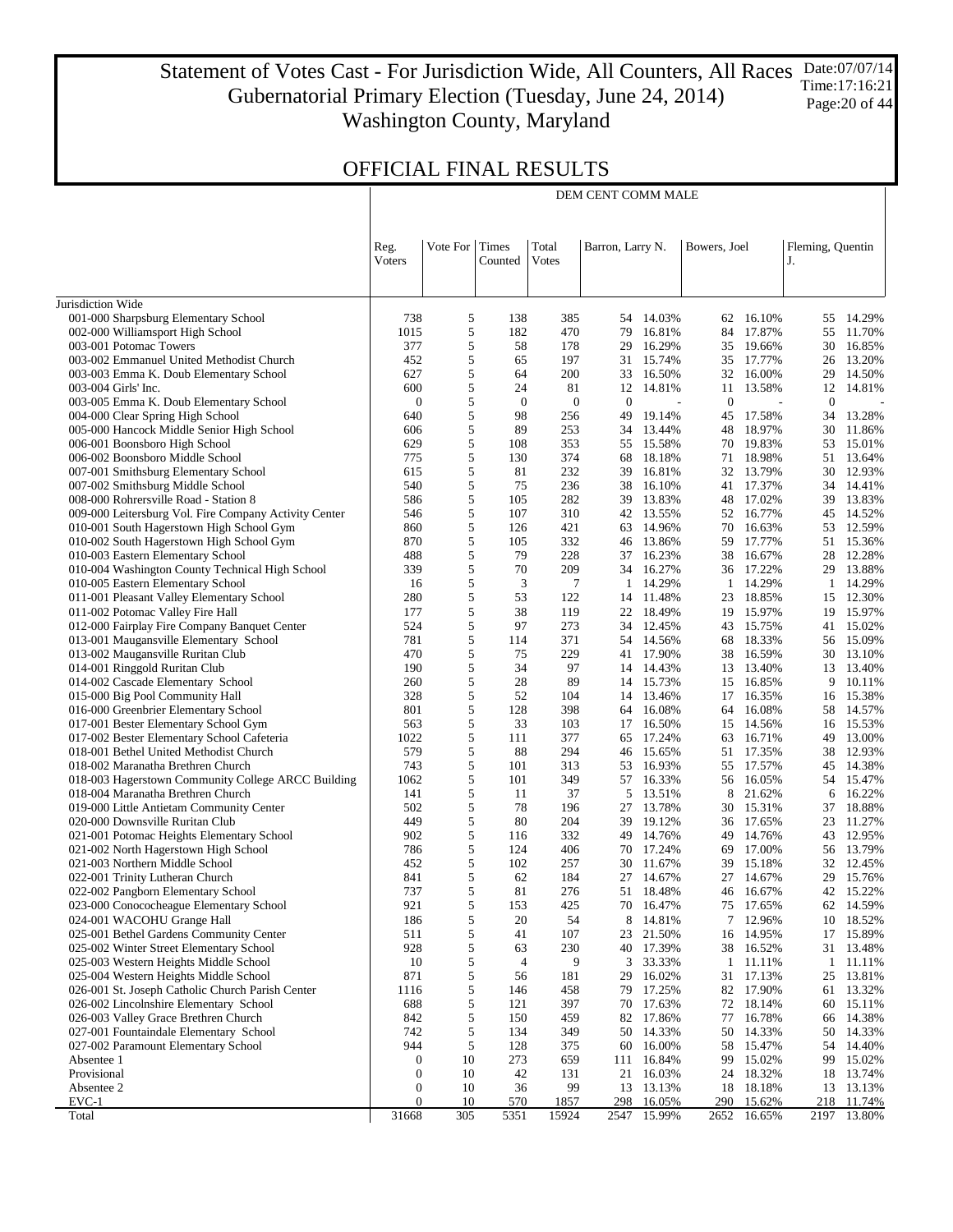#### Statement of Votes Cast - For Jurisdiction Wide, All Counters, All Races Date:07/07/14 Gubernatorial Primary Election (Tuesday, June 24, 2014) Washington County, Maryland Time:17:16:21 Page: 21 of 44

DEM CENT COMM MALE

|                                                                               | Levin, Alan J.   |                          | Perini Sr., Peter E. |                                    | Qadri, Anwar     |                 | Ruhf, Thomas E.  |                  |
|-------------------------------------------------------------------------------|------------------|--------------------------|----------------------|------------------------------------|------------------|-----------------|------------------|------------------|
|                                                                               |                  |                          |                      |                                    |                  |                 |                  |                  |
| Jurisdiction Wide                                                             |                  |                          |                      |                                    |                  |                 |                  |                  |
| 001-000 Sharpsburg Elementary School                                          | 58               | 15.06%                   | 64                   | 16.62%                             | 39               | 10.13%          | 53               | 13.77%           |
| 002-000 Williamsport High School                                              | 86               | 18.30%                   | 85                   | 18.09%                             | 30               | 6.38%           | 51               | 10.85%           |
| 003-001 Potomac Towers                                                        | 25               | 14.04%                   |                      | 27 15.17%                          | 13               | 7.30%           | 19               | 10.67%           |
| 003-002 Emmanuel United Methodist Church                                      | 34               | 17.26%                   |                      | 30 15.23%                          | 21               | 10.66%          | 20               | 10.15%           |
| 003-003 Emma K. Doub Elementary School                                        | 34<br>12         | 17.00%                   | 12                   | 36 18.00%                          | 11<br>9          | 5.50%<br>11.11% | 25<br>13         | 12.50%<br>16.05% |
| 003-004 Girls' Inc.<br>003-005 Emma K. Doub Elementary School                 | $\boldsymbol{0}$ | 14.81%<br>$\overline{a}$ | $\mathbf{0}$         | 14.81%<br>$\overline{\phantom{a}}$ | $\boldsymbol{0}$ | L,              | $\boldsymbol{0}$ |                  |
| 004-000 Clear Spring High School                                              | 39               | 15.23%                   | 54                   | 21.09%                             | 9                | 3.52%           | 26               | 10.16%           |
| 005-000 Hancock Middle Senior High School                                     | 43               | 17.00%                   | 52                   | 20.55%                             | 17               | 6.72%           | 29               | 11.46%           |
| 006-001 Boonsboro High School                                                 | 57               | 16.15%                   |                      | 44 12.46%                          | 29               | 8.22%           | 45               | 12.75%           |
| 006-002 Boonsboro Middle School                                               | 58               | 15.51%                   |                      | 52 13.90%                          | 25               | 6.68%           | 49               | 13.10%           |
| 007-001 Smithsburg Elementary School                                          | 40               | 17.24%                   | 47                   | 20.26%                             | 16               | 6.90%           | 28               | 12.07%           |
| 007-002 Smithsburg Middle School                                              |                  | 34 14.41%                | 41                   | 17.37%                             | 22               | 9.32%           | 26               | 11.02%           |
| 008-000 Rohrersville Road - Station 8                                         | 42               | 14.89%                   |                      | 49 17.38%                          | 33               | 11.70%          | 32               | 11.35%           |
| 009-000 Leitersburg Vol. Fire Company Activity Center                         |                  | 58 18.71%                |                      | 59 19.03%                          | 24               | 7.74%           | 30               | 9.68%            |
| 010-001 South Hagerstown High School Gym                                      | 69               | 16.39%                   | 68                   | 16.15%                             | 45               | 10.69%          | 53               | 12.59%           |
| 010-002 South Hagerstown High School Gym                                      | 57               | 17.17%                   | 52                   | 15.66%                             | 33               | 9.94%           | 34               | 10.24%           |
| 010-003 Eastern Elementary School                                             | 42               | 18.42%                   |                      | 42 18.42%                          | 17               | 7.46%           | 24               | 10.53%           |
| 010-004 Washington County Technical High School                               |                  | 34 16.27%                |                      | 39 18.66%                          | 12               | 5.74%           | 25               | 11.96%           |
| 010-005 Eastern Elementary School                                             | 2                | 28.57%                   | $\mathbf{1}$         | 14.29%                             | $\mathbf{1}$     | 14.29%          | $\mathbf{0}$     | 0.00%            |
| 011-001 Pleasant Valley Elementary School<br>011-002 Potomac Valley Fire Hall | 19<br>16         | 15.57%<br>13.45%         |                      | 24 19.67%                          | 16<br>10         | 13.11%<br>8.40% | 11               | 9.02%            |
| 012-000 Fairplay Fire Company Banquet Center                                  | 51               | 18.68%                   |                      | 16 13.45%<br>47 17.22%             | 22               | 8.06%           | 17<br>35         | 14.29%<br>12.82% |
| 013-001 Maugansville Elementary School                                        | 68               | 18.33%                   |                      | 65 17.52%                          | 20               | 5.39%           | 40               | 10.78%           |
| 013-002 Maugansville Ruritan Club                                             | 41               | 17.90%                   | 37                   | 16.16%                             | 16               | 6.99%           |                  | 26 11.35%        |
| 014-001 Ringgold Ruritan Club                                                 | 13               | 13.40%                   | 16                   | 16.49%                             |                  | 14 14.43%       | 14               | 14.43%           |
| 014-002 Cascade Elementary School                                             |                  | 15 16.85%                |                      | 14 15.73%                          | 10               | 11.24%          | 12               | 13.48%           |
| 015-000 Big Pool Community Hall                                               |                  | 20 19.23%                |                      | 14 13.46%                          | 9                | 8.65%           |                  | 14 13.46%        |
| 016-000 Greenbrier Elementary School                                          | 63               | 15.83%                   | 60                   | 15.08%                             | 44               | 11.06%          | 45               | 11.31%           |
| 017-001 Bester Elementary School Gym                                          | 17               | 16.50%                   | 15                   | 14.56%                             | 11               | 10.68%          | 12               | 11.65%           |
| 017-002 Bester Elementary School Cafeteria                                    | 70               | 18.57%                   | 61                   | 16.18%                             | 25               | 6.63%           | 44               | 11.67%           |
| 018-001 Bethel United Methodist Church                                        | 55               | 18.71%                   |                      | 43 14.63%                          | 27               | 9.18%           | 34               | 11.56%           |
| 018-002 Maranatha Brethren Church                                             | 51               | 16.29%                   |                      | 45 14.38%                          | 22               | 7.03%           | 42               | 13.42%           |
| 018-003 Hagerstown Community College ARCC Building                            | 56               | 16.05%                   |                      | 42 12.03%                          | 39               | 11.17%          | 45               | 12.89%           |
| 018-004 Maranatha Brethren Church                                             | 7                | 18.92%                   |                      | 4 10.81%                           | 4                | 10.81%          | 3                | 8.11%            |
| 019-000 Little Antietam Community Center                                      | 33               | 16.84%                   |                      | 36 18.37%                          | 16<br>14         | 8.16%           | 17<br>21         | 8.67%            |
| 020-000 Downsville Ruritan Club<br>021-001 Potomac Heights Elementary School  | 68               | 36 17.65%<br>20.48%      |                      | 35 17.16%<br>62 18.67%             | 21               | 6.86%<br>6.33%  | 40               | 10.29%<br>12.05% |
| 021-002 North Hagerstown High School                                          | 75               | 18.47%                   |                      | 64 15.76%                          | 30               | 7.39%           |                  | 42 10.34%        |
| 021-003 Northern Middle School                                                |                  | 57 22.18%                |                      | 51 19.84%                          | 22               | 8.56%           | 26               | 10.12%           |
| 022-001 Trinity Lutheran Church                                               |                  | 33 17.93%                |                      | 24 13.04%                          | 20               | 10.87%          | 24               | 13.04%           |
| 022-002 Pangborn Elementary School                                            |                  | 46 16.67%                |                      | 42 15.22%                          | 24               | 8.70%           | 25               | 9.06%            |
| 023-000 Conococheague Elementary School                                       |                  | 65 15.29%                |                      | 72 16.94%                          | 34               | 8.00%           |                  | 47 11.06%        |
| 024-001 WACOHU Grange Hall                                                    |                  | 12 22.22%                |                      | 12 22.22%                          | 1                | 1.85%           | 4                | 7.41%            |
| 025-001 Bethel Gardens Community Center                                       | 13               | 12.15%                   |                      | 18 16.82%                          | 8                | 7.48%           | 12               | 11.21%           |
| 025-002 Winter Street Elementary School                                       | 43               | 18.70%                   | 32                   | 13.91%                             | 19               | 8.26%           | 27               | 11.74%           |
| 025-003 Western Heights Middle School                                         | $\mathbf{0}$     | 0.00%                    | 2                    | 22.22%                             | 1                | 11.11%          | 1                | 11.11%           |
| 025-004 Western Heights Middle School                                         | 28               | 15.47%                   | 29                   | 16.02%                             | 21               | 11.60%          | 18               | 9.94%            |
| 026-001 St. Joseph Catholic Church Parish Center                              | 73               | 15.94%                   | 78                   | 17.03%                             | 28               | 6.11%           | 57               | 12.45%           |
| 026-002 Lincolnshire Elementary School                                        | 75               | 18.89%                   | 54                   | 13.60%                             | 27               | 6.80%           | 39               | 9.82%            |
| 026-003 Valley Grace Brethren Church                                          | 82               | 17.86%                   | 77                   | 16.78%                             | 23               | 5.01%           | 52               | 11.33%           |
| 027-001 Fountaindale Elementary School<br>027-002 Paramount Elementary School | 71<br>65         | 20.34%<br>17.33%         | 66<br>70             | 18.91%<br>18.67%                   | 27<br>31         | 7.74%<br>8.27%  | 35<br>37         | 10.03%<br>9.87%  |
| Absentee 1                                                                    | 118              | 17.91%                   | 133                  | 20.18%                             | 32               | 4.86%           | 67               | 10.17%           |
| Provisional                                                                   | 21               | 16.03%                   | 28                   | 21.37%                             | 6                | 4.58%           | 13               | 9.92%            |
| Absentee 2                                                                    | 17               | 17.17%                   | 19                   | 19.19%                             | 11               | 11.11%          | 8                | 8.08%            |
| $EVC-1$                                                                       | 337              | 18.15%                   | 297                  | 15.99%                             | 193              | 10.39%          | 224              | 12.06%           |
| Total                                                                         | 2754             | 17.29%                   | 2658                 | 16.69%                             | 1304             | 8.19%           | 1812             | 11.38%           |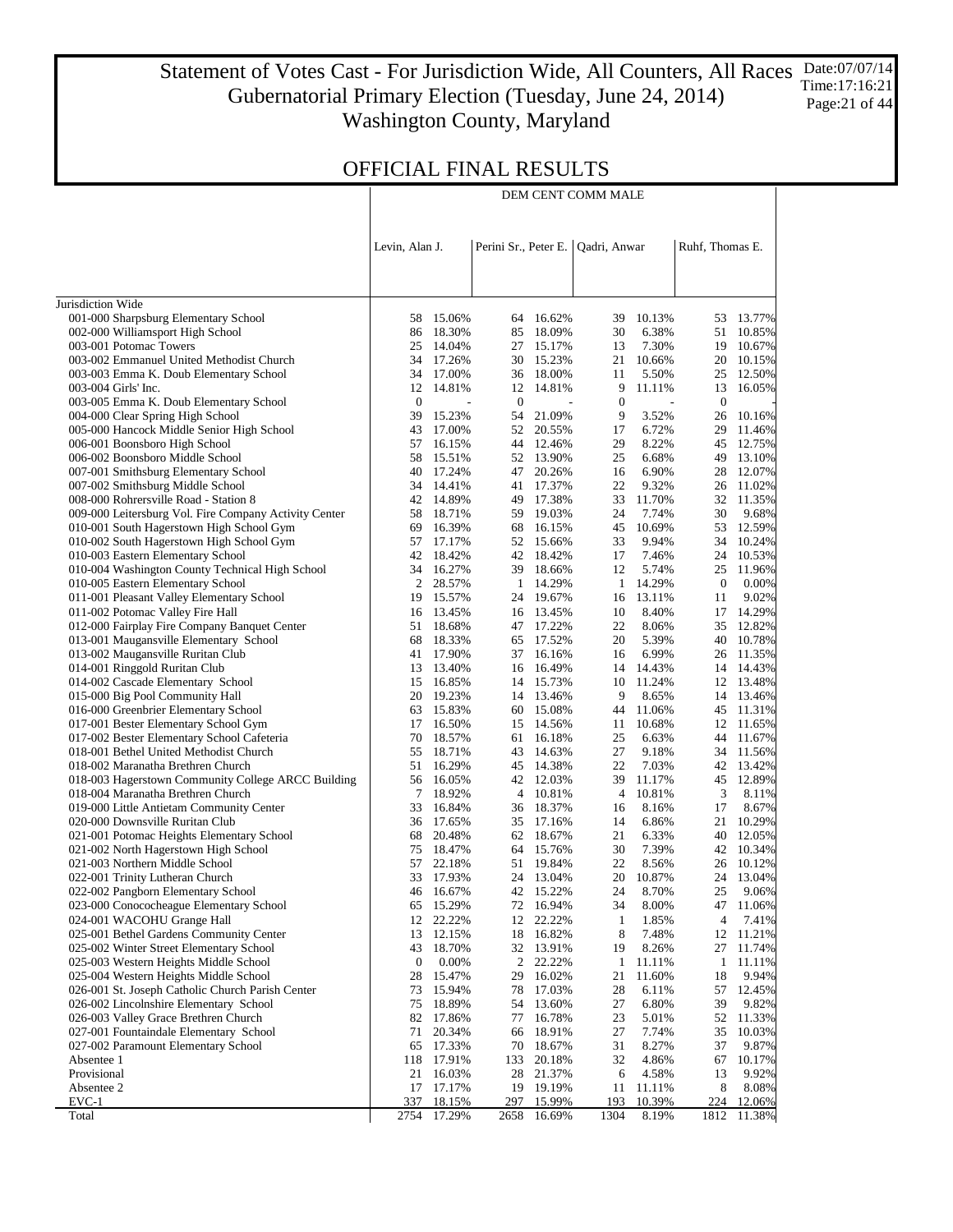Statement of Votes Cast - For Jurisdiction Wide, All Counters, All Races Gubernatorial Primary Election (Tuesday, June 24, 2014) Washington County, Maryland Date:07/07/14 Time:17:16:21 Page:22 of 44

GOVERNOR / LT. GOVERNOR

|                                                                                   | Reg.<br><b>Voters</b> | Vote For Times               | Counted            | Total<br>Votes     | Craig-Haddaway        |                  | George-Aloi      |                     | Hogan-Rutherford |                        |
|-----------------------------------------------------------------------------------|-----------------------|------------------------------|--------------------|--------------------|-----------------------|------------------|------------------|---------------------|------------------|------------------------|
|                                                                                   |                       |                              |                    |                    |                       |                  |                  |                     |                  |                        |
| Jurisdiction Wide                                                                 |                       |                              |                    |                    |                       |                  |                  |                     |                  |                        |
| 001-000 Sharpsburg Elementary School                                              | 1009                  | $\mathbf{1}$                 | 241                | 215                | 65                    | 30.23%           |                  | 52 24.19%           | 68               | 31.63%                 |
| 002-000 Williamsport High School                                                  | 1345                  | $\mathbf{1}$                 | 321                | 289                | 86                    | 29.76%           |                  | 60 20.76%           | 124              | 42.91%                 |
| 003-001 Potomac Towers                                                            | 186                   | $\mathbf{1}$                 | 34                 | 30                 | 13                    | 43.33%           | 8                | 26.67%              | 9                | 30.00%                 |
| 003-002 Emmanuel United Methodist Church                                          | 325                   | $\mathbf{1}$                 | 58                 | 55                 | 16                    | 29.09%           | 14               | 25.45%              | 20               | 36.36%                 |
| 003-003 Emma K. Doub Elementary School                                            | 473<br>289            | $\mathbf{1}$                 | 88                 | 82                 | 13                    | 15.85%           | 25               | 30.49%              | 37               | 45.12%                 |
| 003-004 Girls' Inc.<br>003-005 Emma K. Doub Elementary School                     | 5                     | $\mathbf{1}$<br>$\mathbf{1}$ | 22<br>$\mathbf{1}$ | 21<br>$\mathbf{1}$ | 7<br>$\boldsymbol{0}$ | 33.33%<br>0.00%  | 3<br>0           | 14.29%<br>0.00%     |                  | 10 47.62%<br>1 100.00% |
| 004-000 Clear Spring High School                                                  | 1135                  | $\mathbf{1}$                 | 268                | 246                | 103                   | 41.87%           | 42               | 17.07%              | 76               | 30.89%                 |
| 005-000 Hancock Middle Senior High School                                         | 1207                  | $\mathbf{1}$                 | 281                | 261                | 77                    | 29.50%           | 58               | 22.22%              | 109              | 41.76%                 |
| 006-001 Boonsboro High School                                                     | 962                   | $\mathbf{1}$                 | 181                | 169                | 60                    | 35.50%           | 17               | 10.06%              |                  | 81 47.93%              |
| 006-002 Boonsboro Middle School                                                   | 1013                  | $\mathbf{1}$                 | 197                | 175                | 48                    | 27.43%           | 23               | 13.14%              | 78               | 44.57%                 |
| 007-001 Smithsburg Elementary School                                              | 1190                  | $\mathbf{1}$                 | 239                | 217                | 71                    | 32.72%           | 55               | 25.35%              | 77               | 35.48%                 |
| 007-002 Smithsburg Middle School                                                  | 892                   | $\mathbf{1}$                 | 160                | 149                | 38                    | 25.50%           |                  | 26 17.45%           | 68               | 45.64%                 |
| 008-000 Rohrersville Road - Station 8                                             | 781                   | $\mathbf{1}$                 | 200                | 186                | 54                    | 29.03%           |                  | 47 25.27%           | 63               | 33.87%                 |
| 009-000 Leitersburg Vol. Fire Company Activity Center                             | 1048                  | $\mathbf{1}$                 | 254                | 234                | 90                    | 38.46%           |                  | 30 12.82%           | 88               | 37.61%                 |
| 010-001 South Hagerstown High School Gym                                          | 1071                  | $\mathbf{1}$                 | 200                | 180                | 52                    | 28.89%           | 38               | 21.11%              | 73               | 40.56%                 |
| 010-002 South Hagerstown High School Gym                                          | 1036                  | $\mathbf{1}$                 | 200                | 188                | 66                    | 35.11%           | 50               | 26.60%              | 64               | 34.04%                 |
| 010-003 Eastern Elementary School                                                 | 613                   | $\mathbf{1}$                 | 174                | 160                | 44                    | 27.50%           |                  | 34 21.25%           |                  | 66 41.25%              |
| 010-004 Washington County Technical High School                                   | 378                   | $\mathbf{1}$                 | 113                | 101                | 26                    | 25.74%           | 9                | 8.91%               |                  | 61 60.40%              |
| 010-005 Eastern Elementary School                                                 | 15                    | $\mathbf{1}$                 | 3                  | -1                 | $\bf{0}$              | 0.00%            | $\mathbf{0}$     | 0.00%               |                  | 1 100.00%              |
| 011-001 Pleasant Valley Elementary School<br>011-002 Potomac Valley Fire Hall     | 343                   | $\mathbf{1}$                 | 66<br>44           | 63<br>42           | 22<br>10              | 34.92%<br>23.81% | 14<br>12         | 22.22%<br>28.57%    | 23<br>13         | 36.51%<br>30.95%       |
| 012-000 Fairplay Fire Company Banquet Center                                      | 164<br>909            | $\mathbf{1}$<br>$\mathbf{1}$ | 219                | 204                | 63                    | 30.88%           |                  | 40 19.61%           | 71               | 34.80%                 |
| 013-001 Maugansville Elementary School                                            | 1370                  | $\mathbf{1}$                 | 282                | 253                | 78                    | 30.83%           | 67               | 26.48%              | 87               | 34.39%                 |
| 013-002 Maugansville Ruritan Club                                                 | 583                   | $\mathbf{1}$                 | 135                | 123                | 46                    | 37.40%           | 20               | 16.26%              | 47               | 38.21%                 |
| 014-001 Ringgold Ruritan Club                                                     | 439                   | $\mathbf{1}$                 | 111                | 101                | 38                    | 37.62%           |                  | 19 18.81%           | 41               | 40.59%                 |
| 014-002 Cascade Elementary School                                                 | 392                   | $\mathbf{1}$                 | 57                 | 55                 | 13                    | 23.64%           | 15               | 27.27%              | 15               | 27.27%                 |
| 015-000 Big Pool Community Hall                                                   | 743                   | $\mathbf{1}$                 | 172                | 157                | 44                    | 28.03%           |                  | 39 24.84%           | 56               | 35.67%                 |
| 016-000 Greenbrier Elementary School                                              | 1271                  | $\mathbf{1}$                 | 283                | 253                | 63                    | 24.90%           |                  | 76 30.04%           | 87               | 34.39%                 |
| 017-001 Bester Elementary School Gym                                              | 339                   | $\mathbf{1}$                 | 37                 | 36                 | 9                     | 25.00%           | 8                | 22.22%              | 15               | 41.67%                 |
| 017-002 Bester Elementary School Cafeteria                                        | 874                   | $\mathbf{1}$                 | 139                | 130                | 27                    | 20.77%           |                  | 44 33.85%           | 50               | 38.46%                 |
| 018-001 Bethel United Methodist Church                                            | 983                   | $\mathbf{1}$                 | 248                | 227                | 67                    | 29.52%           | 47               | 20.70%              | 97               | 42.73%                 |
| 018-002 Maranatha Brethren Church                                                 | 999                   | $\mathbf{1}$                 | 231                | 208                | 75                    | 36.06%           | 42               | 20.19%              | 72               | 34.62%                 |
| 018-003 Hagerstown Community College ARCC Building                                | 1014                  | $\mathbf{1}$                 | 128                | 113                | 31                    | 27.43%           | 23               | 20.35%              |                  | 52 46.02%              |
| 018-004 Maranatha Brethren Church                                                 | 95                    | $\mathbf{1}$                 | 7                  | 6                  | $\bf{0}$              | 0.00%            | -1               | 16.67%              | 5                | 83.33%                 |
| 019-000 Little Antietam Community Center                                          | 868                   | $\mathbf{1}$                 | 184                | 168                | 51                    | 30.36%           | 33               | 19.64%              | 57               | 33.93%                 |
| 020-000 Downsville Ruritan Club                                                   | 735<br>797            | $\mathbf{1}$                 | 189                | 168                | 74                    | 44.05%           |                  | 26 15.48%           | 53               | 31.55%                 |
| 021-001 Potomac Heights Elementary School<br>021-002 North Hagerstown High School | 696                   | $\mathbf{1}$<br>$\mathbf{1}$ | 173<br>147         | 158<br>137         | 51<br>44              | 32.28%<br>32.12% | 28               | 27 17.09%<br>20.44% | 54<br>57         | 34.18%<br>41.61%       |
| 021-003 Northern Middle School                                                    | 449                   | $\mathbf{1}$                 | 112                | 100                | 27                    | 27.00%           |                  | 16 16.00%           |                  | 47 47.00%              |
| 022-001 Trinity Lutheran Church                                                   | 419                   | $\mathbf{1}$                 | 54                 | 52                 | 15                    | 28.85%           | 9                | 17.31%              | 22               | 42.31%                 |
| 022-002 Pangborn Elementary School                                                | 541                   | $\mathbf{1}$                 | 105                | 98                 |                       | 33 33.67%        |                  | 16 16.33%           |                  | 38 38.78%              |
| 023-000 Conococheague Elementary School                                           | 1754                  | $\mathbf{1}$                 | 393                | 355                |                       | 137 38.59%       |                  | 59 16.62%           |                  | 119 33.52%             |
| 024-001 WACOHU Grange Hall                                                        | 229                   | 1                            | 52                 | 48                 | 12                    | 25.00%           | 8                | 16.67%              |                  | 20 41.67%              |
| 025-001 Bethel Gardens Community Center                                           | 101                   | 1                            | 9                  | 8                  | 3                     | 37.50%           | 2                | 25.00%              | $\boldsymbol{0}$ | 0.00%                  |
| 025-002 Winter Street Elementary School                                           | 573                   | 1                            | 75                 | 73                 | 25                    | 34.25%           | 17               | 23.29%              | 25               | 34.25%                 |
| 025-003 Western Heights Middle School                                             | 8                     | 1                            | $\boldsymbol{0}$   | $\mathbf{0}$       | $\mathbf{0}$          |                  | $\boldsymbol{0}$ |                     | $\mathbf{0}$     |                        |
| 025-004 Western Heights Middle School                                             | 601                   | 1                            | 96                 | 86                 | 25                    | 29.07%           | 15               | 17.44%              | 40               | 46.51%                 |
| 026-001 St. Joseph Catholic Church Parish Center                                  | 1239                  | $\mathbf{1}$                 | 248                | 233                | 74                    | 31.76%           | 50               | 21.46%              | 84               | 36.05%                 |
| 026-002 Lincolnshire Elementary School                                            | 778                   | 1                            | 188                | 175                | 56                    | 32.00%           | 37               | 21.14%              | 73               | 41.71%                 |
| 026-003 Valley Grace Brethren Church                                              | 1117                  | $\mathbf{1}$                 | 275                | 247                | 82                    | 33.20%           | 51               | 20.65%              | 92               | 37.25%                 |
| 027-001 Fountaindale Elementary School                                            | 1349                  | $\mathbf{1}$                 | 361                | 320                | 102                   | 31.88%           | 45               | 14.06%              | 146              | 45.63%                 |
| 027-002 Paramount Elementary School                                               | 1124                  | $\mathbf{1}$                 | 286                | 259                | 95                    | 36.68%           | 34               | 13.13%              | 103              | 39.77%                 |
| Absentee 1<br>Provisional                                                         | 0<br>0                | 2<br>$\overline{c}$          | 330                | 280                | 120<br>23             | 42.86%<br>41.82% | 25<br>7          | 8.93%               | 112              | 40.00%                 |
| Absentee 2                                                                        | 0                     | 2                            | 65<br>31           | 55<br>26           | 6                     | 23.08%           | 8                | 12.73%<br>30.77%    | 20<br>8          | 36.36%<br>30.77%       |
| $EVC-1$                                                                           | $\mathbf{0}$          | $\overline{2}$               | 776                | 707                | 328                   | 46.39%           | 63               | 8.91%               | 252              | 35.64%                 |
| Total                                                                             | 38869                 | 61                           | 9543               | 8684               | 2898                  | 33.37%           | 1634             | 18.82%              | 3327             | 38.31%                 |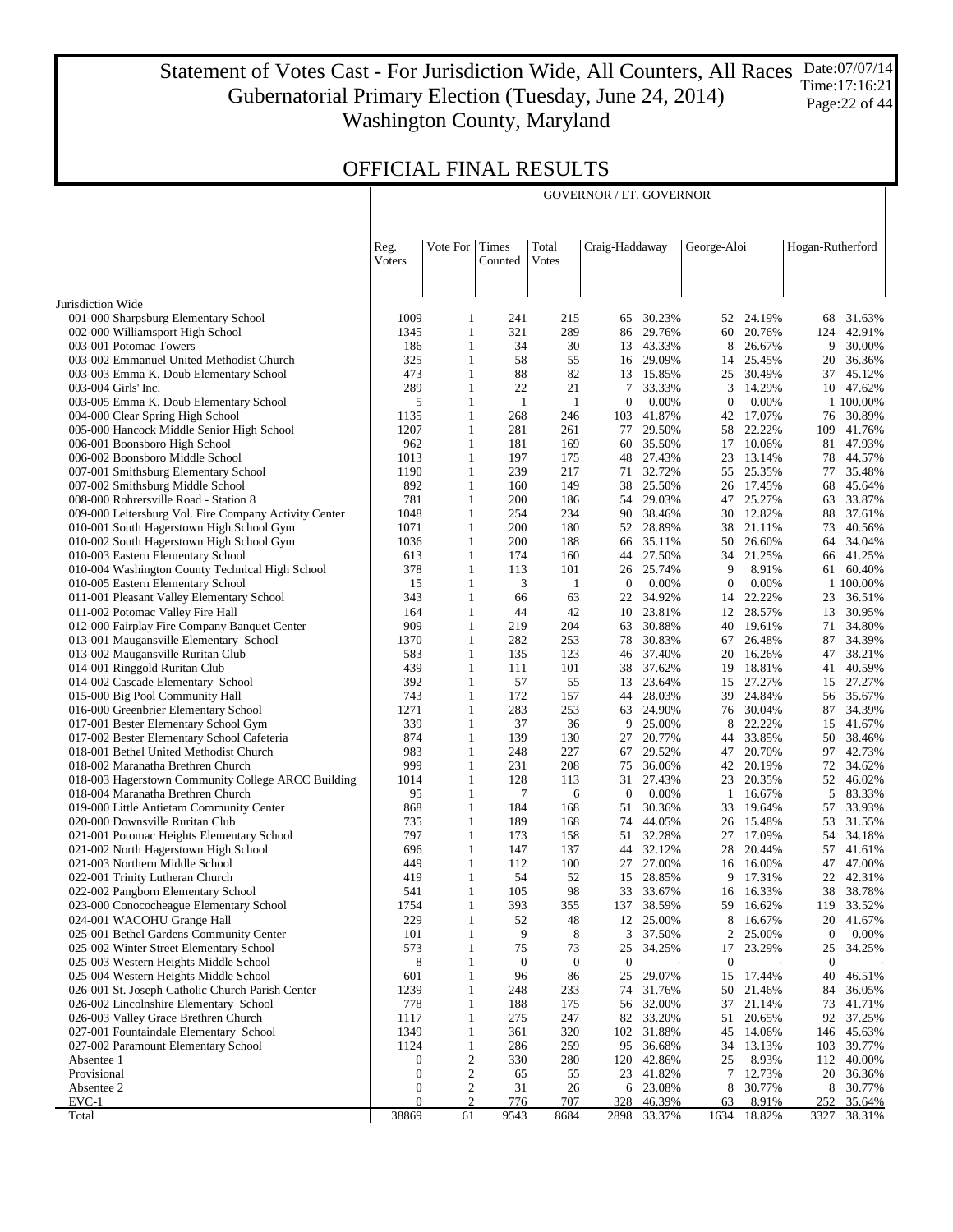#### Statement of Votes Cast - For Jurisdiction Wide, All Counters, All Races Gubernatorial Primary Election (Tuesday, June 24, 2014) Washington County, Maryland Date:07/07/14 Time:17:16:21 Page:23 of 44

|                                                                                           | <b>GOVERNOR / LT.</b><br><b>GOVERNOR</b> |
|-------------------------------------------------------------------------------------------|------------------------------------------|
|                                                                                           | Lollar-Timmerman                         |
| Jurisdiction Wide                                                                         |                                          |
| 001-000 Sharpsburg Elementary School                                                      | 30<br>13.95%                             |
| 002-000 Williamsport High School                                                          | 19<br>6.57%                              |
| 003-001 Potomac Towers<br>003-002 Emmanuel United Methodist Church                        | 0<br>$0.00\%$<br>5<br>9.09%              |
| 003-003 Emma K. Doub Elementary School                                                    | 7<br>8.54%                               |
| 003-004 Girls' Inc.                                                                       | 1<br>4.76%                               |
| 003-005 Emma K. Doub Elementary School                                                    | $\boldsymbol{0}$<br>$0.00\%$             |
| 004-000 Clear Spring High School                                                          | 25<br>10.16%                             |
| 005-000 Hancock Middle Senior High School                                                 | 17<br>6.51%                              |
| 006-001 Boonsboro High School                                                             | 11<br>6.51%                              |
| 006-002 Boonsboro Middle School<br>007-001 Smithsburg Elementary School                   | 26<br>14.86%<br>14<br>6.45%              |
| 007-002 Smithsburg Middle School                                                          | 17<br>11.41%                             |
| 008-000 Rohrersville Road - Station 8                                                     | 22<br>11.83%                             |
| 009-000 Leitersburg Vol. Fire Company Activity Center                                     | 26<br>11.11%                             |
| 010-001 South Hagerstown High School Gym                                                  | 17<br>9.44%                              |
| 010-002 South Hagerstown High School Gym                                                  | 8<br>4.26%                               |
| 010-003 Eastern Elementary School<br>010-004 Washington County Technical High School      | 16<br>10.00%<br>5<br>4.95%               |
| 010-005 Eastern Elementary School                                                         | 0<br>$0.00\%$                            |
| 011-001 Pleasant Valley Elementary School                                                 | $\overline{4}$<br>6.35%                  |
| 011-002 Potomac Valley Fire Hall                                                          | 7<br>16.67%                              |
| 012-000 Fairplay Fire Company Banquet Center                                              | 30<br>14.71%                             |
| 013-001 Maugansville Elementary School                                                    | 21<br>8.30%                              |
| 013-002 Maugansville Ruritan Club                                                         | 10<br>8.13%                              |
| 014-001 Ringgold Ruritan Club<br>014-002 Cascade Elementary School                        | 3<br>2.97%<br>12<br>21.82%               |
| 015-000 Big Pool Community Hall                                                           | 18<br>11.46%                             |
| 016-000 Greenbrier Elementary School                                                      | 27<br>10.67%                             |
| 017-001 Bester Elementary School Gym                                                      | 4<br>11.11%                              |
| 017-002 Bester Elementary School Cafeteria                                                | 9<br>6.92%                               |
| 018-001 Bethel United Methodist Church                                                    | 7.05%<br>16                              |
| 018-002 Maranatha Brethren Church<br>018-003 Hagerstown Community College ARCC Building   | 19<br>9.13%<br>7<br>6.19%                |
| 018-004 Maranatha Brethren Church                                                         | $\mathbf{0}$<br>$0.00\%$                 |
| 019-000 Little Antietam Community Center                                                  | 27<br>16.07%                             |
| 020-000 Downsville Ruritan Club                                                           | 15<br>8.93%                              |
| 021-001 Potomac Heights Elementary School                                                 | 26<br>16.46%                             |
| 021-002 North Hagerstown High School                                                      | 8<br>5.84%                               |
| 021-003 Northern Middle School                                                            | 10<br>10.00%<br>11.54%                   |
| 022-001 Trinity Lutheran Church<br>022-002 Pangborn Elementary School                     | 6<br>11<br>11.22%                        |
| 023-000 Conococheague Elementary School                                                   | 40<br>11.27%                             |
| 024-001 WACOHU Grange Hall                                                                | 8<br>16.67%                              |
| 025-001 Bethel Gardens Community Center                                                   | 3<br>37.50%                              |
| 025-002 Winter Street Elementary School                                                   | 6<br>8.22%                               |
| 025-003 Western Heights Middle School                                                     | 0                                        |
| 025-004 Western Heights Middle School<br>026-001 St. Joseph Catholic Church Parish Center | 6.98%<br>6<br>25<br>10.73%               |
| 026-002 Lincolnshire Elementary School                                                    | 9<br>5.14%                               |
| 026-003 Valley Grace Brethren Church                                                      | 22<br>8.91%                              |
| 027-001 Fountaindale Elementary School                                                    | 27<br>8.44%                              |
| 027-002 Paramount Elementary School                                                       | 27<br>10.42%                             |
| Absentee 1                                                                                | 23<br>8.21%                              |
| Provisional                                                                               | 5<br>9.09%<br>4                          |
| Absentee 2<br>EVC-1                                                                       | 15.38%<br>64<br>9.05%                    |
| Total                                                                                     | 825<br>9.50%                             |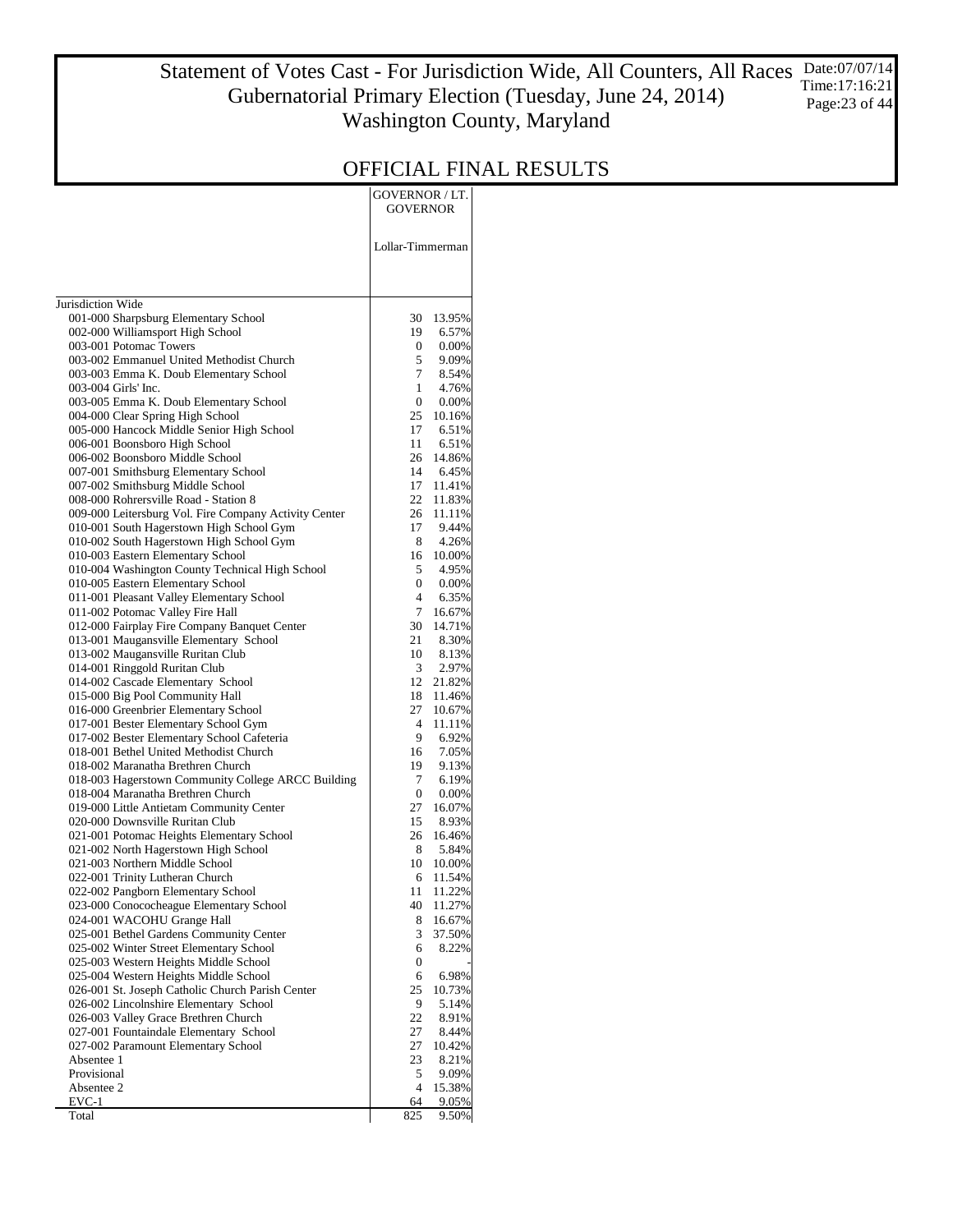Statement of Votes Cast - For Jurisdiction Wide, All Counters, All Races Date:07/07/14 Gubernatorial Primary Election (Tuesday, June 24, 2014) Washington County, Maryland Time:17:16:21 Page: 24 of 44

### OFFICIAL FINAL RESULTS

**COMPTROLLER** 

|                                                                                      | Reg.             | Vote For                     | Times            | Total            | Campbell,                 |
|--------------------------------------------------------------------------------------|------------------|------------------------------|------------------|------------------|---------------------------|
|                                                                                      | Voters           |                              | Counted          | Votes            | William H.                |
| Jurisdiction Wide                                                                    |                  |                              |                  |                  |                           |
| 001-000 Sharpsburg Elementary School                                                 | 1009             | 1                            | 241              | 160              | 160 100.00%               |
| 002-000 Williamsport High School                                                     | 1345             | $\mathbf{1}$                 | 321              | 200              | 200 100.00%               |
| 003-001 Potomac Towers                                                               | 186              | $\mathbf{1}$                 | 34               | 28               | 28 100.00%                |
| 003-002 Emmanuel United Methodist Church                                             | 325              | $\mathbf{1}$                 | 58               | 36               | 36 100.00%                |
| 003-003 Emma K. Doub Elementary School                                               | 473              | $\mathbf{1}$                 | 88               | 68               | 68 100.00%                |
| 003-004 Girls' Inc.                                                                  | 289              | $\mathbf{1}$                 | 22               | 11               | 11 100.00%                |
| 003-005 Emma K. Doub Elementary School                                               | 5                | $\mathbf{1}$                 | $\mathbf{1}$     | $\mathbf{1}$     | 1 100.00%                 |
| 004-000 Clear Spring High School                                                     | 1135             | $\mathbf{1}$                 | 268              | 186              | 186 100.00%               |
| 005-000 Hancock Middle Senior High School                                            | 1207             | $\mathbf{1}$                 | 281              | 177              | 177 100.00%               |
| 006-001 Boonsboro High School                                                        | 962              | $\mathbf{1}$                 | 181              | 125              | 125 100.00%               |
| 006-002 Boonsboro Middle School                                                      | 1013             | $\mathbf{1}$                 | 197              | 142              | 142 100.00%               |
| 007-001 Smithsburg Elementary School                                                 | 1190             | $\mathbf{1}$                 | 239              | 171              | 171 100.00%               |
| 007-002 Smithsburg Middle School                                                     | 892              | $\mathbf{1}$                 | 160              | 117              | 117 100.00%               |
| 008-000 Rohrersville Road - Station 8                                                | 781              | $\mathbf{1}$                 | 200              | 140              | 140 100.00%               |
| 009-000 Leitersburg Vol. Fire Company Activity Center                                | 1048             | $\mathbf{1}$                 | 254              | 156              | 156 100.00%               |
| 010-001 South Hagerstown High School Gym                                             | 1071             | $\mathbf{1}$                 | 200              | 124              | 124 100.00%               |
| 010-002 South Hagerstown High School Gym                                             | 1036             | $\mathbf{1}$                 | 200              | 142              | 142 100.00%               |
| 010-003 Eastern Elementary School<br>010-004 Washington County Technical High School | 613              | $\mathbf{1}$<br>$\mathbf{1}$ | 174              | 137              | 137 100.00%               |
| 010-005 Eastern Elementary School                                                    | 378<br>15        | $\mathbf{1}$                 | 113<br>3         | 85<br>$\sqrt{2}$ | 85 100.00%                |
| 011-001 Pleasant Valley Elementary School                                            | 343              | $\mathbf{1}$                 | 66               | 52               | 2 100.00%<br>52 100.00%   |
| 011-002 Potomac Valley Fire Hall                                                     | 164              | $\mathbf{1}$                 | 44               | 28               | 28 100.00%                |
| 012-000 Fairplay Fire Company Banquet Center                                         | 909              | $\mathbf{1}$                 | 219              | 164              | 164 100.00%               |
| 013-001 Maugansville Elementary School                                               | 1370             | $\mathbf{1}$                 | 282              | 193              | 193 100.00%               |
| 013-002 Maugansville Ruritan Club                                                    | 583              | $\mathbf{1}$                 | 135              | 93               | 93 100.00%                |
| 014-001 Ringgold Ruritan Club                                                        | 439              | $\mathbf{1}$                 | 111              | 75               | 75 100.00%                |
| 014-002 Cascade Elementary School                                                    | 392              | $\mathbf{1}$                 | 57               | 44               | 44 100.00%                |
| 015-000 Big Pool Community Hall                                                      | 743              | $\mathbf{1}$                 | 172              | 110              | 110 100.00%               |
| 016-000 Greenbrier Elementary School                                                 | 1271             | $\mathbf{1}$                 | 283              | 196              | 196 100.00%               |
| 017-001 Bester Elementary School Gym                                                 | 339              | $\mathbf{1}$                 | 37               | 32               | 32 100.00%                |
| 017-002 Bester Elementary School Cafeteria                                           | 874              | $\mathbf{1}$                 | 139              | 106              | 106 100.00%               |
| 018-001 Bethel United Methodist Church                                               | 983              | $\mathbf{1}$                 | 248              | 158              | 158 100.00%               |
| 018-002 Maranatha Brethren Church                                                    | 999              | $\mathbf{1}$                 | 231              | 162              | 162 100.00%               |
| 018-003 Hagerstown Community College ARCC Building                                   | 1014             | $\mathbf{1}$                 | 128              | 79               | 79 100.00%                |
| 018-004 Maranatha Brethren Church                                                    | 95               | $\mathbf{1}$                 | 7                | 6                | 6 100.00%                 |
| 019-000 Little Antietam Community Center                                             | 868              | $\mathbf{1}$                 | 184              | 115              | 115 100.00%               |
| 020-000 Downsville Ruritan Club                                                      | 735              | $\mathbf{1}$                 | 189              | 125              | 125 100.00%               |
| 021-001 Potomac Heights Elementary School                                            | 797              | $\mathbf{1}$                 | 173              | 129              | 129 100.00%               |
| 021-002 North Hagerstown High School                                                 | 696              | $\mathbf{1}$                 | 147              | 105              | 105 100.00%               |
| 021-003 Northern Middle School                                                       | 449              | $\mathbf{1}$                 | 112              | 77               | 77 100.00%                |
| 022-001 Trinity Lutheran Church                                                      | 419              | $\mathbf{1}$<br>$\mathbf{1}$ | 54<br>105        | 46<br>77         | 46 100.00%                |
| 022-002 Pangborn Elementary School                                                   | 541              |                              |                  | 249              | 77 100.00%                |
| 023-000 Conococheague Elementary School<br>024-001 WACOHU Grange Hall                | 1754<br>229      | 1<br>$\mathbf{1}$            | 393<br>52        | 28               | 249 100.00%<br>28 100.00% |
| 025-001 Bethel Gardens Community Center                                              | 101              | $\mathbf{1}$                 | 9                | 5                | 5 100.00%                 |
| 025-002 Winter Street Elementary School                                              | 573              | $\mathbf{1}$                 | 75               | 61               | 61 100.00%                |
| 025-003 Western Heights Middle School                                                | 8                | $\mathbf{1}$                 | $\boldsymbol{0}$ | 0                | $\boldsymbol{0}$          |
| 025-004 Western Heights Middle School                                                | 601              | $\mathbf{1}$                 | 96               | 69               | 69 100.00%                |
| 026-001 St. Joseph Catholic Church Parish Center                                     | 1239             | $\mathbf{1}$                 | 248              | 190              | 190 100.00%               |
| 026-002 Lincolnshire Elementary School                                               | 778              | $\mathbf{1}$                 | 188              | 142              | 142 100.00%               |
| 026-003 Valley Grace Brethren Church                                                 | 1117             | $\mathbf{1}$                 | 275              | 197              | 197 100.00%               |
| 027-001 Fountaindale Elementary School                                               | 1349             | $\mathbf{1}$                 | 361              | 242              | 242 100.00%               |
| 027-002 Paramount Elementary School                                                  | 1124             | $\mathbf{1}$                 | 286              | 202              | 202 100.00%               |
| Absentee 1                                                                           | 0                | $\mathbf{2}$                 | 330              | 246              | 246 100.00%               |
| Provisional                                                                          | $\boldsymbol{0}$ | $\mathbf{2}$                 | 65               | 38               | 38 100.00%                |
| Absentee 2                                                                           | $\boldsymbol{0}$ | $\overline{c}$               | 31               | 21               | 21 100.00%                |
| $EVC-1$                                                                              | $\boldsymbol{0}$ | $\overline{2}$               | 776              | 529              | 529 100.00%               |
| Total                                                                                | 38869            | 61                           | 9543             | 6599             | 6599 100.00%              |

 $\mathbb{R}$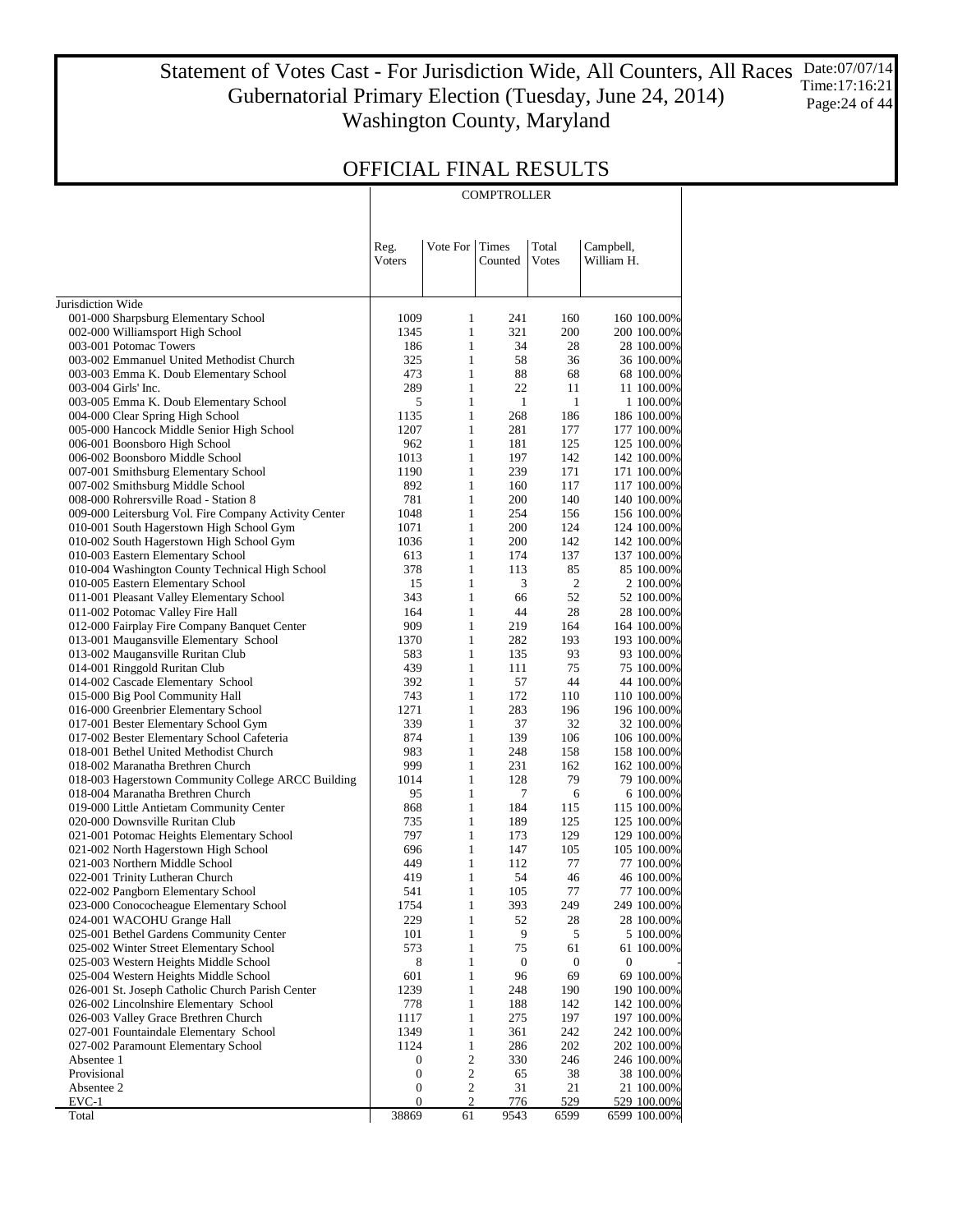Statement of Votes Cast - For Jurisdiction Wide, All Counters, All Races Gubernatorial Primary Election (Tuesday, June 24, 2014) Washington County, Maryland Date:07/07/14 Time:17:16:21 Page:25 of 44

ATTORNEY GENERAL

### OFFICIAL FINAL RESULTS

|                                                                                      | Reg.<br>Voters   | Vote For                     | Times<br>Counted       | Total<br>Votes         | Pritzker, Jeffrey<br>N.        |
|--------------------------------------------------------------------------------------|------------------|------------------------------|------------------------|------------------------|--------------------------------|
|                                                                                      |                  |                              |                        |                        |                                |
| Jurisdiction Wide                                                                    |                  |                              |                        |                        |                                |
| 001-000 Sharpsburg Elementary School                                                 | 1009             | $\mathbf{1}$                 | 241                    | 156                    | 156 100.00%                    |
| 002-000 Williamsport High School                                                     | 1345             | $\mathbf{1}$                 | 321                    | 196                    | 196 100.00%                    |
| 003-001 Potomac Towers                                                               | 186              | $\mathbf{1}$                 | 34                     | 26                     | 26 100.00%                     |
| 003-002 Emmanuel United Methodist Church<br>003-003 Emma K. Doub Elementary School   | 325<br>473       | $\mathbf{1}$<br>$\mathbf{1}$ | 58<br>88               | 36<br>67               | 36 100.00%<br>67 100.00%       |
| 003-004 Girls' Inc.                                                                  | 289              | $\mathbf{1}$                 | 22                     | 11                     | 11 100.00%                     |
| 003-005 Emma K. Doub Elementary School                                               | 5                | $\mathbf{1}$                 | $\mathbf{1}$           | 1                      | 1 100.00%                      |
| 004-000 Clear Spring High School                                                     | 1135             | $\mathbf{1}$                 | 268                    | 176                    | 176 100.00%                    |
| 005-000 Hancock Middle Senior High School                                            | 1207             | $\mathbf{1}$                 | 281                    | 168                    | 168 100.00%                    |
| 006-001 Boonsboro High School                                                        | 962              | $\mathbf{1}$                 | 181                    | 124                    | 124 100.00%                    |
| 006-002 Boonsboro Middle School                                                      | 1013             | $\mathbf{1}$                 | 197                    | 136                    | 136 100.00%                    |
| 007-001 Smithsburg Elementary School                                                 | 1190             | $\mathbf{1}$                 | 239                    | 165                    | 165 100.00%                    |
| 007-002 Smithsburg Middle School                                                     | 892              | $\mathbf{1}$                 | 160                    | 115                    | 115 100.00%                    |
| 008-000 Rohrersville Road - Station 8                                                | 781              | $\mathbf{1}$                 | 200                    | 136                    | 136 100.00%                    |
| 009-000 Leitersburg Vol. Fire Company Activity Center                                | 1048             | $\mathbf{1}$                 | 254                    | 157                    | 157 100.00%                    |
| 010-001 South Hagerstown High School Gym<br>010-002 South Hagerstown High School Gym | 1071             | $\mathbf{1}$<br>$\mathbf{1}$ | 200                    | 128<br>142             | 128 100.00%                    |
| 010-003 Eastern Elementary School                                                    | 1036<br>613      | $\mathbf{1}$                 | 200<br>174             | 133                    | 142 100.00%<br>133 100.00%     |
| 010-004 Washington County Technical High School                                      | 378              | $\mathbf{1}$                 | 113                    | 85                     | 85 100.00%                     |
| 010-005 Eastern Elementary School                                                    | 15               | $\mathbf{1}$                 | 3                      | $\mathfrak{2}$         | 2 100.00%                      |
| 011-001 Pleasant Valley Elementary School                                            | 343              | $\mathbf{1}$                 | 66                     | 51                     | 51 100.00%                     |
| 011-002 Potomac Valley Fire Hall                                                     | 164              | $\mathbf{1}$                 | 44                     | 29                     | 29 100.00%                     |
| 012-000 Fairplay Fire Company Banquet Center                                         | 909              | $\mathbf{1}$                 | 219                    | 161                    | 161 100.00%                    |
| 013-001 Maugansville Elementary School                                               | 1370             | $\mathbf{1}$                 | 282                    | 186                    | 186 100.00%                    |
| 013-002 Maugansville Ruritan Club                                                    | 583              | $\mathbf{1}$                 | 135                    | 94                     | 94 100.00%                     |
| 014-001 Ringgold Ruritan Club                                                        | 439              | $\mathbf{1}$                 | 111                    | 76                     | 76 100.00%                     |
| 014-002 Cascade Elementary School                                                    | 392              | $\mathbf{1}$                 | 57                     | 44                     | 44 100.00%                     |
| 015-000 Big Pool Community Hall                                                      | 743              | $\mathbf{1}$                 | 172                    | 104                    | 104 100.00%                    |
| 016-000 Greenbrier Elementary School                                                 | 1271             | $\mathbf{1}$                 | 283                    | 196                    | 196 100.00%                    |
| 017-001 Bester Elementary School Gym                                                 | 339              | $\mathbf{1}$                 | 37                     | 32                     | 32 100.00%                     |
| 017-002 Bester Elementary School Cafeteria                                           | 874              | $\mathbf{1}$                 | 139                    | 105                    | 105 100.00%                    |
| 018-001 Bethel United Methodist Church<br>018-002 Maranatha Brethren Church          | 983<br>999       | $\mathbf{1}$<br>$\mathbf{1}$ | 248<br>231             | 158<br>158             | 158 100.00%<br>158 100.00%     |
| 018-003 Hagerstown Community College ARCC Building                                   | 1014             | $\mathbf{1}$                 | 128                    | 76                     | 76 100.00%                     |
| 018-004 Maranatha Brethren Church                                                    | 95               | $\mathbf{1}$                 | 7                      | 6                      | 6 100.00%                      |
| 019-000 Little Antietam Community Center                                             | 868              | $\mathbf{1}$                 | 184                    | 114                    | 114 100.00%                    |
| 020-000 Downsville Ruritan Club                                                      | 735              | $\mathbf{1}$                 | 189                    | 118                    | 118 100.00%                    |
| 021-001 Potomac Heights Elementary School                                            | 797              | $\mathbf{1}$                 | 173                    | 125                    | 125 100.00%                    |
| 021-002 North Hagerstown High School                                                 | 696              | $\mathbf{1}$                 | 147                    | 101                    | 101 100.00%                    |
| 021-003 Northern Middle School                                                       | 449              | $\mathbf{1}$                 | 112                    | 77                     | 77 100.00%                     |
| 022-001 Trinity Lutheran Church                                                      | 419              | $\mathbf{1}$                 | 54                     | 44                     | 44 100.00%                     |
| 022-002 Pangborn Elementary School                                                   | 541              | $\mathbf{1}$                 | 105                    | 76                     | 76 100.00%                     |
| 023-000 Conococheague Elementary School                                              | 1754             | $\mathbf{1}$                 | 393                    | 240                    | 240 100.00%                    |
| 024-001 WACOHU Grange Hall                                                           | 229              | $\mathbf{1}$                 | 52                     | 29                     | 29 100.00%                     |
| 025-001 Bethel Gardens Community Center                                              | 101              | $\mathbf{1}$                 | 9                      | 4                      | 4 100.00%                      |
| 025-002 Winter Street Elementary School                                              | 573              | $\mathbf{1}$<br>$\mathbf{1}$ | 75                     | 59                     | 59 100.00%<br>$\boldsymbol{0}$ |
| 025-003 Western Heights Middle School<br>025-004 Western Heights Middle School       | 8<br>601         | $\mathbf{1}$                 | $\boldsymbol{0}$<br>96 | $\boldsymbol{0}$<br>66 | 66 100.00%                     |
| 026-001 St. Joseph Catholic Church Parish Center                                     | 1239             | $\mathbf{1}$                 | 248                    | 186                    | 186 100.00%                    |
| 026-002 Lincolnshire Elementary School                                               | 778              | $\mathbf{1}$                 | 188                    | 141                    | 141 100.00%                    |
| 026-003 Valley Grace Brethren Church                                                 | 1117             | $\mathbf{1}$                 | 275                    | 192                    | 192 100.00%                    |
| 027-001 Fountaindale Elementary School                                               | 1349             | $\mathbf{1}$                 | 361                    | 237                    | 237 100.00%                    |
| 027-002 Paramount Elementary School                                                  | 1124             | $\mathbf{1}$                 | 286                    | 200                    | 200 100.00%                    |
| Absentee 1                                                                           | $\boldsymbol{0}$ | $\mathbf{2}$                 | 330                    | 246                    | 246 100.00%                    |
| Provisional                                                                          | 0                | $\mathbf{2}$                 | 65                     | 39                     | 39 100.00%                     |
| Absentee 2                                                                           | 0                | $\mathbf{2}$                 | 31                     | 20                     | 20 100.00%                     |
| EVC-1                                                                                | $\boldsymbol{0}$ | $\overline{2}$               | 776                    | 511                    | 511 100.00%                    |
| Total                                                                                | 38869            | 61                           | 9543                   | 6461                   | 6461 100.00%                   |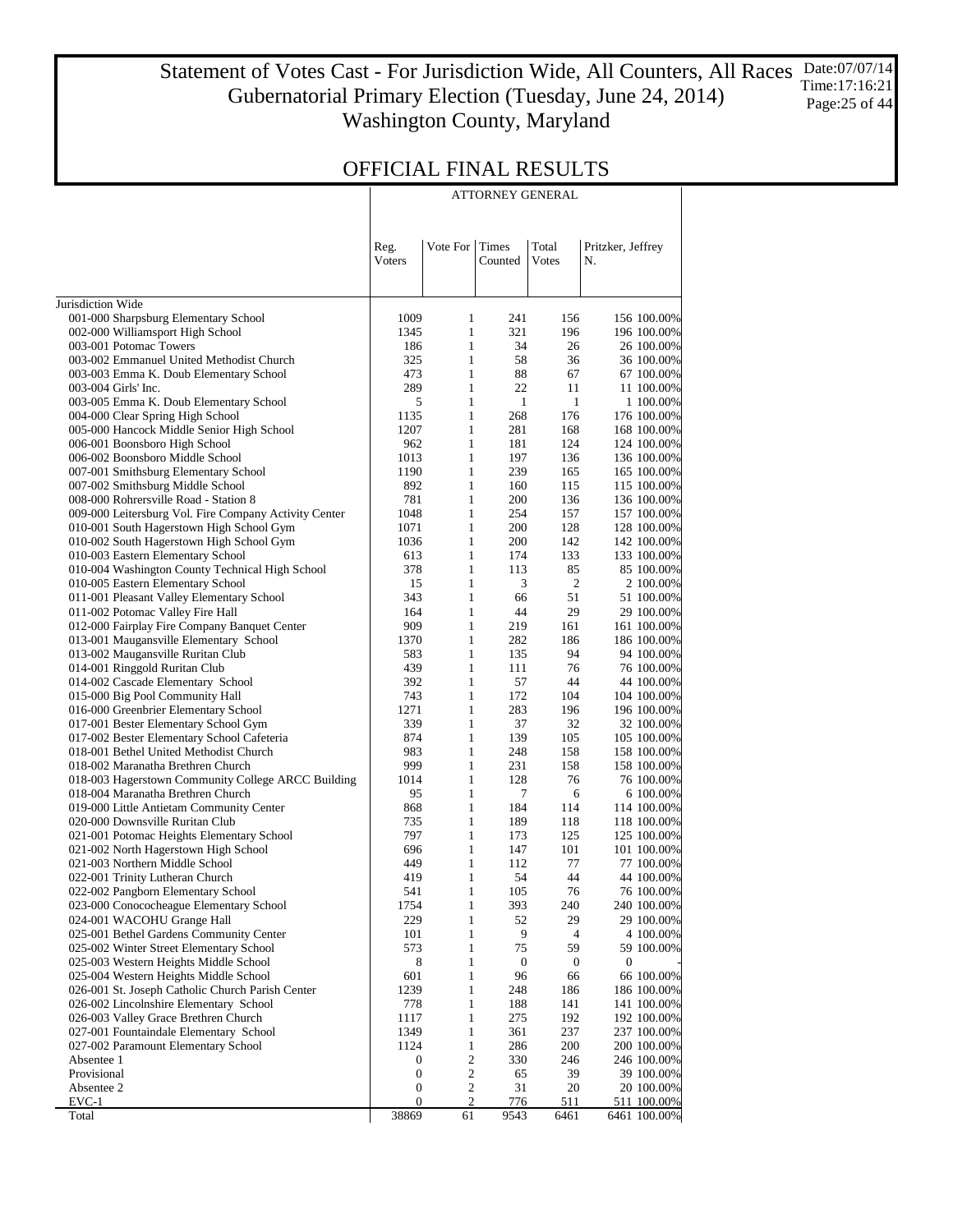#### Statement of Votes Cast - For Jurisdiction Wide, All Counters, All Races Gubernatorial Primary Election (Tuesday, June 24, 2014) Washington County, Maryland Date:07/07/14 Time:17:16:21 Page:26 of 44

U.S. CONGRESS 6

|                                                                                    | Reg.<br><b>V</b> oters | Vote For                     | Times<br>Counted | Total<br>Votes | Bongino, Dan     |                          | Painter, Harold W. |                    |
|------------------------------------------------------------------------------------|------------------------|------------------------------|------------------|----------------|------------------|--------------------------|--------------------|--------------------|
|                                                                                    |                        |                              |                  |                |                  |                          |                    |                    |
| Jurisdiction Wide                                                                  |                        |                              |                  |                |                  |                          |                    |                    |
| 001-000 Sharpsburg Elementary School                                               | 1009<br>1345           | 1<br>$\mathbf{1}$            | 241              | 217<br>284     | 186<br>230       | 85.71%<br>80.99%         | 31                 | 14.29%             |
| 002-000 Williamsport High School<br>003-001 Potomac Towers                         | 186                    | $\mathbf{1}$                 | 321<br>34        | 29             |                  | 21 72.41%                | 54<br>8            | 19.01%<br>27.59%   |
| 003-002 Emmanuel United Methodist Church                                           | 325                    | $\mathbf{1}$                 | 58               | 52             |                  | 44 84.62%                | 8                  | 15.38%             |
| 003-003 Emma K. Doub Elementary School                                             | 473                    | $\mathbf{1}$                 | 88               | 81             |                  | 71 87.65%                | 10                 | 12.35%             |
| 003-004 Girls' Inc.                                                                | 289                    | $\mathbf{1}$                 | 22               | 20             | 13               | 65.00%                   | 7                  | 35.00%             |
| 003-005 Emma K. Doub Elementary School                                             | 5                      | $\mathbf{1}$                 | $\mathbf{1}$     | $\mathbf{1}$   | $\boldsymbol{0}$ | 0.00%                    |                    | 1 100.00%          |
| 004-000 Clear Spring High School                                                   | 1135                   | $\mathbf{1}$                 | 268              | 225            | 191              | 84.89%                   | 34                 | 15.11%             |
| 005-000 Hancock Middle Senior High School                                          | 1207                   | $\mathbf{1}$                 | 281              | 232            | 173              | 74.57%                   | 59                 | 25.43%             |
| 006-001 Boonsboro High School                                                      | 962                    | $\mathbf{1}$                 | 181              | 169            | 149              | 88.17%                   | 20                 | 11.83%             |
| 006-002 Boonsboro Middle School                                                    | 1013                   | $\mathbf{1}$                 | 197              | 176            | 160              | 90.91%                   | 16                 | 9.09%              |
| 007-001 Smithsburg Elementary School                                               | 1190                   | $\mathbf{1}$                 | 239              | 206            |                  | 177 85.92%               | 29                 | 14.08%             |
| 007-002 Smithsburg Middle School                                                   | 892                    | $\mathbf{1}$                 | 160              | 141            | 122              | 86.52%                   | 19                 | 13.48%             |
| 008-000 Rohrersville Road - Station 8                                              | 781                    | $\mathbf{1}$                 | 200              | 189            |                  | 173 91.53%               | 16                 | 8.47%              |
| 009-000 Leitersburg Vol. Fire Company Activity Center                              | 1048                   | $\mathbf{1}$                 | 254              | 225            |                  | 192 85.33%               | 33                 | 14.67%             |
| 010-001 South Hagerstown High School Gym                                           | 1071                   | $\mathbf{1}$                 | 200              | 179            |                  | 160 89.39%               | 19                 | 10.61%             |
| 010-002 South Hagerstown High School Gym                                           | 1036                   | $\mathbf{1}$                 | 200              | 187            |                  | 170 90.91%               | 17                 | 9.09%              |
| 010-003 Eastern Elementary School                                                  | 613                    | $\mathbf{1}$                 | 174              | 154            |                  | 125 81.17%               | 29                 | 18.83%             |
| 010-004 Washington County Technical High School                                    | 378                    | $\mathbf{1}$                 | 113              | 99             |                  | 85 85.86%                | 14                 | 14.14%             |
| 010-005 Eastern Elementary School                                                  | 15                     | $\mathbf{1}$                 | 3                | 3              | $\mathbf{1}$     | 33.33%                   | 2                  | 66.67%             |
| 011-001 Pleasant Valley Elementary School                                          | 343                    | $\mathbf{1}$                 | 66               | 62             | 58               | 93.55%                   | 4                  | 6.45%              |
| 011-002 Potomac Valley Fire Hall                                                   | 164                    | $\mathbf{1}$                 | 44               | 39             |                  | 38 97.44%                | 1                  | 2.56%              |
| 012-000 Fairplay Fire Company Banquet Center                                       | 909<br>1370            | $\mathbf{1}$<br>$\mathbf{1}$ | 219<br>282       | 204<br>246     |                  | 182 89.22%<br>202 82.11% | 22<br>44           | 10.78%<br>17.89%   |
| 013-001 Maugansville Elementary School                                             | 583                    | $\mathbf{1}$                 | 135              | 119            |                  | 90 75.63%                | 29                 | 24.37%             |
| 013-002 Maugansville Ruritan Club<br>014-001 Ringgold Ruritan Club                 | 439                    | $\mathbf{1}$                 | 111              | 97             |                  | 82 84.54%                | 15                 | 15.46%             |
| 014-002 Cascade Elementary School                                                  | 392                    | $\mathbf{1}$                 | 57               | 50             | 43               | 86.00%                   | 7                  | 14.00%             |
| 015-000 Big Pool Community Hall                                                    | 743                    | $\mathbf{1}$                 | 172              | 147            | 123              | 83.67%                   | 24                 | 16.33%             |
| 016-000 Greenbrier Elementary School                                               | 1271                   | $\mathbf{1}$                 | 283              | 256            |                  | 232 90.63%               | 24                 | 9.38%              |
| 017-001 Bester Elementary School Gym                                               | 339                    | $\mathbf{1}$                 | 37               | 35             |                  | 32 91.43%                | 3                  | 8.57%              |
| 017-002 Bester Elementary School Cafeteria                                         | 874                    | $\mathbf{1}$                 | 139              | 127            |                  | 102 80.31%               | 25                 | 19.69%             |
| 018-001 Bethel United Methodist Church                                             | 983                    | $\mathbf{1}$                 | 248              | 224            |                  | 201 89.73%               | 23                 | 10.27%             |
| 018-002 Maranatha Brethren Church                                                  | 999                    | $\mathbf{1}$                 | 231              | 207            | 183              | 88.41%                   | 24                 | 11.59%             |
| 018-003 Hagerstown Community College ARCC Building                                 | 1014                   | $\mathbf{1}$                 | 128              | 113            | 97               | 85.84%                   | 16                 | 14.16%             |
| 018-004 Maranatha Brethren Church                                                  | 95                     | $\mathbf{1}$                 | 7                | 6              | 3                | 50.00%                   | 3                  | 50.00%             |
| 019-000 Little Antietam Community Center                                           | 868                    | 1                            | 184              | 172            | 155              | 90.12%                   | 17                 | 9.88%              |
| 020-000 Downsville Ruritan Club                                                    | 735                    | $\mathbf{1}$                 | 189              | 168            | 137              | 81.55%                   | 31                 | 18.45%             |
| 021-001 Potomac Heights Elementary School                                          | 797                    | $\mathbf{1}$                 | 173              | 155            |                  | 136 87.74%               | 19                 | 12.26%             |
| 021-002 North Hagerstown High School                                               | 696                    | $\mathbf{1}$                 | 147              | 128            |                  | 101 78.91%               | 27                 | 21.09%             |
| 021-003 Northern Middle School                                                     | 449                    | $\mathbf{1}$                 | 112              | 101            |                  | 91 90.10%                | 10                 | 9.90%              |
| 022-001 Trinity Lutheran Church                                                    | 419                    | $\mathbf{1}$                 | 54               | 50             |                  | 41 82.00%                | 9                  | 18.00%             |
| 022-002 Pangborn Elementary School                                                 | 541                    | $\mathbf{1}$                 | 105              | 101            |                  | 85 84.16%                | 16                 | 15.84%             |
| 023-000 Conococheague Elementary School                                            | 1754                   | 1                            | 393              | 364            |                  | 334 91.76%               |                    | 30 8.24%<br>44.44% |
| 024-001 WACOHU Grange Hall                                                         | 229<br>101             | 1<br>1                       | 52<br>9          | 45<br>8        | 25<br>5          | 55.56%<br>62.50%         | 20<br>3            | 37.50%             |
| 025-001 Bethel Gardens Community Center<br>025-002 Winter Street Elementary School | 573                    | 1                            | 75               | 70             | 55               | 78.57%                   | 15                 | 21.43%             |
| 025-003 Western Heights Middle School                                              | 8                      | 1                            | $\boldsymbol{0}$ | $\mathbf{0}$   | $\boldsymbol{0}$ |                          | $\bf{0}$           |                    |
| 025-004 Western Heights Middle School                                              | 601                    | 1                            | 96               | 82             | 71               | 86.59%                   | 11                 | 13.41%             |
| 026-001 St. Joseph Catholic Church Parish Center                                   | 1239                   | 1                            | 248              | 217            | 175              | 80.65%                   | 42                 | 19.35%             |
| 026-002 Lincolnshire Elementary School                                             | 778                    | 1                            | 188              | 165            | 133              | 80.61%                   | 32                 | 19.39%             |
| 026-003 Valley Grace Brethren Church                                               | 1117                   | 1                            | 275              | 234            | 187              | 79.91%                   | 47                 | 20.09%             |
| 027-001 Fountaindale Elementary School                                             | 1349                   | 1                            | 361              | 327            | 291              | 88.99%                   | 36                 | 11.01%             |
| 027-002 Paramount Elementary School                                                | 1124                   | 1                            | 286              | 252            | 209              | 82.94%                   | 43                 | 17.06%             |
| Absentee 1                                                                         | $\boldsymbol{0}$       | $\overline{c}$               | 330              | 277            | 188              | 67.87%                   | 89                 | 32.13%             |
| Provisional                                                                        | $\boldsymbol{0}$       | 2                            | 65               | 56             | 49               | 87.50%                   | 7                  | 12.50%             |
| Absentee 2                                                                         | 0                      | 2                            | 31               | 27             | 21               | 77.78%                   | 6                  | 22.22%             |
| $EVC-1$                                                                            | $\mathbf{0}$           | 2                            | <u>776</u>       | 704            | 611              | 86.79%                   | 93                 | 13.21%             |
| Total                                                                              | 38869                  | 61                           | 9543             | 8504           | 7211             | 84.80%                   | 1293               | 15.20%             |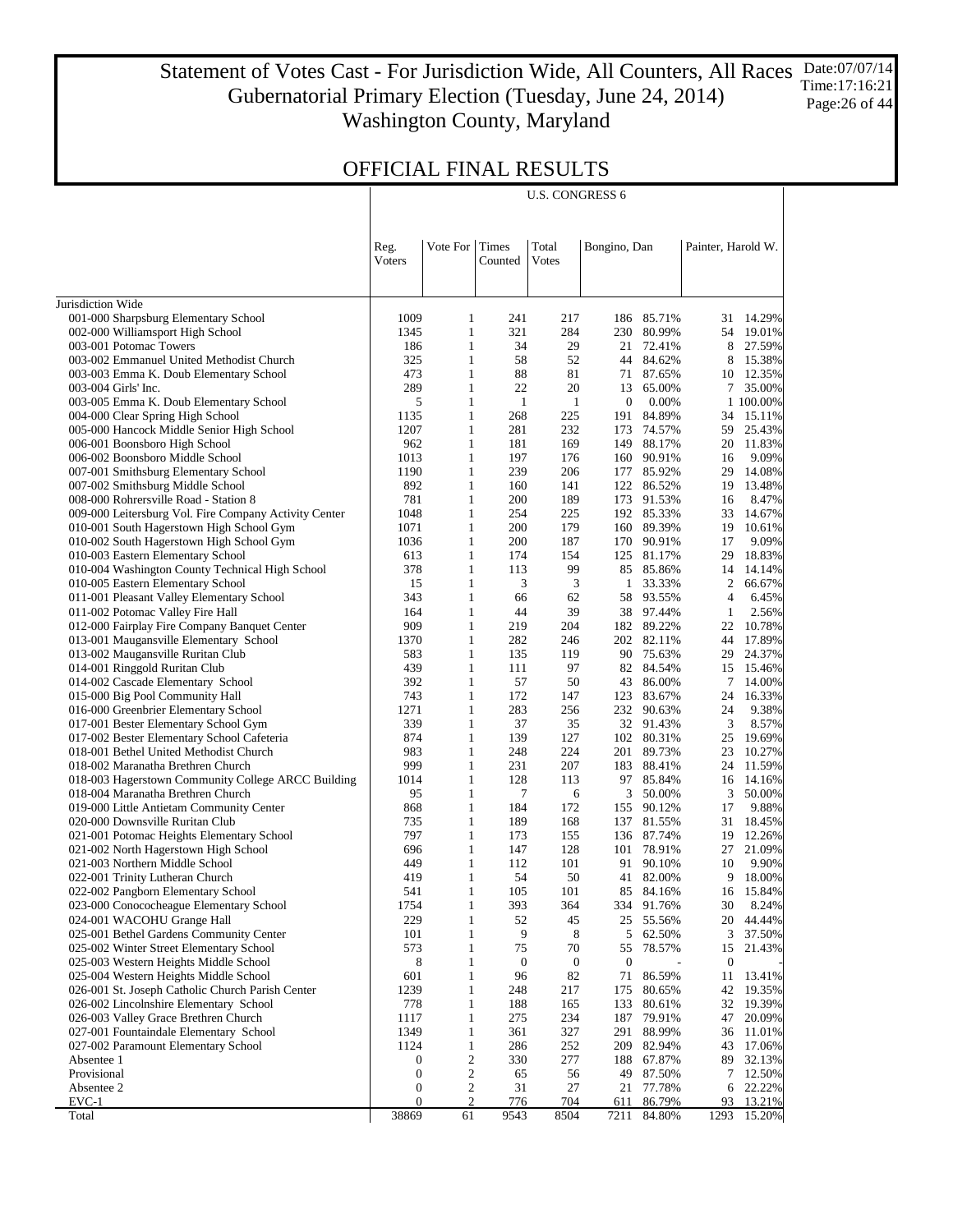#### Statement of Votes Cast - For Jurisdiction Wide, All Counters, All Races Gubernatorial Primary Election (Tuesday, June 24, 2014) Washington County, Maryland Date:07/07/14 Time:17:16:21 Page:27 of 44

|                                           | <b>STATE SENATOR</b>   |                |         |                |                       |  |  |  |  |
|-------------------------------------------|------------------------|----------------|---------|----------------|-----------------------|--|--|--|--|
|                                           | Reg.<br><b>V</b> oters | Vote For Times | Counted | Total<br>Votes | Edwards, George<br>C. |  |  |  |  |
| Jurisdiction Wide                         |                        |                |         |                |                       |  |  |  |  |
| 002-000 Williamsport High School          | 1345                   |                | 321     | 209            | 209 100,00%           |  |  |  |  |
| 004-000 Clear Spring High School          | 1135                   |                | 268     | 182            | 182 100.00%           |  |  |  |  |
| 005-000 Hancock Middle Senior High School | 1207                   |                | 281     | 190            | 190 100.00%           |  |  |  |  |
| 015-000 Big Pool Community Hall           | 743                    |                | 172     | 111            | 111 100.00%           |  |  |  |  |
| 023-000 Conococheague Elementary School   | 1754                   |                | 393     | 258            | 258 100,00%           |  |  |  |  |
| Absentee 1                                | 0                      | 2              | 36      | 22             | 22 100,00%            |  |  |  |  |
| Provisional                               |                        | 2              | 13      | 6              | 6 100,00%             |  |  |  |  |
| Absentee 2                                | 0                      | 2              | 5       |                | 1 100.00%             |  |  |  |  |
| $EVC-1$                                   |                        |                | 91      | 57             | 57 100.00%            |  |  |  |  |
| Total                                     | 6184                   | 13             | 1580    | 1036           | 1036 100.00%          |  |  |  |  |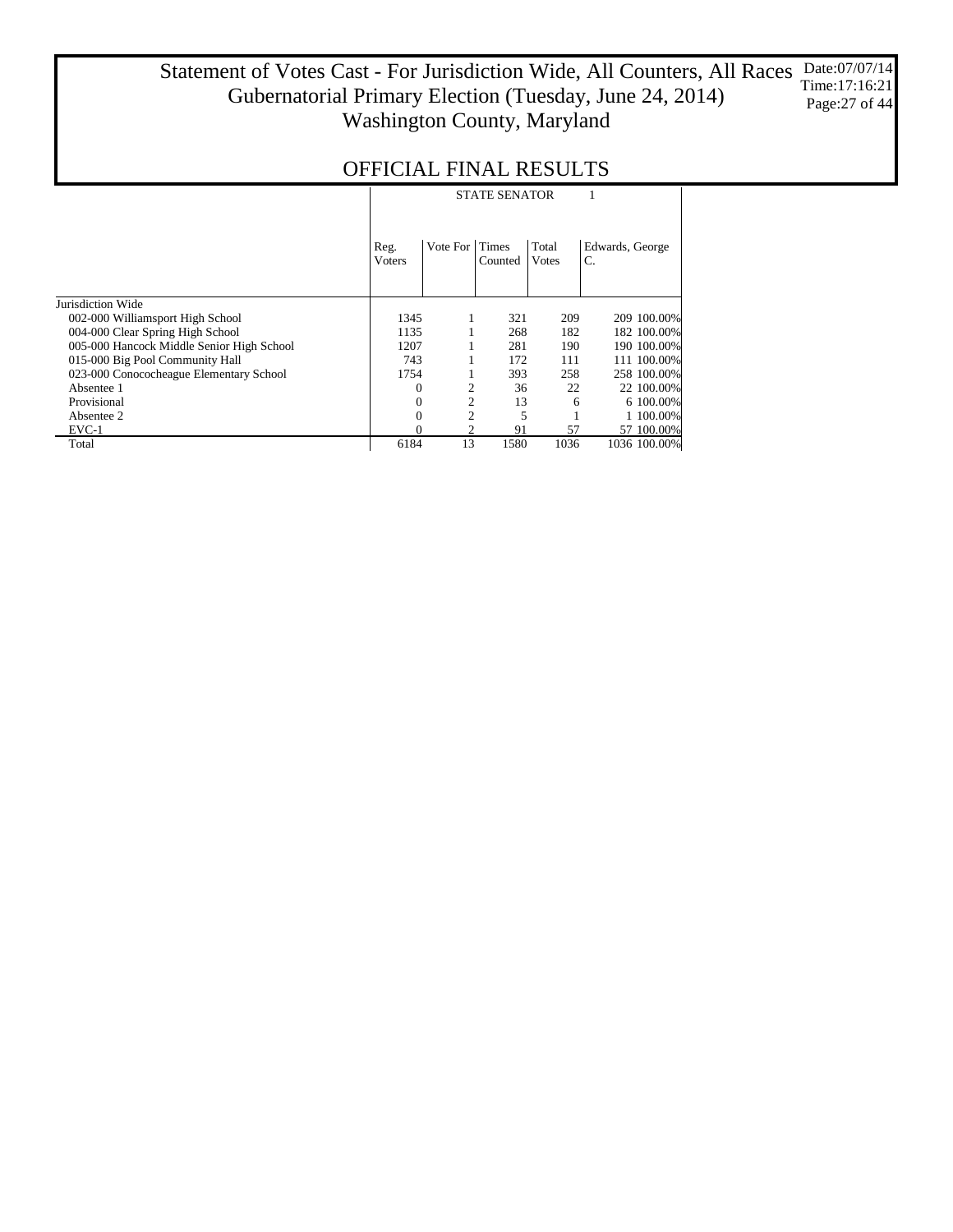Statement of Votes Cast - For Jurisdiction Wide, All Counters, All Races Gubernatorial Primary Election (Tuesday, June 24, 2014) Washington County, Maryland Date:07/07/14 Time:17:16:21 Page:28 of 44

STATE SENATOR 2

### OFFICIAL FINAL RESULTS

|                                                                           | Reg.<br>Voters                   | Vote For                     | Times<br>Counted | Total<br>Votes   | Shank,<br>Christopher B     |
|---------------------------------------------------------------------------|----------------------------------|------------------------------|------------------|------------------|-----------------------------|
|                                                                           |                                  |                              |                  |                  |                             |
| Jurisdiction Wide                                                         |                                  |                              |                  |                  |                             |
| 001-000 Sharpsburg Elementary School                                      | 1009                             | 1                            | 241              | 192              | 192 100.00%                 |
| 003-001 Potomac Towers                                                    | 186                              | $\mathbf{1}$                 | 34               | 30               | 30 100.00%                  |
| 003-002 Emmanuel United Methodist Church                                  | 325                              | $\mathbf{1}$                 | 58               | 44               | 44 100.00%                  |
| 003-003 Emma K. Doub Elementary School                                    | 473                              | $\mathbf{1}$                 | 88               | 73               | 73 100.00%                  |
| 003-004 Girls' Inc.                                                       | 289                              | $\mathbf{1}$                 | 22               | 16               | 16 100.00%                  |
| 003-005 Emma K. Doub Elementary School                                    | 5                                | $\mathbf{1}$                 | $\mathbf{1}$     | $\mathbf{1}$     | 1 100.00%                   |
| 006-001 Boonsboro High School                                             | 962                              | $\mathbf{1}$                 | 181              | 145              | 145 100.00%                 |
| 006-002 Boonsboro Middle School                                           | 1013                             | $\mathbf{1}$                 | 197              | 162              | 162 100.00%                 |
| 007-001 Smithsburg Elementary School                                      | 1190                             | $\mathbf{1}$                 | 239              | 184              | 184 100.00%                 |
| 007-002 Smithsburg Middle School                                          | 892                              | $\mathbf{1}$                 | 160              | 129              | 129 100.00%                 |
| 008-000 Rohrersville Road - Station 8                                     | 781                              | $\mathbf{1}$                 | 200              | 168              | 168 100.00%                 |
| 009-000 Leitersburg Vol. Fire Company Activity Center                     | 1048                             | $\mathbf{1}$                 | 254              | 185              | 185 100.00%                 |
| 010-001 South Hagerstown High School Gym                                  | 1071                             | $\mathbf{1}$                 | 200              | 164              | 164 100.00%                 |
| 010-002 South Hagerstown High School Gym                                  | 1036                             | $\mathbf{1}$                 | 200              | 168              | 168 100.00%                 |
| 010-003 Eastern Elementary School                                         | 613                              | $\mathbf{1}$                 | 174              | 152              | 152 100.00%                 |
| 010-004 Washington County Technical High School                           | 378                              | $\mathbf{1}$                 | 113              | 98               | 98 100.00%                  |
| 010-005 Eastern Elementary School                                         | 15                               | $\mathbf{1}$                 | 3                | $\mathbf{2}$     | 2 100.00%                   |
| 011-001 Pleasant Valley Elementary School                                 | 343                              | $\mathbf{1}$                 | 66               | 57               | 57 100.00%                  |
| 011-002 Potomac Valley Fire Hall                                          | 164                              | $\mathbf{1}$                 | 44               | 33               | 33 100.00%                  |
| 012-000 Fairplay Fire Company Banquet Center                              | 909                              | $\mathbf{1}$                 | 219              | 188              | 188 100.00%                 |
| 013-001 Maugansville Elementary School                                    | 1370                             | $\mathbf{1}$                 | 282              | 224              | 224 100.00%                 |
| 013-002 Maugansville Ruritan Club                                         | 583                              | $\mathbf{1}$                 | 135              | 113              | 113 100.00%                 |
| 014-001 Ringgold Ruritan Club                                             | 439<br>392                       | $\mathbf{1}$<br>$\mathbf{1}$ | 111<br>57        | 94<br>45         | 94 100.00%<br>45 100.00%    |
| 014-002 Cascade Elementary School<br>016-000 Greenbrier Elementary School | 1271                             | $\mathbf{1}$                 | 283              | 224              |                             |
| 017-001 Bester Elementary School Gym                                      | 339                              | $\mathbf{1}$                 | 37               | 33               | 224 100.00%<br>33 100.00%   |
| 017-002 Bester Elementary School Cafeteria                                | 874                              | $\mathbf{1}$                 | 139              | 123              | 123 100.00%                 |
| 018-001 Bethel United Methodist Church                                    | 983                              | $\mathbf{1}$                 | 248              | 200              | 200 100.00%                 |
| 018-002 Maranatha Brethren Church                                         | 999                              | $\mathbf{1}$                 | 231              | 192              | 192 100.00%                 |
| 018-003 Hagerstown Community College ARCC Building                        | 1014                             | $\mathbf{1}$                 | 128              | 95               | 95 100.00%                  |
| 018-004 Maranatha Brethren Church                                         | 95                               | $\mathbf{1}$                 | 7                | 6                | 6 100.00%                   |
| 019-000 Little Antietam Community Center                                  | 868                              | $\mathbf{1}$                 | 184              | 145              | 145 100.00%                 |
| 020-000 Downsville Ruritan Club                                           | 735                              | $\mathbf{1}$                 | 189              | 148              | 148 100.00%                 |
| 021-001 Potomac Heights Elementary School                                 | 797                              | $\mathbf{1}$                 | 173              | 142              | 142 100.00%                 |
| 021-002 North Hagerstown High School                                      | 696                              | $\mathbf{1}$                 | 147              | 122              | 122 100.00%                 |
| 021-003 Northern Middle School                                            | 449                              | $\mathbf{1}$                 | 112              | 86               | 86 100.00%                  |
| 022-001 Trinity Lutheran Church                                           | 419                              | $\mathbf{1}$                 | 54               | 46               | 46 100.00%                  |
| 022-002 Pangborn Elementary School                                        | 541                              | $\mathbf{1}$                 | 105              | 78               | 78 100.00%                  |
| 024-001 WACOHU Grange Hall                                                | 229                              | $\mathbf{1}$                 | 52               | 33               | 33 100.00%                  |
| 025-001 Bethel Gardens Community Center                                   | 101                              | $\mathbf{1}$                 | 9                | 6                | 6 100.00%                   |
| 025-002 Winter Street Elementary School                                   | 573                              | $\mathbf{1}$                 | 75               | 65               | 65 100.00%                  |
| 025-003 Western Heights Middle School                                     | 8                                | 1                            | $\boldsymbol{0}$ | $\boldsymbol{0}$ | 0                           |
| 025-004 Western Heights Middle School                                     | 601                              | 1                            | 96               | 76               | 76 100.00%                  |
| 026-001 St. Joseph Catholic Church Parish Center                          | 1239                             | $\mathbf{1}$                 | 248              | 202              | 202 100.00%                 |
| 026-002 Lincolnshire Elementary School                                    | 778                              | $\mathbf{1}$                 | 188              | 155              | 155 100.00%                 |
| 026-003 Valley Grace Brethren Church                                      | 1117                             | $\mathbf{1}$                 | 275              | 226              | 226 100.00%                 |
| 027-001 Fountaindale Elementary School                                    | 1349                             | $\mathbf{1}$                 | 361              | 269              | 269 100.00%                 |
| 027-002 Paramount Elementary School                                       | 1124                             | $\mathbf{1}$                 | 286              | 235              | 235 100.00%                 |
| Absentee 1                                                                | 0                                | $\sqrt{2}$                   | 294              | 240              | 240 100.00%                 |
| Provisional                                                               | $\boldsymbol{0}$                 | $\sqrt{2}$                   | 52               | 36               | 36 100.00%                  |
| Absentee 2                                                                | $\boldsymbol{0}$<br>$\mathbf{0}$ | $\sqrt{2}$                   | 26               | 16               | 16 100.00%                  |
| $EVC-1$<br>Total                                                          | 32685                            | $\mathfrak{2}$<br>56         | 685<br>7963      | 516<br>6382      | 516 100.00%<br>6382 100.00% |
|                                                                           |                                  |                              |                  |                  |                             |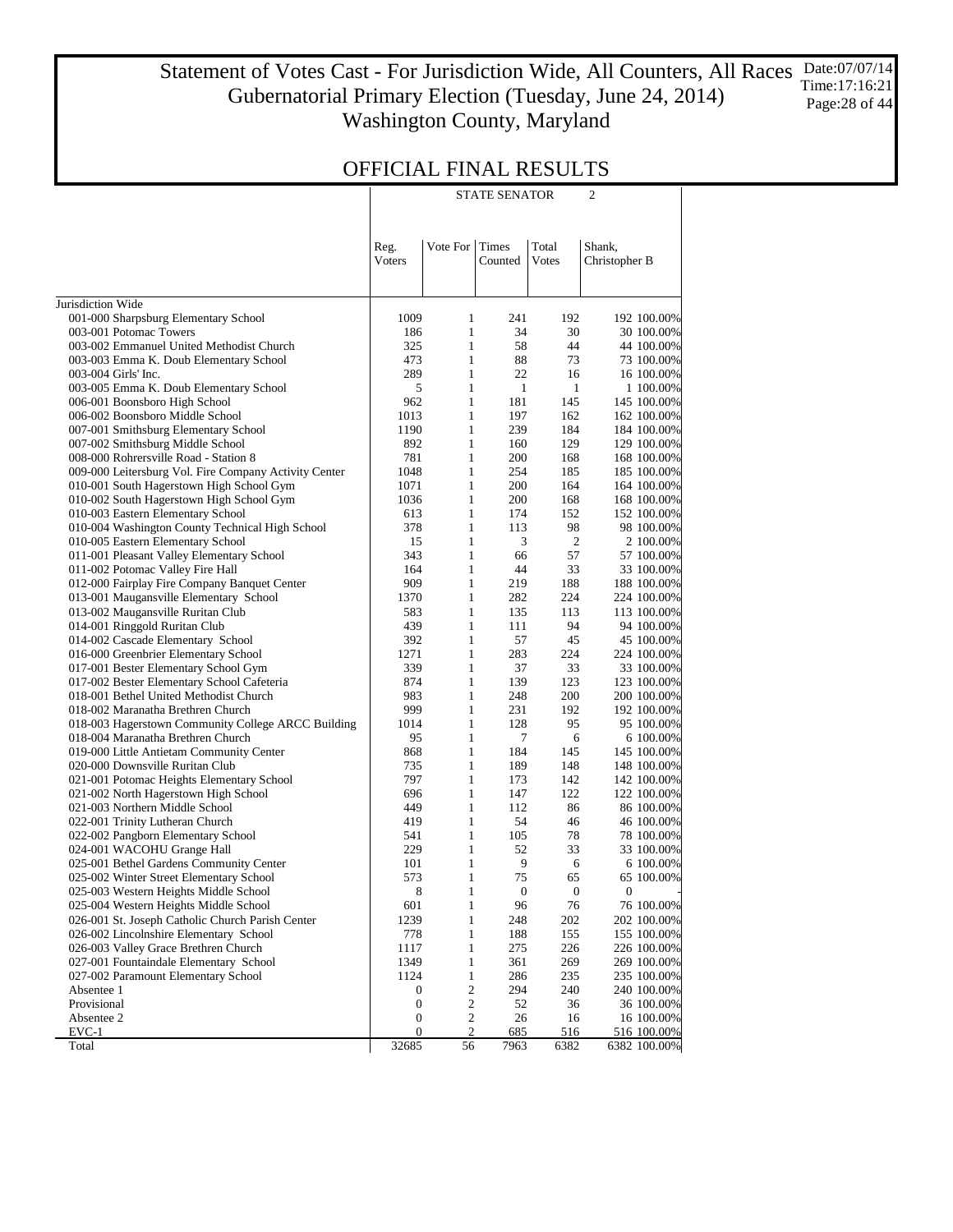#### Statement of Votes Cast - For Jurisdiction Wide, All Counters, All Races Gubernatorial Primary Election (Tuesday, June 24, 2014) Washington County, Maryland Date:07/07/14 Time:17:16:21 Page:29 of 44

|                                           |                        | <b>HOUSE OF DELEGATES 1C</b> |                         |                |             |        |                |        |  |  |  |
|-------------------------------------------|------------------------|------------------------------|-------------------------|----------------|-------------|--------|----------------|--------|--|--|--|
|                                           | Reg.<br><b>V</b> oters | Vote For                     | <b>Times</b><br>Counted | Total<br>Votes | Givens, Ray |        | McKay, Mike    |        |  |  |  |
| Jurisdiction Wide                         |                        |                              |                         |                |             |        |                |        |  |  |  |
| 002-000 Williamsport High School          | 1345                   |                              | 321                     | 282            | 150         | 53.19% | 132            | 46.81% |  |  |  |
| 004-000 Clear Spring High School          | 1135                   |                              | 268                     | 245            | 123         | 50.20% | 122            | 49.80% |  |  |  |
| 005-000 Hancock Middle Senior High School | 1207                   |                              | 281                     | 270            | 166         | 61.48% | 104            | 38.52% |  |  |  |
| 015-000 Big Pool Community Hall           | 743                    |                              | 172                     | 157            | 114         | 72.61% | 43             | 27.39% |  |  |  |
| 023-000 Conococheague Elementary School   | 1754                   |                              | 393                     | 337            | 168         | 49.85% | 169            | 50.15% |  |  |  |
| Absentee 1                                | $\Omega$               | 2                            | 36                      | 24             | 14          | 58.33% | 10             | 41.67% |  |  |  |
| Provisional                               | $\Omega$               | $\overline{c}$               | 13                      | 8              | 5           | 62.50% | 3              | 37.50% |  |  |  |
| Absentee 2                                | $\theta$               | $\overline{c}$               | 5                       | 4              |             | 50.00% | $\overline{2}$ | 50.00% |  |  |  |
| $EVC-1$                                   |                        | 2                            | 91                      | 80             | 50          | 62.50% | 30             | 37.50% |  |  |  |
| Total                                     | 6184                   | 13                           | 1580                    | 1407           | 792         | 56.29% | 615            | 43.71% |  |  |  |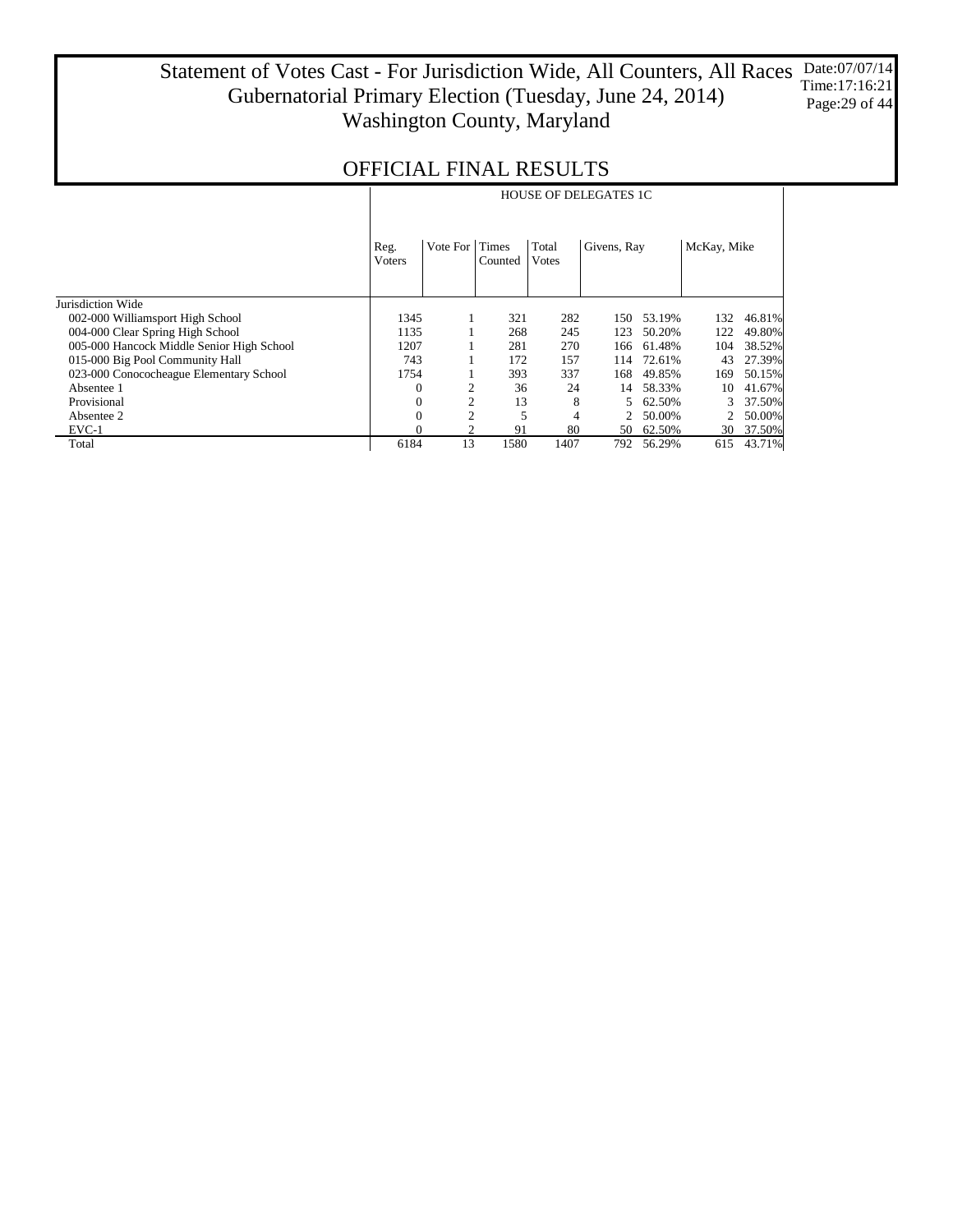Statement of Votes Cast - For Jurisdiction Wide, All Counters, All Races Gubernatorial Primary Election (Tuesday, June 24, 2014) Washington County, Maryland Date:07/07/14 Time:17:16:21 Page:30 of 44

HOUSE OF DELEGATES 2A

|                                                       | Reg.           | Vote For                         | Times        | Total          | Hanlin, David C. |                | Parrott, Neil |           | Serafini, Andrew |        |
|-------------------------------------------------------|----------------|----------------------------------|--------------|----------------|------------------|----------------|---------------|-----------|------------------|--------|
|                                                       | <b>V</b> oters |                                  | Counted      | Votes          |                  |                |               |           | A.               |        |
|                                                       |                |                                  |              |                |                  |                |               |           |                  |        |
|                                                       |                |                                  |              |                |                  |                |               |           |                  |        |
| Jurisdiction Wide                                     |                |                                  |              |                |                  |                |               |           |                  |        |
| 001-000 Sharpsburg Elementary School                  | 1009           | 2                                | 241          | 405            | 33               | 8.15%          | 207           | 51.11%    | 165              | 40.74% |
| 003-005 Emma K. Doub Elementary School                | 5              | $\overline{c}$<br>$\overline{c}$ | 1<br>181     | $\overline{2}$ | $\mathbf{0}$     | 0.00%<br>8.31% | $\mathbf{1}$  | 50.00%    | $\mathbf{1}$     | 50.00% |
| 006-001 Boonsboro High School                         | 962            |                                  |              | 313            | 26               |                | 152           | 48.56%    | 135              | 43.13% |
| 006-002 Boonsboro Middle School                       | 1013           | $\boldsymbol{2}$                 | 197          | 339            | 35               | 10.32%         | 164           | 48.38%    | 140              | 41.30% |
| 007-001 Smithsburg Elementary School                  | 1190           | $\sqrt{2}$                       | 239          | 424            | 44               | 10.38%         | 187           | 44.10%    | 193              | 45.52% |
| 007-002 Smithsburg Middle School                      | 892            | $\overline{c}$                   | 160          | 292            | 25               | 8.56%          | 133           | 45.55%    | 134              | 45.89% |
| 008-000 Rohrersville Road - Station 8                 | 781            | $\sqrt{2}$                       | 200          | 345            | 28               | 8.12%          | 174           | 50.43%    | 143              | 41.45% |
| 009-000 Leitersburg Vol. Fire Company Activity Center | 1048           | $\sqrt{2}$                       | 254          | 468            | 43               | 9.19%          | 207           | 44.23%    | 218              | 46.58% |
| 010-001 South Hagerstown High School Gym              | 1071           | $\overline{c}$                   | 200          | 352            | 31               | 8.81%          | 167           | 47.44%    | 154              | 43.75% |
| 010-002 South Hagerstown High School Gym              | 1036           | $\sqrt{2}$                       | 200          | 368            | 29               | 7.88%          | 180           | 48.91%    | 159              | 43.21% |
| 010-003 Eastern Elementary School                     | 613            | $\sqrt{2}$                       | 174          | 326            | 34               | 10.43%         | 152           | 46.63%    | 140              | 42.94% |
| 010-004 Washington County Technical High School       | 378            | $\sqrt{2}$                       | 113          | 203            | 12               | 5.91%          | 97            | 47.78%    | 94               | 46.31% |
| 011-001 Pleasant Valley Elementary School             | 343            | $\sqrt{2}$                       | 66           | 116            | 11               | 9.48%          |               | 56 48.28% | 49               | 42.24% |
| 011-002 Potomac Valley Fire Hall                      | 164            | $\mathbf{2}$                     | 44           | 71             | 3                | 4.23%          | 39            | 54.93%    | 29               | 40.85% |
| 012-000 Fairplay Fire Company Banquet Center          | 909            | $\overline{c}$                   | 219          | 394            | 31               | 7.87%          | 193           | 48.98%    | 170              | 43.15% |
| 013-001 Maugansville Elementary School                | 1370           | $\overline{c}$                   | 282          | 520            | 36               | 6.92%          | 248           | 47.69%    | 236              | 45.38% |
| 013-002 Maugansville Ruritan Club                     | 583            | $\mathbf{2}$                     | 135          | 244            | 23               | 9.43%          | 114           | 46.72%    | 107              | 43.85% |
| 014-001 Ringgold Ruritan Club                         | 439            | $\overline{c}$                   | 111          | 197            | 23               | 11.68%         | 89            | 45.18%    | 85               | 43.15% |
| 014-002 Cascade Elementary School                     | 392            | $\mathbf{2}$                     | 57           | 101            | 13               | 12.87%         | 48            | 47.52%    | 40               | 39.60% |
| 016-000 Greenbrier Elementary School                  | 1271           | $\mathbf{2}$                     | 283          | 507            | 40               | 7.89%          | 248           | 48.92%    | 219              | 43.20% |
| 018-001 Bethel United Methodist Church                | 983            | $\sqrt{2}$                       | 248          | 445            | 42               | 9.44%          | 209           | 46.97%    | 194              | 43.60% |
| 018-002 Maranatha Brethren Church                     | 999            | $\overline{c}$                   | 231          | 419            | 40               | 9.55%          | 181           | 43.20%    | 198              | 47.26% |
| 018-003 Hagerstown Community College ARCC Building    | 1014           | $\mathbf{2}$                     | 128          | 229            | 30               | 13.10%         | 101           | 44.10%    | 98               | 42.79% |
| 019-000 Little Antietam Community Center              | 868            | $\mathbf{2}$                     | 184          | 335            | 22               | 6.57%          | 162           | 48.36%    | 151              | 45.07% |
| 020-000 Downsville Ruritan Club                       | 735            | $\overline{c}$                   | 189          | 336            | 31               | 9.23%          | 160           | 47.62%    | 145              | 43.15% |
| 024-001 WACOHU Grange Hall                            | 229            | $\mathbf{2}$                     | 52           | 94             | 14               | 14.89%         | 37            | 39.36%    | 43               | 45.74% |
| 025-003 Western Heights Middle School                 | 8              | $\mathfrak{2}$                   | $\mathbf{0}$ | $\mathbf{0}$   | $\mathbf{0}$     |                | $\theta$      |           | $\mathbf{0}$     |        |
| 026-001 St. Joseph Catholic Church Parish Center      | 1239           | $\overline{c}$                   | 248          | 443            | 47               | 10.61%         | 199           | 44.92%    | 197              | 44.47% |
| 026-002 Lincolnshire Elementary School                | 778            | $\overline{c}$                   | 188          | 340            | 21               | 6.18%          | 167           | 49.12%    | 152              | 44.71% |
| 026-003 Valley Grace Brethren Church                  | 1117           | $\overline{c}$                   | 275          | 488            | 40               | 8.20%          | 221           | 45.29%    | 227              | 46.52% |
| 027-001 Fountaindale Elementary School                | 1349           | $\mathbf{2}$                     | 361          | 634            | 115              | 18.14%         | 232           | 36.59%    | 287              | 45.27% |
| 027-002 Paramount Elementary School                   | 1124           | $\overline{c}$                   | 286          | 509            | 54               | 10.61%         | 224           | 44.01%    | 231              | 45.38% |
| Absentee 1                                            | $\mathbf{0}$   | $\overline{4}$                   | 225          | 378            | 67               | 17.72%         | 157           | 41.53%    | 154              | 40.74% |
| Provisional                                           | $\mathbf{0}$   | $\overline{4}$                   | 36           | 54             | 6                | 11.11%         | 27            | 50.00%    | 21               | 38.89% |
| Absentee 2                                            | $\mathbf{0}$   | $\overline{4}$                   | 21           | 38             | $\mathbf{1}$     | 2.63%          | 18            | 47.37%    | 19               | 50.00% |
| EVC-1                                                 | $\Omega$       | $\overline{4}$                   | 554          | 991            | 130              | 13.12%         | 411           | 41.47%    | 450              | 45.41% |
| Total                                                 | 25912          | 80                               | 6583         | 11720          | 1180             | 10.07%         | 5362          | 45.75%    | 5178             | 44.18% |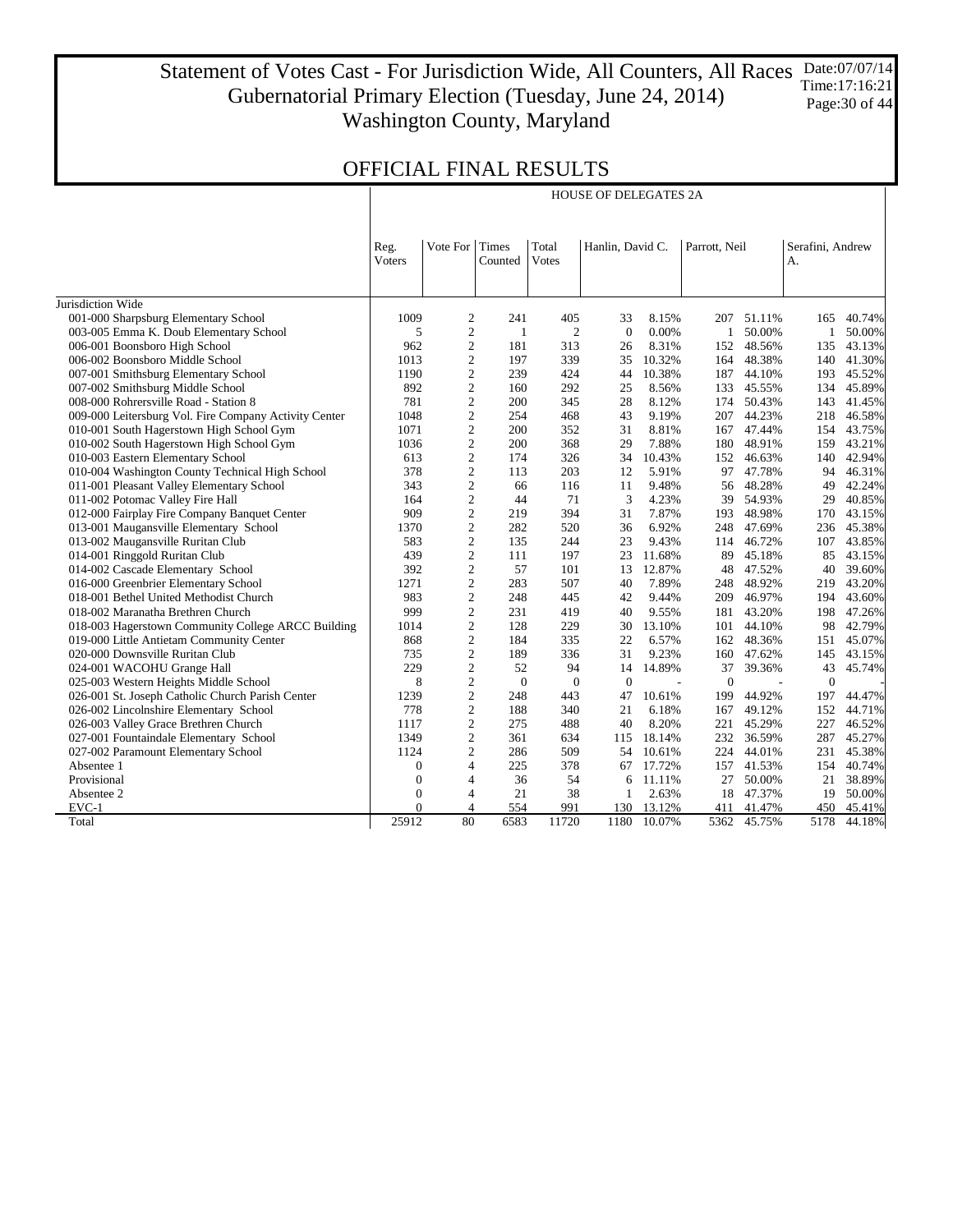Statement of Votes Cast - For Jurisdiction Wide, All Counters, All Races Gubernatorial Primary Election (Tuesday, June 24, 2014) Washington County, Maryland Date:07/07/14 Time:17:16:21 Page:31 of 44

|                                            |                       |                                                       | <b>HOUSE OF DELEGATES 2B</b> |               |              |  |
|--------------------------------------------|-----------------------|-------------------------------------------------------|------------------------------|---------------|--------------|--|
|                                            | Reg.<br><b>Voters</b> | Total<br>Vote For<br><b>Times</b><br>Votes<br>Counted |                              | Wilson, Brett |              |  |
|                                            |                       |                                                       |                              |               |              |  |
| Jurisdiction Wide                          |                       |                                                       |                              |               |              |  |
| 003-001 Potomac Towers                     | 186                   | 1                                                     | 34                           | 28            | 28 100.00%   |  |
| 003-002 Emmanuel United Methodist Church   | 325                   | 1                                                     | 58                           | 41            | 41 100.00%   |  |
| 003-003 Emma K. Doub Elementary School     | 473                   | 1                                                     | 88                           | 72            | 72 100.00%   |  |
| 003-004 Girls' Inc.                        | 289                   | 1                                                     | 22                           | 14            | 14 100.00%   |  |
| 010-005 Eastern Elementary School          | 15                    | 1                                                     | 3                            | 3             | 3 100.00%    |  |
| 017-001 Bester Elementary School Gym       | 339                   | 1                                                     | 37                           | 32            | 32 100.00%   |  |
| 017-002 Bester Elementary School Cafeteria | 874                   | 1                                                     | 139                          | 111           | 111 100.00%  |  |
| 018-004 Maranatha Brethren Church          | 95                    | 1                                                     | 7                            | 6             | 6 100.00%    |  |
| 021-001 Potomac Heights Elementary School  | 797                   | 1                                                     | 173                          | 132           | 132 100.00%  |  |
| 021-002 North Hagerstown High School       | 696                   | 1                                                     | 147                          | 107           | 107 100,00%  |  |
| 021-003 Northern Middle School             | 449                   | 1                                                     | 112                          | 82            | 82 100.00%   |  |
| 022-001 Trinity Lutheran Church            | 419                   | 1                                                     | 54                           | 43            | 43 100.00%   |  |
| 022-002 Pangborn Elementary School         | 541                   | 1                                                     | 105                          | 81            | 81 100.00%   |  |
| 025-001 Bethel Gardens Community Center    | 101                   | 1                                                     | 9                            | 6             | 6 100.00%    |  |
| 025-002 Winter Street Elementary School    | 573                   | 1                                                     | 75                           | 61            | 61 100.00%   |  |
| 025-004 Western Heights Middle School      | 601                   | 1                                                     | 96                           | 74            | 74 100.00%   |  |
| Absentee 1                                 | 0                     | $\overline{2}$                                        | 69                           | 51            | 51 100.00%   |  |
| Provisional                                | 0                     | 2                                                     | 16                           | 9             | 9 100.00%    |  |
| Absentee 2                                 | 0                     | $\overline{c}$                                        | 5                            | 4             | 4 100.00%    |  |
| EVC-1                                      | 0                     | 2                                                     | 131                          | 107           | 107 100.00%  |  |
| Total                                      | 6773                  | 24                                                    | 1380                         | 1064          | 1064 100.00% |  |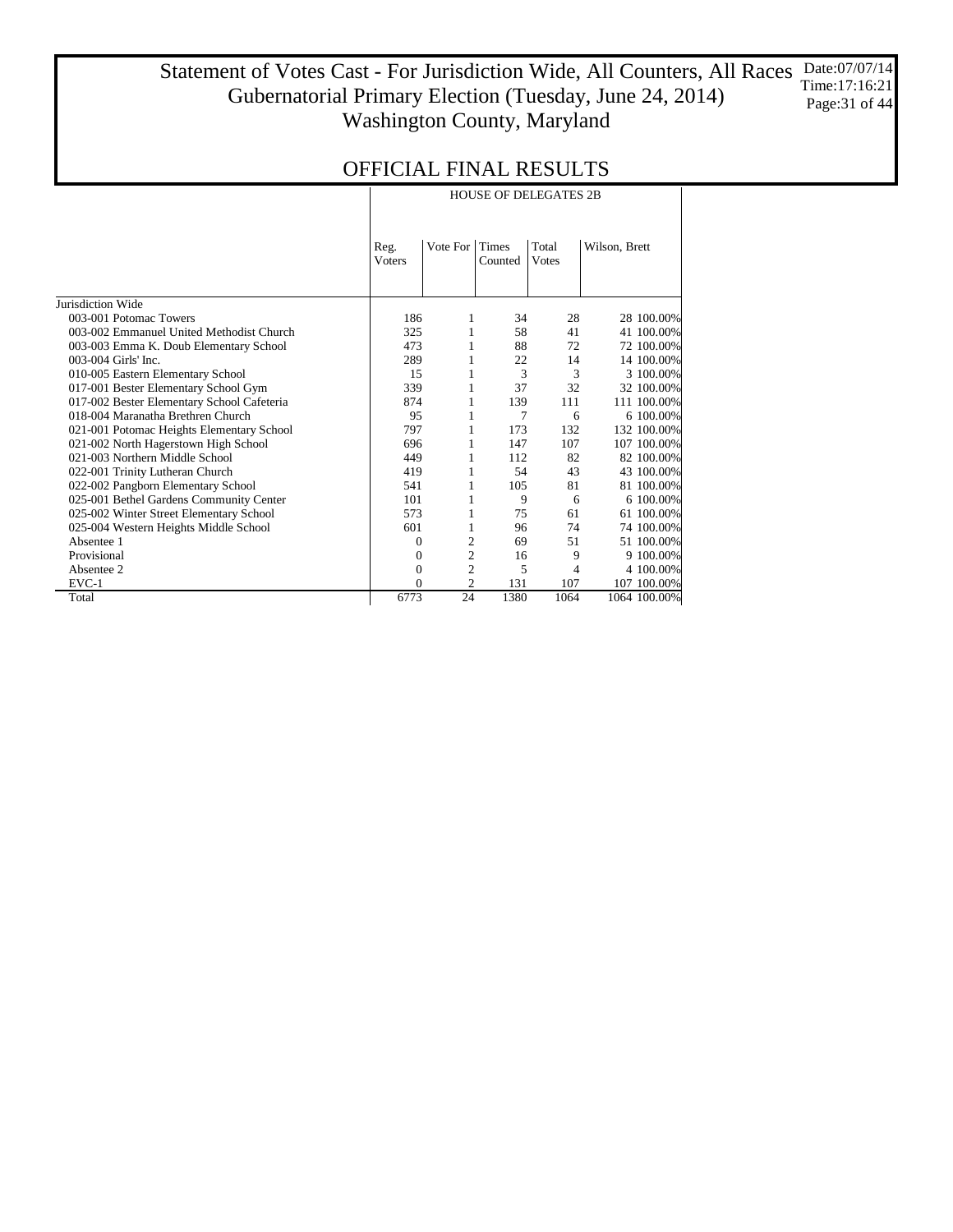Statement of Votes Cast - For Jurisdiction Wide, All Counters, All Races Gubernatorial Primary Election (Tuesday, June 24, 2014) Washington County, Maryland Date:07/07/14 Time:17:16:21 Page:32 of 44

COUNTY COMMISSIONER

## OFFICIAL FINAL RESULTS

 $\overline{\phantom{a}}$ 

|                                                                                | Reg.<br>Voters   | Vote For   | Times<br>Counted | Total<br>Votes   | Baker, Terry Lee |                  | Barr, John F. | Callaham, Ruth<br>Anne |                  |                 |
|--------------------------------------------------------------------------------|------------------|------------|------------------|------------------|------------------|------------------|---------------|------------------------|------------------|-----------------|
| Jurisdiction Wide                                                              |                  |            |                  |                  |                  |                  |               |                        |                  |                 |
| 001-000 Sharpsburg Elementary School                                           | 1009             | 5          | 241              | 885              | 133              | 15.03%           | 96            | 10.85%                 | 82               | 9.27%           |
| 002-000 Williamsport High School                                               | 1345             | 5          | 321              | 1333             | 224              | 16.80%           | 140           | 10.50%                 | 99               | 7.43%           |
| 003-001 Potomac Towers                                                         | 186              | 5          | 34               | 127              | 16               | 12.60%           | 14            | 11.02%                 | 11               | 8.66%           |
| 003-002 Emmanuel United Methodist Church                                       | 325              | 5          | 58               | 231              | 40               | 17.32%           | 28            | 12.12%                 | 26               | 11.26%          |
| 003-003 Emma K. Doub Elementary School                                         | 473              | 5          | 88               | 374              | 50               | 13.37%           |               | 43 11.50%              | 44               | 11.76%          |
| 003-004 Girls' Inc.                                                            | 289              | 5          | 22               | 89               | 16               | 17.98%           | 13            | 14.61%                 | $\tau$           | 7.87%           |
| 003-005 Emma K. Doub Elementary School                                         | 5                | 5          | $\mathbf{1}$     | 5                | 1                | 20.00%           | 1             | 20.00%                 | $\boldsymbol{0}$ | 0.00%           |
| 004-000 Clear Spring High School                                               | 1135             | 5          | 268              | 1049             | 206              | 19.64%           | 100           | 9.53%                  | 75               | 7.15%           |
| 005-000 Hancock Middle Senior High School                                      | 1207             | 5          | 281              | 1122             | 189              | 16.84%           | 108           | 9.63%                  | 87               | 7.75%           |
| 006-001 Boonsboro High School                                                  | 962<br>1013      | 5<br>5     | 181<br>197       | 743<br>745       | 127<br>117       | 17.09%<br>15.70% | 99<br>88      | 13.32%<br>11.81%       | 67<br>77         | 9.02%<br>10.34% |
| 006-002 Boonsboro Middle School<br>007-001 Smithsburg Elementary School        | 1190             | 5          | 239              | 986              | 152              | 15.42%           | 99            | 10.04%                 | 96               | 9.74%           |
| 007-002 Smithsburg Middle School                                               | 892              | 5          | 160              | 656              | 110              | 16.77%           | 68            | 10.37%                 | 74               | 11.28%          |
| 008-000 Rohrersville Road - Station 8                                          | 781              | 5          | 200              | 721              | 95               | 13.18%           | 74            | 10.26%                 | 66               | 9.15%           |
| 009-000 Leitersburg Vol. Fire Company Activity Center                          | 1048             | 5          | 254              | 1006             |                  | 155 15.41%       | 134           | 13.32%                 | 96               | 9.54%           |
| 010-001 South Hagerstown High School Gym                                       | 1071             | 5          | 200              | 808              | 138              | 17.08%           | 86            | 10.64%                 | 85               | 10.52%          |
| 010-002 South Hagerstown High School Gym                                       | 1036             | 5          | 200              | 848              | 127              | 14.98%           | 108           | 12.74%                 | 97               | 11.44%          |
| 010-003 Eastern Elementary School                                              | 613              | 5          | 174              | 754              | 97               | 12.86%           | 98            | 13.00%                 | 93               | 12.33%          |
| 010-004 Washington County Technical High School                                | 378              | 5          | 113              | 477              | 80               | 16.77%           | 68            | 14.26%                 | 52               | 10.90%          |
| 010-005 Eastern Elementary School                                              | 15               | 5          | 3                | 14               | $\mathbf{0}$     | 0.00%            | -1            | 7.14%                  | $\overline{c}$   | 14.29%          |
| 011-001 Pleasant Valley Elementary School                                      | 343              | 5          | 66               | 242              | 33               | 13.64%           | 29            | 11.98%                 | 18               | 7.44%           |
| 011-002 Potomac Valley Fire Hall                                               | 164              | 5          | 44               | 166              | 27               | 16.27%           | 20            | 12.05%                 | 17               | 10.24%          |
| 012-000 Fairplay Fire Company Banquet Center                                   | 909              | 5<br>5     | 219              | 913              | 143              | 15.66%           | 94            | 10.30%                 | 96               | 10.51%          |
| 013-001 Maugansville Elementary School<br>013-002 Maugansville Ruritan Club    | 1370<br>583      | 5          | 282<br>135       | 1153<br>573      | 180<br>89        | 15.61%<br>15.53% | 65            | 145 12.58%<br>11.34%   | 95<br>56         | 8.24%<br>9.77%  |
| 014-001 Ringgold Ruritan Club                                                  | 439              | 5          | 111              | 446              | 69               | 15.47%           | 60            | 13.45%                 | 43               | 9.64%           |
| 014-002 Cascade Elementary School                                              | 392              | 5          | 57               | 228              | 35               | 15.35%           | 21            | 9.21%                  | 23               | 10.09%          |
| 015-000 Big Pool Community Hall                                                | 743              | 5          | 172              | 670              | 135              | 20.15%           | 71            | 10.60%                 | 42               | 6.27%           |
| 016-000 Greenbrier Elementary School                                           | 1271             | 5          | 283              | 1127             | 168              | 14.91%           | 165           | 14.64%                 | 116              | 10.29%          |
| 017-001 Bester Elementary School Gym                                           | 339              | 5          | 37               | 162              | 20               | 12.35%           | 23            | 14.20%                 | 17               | 10.49%          |
| 017-002 Bester Elementary School Cafeteria                                     | 874              | 5          | 139              | 599              | 91               | 15.19%           |               | 67 11.19%              | 62               | 10.35%          |
| 018-001 Bethel United Methodist Church                                         | 983              | 5          | 248              | 988              | 152              | 15.38%           | 140           | 14.17%                 | 110              | 11.13%          |
| 018-002 Maranatha Brethren Church                                              | 999              | 5          | 231              | 902              | 144              | 15.96%           |               | 119 13.19%             | 86               | 9.53%           |
| 018-003 Hagerstown Community College ARCC Building                             | 1014             | 5          | 128              | 509              | 75               | 14.73%           | 61            | 11.98%                 | 50               | 9.82%           |
| 018-004 Maranatha Brethren Church                                              | 95               | 5          | $\overline{7}$   | 25               | 4                | 16.00%           | 5             | 20.00%                 | 5                | 20.00%          |
| 019-000 Little Antietam Community Center                                       | 868              | 5          | 184              | 696              | 113              | 16.24%           |               | 72 10.34%              | 67               | 9.63%           |
| 020-000 Downsville Ruritan Club<br>021-001 Potomac Heights Elementary School   | 735<br>797       | 5<br>5     | 189<br>173       | 764<br>703       | 128<br>102       | 16.75%<br>14.51% | 98            | 95 12.43%<br>13.94%    | 61<br>67         | 7.98%<br>9.53%  |
| 021-002 North Hagerstown High School                                           | 696              | 5          | 147              | 610              | 84               | 13.77%           | 78            | 12.79%                 | 79               | 12.95%          |
| 021-003 Northern Middle School                                                 | 449              | 5          | 112              | 443              | 55               | 12.42%           | 71            | 16.03%                 | 47               | 10.61%          |
| 022-001 Trinity Lutheran Church                                                | 419              | 5          | 54               | 203              | 39               | 19.21%           | 23            | 11.33%                 | 15               | 7.39%           |
| 022-002 Pangborn Elementary School                                             | 541              | 5          | 105              | 446              |                  | 59 13.23%        |               | 55 12.33%              | 44               | 9.87%           |
| 023-000 Conococheague Elementary School                                        | 1754             | 5          | 393              | 1599             | 280              | 17.51%           | 187           | 11.69%                 | 116              | 7.25%           |
| 024-001 WACOHU Grange Hall                                                     | 229              | $\sqrt{5}$ | 52               | 213              | 31               | 14.55%           |               | 32 15.02%              | 21               | 9.86%           |
| 025-001 Bethel Gardens Community Center                                        | 101              | 5          | 9                | 35               | 3                | 8.57%            | $\mathbf{1}$  | 2.86%                  | 4                | 11.43%          |
| 025-002 Winter Street Elementary School                                        | 573              | 5          | 75               | 328              | 52               | 15.85%           | 37            | 11.28%                 | 28               | 8.54%           |
| 025-003 Western Heights Middle School                                          | 8                | 5          | $\boldsymbol{0}$ | $\boldsymbol{0}$ | $\mathbf{0}$     |                  | $\mathbf{0}$  |                        | $\mathbf{0}$     |                 |
| 025-004 Western Heights Middle School                                          | 601              | 5          | 96               | 391              | 60               | 15.35%           | 54            | 13.81%                 | 46               | 11.76%          |
| 026-001 St. Joseph Catholic Church Parish Center                               | 1239<br>778      | 5<br>5     | 248              | 1063             | 169              | 15.90%           | 130           | 12.23%<br>11.00%       | 107              | 10.07%          |
| 026-002 Lincolnshire Elementary School<br>026-003 Valley Grace Brethren Church | 1117             | 5          | 188<br>275       | 800<br>1120      | 128<br>186       | 16.00%<br>16.61% | 88            | 134 11.96%             | 79<br>107        | 9.88%<br>9.55%  |
| 027-001 Fountaindale Elementary School                                         | 1349             | 5          | 361              | 1461             | 216              | 14.78%           | 192           | 13.14%                 | 128              | 8.76%           |
| 027-002 Paramount Elementary School                                            | 1124             | 5          | 286              | 1207             | 189              | 15.66%           | 163           | 13.50%                 | 109              | 9.03%           |
| Absentee 1                                                                     | 0                | 10         | 330              | 1338             | 209              | 15.62%           | 178           | 13.30%                 | 149              | 11.14%          |
| Provisional                                                                    | $\boldsymbol{0}$ | 10         | 65               | 234              | 41               | 17.52%           | 31            | 13.25%                 | 17               | 7.26%           |
| Absentee 2                                                                     | $\boldsymbol{0}$ | 10         | 31               | 104              | 20               | 19.23%           | 5             | 4.81%                  | 15               | 14.42%          |
| EVC-1                                                                          | $\boldsymbol{0}$ | 10         | 776              | 3118             | 480              | 15.39%           | 369           | 11.83%                 | 313              | 10.04%          |
| Total                                                                          | 38869            | 305        | 9543             | 38552            | 6082             | 15.78%           |               | 4644 12.05%            | 3691             | 9.57%           |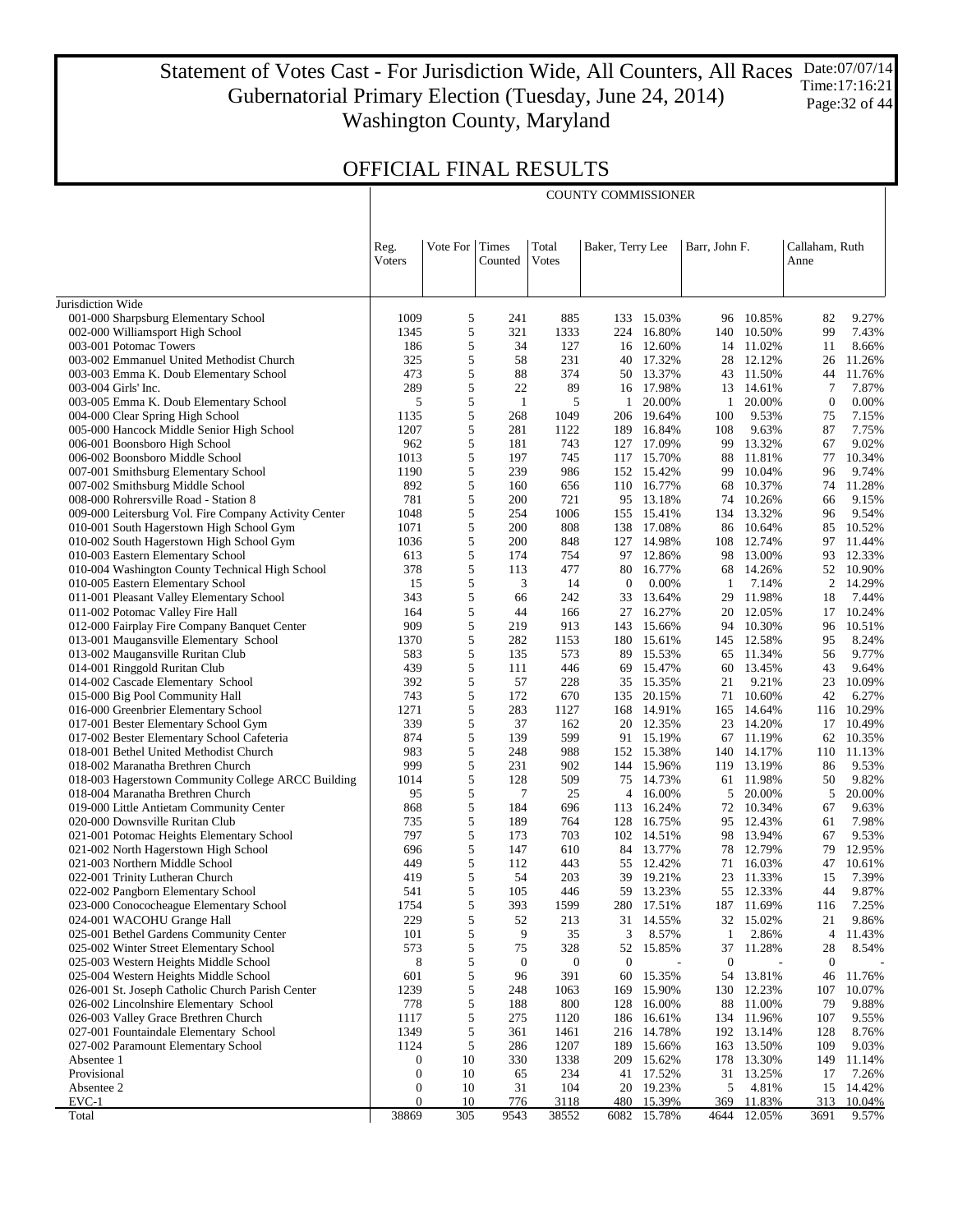Statement of Votes Cast - For Jurisdiction Wide, All Counters, All Races Gubernatorial Primary Election (Tuesday, June 24, 2014) Washington County, Maryland Date:07/07/14 Time:17:16:21 Page:33 of 44

## OFFICIAL FINAL RESULTS

|                                                                                           |                        |                      |                        |                | <b>COUNTY COMMISSIONER</b> |                 |                        |                 |                 |                     |
|-------------------------------------------------------------------------------------------|------------------------|----------------------|------------------------|----------------|----------------------------|-----------------|------------------------|-----------------|-----------------|---------------------|
|                                                                                           |                        |                      |                        |                |                            |                 |                        |                 |                 |                     |
|                                                                                           | Cline, Jeff            |                      | Forrest, Ed            |                | McKinley, Bill             |                 | Munson, John C.        |                 | Myers, LeRoy E. |                     |
|                                                                                           |                        |                      |                        |                |                            |                 |                        |                 |                 |                     |
| Jurisdiction Wide                                                                         |                        |                      |                        |                |                            |                 |                        |                 |                 |                     |
| 001-000 Sharpsburg Elementary School                                                      | 129                    | 14.58%               | 49                     | 5.54%          | 91                         | 10.28%          | 52                     | 5.88%           | 103             | 11.64%              |
| 002-000 Williamsport High School<br>003-001 Potomac Towers                                | 211<br>12              | 15.83%<br>9.45%      | 76<br>7                | 5.70%<br>5.51% | 159<br>12                  | 11.93%<br>9.45% | 53<br>14               | 3.98%<br>11.02% | 151             | 11.33%<br>19 14.96% |
| 003-002 Emmanuel United Methodist Church                                                  | 28                     | 12.12%               | 23                     | 9.96%          | 11                         | 4.76%           | 13                     | 5.63%           | 22              | 9.52%               |
| 003-003 Emma K. Doub Elementary School                                                    |                        | 54 14.44%            | 28                     | 7.49%          | 34                         | 9.09%           | 30                     | 8.02%           | 41              | 10.96%              |
| 003-004 Girls' Inc.                                                                       | 11                     | 12.36%               | 5                      | 5.62%          | 4                          | 4.49%           | 9                      | 10.11%          | 11              | 12.36%              |
| 003-005 Emma K. Doub Elementary School                                                    | 0                      | 0.00%                | $\mathbf{0}$           | 0.00%          | $\boldsymbol{0}$           | 0.00%           | 1                      | 20.00%          | $\mathbf{1}$    | 20.00%              |
| 004-000 Clear Spring High School                                                          | 140                    | 13.35%               | 49                     | 4.67%          | 74                         | 7.05%           | 56                     | 5.34%           | 157             | 14.97%              |
| 005-000 Hancock Middle Senior High School                                                 |                        | 162 14.44%           | 61                     | 5.44%          | 155                        | 13.81%          | 43                     | 3.83%           |                 | 141 12.57%          |
| 006-001 Boonsboro High School                                                             |                        | 92 12.38%            | 43                     | 5.79%          | 58                         | 7.81%           | 39                     | 5.25%           | 89              | 11.98%              |
| 006-002 Boonsboro Middle School                                                           |                        | 117 15.70%           | 54                     | 7.25%          | 55                         | 7.38%           | 49                     | 6.58%           | 87              | 11.68%              |
| 007-001 Smithsburg Elementary School<br>007-002 Smithsburg Middle School                  | 120                    | 12.17%<br>71 10.82%  | 70<br>53               | 7.10%<br>8.08% | 71<br>61                   | 7.20%<br>9.30%  | 54<br>36               | 5.48%<br>5.49%  | 126<br>66       | 12.78%<br>10.06%    |
| 008-000 Rohrersville Road - Station 8                                                     | 84                     | 11.65%               | 44                     | 6.10%          | 84                         | 11.65%          | 57                     | 7.91%           | 72              | 9.99%               |
| 009-000 Leitersburg Vol. Fire Company Activity Center                                     |                        | 116 11.53%           | 81                     | 8.05%          | 86                         | 8.55%           | 38                     | 3.78%           |                 | 142 14.12%          |
| 010-001 South Hagerstown High School Gym                                                  | 97                     | 12.00%               | 65                     | 8.04%          | 76                         | 9.41%           | 36                     | 4.46%           | 88              | 10.89%              |
| 010-002 South Hagerstown High School Gym                                                  | 100                    | 11.79%               | 52                     | 6.13%          | 81                         | 9.55%           | 48                     | 5.66%           | 108             | 12.74%              |
| 010-003 Eastern Elementary School                                                         | 88                     | 11.67%               | 73                     | 9.68%          | 72                         | 9.55%           | 33                     | 4.38%           |                 | 92 12.20%           |
| 010-004 Washington County Technical High School                                           | 50                     | 10.48%               | 28                     | 5.87%          | 43                         | 9.01%           | 25                     | 5.24%           |                 | 54 11.32%           |
| 010-005 Eastern Elementary School                                                         | 3                      | 21.43%               | 3                      | 21.43%         | 1                          | 7.14%           | $\boldsymbol{0}$       | 0.00%           |                 | 2 14.29%            |
| 011-001 Pleasant Valley Elementary School                                                 | 26                     | 10.74%               | 23                     | 9.50%          | 25                         | 10.33%          | 19                     | 7.85%           | 35              | 14.46%              |
| 011-002 Potomac Valley Fire Hall                                                          | 23                     | 13.86%               | 8                      | 4.82%          | 17                         | 10.24%          | 14                     | 8.43%           | 23              | 13.86%              |
| 012-000 Fairplay Fire Company Banquet Center                                              |                        | 124 13.58%           | 50                     | 5.48%          | 97                         | 10.62%          | 38                     | 4.16%           | 93              | 10.19%              |
| 013-001 Maugansville Elementary School                                                    | 133                    | 11.54%               | 65                     | 5.64%          | 126                        | 10.93%          | 77                     | 6.68%           |                 | 135 11.71%          |
| 013-002 Maugansville Ruritan Club<br>014-001 Ringgold Ruritan Club                        | 46                     | 62 10.82%<br>10.31%  | 34<br>31               | 5.93%<br>6.95% | 57<br>32                   | 9.95%<br>7.17%  | 37<br>18               | 6.46%<br>4.04%  | 59              | 76 13.26%<br>13.23% |
| 014-002 Cascade Elementary School                                                         | 23                     | 10.09%               | 20                     | 8.77%          | 20                         | 8.77%           | 14                     | 6.14%           | 28              | 12.28%              |
| 015-000 Big Pool Community Hall                                                           | 88                     | 13.13%               | 32                     | 4.78%          | 57                         | 8.51%           | 32                     | 4.78%           |                 | 94 14.03%           |
| 016-000 Greenbrier Elementary School                                                      |                        | 122 10.83%           | 107                    | 9.49%          | 84                         | 7.45%           | 64                     | 5.68%           |                 | 143 12.69%          |
| 017-001 Bester Elementary School Gym                                                      | 14                     | 8.64%                | 13                     | 8.02%          | 16                         | 9.88%           | 16                     | 9.88%           |                 | 24 14.81%           |
| 017-002 Bester Elementary School Cafeteria                                                | 71                     | 11.85%               | 50                     | 8.35%          | 53                         | 8.85%           | 40                     | 6.68%           |                 | 72 12.02%           |
| 018-001 Bethel United Methodist Church                                                    | 97                     | 9.82%                | 75                     | 7.59%          | 93                         | 9.41%           | 29                     | 2.94%           | 134             | 13.56%              |
| 018-002 Maranatha Brethren Church                                                         | 93                     | 10.31%               | 76                     | 8.43%          | 77                         | 8.54%           | 45                     | 4.99%           |                 | 134 14.86%          |
| 018-003 Hagerstown Community College ARCC Building                                        | 59                     | 11.59%               | 51                     | 10.02%         | 52                         | 10.22%          | 26                     | 5.11%           |                 | 72 14.15%           |
| 018-004 Maranatha Brethren Church                                                         | 3                      | 12.00%               | $\overline{2}$         | 8.00%          | 2                          | 8.00%           | $\overline{c}$         | 8.00%           | 2               | 8.00%               |
| 019-000 Little Antietam Community Center<br>020-000 Downsville Ruritan Club               | 97                     | 13.94%<br>114 14.92% | 44<br>26               | 6.32%<br>3.40% | 52<br>89                   | 7.47%<br>11.65% | 41<br>40               | 5.89%<br>5.24%  | 75              | 10.78%<br>92 12.04% |
| 021-001 Potomac Heights Elementary School                                                 | 91                     | 12.94%               | 51                     | 7.25%          | 70                         | 9.96%           | 42                     | 5.97%           |                 | 93 13.23%           |
| 021-002 North Hagerstown High School                                                      | 73                     | 11.97%               | 37                     | 6.07%          | 46                         | 7.54%           | 44                     | 7.21%           |                 | 72 11.80%           |
| 021-003 Northern Middle School                                                            | 51                     | 11.51%               | 30                     | 6.77%          | 44                         | 9.93%           | 27                     | 6.09%           |                 | 64 14.45%           |
| 022-001 Trinity Lutheran Church                                                           |                        | 21 10.34%            | 16                     | 7.88%          | 13                         | 6.40%           | 17                     | 8.37%           |                 | 17 8.37%            |
| 022-002 Pangborn Elementary School                                                        |                        | 52 11.66%            | 44                     | 9.87%          | 42                         | 9.42%           | 23                     | 5.16%           | 58              | 13.00%              |
| 023-000 Conococheague Elementary School                                                   | 218                    | 13.63%               | 74                     | 4.63%          | 149                        | 9.32%           | 95                     | 5.94%           | 218             | 13.63%              |
| 024-001 WACOHU Grange Hall                                                                | 26                     | 12.21%               | 12                     | 5.63%          | 13                         | 6.10%           | 20                     | 9.39%           | 30              | 14.08%              |
| 025-001 Bethel Gardens Community Center                                                   | 3                      | 8.57%                | 5                      | 14.29%         | 5                          | 14.29%          | 3                      | 8.57%           | 5               | 14.29%              |
| 025-002 Winter Street Elementary School                                                   | 47                     | 14.33%               | 25                     | 7.62%          | 23                         | 7.01%           | 23                     | 7.01%           | 45              | 13.72%              |
| 025-003 Western Heights Middle School                                                     | $\boldsymbol{0}$<br>41 | 10.49%               | $\boldsymbol{0}$<br>24 | 6.14%          | $\boldsymbol{0}$<br>25     | 6.39%           | $\boldsymbol{0}$<br>20 | 5.12%           | 0<br>55         | 14.07%              |
| 025-004 Western Heights Middle School<br>026-001 St. Joseph Catholic Church Parish Center | 146                    | 13.73%               | 60                     | 5.64%          | 130                        | 12.23%          | 56                     | 5.27%           | 115             | 10.82%              |
| 026-002 Lincolnshire Elementary School                                                    | 108                    | 13.50%               | 51                     | 6.38%          | 97                         | 12.13%          | 42                     | 5.25%           | 93              | 11.63%              |
| 026-003 Valley Grace Brethren Church                                                      |                        | 152 13.57%           | 59                     | 5.27%          | 128                        | 11.43%          | 65                     | 5.80%           | 139             | 12.41%              |
| 027-001 Fountaindale Elementary School                                                    | 142                    | 9.72%                | 127                    | 8.69%          | 131                        | 8.97%           | 92                     | 6.30%           | 191             | 13.07%              |
| 027-002 Paramount Elementary School                                                       | 131                    | 10.85%               | 78                     | 6.46%          | 129                        | 10.69%          | 66                     | 5.47%           |                 | 164 13.59%          |
| Absentee 1                                                                                | 140                    | 10.46%               | 73                     | 5.46%          | 105                        | 7.85%           | 86                     | 6.43%           | 181             | 13.53%              |
| Provisional                                                                               | 30                     | 12.82%               | 7                      | 2.99%          | 23                         | 9.83%           | 14                     | 5.98%           | 30              | 12.82%              |
| Absentee 2                                                                                | 13                     | 12.50%               | $\boldsymbol{2}$       | 1.92%          | 8                          | 7.69%           | 5                      | 4.81%           | 16              | 15.38%              |
| $EVC-1$                                                                                   | 398                    | 12.76%               | 244                    | 7.83%          | 268                        | 8.60%           | 156                    | 5.00%           | 359             | 11.51%              |
| Total                                                                                     |                        | 4763 12.35%          | 2590                   | 6.72%          | 3626                       | 9.41%           | 2134                   | 5.54%           | 4808            | 12.47%              |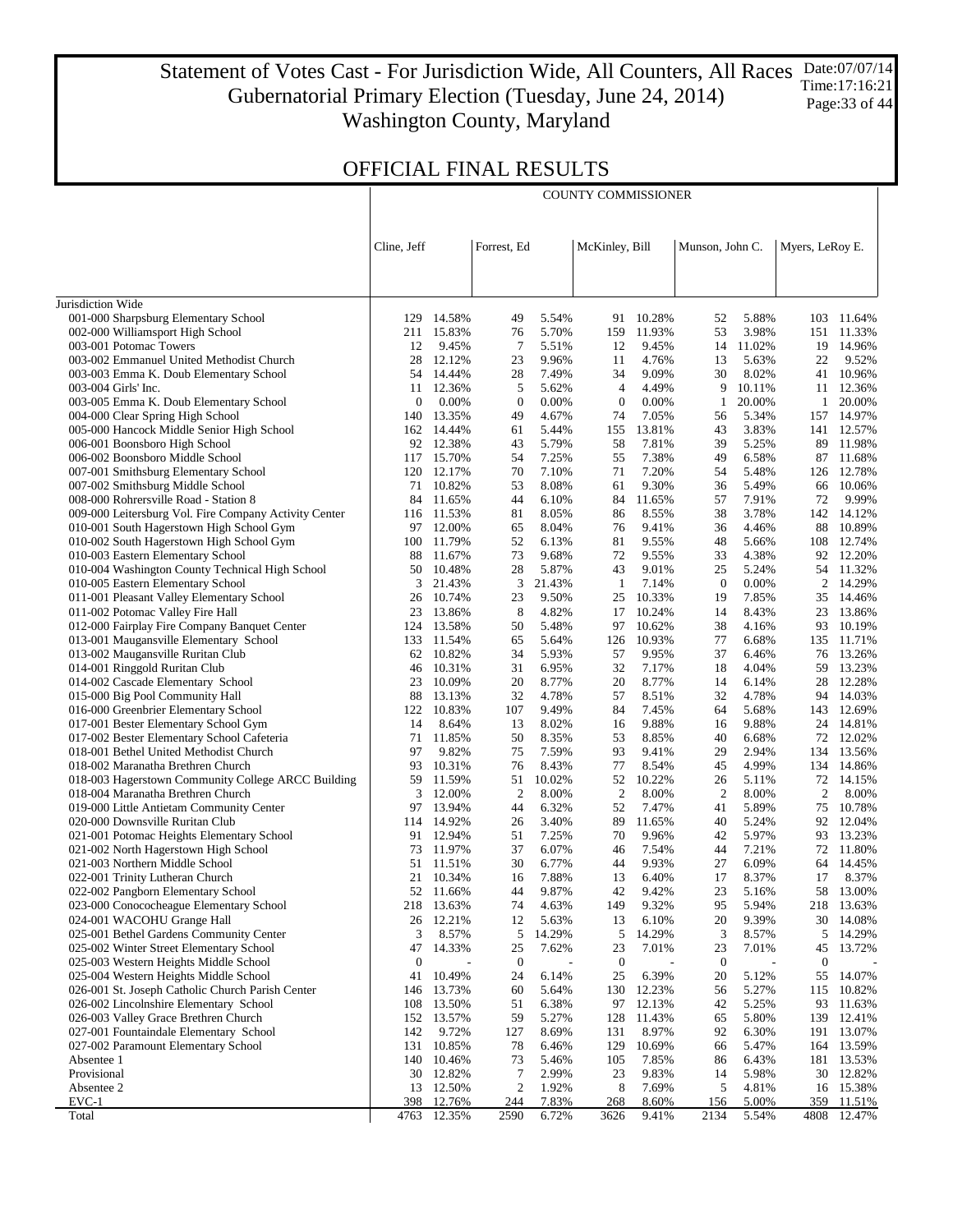#### Statement of Votes Cast - For Jurisdiction Wide, All Counters, All Races Date:07/07/14 Gubernatorial Primary Election (Tuesday, June 24, 2014) Washington County, Maryland Time:17:16:21 Page: 34 of 44

### OFFICIAL FINAL RESULTS

COUNTY COMMISSIONER

|                                                                                   | Pearson, Rodney<br>Sr |                | Wivell, William J. |                  |
|-----------------------------------------------------------------------------------|-----------------------|----------------|--------------------|------------------|
| Jurisdiction Wide                                                                 |                       |                |                    |                  |
| 001-000 Sharpsburg Elementary School                                              | 48                    | 5.42%          | 102                | 11.53%           |
| 002-000 Williamsport High School                                                  | 68                    | 5.10%          | 152                | 11.40%           |
| 003-001 Potomac Towers                                                            | 9                     | 7.09%          | 13                 | 10.24%           |
| 003-002 Emmanuel United Methodist Church                                          | 15                    | 6.49%          | 25                 | 10.82%           |
| 003-003 Emma K. Doub Elementary School                                            | 10                    | 2.67%          | 40                 | 10.70%           |
| 003-004 Girls' Inc.                                                               | 1                     | 1.12%          | 12                 | 13.48%           |
| 003-005 Emma K. Doub Elementary School                                            | $\boldsymbol{0}$      | 0.00%          | $\mathbf{1}$       | 20.00%           |
| 004-000 Clear Spring High School                                                  | 49                    | 4.67%          | 143                | 13.63%           |
| 005-000 Hancock Middle Senior High School                                         | 52                    | 4.63%          | 124                | 11.05%           |
| 006-001 Boonsboro High School                                                     | 51                    | 6.86%          | 78                 | 10.50%           |
| 006-002 Boonsboro Middle School                                                   | 42                    | 5.64%          | 59                 | 7.92%            |
| 007-001 Smithsburg Elementary School                                              | 35                    | 3.55%          | 163                | 16.53%           |
| 007-002 Smithsburg Middle School                                                  | 16                    | 2.44%          | 101                | 15.40%           |
| 008-000 Rohrersville Road - Station 8                                             | 65                    | 9.02%          | 80                 | 11.10%           |
| 009-000 Leitersburg Vol. Fire Company Activity Center                             | 37                    | 3.68%          | 121                | 12.03%           |
| 010-001 South Hagerstown High School Gym                                          | 28                    | 3.47%          | 109                | 13.49%           |
| 010-002 South Hagerstown High School Gym                                          | 36                    | 4.25%          | 91                 | 10.73%           |
| 010-003 Eastern Elementary School                                                 | 34                    | 4.51%          | 74                 | 9.81%            |
| 010-004 Washington County Technical High School                                   | 17                    | 3.56%          | 60                 | 12.58%           |
| 010-005 Eastern Elementary School                                                 | 2<br>13               | 14.29%         | $\overline{0}$     | 0.00%            |
| 011-001 Pleasant Valley Elementary School                                         | 6                     | 5.37%<br>3.61% | 21<br>11           | 8.68%<br>6.63%   |
| 011-002 Potomac Valley Fire Hall<br>012-000 Fairplay Fire Company Banquet Center  | 58                    | 6.35%          | 120                | 13.14%           |
| 013-001 Maugansville Elementary School                                            | 43                    | 3.73%          | 154                | 13.36%           |
| 013-002 Maugansville Ruritan Club                                                 | 26                    | 4.54%          | 71                 | 12.39%           |
| 014-001 Ringgold Ruritan Club                                                     | 19                    | 4.26%          | 69                 | 15.47%           |
| 014-002 Cascade Elementary School                                                 | 8                     | 3.51%          | 36                 | 15.79%           |
| 015-000 Big Pool Community Hall                                                   | 30                    | 4.48%          | 89                 | 13.28%           |
| 016-000 Greenbrier Elementary School                                              | 42                    | 3.73%          | 116                | 10.29%           |
| 017-001 Bester Elementary School Gym                                              | 6                     | 3.70%          | 13                 | 8.02%            |
| 017-002 Bester Elementary School Cafeteria                                        | 18                    | 3.01%          | 75                 | 12.52%           |
| 018-001 Bethel United Methodist Church                                            | 27                    | 2.73%          | 131                | 13.26%           |
| 018-002 Maranatha Brethren Church                                                 | 36                    | 3.99%          | 92                 | 10.20%           |
| 018-003 Hagerstown Community College ARCC Building                                | 23                    | 4.52%          | 40                 | 7.86%            |
| 018-004 Maranatha Brethren Church                                                 | $\mathbf 0$           | 0.00%          | $\bf{0}$           | 0.00%            |
| 019-000 Little Antietam Community Center                                          | 56                    | 8.05%          | 79                 | 11.35%           |
| 020-000 Downsville Ruritan Club                                                   | 37                    | 4.84%<br>3.56% | 82                 | 10.73%           |
| 021-001 Potomac Heights Elementary School<br>021-002 North Hagerstown High School | 25<br>30              | 4.92%          | 64<br>67           | 9.10%<br>10.98%  |
| 021-003 Northern Middle School                                                    | 14                    | 3.16%          | 40                 | 9.03%            |
| 022-001 Trinity Lutheran Church                                                   | 16                    | 7.88%          | 26                 | 12.81%           |
| 022-002 Pangborn Elementary School                                                | 20                    | 4.48%          | 49                 | 10.99%           |
| 023-000 Conococheague Elementary School                                           | 66                    | 4.13%          | 196                | 12.26%           |
| 024-001 WACOHU Grange Hall                                                        | 7                     | 3.29%          | 21                 | 9.86%            |
| 025-001 Bethel Gardens Community Center                                           | 1                     | 2.86%          | 5                  | 14.29%           |
| 025-002 Winter Street Elementary School                                           | 12                    | 3.66%          | 36                 | 10.98%           |
| 025-003 Western Heights Middle School                                             | $\boldsymbol{0}$      |                | $\bf{0}$           |                  |
| 025-004 Western Heights Middle School                                             | 19                    | 4.86%          | 47                 | 12.02%           |
| 026-001 St. Joseph Catholic Church Parish Center                                  | 39                    | 3.67%          | 111                | 10.44%           |
| 026-002 Lincolnshire Elementary School                                            | 33                    | 4.13%          | 81                 | 10.13%           |
| 026-003 Valley Grace Brethren Church                                              | 28                    | 2.50%          | 122                | 10.89%           |
| 027-001 Fountaindale Elementary School                                            | 73                    | 5.00%          | 169                | 11.57%           |
| 027-002 Paramount Elementary School                                               | 47                    | 3.89%          | 131                | 10.85%           |
| Absentee 1<br>Provisional                                                         | 64<br>16              | 4.78%<br>6.84% | 153<br>25          | 11.43%           |
| Absentee 2                                                                        | 4                     | 3.85%          | 16                 | 10.68%<br>15.38% |
| $EVC-1$                                                                           | <u> 166</u>           | 5.32%          | <u>365</u>         | 11.71%           |
| Total                                                                             | 1743                  | 4.52%          | 4471               | 11.60%           |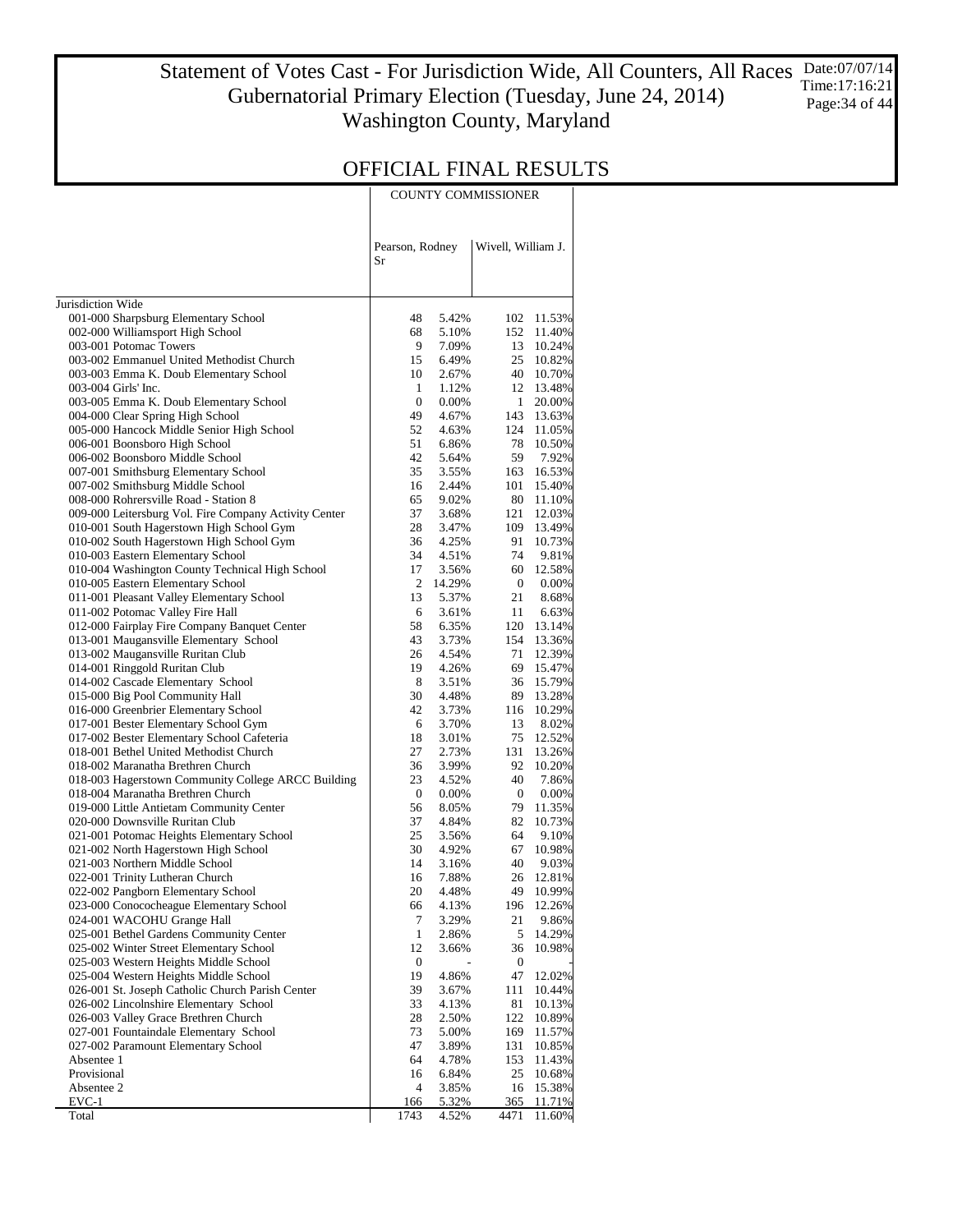#### Statement of Votes Cast - For Jurisdiction Wide, All Counters, All Races Date:07/07/14 Gubernatorial Primary Election (Tuesday, June 24, 2014) Washington County, Maryland Time:17:16:21 Page:35 of 44

JUDGE CIRCUIT COURT 4

| Vote For Times<br>Total<br>Beachley, Donald<br>Wright, Dana<br>Reg.<br>Votes<br>Voters<br>Counted<br>Е.<br>Moylan<br>Jurisdiction Wide<br>001-000 Sharpsburg Elementary School<br>1009<br>2<br>241<br>264<br>135 51.14%<br>129<br>$\overline{c}$<br>002-000 Williamsport High School<br>1345<br>321<br>395<br>198<br>50.13%<br>197<br>2<br>003-001 Potomac Towers<br>34<br>47<br>23 48.94%<br>186<br>$\overline{c}$<br>003-002 Emmanuel United Methodist Church<br>325<br>58<br>65<br>33 50.77%<br>2<br>003-003 Emma K. Doub Elementary School<br>473<br>88<br>130<br>64 49.23%<br>66<br>$\overline{c}$<br>289<br>22<br>21<br>11 52.38%<br>003-004 Girls' Inc.<br>10<br>2<br>$\mathfrak{2}$<br>003-005 Emma K. Doub Elementary School<br>5<br>$\mathbf{1}$<br>1 50.00%<br>$\mathbf{1}$<br>$\overline{c}$<br>004-000 Clear Spring High School<br>1135<br>268<br>337<br>50.74%<br>171<br>166<br>2<br>005-000 Hancock Middle Senior High School<br>1207<br>281<br>305<br>160 52.46%<br>$\overline{c}$<br>006-001 Boonsboro High School<br>962<br>181<br>228<br>117 51.32%<br>111<br>2<br>006-002 Boonsboro Middle School<br>1013<br>197<br>244<br>127 52.05%<br>117<br>$\overline{c}$<br>007-001 Smithsburg Elementary School<br>1190<br>239<br>313<br>164 52.40%<br>149<br>2<br>109 50.93%<br>007-002 Smithsburg Middle School<br>892<br>214<br>160<br>105<br>$\overline{c}$<br>008-000 Rohrersville Road - Station 8<br>781<br>200<br>247<br>124 50.20%<br>123<br>2<br>009-000 Leitersburg Vol. Fire Company Activity Center<br>1048<br>254<br>331<br>166 50.15%<br>165<br>$\overline{c}$<br>010-001 South Hagerstown High School Gym<br>1071<br>200<br>243<br>118 48.56%<br>2<br>010-002 South Hagerstown High School Gym<br>200<br>266<br>139 52.26%<br>1036<br>127<br>$\overline{c}$<br>010-003 Eastern Elementary School<br>613<br>174<br>247<br>124 50.20%<br>123<br>2<br>010-004 Washington County Technical High School<br>378<br>113<br>162<br>82 50.62%<br>$\overline{c}$<br>010-005 Eastern Elementary School<br>15<br>3<br>3<br>50.00%<br>6<br>2<br>011-001 Pleasant Valley Elementary School<br>343<br>91<br>48 52.75%<br>66<br>43<br>$\overline{c}$<br>011-002 Potomac Valley Fire Hall<br>164<br>44<br>48<br>26 54.17%<br>2<br>012-000 Fairplay Fire Company Banquet Center<br>909<br>219<br>284<br>147 51.76%<br>137<br>$\overline{c}$<br>013-001 Maugansville Elementary School<br>1370<br>282<br>351<br>180 51.28%<br>171<br>2<br>013-002 Maugansville Ruritan Club<br>583<br>135<br>180<br>93 51.67%<br>87<br>$\overline{c}$<br>014-001 Ringgold Ruritan Club<br>439<br>111<br>152<br>79 51.97%<br>73<br>2<br>014-002 Cascade Elementary School<br>392<br>57<br>84<br>42 50.00%<br>$\overline{c}$<br>015-000 Big Pool Community Hall<br>743<br>172<br>202<br>101 50.00%<br>101<br>2<br>016-000 Greenbrier Elementary School<br>1271<br>283<br>378<br>188 49.74%<br>190<br>$\overline{c}$<br>017-001 Bester Elementary School Gym<br>339<br>37<br>60<br>29 48.33%<br>31<br>2<br>017-002 Bester Elementary School Cafeteria<br>874<br>139<br>198<br>100 50.51%<br>98<br>$\overline{c}$<br>018-001 Bethel United Methodist Church<br>983<br>248<br>313<br>158 50.48%<br>155<br>2<br>999<br>231<br>304<br>50.99%<br>149<br>018-002 Maranatha Brethren Church<br>155<br>$\overline{c}$<br>018-003 Hagerstown Community College ARCC Building<br>128<br>150<br>75<br>50.00%<br>1014<br>75<br>2<br>018-004 Maranatha Brethren Church<br>95<br>7<br>10<br>4 40.00%<br>6<br>$\overline{c}$<br>019-000 Little Antietam Community Center<br>868<br>184<br>213<br>113 53.05%<br>100<br>2<br>020-000 Downsville Ruritan Club<br>189<br>235<br>122 51.91%<br>735<br>113<br>$\overline{c}$<br>021-001 Potomac Heights Elementary School<br>797<br>173<br>247<br>125 50.61%<br>2<br>021-002 North Hagerstown High School<br>696<br>147<br>193<br>99 51.30%<br>$\overline{c}$<br>021-003 Northern Middle School<br>449<br>112<br>163<br>80 49.08%<br>2<br>419<br>54<br>73<br>40 54.79%<br>022-001 Trinity Lutheran Church<br>33<br>$\overline{c}$<br>541<br>105<br>158<br>77 48.73%<br>022-002 Pangborn Elementary School<br>$\overline{c}$<br>023-000 Conococheague Elementary School<br>1754<br>393<br>459<br>234 50.98%<br>$\overline{\mathbf{c}}$<br>52<br>52<br>27 51.92%<br>024-001 WACOHU Grange Hall<br>229<br>25<br>025-001 Bethel Gardens Community Center<br>2<br>9<br>11<br>101<br>5<br>45.45%<br>6<br>2<br>75<br>108<br>52.78%<br>025-002 Winter Street Elementary School<br>573<br>57<br>51<br>8<br>2<br>025-003 Western Heights Middle School<br>$\boldsymbol{0}$<br>$\boldsymbol{0}$<br>$\mathbf{0}$<br>$\mathbf{0}$<br>025-004 Western Heights Middle School<br>2<br>119<br>52.94%<br>601<br>96<br>63<br>56<br>1239<br>2<br>026-001 St. Joseph Catholic Church Parish Center<br>248<br>333<br>171<br>51.35%<br>162<br>2<br>269<br>026-002 Lincolnshire Elementary School<br>778<br>188<br>135<br>50.19%<br>134<br>2<br>275<br>50.42%<br>026-003 Valley Grace Brethren Church<br>1117<br>361<br>182<br>179<br>2<br>505<br>254<br>50.30%<br>027-001 Fountaindale Elementary School<br>1349<br>361<br>251<br>2<br>405<br>203<br>50.12%<br>027-002 Paramount Elementary School<br>1124<br>286<br>202<br>4<br>Absentee 1<br>330<br>468<br>241<br>51.50%<br>227<br>0<br>Provisional<br>$\boldsymbol{0}$<br>4<br>65<br>80<br>40<br>50.00%<br>40<br>Absentee 2<br>4<br>39<br>0<br>31<br>19<br>48.72%<br>20<br>EVC-1<br>$\boldsymbol{0}$<br>50.92%<br>4<br><u>776</u><br>1031<br>525<br>506<br>38869<br>122<br>9543<br>12394<br>Total<br>6306<br>50.88%<br>6088 |  |  |  |  |  |
|-------------------------------------------------------------------------------------------------------------------------------------------------------------------------------------------------------------------------------------------------------------------------------------------------------------------------------------------------------------------------------------------------------------------------------------------------------------------------------------------------------------------------------------------------------------------------------------------------------------------------------------------------------------------------------------------------------------------------------------------------------------------------------------------------------------------------------------------------------------------------------------------------------------------------------------------------------------------------------------------------------------------------------------------------------------------------------------------------------------------------------------------------------------------------------------------------------------------------------------------------------------------------------------------------------------------------------------------------------------------------------------------------------------------------------------------------------------------------------------------------------------------------------------------------------------------------------------------------------------------------------------------------------------------------------------------------------------------------------------------------------------------------------------------------------------------------------------------------------------------------------------------------------------------------------------------------------------------------------------------------------------------------------------------------------------------------------------------------------------------------------------------------------------------------------------------------------------------------------------------------------------------------------------------------------------------------------------------------------------------------------------------------------------------------------------------------------------------------------------------------------------------------------------------------------------------------------------------------------------------------------------------------------------------------------------------------------------------------------------------------------------------------------------------------------------------------------------------------------------------------------------------------------------------------------------------------------------------------------------------------------------------------------------------------------------------------------------------------------------------------------------------------------------------------------------------------------------------------------------------------------------------------------------------------------------------------------------------------------------------------------------------------------------------------------------------------------------------------------------------------------------------------------------------------------------------------------------------------------------------------------------------------------------------------------------------------------------------------------------------------------------------------------------------------------------------------------------------------------------------------------------------------------------------------------------------------------------------------------------------------------------------------------------------------------------------------------------------------------------------------------------------------------------------------------------------------------------------------------------------------------------------------------------------------------------------------------------------------------------------------------------------------------------------------------------------------------------------------------------------------------------------------------------------------------------------------------------------------------------------------------------------------------------------------------------------------------------------------------------------------------------------------------------------------------------------------------------------------------------------------------------------------------------------------------------------------------------------------------------------------------------------------------------------------------------------------------------------------------------------------------------------------------------------------------------------------------------------------------------------------------------------------------------------------------------------------------------------------------------------------------------------------------------------------------------------------------------------------------------------------------------------------------------------------------------------------|--|--|--|--|--|
|                                                                                                                                                                                                                                                                                                                                                                                                                                                                                                                                                                                                                                                                                                                                                                                                                                                                                                                                                                                                                                                                                                                                                                                                                                                                                                                                                                                                                                                                                                                                                                                                                                                                                                                                                                                                                                                                                                                                                                                                                                                                                                                                                                                                                                                                                                                                                                                                                                                                                                                                                                                                                                                                                                                                                                                                                                                                                                                                                                                                                                                                                                                                                                                                                                                                                                                                                                                                                                                                                                                                                                                                                                                                                                                                                                                                                                                                                                                                                                                                                                                                                                                                                                                                                                                                                                                                                                                                                                                                                                                                                                                                                                                                                                                                                                                                                                                                                                                                                                                                                                                                                                                                                                                                                                                                                                                                                                                                                                                                                                                                                                         |  |  |  |  |  |
| 48.86%<br>49.87%<br>24 51.06%<br>32 49.23%<br>50.77%<br>47.62%<br>50.00%<br>49.26%<br>145 47.54%<br>48.68%<br>47.95%<br>47.60%<br>49.07%<br>49.80%<br>49.85%<br>125 51.44%<br>47.74%<br>49.80%<br>80 49.38%<br>3 50.00%<br>47.25%<br>22 45.83%<br>48.24%<br>48.72%<br>48.33%<br>48.03%<br>42 50.00%<br>50.00%<br>50.26%<br>51.67%<br>49.49%<br>49.52%<br>49.01%<br>50.00%<br>60.00%<br>46.95%<br>48.09%<br>122 49.39%<br>94 48.70%<br>83 50.92%<br>45.21%<br>81 51.27%<br>225 49.02%<br>48.08%<br>54.55%<br>47.22%<br>47.06%<br>48.65%<br>49.81%<br>49.58%<br>49.70%<br>49.88%<br>48.50%<br>50.00%<br>51.28%<br>49.08%<br>49.12%                                                                                                                                                                                                                                                                                                                                                                                                                                                                                                                                                                                                                                                                                                                                                                                                                                                                                                                                                                                                                                                                                                                                                                                                                                                                                                                                                                                                                                                                                                                                                                                                                                                                                                                                                                                                                                                                                                                                                                                                                                                                                                                                                                                                                                                                                                                                                                                                                                                                                                                                                                                                                                                                                                                                                                                                                                                                                                                                                                                                                                                                                                                                                                                                                                                                                                                                                                                                                                                                                                                                                                                                                                                                                                                                                                                                                                                                                                                                                                                                                                                                                                                                                                                                                                                                                                                                                                                                                                                                                                                                                                                                                                                                                                                                                                                                                                                                                                                                        |  |  |  |  |  |
|                                                                                                                                                                                                                                                                                                                                                                                                                                                                                                                                                                                                                                                                                                                                                                                                                                                                                                                                                                                                                                                                                                                                                                                                                                                                                                                                                                                                                                                                                                                                                                                                                                                                                                                                                                                                                                                                                                                                                                                                                                                                                                                                                                                                                                                                                                                                                                                                                                                                                                                                                                                                                                                                                                                                                                                                                                                                                                                                                                                                                                                                                                                                                                                                                                                                                                                                                                                                                                                                                                                                                                                                                                                                                                                                                                                                                                                                                                                                                                                                                                                                                                                                                                                                                                                                                                                                                                                                                                                                                                                                                                                                                                                                                                                                                                                                                                                                                                                                                                                                                                                                                                                                                                                                                                                                                                                                                                                                                                                                                                                                                                         |  |  |  |  |  |
|                                                                                                                                                                                                                                                                                                                                                                                                                                                                                                                                                                                                                                                                                                                                                                                                                                                                                                                                                                                                                                                                                                                                                                                                                                                                                                                                                                                                                                                                                                                                                                                                                                                                                                                                                                                                                                                                                                                                                                                                                                                                                                                                                                                                                                                                                                                                                                                                                                                                                                                                                                                                                                                                                                                                                                                                                                                                                                                                                                                                                                                                                                                                                                                                                                                                                                                                                                                                                                                                                                                                                                                                                                                                                                                                                                                                                                                                                                                                                                                                                                                                                                                                                                                                                                                                                                                                                                                                                                                                                                                                                                                                                                                                                                                                                                                                                                                                                                                                                                                                                                                                                                                                                                                                                                                                                                                                                                                                                                                                                                                                                                         |  |  |  |  |  |
|                                                                                                                                                                                                                                                                                                                                                                                                                                                                                                                                                                                                                                                                                                                                                                                                                                                                                                                                                                                                                                                                                                                                                                                                                                                                                                                                                                                                                                                                                                                                                                                                                                                                                                                                                                                                                                                                                                                                                                                                                                                                                                                                                                                                                                                                                                                                                                                                                                                                                                                                                                                                                                                                                                                                                                                                                                                                                                                                                                                                                                                                                                                                                                                                                                                                                                                                                                                                                                                                                                                                                                                                                                                                                                                                                                                                                                                                                                                                                                                                                                                                                                                                                                                                                                                                                                                                                                                                                                                                                                                                                                                                                                                                                                                                                                                                                                                                                                                                                                                                                                                                                                                                                                                                                                                                                                                                                                                                                                                                                                                                                                         |  |  |  |  |  |
|                                                                                                                                                                                                                                                                                                                                                                                                                                                                                                                                                                                                                                                                                                                                                                                                                                                                                                                                                                                                                                                                                                                                                                                                                                                                                                                                                                                                                                                                                                                                                                                                                                                                                                                                                                                                                                                                                                                                                                                                                                                                                                                                                                                                                                                                                                                                                                                                                                                                                                                                                                                                                                                                                                                                                                                                                                                                                                                                                                                                                                                                                                                                                                                                                                                                                                                                                                                                                                                                                                                                                                                                                                                                                                                                                                                                                                                                                                                                                                                                                                                                                                                                                                                                                                                                                                                                                                                                                                                                                                                                                                                                                                                                                                                                                                                                                                                                                                                                                                                                                                                                                                                                                                                                                                                                                                                                                                                                                                                                                                                                                                         |  |  |  |  |  |
|                                                                                                                                                                                                                                                                                                                                                                                                                                                                                                                                                                                                                                                                                                                                                                                                                                                                                                                                                                                                                                                                                                                                                                                                                                                                                                                                                                                                                                                                                                                                                                                                                                                                                                                                                                                                                                                                                                                                                                                                                                                                                                                                                                                                                                                                                                                                                                                                                                                                                                                                                                                                                                                                                                                                                                                                                                                                                                                                                                                                                                                                                                                                                                                                                                                                                                                                                                                                                                                                                                                                                                                                                                                                                                                                                                                                                                                                                                                                                                                                                                                                                                                                                                                                                                                                                                                                                                                                                                                                                                                                                                                                                                                                                                                                                                                                                                                                                                                                                                                                                                                                                                                                                                                                                                                                                                                                                                                                                                                                                                                                                                         |  |  |  |  |  |
|                                                                                                                                                                                                                                                                                                                                                                                                                                                                                                                                                                                                                                                                                                                                                                                                                                                                                                                                                                                                                                                                                                                                                                                                                                                                                                                                                                                                                                                                                                                                                                                                                                                                                                                                                                                                                                                                                                                                                                                                                                                                                                                                                                                                                                                                                                                                                                                                                                                                                                                                                                                                                                                                                                                                                                                                                                                                                                                                                                                                                                                                                                                                                                                                                                                                                                                                                                                                                                                                                                                                                                                                                                                                                                                                                                                                                                                                                                                                                                                                                                                                                                                                                                                                                                                                                                                                                                                                                                                                                                                                                                                                                                                                                                                                                                                                                                                                                                                                                                                                                                                                                                                                                                                                                                                                                                                                                                                                                                                                                                                                                                         |  |  |  |  |  |
|                                                                                                                                                                                                                                                                                                                                                                                                                                                                                                                                                                                                                                                                                                                                                                                                                                                                                                                                                                                                                                                                                                                                                                                                                                                                                                                                                                                                                                                                                                                                                                                                                                                                                                                                                                                                                                                                                                                                                                                                                                                                                                                                                                                                                                                                                                                                                                                                                                                                                                                                                                                                                                                                                                                                                                                                                                                                                                                                                                                                                                                                                                                                                                                                                                                                                                                                                                                                                                                                                                                                                                                                                                                                                                                                                                                                                                                                                                                                                                                                                                                                                                                                                                                                                                                                                                                                                                                                                                                                                                                                                                                                                                                                                                                                                                                                                                                                                                                                                                                                                                                                                                                                                                                                                                                                                                                                                                                                                                                                                                                                                                         |  |  |  |  |  |
|                                                                                                                                                                                                                                                                                                                                                                                                                                                                                                                                                                                                                                                                                                                                                                                                                                                                                                                                                                                                                                                                                                                                                                                                                                                                                                                                                                                                                                                                                                                                                                                                                                                                                                                                                                                                                                                                                                                                                                                                                                                                                                                                                                                                                                                                                                                                                                                                                                                                                                                                                                                                                                                                                                                                                                                                                                                                                                                                                                                                                                                                                                                                                                                                                                                                                                                                                                                                                                                                                                                                                                                                                                                                                                                                                                                                                                                                                                                                                                                                                                                                                                                                                                                                                                                                                                                                                                                                                                                                                                                                                                                                                                                                                                                                                                                                                                                                                                                                                                                                                                                                                                                                                                                                                                                                                                                                                                                                                                                                                                                                                                         |  |  |  |  |  |
|                                                                                                                                                                                                                                                                                                                                                                                                                                                                                                                                                                                                                                                                                                                                                                                                                                                                                                                                                                                                                                                                                                                                                                                                                                                                                                                                                                                                                                                                                                                                                                                                                                                                                                                                                                                                                                                                                                                                                                                                                                                                                                                                                                                                                                                                                                                                                                                                                                                                                                                                                                                                                                                                                                                                                                                                                                                                                                                                                                                                                                                                                                                                                                                                                                                                                                                                                                                                                                                                                                                                                                                                                                                                                                                                                                                                                                                                                                                                                                                                                                                                                                                                                                                                                                                                                                                                                                                                                                                                                                                                                                                                                                                                                                                                                                                                                                                                                                                                                                                                                                                                                                                                                                                                                                                                                                                                                                                                                                                                                                                                                                         |  |  |  |  |  |
|                                                                                                                                                                                                                                                                                                                                                                                                                                                                                                                                                                                                                                                                                                                                                                                                                                                                                                                                                                                                                                                                                                                                                                                                                                                                                                                                                                                                                                                                                                                                                                                                                                                                                                                                                                                                                                                                                                                                                                                                                                                                                                                                                                                                                                                                                                                                                                                                                                                                                                                                                                                                                                                                                                                                                                                                                                                                                                                                                                                                                                                                                                                                                                                                                                                                                                                                                                                                                                                                                                                                                                                                                                                                                                                                                                                                                                                                                                                                                                                                                                                                                                                                                                                                                                                                                                                                                                                                                                                                                                                                                                                                                                                                                                                                                                                                                                                                                                                                                                                                                                                                                                                                                                                                                                                                                                                                                                                                                                                                                                                                                                         |  |  |  |  |  |
|                                                                                                                                                                                                                                                                                                                                                                                                                                                                                                                                                                                                                                                                                                                                                                                                                                                                                                                                                                                                                                                                                                                                                                                                                                                                                                                                                                                                                                                                                                                                                                                                                                                                                                                                                                                                                                                                                                                                                                                                                                                                                                                                                                                                                                                                                                                                                                                                                                                                                                                                                                                                                                                                                                                                                                                                                                                                                                                                                                                                                                                                                                                                                                                                                                                                                                                                                                                                                                                                                                                                                                                                                                                                                                                                                                                                                                                                                                                                                                                                                                                                                                                                                                                                                                                                                                                                                                                                                                                                                                                                                                                                                                                                                                                                                                                                                                                                                                                                                                                                                                                                                                                                                                                                                                                                                                                                                                                                                                                                                                                                                                         |  |  |  |  |  |
|                                                                                                                                                                                                                                                                                                                                                                                                                                                                                                                                                                                                                                                                                                                                                                                                                                                                                                                                                                                                                                                                                                                                                                                                                                                                                                                                                                                                                                                                                                                                                                                                                                                                                                                                                                                                                                                                                                                                                                                                                                                                                                                                                                                                                                                                                                                                                                                                                                                                                                                                                                                                                                                                                                                                                                                                                                                                                                                                                                                                                                                                                                                                                                                                                                                                                                                                                                                                                                                                                                                                                                                                                                                                                                                                                                                                                                                                                                                                                                                                                                                                                                                                                                                                                                                                                                                                                                                                                                                                                                                                                                                                                                                                                                                                                                                                                                                                                                                                                                                                                                                                                                                                                                                                                                                                                                                                                                                                                                                                                                                                                                         |  |  |  |  |  |
|                                                                                                                                                                                                                                                                                                                                                                                                                                                                                                                                                                                                                                                                                                                                                                                                                                                                                                                                                                                                                                                                                                                                                                                                                                                                                                                                                                                                                                                                                                                                                                                                                                                                                                                                                                                                                                                                                                                                                                                                                                                                                                                                                                                                                                                                                                                                                                                                                                                                                                                                                                                                                                                                                                                                                                                                                                                                                                                                                                                                                                                                                                                                                                                                                                                                                                                                                                                                                                                                                                                                                                                                                                                                                                                                                                                                                                                                                                                                                                                                                                                                                                                                                                                                                                                                                                                                                                                                                                                                                                                                                                                                                                                                                                                                                                                                                                                                                                                                                                                                                                                                                                                                                                                                                                                                                                                                                                                                                                                                                                                                                                         |  |  |  |  |  |
|                                                                                                                                                                                                                                                                                                                                                                                                                                                                                                                                                                                                                                                                                                                                                                                                                                                                                                                                                                                                                                                                                                                                                                                                                                                                                                                                                                                                                                                                                                                                                                                                                                                                                                                                                                                                                                                                                                                                                                                                                                                                                                                                                                                                                                                                                                                                                                                                                                                                                                                                                                                                                                                                                                                                                                                                                                                                                                                                                                                                                                                                                                                                                                                                                                                                                                                                                                                                                                                                                                                                                                                                                                                                                                                                                                                                                                                                                                                                                                                                                                                                                                                                                                                                                                                                                                                                                                                                                                                                                                                                                                                                                                                                                                                                                                                                                                                                                                                                                                                                                                                                                                                                                                                                                                                                                                                                                                                                                                                                                                                                                                         |  |  |  |  |  |
|                                                                                                                                                                                                                                                                                                                                                                                                                                                                                                                                                                                                                                                                                                                                                                                                                                                                                                                                                                                                                                                                                                                                                                                                                                                                                                                                                                                                                                                                                                                                                                                                                                                                                                                                                                                                                                                                                                                                                                                                                                                                                                                                                                                                                                                                                                                                                                                                                                                                                                                                                                                                                                                                                                                                                                                                                                                                                                                                                                                                                                                                                                                                                                                                                                                                                                                                                                                                                                                                                                                                                                                                                                                                                                                                                                                                                                                                                                                                                                                                                                                                                                                                                                                                                                                                                                                                                                                                                                                                                                                                                                                                                                                                                                                                                                                                                                                                                                                                                                                                                                                                                                                                                                                                                                                                                                                                                                                                                                                                                                                                                                         |  |  |  |  |  |
|                                                                                                                                                                                                                                                                                                                                                                                                                                                                                                                                                                                                                                                                                                                                                                                                                                                                                                                                                                                                                                                                                                                                                                                                                                                                                                                                                                                                                                                                                                                                                                                                                                                                                                                                                                                                                                                                                                                                                                                                                                                                                                                                                                                                                                                                                                                                                                                                                                                                                                                                                                                                                                                                                                                                                                                                                                                                                                                                                                                                                                                                                                                                                                                                                                                                                                                                                                                                                                                                                                                                                                                                                                                                                                                                                                                                                                                                                                                                                                                                                                                                                                                                                                                                                                                                                                                                                                                                                                                                                                                                                                                                                                                                                                                                                                                                                                                                                                                                                                                                                                                                                                                                                                                                                                                                                                                                                                                                                                                                                                                                                                         |  |  |  |  |  |
|                                                                                                                                                                                                                                                                                                                                                                                                                                                                                                                                                                                                                                                                                                                                                                                                                                                                                                                                                                                                                                                                                                                                                                                                                                                                                                                                                                                                                                                                                                                                                                                                                                                                                                                                                                                                                                                                                                                                                                                                                                                                                                                                                                                                                                                                                                                                                                                                                                                                                                                                                                                                                                                                                                                                                                                                                                                                                                                                                                                                                                                                                                                                                                                                                                                                                                                                                                                                                                                                                                                                                                                                                                                                                                                                                                                                                                                                                                                                                                                                                                                                                                                                                                                                                                                                                                                                                                                                                                                                                                                                                                                                                                                                                                                                                                                                                                                                                                                                                                                                                                                                                                                                                                                                                                                                                                                                                                                                                                                                                                                                                                         |  |  |  |  |  |
|                                                                                                                                                                                                                                                                                                                                                                                                                                                                                                                                                                                                                                                                                                                                                                                                                                                                                                                                                                                                                                                                                                                                                                                                                                                                                                                                                                                                                                                                                                                                                                                                                                                                                                                                                                                                                                                                                                                                                                                                                                                                                                                                                                                                                                                                                                                                                                                                                                                                                                                                                                                                                                                                                                                                                                                                                                                                                                                                                                                                                                                                                                                                                                                                                                                                                                                                                                                                                                                                                                                                                                                                                                                                                                                                                                                                                                                                                                                                                                                                                                                                                                                                                                                                                                                                                                                                                                                                                                                                                                                                                                                                                                                                                                                                                                                                                                                                                                                                                                                                                                                                                                                                                                                                                                                                                                                                                                                                                                                                                                                                                                         |  |  |  |  |  |
|                                                                                                                                                                                                                                                                                                                                                                                                                                                                                                                                                                                                                                                                                                                                                                                                                                                                                                                                                                                                                                                                                                                                                                                                                                                                                                                                                                                                                                                                                                                                                                                                                                                                                                                                                                                                                                                                                                                                                                                                                                                                                                                                                                                                                                                                                                                                                                                                                                                                                                                                                                                                                                                                                                                                                                                                                                                                                                                                                                                                                                                                                                                                                                                                                                                                                                                                                                                                                                                                                                                                                                                                                                                                                                                                                                                                                                                                                                                                                                                                                                                                                                                                                                                                                                                                                                                                                                                                                                                                                                                                                                                                                                                                                                                                                                                                                                                                                                                                                                                                                                                                                                                                                                                                                                                                                                                                                                                                                                                                                                                                                                         |  |  |  |  |  |
|                                                                                                                                                                                                                                                                                                                                                                                                                                                                                                                                                                                                                                                                                                                                                                                                                                                                                                                                                                                                                                                                                                                                                                                                                                                                                                                                                                                                                                                                                                                                                                                                                                                                                                                                                                                                                                                                                                                                                                                                                                                                                                                                                                                                                                                                                                                                                                                                                                                                                                                                                                                                                                                                                                                                                                                                                                                                                                                                                                                                                                                                                                                                                                                                                                                                                                                                                                                                                                                                                                                                                                                                                                                                                                                                                                                                                                                                                                                                                                                                                                                                                                                                                                                                                                                                                                                                                                                                                                                                                                                                                                                                                                                                                                                                                                                                                                                                                                                                                                                                                                                                                                                                                                                                                                                                                                                                                                                                                                                                                                                                                                         |  |  |  |  |  |
|                                                                                                                                                                                                                                                                                                                                                                                                                                                                                                                                                                                                                                                                                                                                                                                                                                                                                                                                                                                                                                                                                                                                                                                                                                                                                                                                                                                                                                                                                                                                                                                                                                                                                                                                                                                                                                                                                                                                                                                                                                                                                                                                                                                                                                                                                                                                                                                                                                                                                                                                                                                                                                                                                                                                                                                                                                                                                                                                                                                                                                                                                                                                                                                                                                                                                                                                                                                                                                                                                                                                                                                                                                                                                                                                                                                                                                                                                                                                                                                                                                                                                                                                                                                                                                                                                                                                                                                                                                                                                                                                                                                                                                                                                                                                                                                                                                                                                                                                                                                                                                                                                                                                                                                                                                                                                                                                                                                                                                                                                                                                                                         |  |  |  |  |  |
|                                                                                                                                                                                                                                                                                                                                                                                                                                                                                                                                                                                                                                                                                                                                                                                                                                                                                                                                                                                                                                                                                                                                                                                                                                                                                                                                                                                                                                                                                                                                                                                                                                                                                                                                                                                                                                                                                                                                                                                                                                                                                                                                                                                                                                                                                                                                                                                                                                                                                                                                                                                                                                                                                                                                                                                                                                                                                                                                                                                                                                                                                                                                                                                                                                                                                                                                                                                                                                                                                                                                                                                                                                                                                                                                                                                                                                                                                                                                                                                                                                                                                                                                                                                                                                                                                                                                                                                                                                                                                                                                                                                                                                                                                                                                                                                                                                                                                                                                                                                                                                                                                                                                                                                                                                                                                                                                                                                                                                                                                                                                                                         |  |  |  |  |  |
|                                                                                                                                                                                                                                                                                                                                                                                                                                                                                                                                                                                                                                                                                                                                                                                                                                                                                                                                                                                                                                                                                                                                                                                                                                                                                                                                                                                                                                                                                                                                                                                                                                                                                                                                                                                                                                                                                                                                                                                                                                                                                                                                                                                                                                                                                                                                                                                                                                                                                                                                                                                                                                                                                                                                                                                                                                                                                                                                                                                                                                                                                                                                                                                                                                                                                                                                                                                                                                                                                                                                                                                                                                                                                                                                                                                                                                                                                                                                                                                                                                                                                                                                                                                                                                                                                                                                                                                                                                                                                                                                                                                                                                                                                                                                                                                                                                                                                                                                                                                                                                                                                                                                                                                                                                                                                                                                                                                                                                                                                                                                                                         |  |  |  |  |  |
|                                                                                                                                                                                                                                                                                                                                                                                                                                                                                                                                                                                                                                                                                                                                                                                                                                                                                                                                                                                                                                                                                                                                                                                                                                                                                                                                                                                                                                                                                                                                                                                                                                                                                                                                                                                                                                                                                                                                                                                                                                                                                                                                                                                                                                                                                                                                                                                                                                                                                                                                                                                                                                                                                                                                                                                                                                                                                                                                                                                                                                                                                                                                                                                                                                                                                                                                                                                                                                                                                                                                                                                                                                                                                                                                                                                                                                                                                                                                                                                                                                                                                                                                                                                                                                                                                                                                                                                                                                                                                                                                                                                                                                                                                                                                                                                                                                                                                                                                                                                                                                                                                                                                                                                                                                                                                                                                                                                                                                                                                                                                                                         |  |  |  |  |  |
|                                                                                                                                                                                                                                                                                                                                                                                                                                                                                                                                                                                                                                                                                                                                                                                                                                                                                                                                                                                                                                                                                                                                                                                                                                                                                                                                                                                                                                                                                                                                                                                                                                                                                                                                                                                                                                                                                                                                                                                                                                                                                                                                                                                                                                                                                                                                                                                                                                                                                                                                                                                                                                                                                                                                                                                                                                                                                                                                                                                                                                                                                                                                                                                                                                                                                                                                                                                                                                                                                                                                                                                                                                                                                                                                                                                                                                                                                                                                                                                                                                                                                                                                                                                                                                                                                                                                                                                                                                                                                                                                                                                                                                                                                                                                                                                                                                                                                                                                                                                                                                                                                                                                                                                                                                                                                                                                                                                                                                                                                                                                                                         |  |  |  |  |  |
|                                                                                                                                                                                                                                                                                                                                                                                                                                                                                                                                                                                                                                                                                                                                                                                                                                                                                                                                                                                                                                                                                                                                                                                                                                                                                                                                                                                                                                                                                                                                                                                                                                                                                                                                                                                                                                                                                                                                                                                                                                                                                                                                                                                                                                                                                                                                                                                                                                                                                                                                                                                                                                                                                                                                                                                                                                                                                                                                                                                                                                                                                                                                                                                                                                                                                                                                                                                                                                                                                                                                                                                                                                                                                                                                                                                                                                                                                                                                                                                                                                                                                                                                                                                                                                                                                                                                                                                                                                                                                                                                                                                                                                                                                                                                                                                                                                                                                                                                                                                                                                                                                                                                                                                                                                                                                                                                                                                                                                                                                                                                                                         |  |  |  |  |  |
|                                                                                                                                                                                                                                                                                                                                                                                                                                                                                                                                                                                                                                                                                                                                                                                                                                                                                                                                                                                                                                                                                                                                                                                                                                                                                                                                                                                                                                                                                                                                                                                                                                                                                                                                                                                                                                                                                                                                                                                                                                                                                                                                                                                                                                                                                                                                                                                                                                                                                                                                                                                                                                                                                                                                                                                                                                                                                                                                                                                                                                                                                                                                                                                                                                                                                                                                                                                                                                                                                                                                                                                                                                                                                                                                                                                                                                                                                                                                                                                                                                                                                                                                                                                                                                                                                                                                                                                                                                                                                                                                                                                                                                                                                                                                                                                                                                                                                                                                                                                                                                                                                                                                                                                                                                                                                                                                                                                                                                                                                                                                                                         |  |  |  |  |  |
|                                                                                                                                                                                                                                                                                                                                                                                                                                                                                                                                                                                                                                                                                                                                                                                                                                                                                                                                                                                                                                                                                                                                                                                                                                                                                                                                                                                                                                                                                                                                                                                                                                                                                                                                                                                                                                                                                                                                                                                                                                                                                                                                                                                                                                                                                                                                                                                                                                                                                                                                                                                                                                                                                                                                                                                                                                                                                                                                                                                                                                                                                                                                                                                                                                                                                                                                                                                                                                                                                                                                                                                                                                                                                                                                                                                                                                                                                                                                                                                                                                                                                                                                                                                                                                                                                                                                                                                                                                                                                                                                                                                                                                                                                                                                                                                                                                                                                                                                                                                                                                                                                                                                                                                                                                                                                                                                                                                                                                                                                                                                                                         |  |  |  |  |  |
|                                                                                                                                                                                                                                                                                                                                                                                                                                                                                                                                                                                                                                                                                                                                                                                                                                                                                                                                                                                                                                                                                                                                                                                                                                                                                                                                                                                                                                                                                                                                                                                                                                                                                                                                                                                                                                                                                                                                                                                                                                                                                                                                                                                                                                                                                                                                                                                                                                                                                                                                                                                                                                                                                                                                                                                                                                                                                                                                                                                                                                                                                                                                                                                                                                                                                                                                                                                                                                                                                                                                                                                                                                                                                                                                                                                                                                                                                                                                                                                                                                                                                                                                                                                                                                                                                                                                                                                                                                                                                                                                                                                                                                                                                                                                                                                                                                                                                                                                                                                                                                                                                                                                                                                                                                                                                                                                                                                                                                                                                                                                                                         |  |  |  |  |  |
|                                                                                                                                                                                                                                                                                                                                                                                                                                                                                                                                                                                                                                                                                                                                                                                                                                                                                                                                                                                                                                                                                                                                                                                                                                                                                                                                                                                                                                                                                                                                                                                                                                                                                                                                                                                                                                                                                                                                                                                                                                                                                                                                                                                                                                                                                                                                                                                                                                                                                                                                                                                                                                                                                                                                                                                                                                                                                                                                                                                                                                                                                                                                                                                                                                                                                                                                                                                                                                                                                                                                                                                                                                                                                                                                                                                                                                                                                                                                                                                                                                                                                                                                                                                                                                                                                                                                                                                                                                                                                                                                                                                                                                                                                                                                                                                                                                                                                                                                                                                                                                                                                                                                                                                                                                                                                                                                                                                                                                                                                                                                                                         |  |  |  |  |  |
|                                                                                                                                                                                                                                                                                                                                                                                                                                                                                                                                                                                                                                                                                                                                                                                                                                                                                                                                                                                                                                                                                                                                                                                                                                                                                                                                                                                                                                                                                                                                                                                                                                                                                                                                                                                                                                                                                                                                                                                                                                                                                                                                                                                                                                                                                                                                                                                                                                                                                                                                                                                                                                                                                                                                                                                                                                                                                                                                                                                                                                                                                                                                                                                                                                                                                                                                                                                                                                                                                                                                                                                                                                                                                                                                                                                                                                                                                                                                                                                                                                                                                                                                                                                                                                                                                                                                                                                                                                                                                                                                                                                                                                                                                                                                                                                                                                                                                                                                                                                                                                                                                                                                                                                                                                                                                                                                                                                                                                                                                                                                                                         |  |  |  |  |  |
|                                                                                                                                                                                                                                                                                                                                                                                                                                                                                                                                                                                                                                                                                                                                                                                                                                                                                                                                                                                                                                                                                                                                                                                                                                                                                                                                                                                                                                                                                                                                                                                                                                                                                                                                                                                                                                                                                                                                                                                                                                                                                                                                                                                                                                                                                                                                                                                                                                                                                                                                                                                                                                                                                                                                                                                                                                                                                                                                                                                                                                                                                                                                                                                                                                                                                                                                                                                                                                                                                                                                                                                                                                                                                                                                                                                                                                                                                                                                                                                                                                                                                                                                                                                                                                                                                                                                                                                                                                                                                                                                                                                                                                                                                                                                                                                                                                                                                                                                                                                                                                                                                                                                                                                                                                                                                                                                                                                                                                                                                                                                                                         |  |  |  |  |  |
|                                                                                                                                                                                                                                                                                                                                                                                                                                                                                                                                                                                                                                                                                                                                                                                                                                                                                                                                                                                                                                                                                                                                                                                                                                                                                                                                                                                                                                                                                                                                                                                                                                                                                                                                                                                                                                                                                                                                                                                                                                                                                                                                                                                                                                                                                                                                                                                                                                                                                                                                                                                                                                                                                                                                                                                                                                                                                                                                                                                                                                                                                                                                                                                                                                                                                                                                                                                                                                                                                                                                                                                                                                                                                                                                                                                                                                                                                                                                                                                                                                                                                                                                                                                                                                                                                                                                                                                                                                                                                                                                                                                                                                                                                                                                                                                                                                                                                                                                                                                                                                                                                                                                                                                                                                                                                                                                                                                                                                                                                                                                                                         |  |  |  |  |  |
|                                                                                                                                                                                                                                                                                                                                                                                                                                                                                                                                                                                                                                                                                                                                                                                                                                                                                                                                                                                                                                                                                                                                                                                                                                                                                                                                                                                                                                                                                                                                                                                                                                                                                                                                                                                                                                                                                                                                                                                                                                                                                                                                                                                                                                                                                                                                                                                                                                                                                                                                                                                                                                                                                                                                                                                                                                                                                                                                                                                                                                                                                                                                                                                                                                                                                                                                                                                                                                                                                                                                                                                                                                                                                                                                                                                                                                                                                                                                                                                                                                                                                                                                                                                                                                                                                                                                                                                                                                                                                                                                                                                                                                                                                                                                                                                                                                                                                                                                                                                                                                                                                                                                                                                                                                                                                                                                                                                                                                                                                                                                                                         |  |  |  |  |  |
|                                                                                                                                                                                                                                                                                                                                                                                                                                                                                                                                                                                                                                                                                                                                                                                                                                                                                                                                                                                                                                                                                                                                                                                                                                                                                                                                                                                                                                                                                                                                                                                                                                                                                                                                                                                                                                                                                                                                                                                                                                                                                                                                                                                                                                                                                                                                                                                                                                                                                                                                                                                                                                                                                                                                                                                                                                                                                                                                                                                                                                                                                                                                                                                                                                                                                                                                                                                                                                                                                                                                                                                                                                                                                                                                                                                                                                                                                                                                                                                                                                                                                                                                                                                                                                                                                                                                                                                                                                                                                                                                                                                                                                                                                                                                                                                                                                                                                                                                                                                                                                                                                                                                                                                                                                                                                                                                                                                                                                                                                                                                                                         |  |  |  |  |  |
|                                                                                                                                                                                                                                                                                                                                                                                                                                                                                                                                                                                                                                                                                                                                                                                                                                                                                                                                                                                                                                                                                                                                                                                                                                                                                                                                                                                                                                                                                                                                                                                                                                                                                                                                                                                                                                                                                                                                                                                                                                                                                                                                                                                                                                                                                                                                                                                                                                                                                                                                                                                                                                                                                                                                                                                                                                                                                                                                                                                                                                                                                                                                                                                                                                                                                                                                                                                                                                                                                                                                                                                                                                                                                                                                                                                                                                                                                                                                                                                                                                                                                                                                                                                                                                                                                                                                                                                                                                                                                                                                                                                                                                                                                                                                                                                                                                                                                                                                                                                                                                                                                                                                                                                                                                                                                                                                                                                                                                                                                                                                                                         |  |  |  |  |  |
|                                                                                                                                                                                                                                                                                                                                                                                                                                                                                                                                                                                                                                                                                                                                                                                                                                                                                                                                                                                                                                                                                                                                                                                                                                                                                                                                                                                                                                                                                                                                                                                                                                                                                                                                                                                                                                                                                                                                                                                                                                                                                                                                                                                                                                                                                                                                                                                                                                                                                                                                                                                                                                                                                                                                                                                                                                                                                                                                                                                                                                                                                                                                                                                                                                                                                                                                                                                                                                                                                                                                                                                                                                                                                                                                                                                                                                                                                                                                                                                                                                                                                                                                                                                                                                                                                                                                                                                                                                                                                                                                                                                                                                                                                                                                                                                                                                                                                                                                                                                                                                                                                                                                                                                                                                                                                                                                                                                                                                                                                                                                                                         |  |  |  |  |  |
|                                                                                                                                                                                                                                                                                                                                                                                                                                                                                                                                                                                                                                                                                                                                                                                                                                                                                                                                                                                                                                                                                                                                                                                                                                                                                                                                                                                                                                                                                                                                                                                                                                                                                                                                                                                                                                                                                                                                                                                                                                                                                                                                                                                                                                                                                                                                                                                                                                                                                                                                                                                                                                                                                                                                                                                                                                                                                                                                                                                                                                                                                                                                                                                                                                                                                                                                                                                                                                                                                                                                                                                                                                                                                                                                                                                                                                                                                                                                                                                                                                                                                                                                                                                                                                                                                                                                                                                                                                                                                                                                                                                                                                                                                                                                                                                                                                                                                                                                                                                                                                                                                                                                                                                                                                                                                                                                                                                                                                                                                                                                                                         |  |  |  |  |  |
|                                                                                                                                                                                                                                                                                                                                                                                                                                                                                                                                                                                                                                                                                                                                                                                                                                                                                                                                                                                                                                                                                                                                                                                                                                                                                                                                                                                                                                                                                                                                                                                                                                                                                                                                                                                                                                                                                                                                                                                                                                                                                                                                                                                                                                                                                                                                                                                                                                                                                                                                                                                                                                                                                                                                                                                                                                                                                                                                                                                                                                                                                                                                                                                                                                                                                                                                                                                                                                                                                                                                                                                                                                                                                                                                                                                                                                                                                                                                                                                                                                                                                                                                                                                                                                                                                                                                                                                                                                                                                                                                                                                                                                                                                                                                                                                                                                                                                                                                                                                                                                                                                                                                                                                                                                                                                                                                                                                                                                                                                                                                                                         |  |  |  |  |  |
|                                                                                                                                                                                                                                                                                                                                                                                                                                                                                                                                                                                                                                                                                                                                                                                                                                                                                                                                                                                                                                                                                                                                                                                                                                                                                                                                                                                                                                                                                                                                                                                                                                                                                                                                                                                                                                                                                                                                                                                                                                                                                                                                                                                                                                                                                                                                                                                                                                                                                                                                                                                                                                                                                                                                                                                                                                                                                                                                                                                                                                                                                                                                                                                                                                                                                                                                                                                                                                                                                                                                                                                                                                                                                                                                                                                                                                                                                                                                                                                                                                                                                                                                                                                                                                                                                                                                                                                                                                                                                                                                                                                                                                                                                                                                                                                                                                                                                                                                                                                                                                                                                                                                                                                                                                                                                                                                                                                                                                                                                                                                                                         |  |  |  |  |  |
|                                                                                                                                                                                                                                                                                                                                                                                                                                                                                                                                                                                                                                                                                                                                                                                                                                                                                                                                                                                                                                                                                                                                                                                                                                                                                                                                                                                                                                                                                                                                                                                                                                                                                                                                                                                                                                                                                                                                                                                                                                                                                                                                                                                                                                                                                                                                                                                                                                                                                                                                                                                                                                                                                                                                                                                                                                                                                                                                                                                                                                                                                                                                                                                                                                                                                                                                                                                                                                                                                                                                                                                                                                                                                                                                                                                                                                                                                                                                                                                                                                                                                                                                                                                                                                                                                                                                                                                                                                                                                                                                                                                                                                                                                                                                                                                                                                                                                                                                                                                                                                                                                                                                                                                                                                                                                                                                                                                                                                                                                                                                                                         |  |  |  |  |  |
|                                                                                                                                                                                                                                                                                                                                                                                                                                                                                                                                                                                                                                                                                                                                                                                                                                                                                                                                                                                                                                                                                                                                                                                                                                                                                                                                                                                                                                                                                                                                                                                                                                                                                                                                                                                                                                                                                                                                                                                                                                                                                                                                                                                                                                                                                                                                                                                                                                                                                                                                                                                                                                                                                                                                                                                                                                                                                                                                                                                                                                                                                                                                                                                                                                                                                                                                                                                                                                                                                                                                                                                                                                                                                                                                                                                                                                                                                                                                                                                                                                                                                                                                                                                                                                                                                                                                                                                                                                                                                                                                                                                                                                                                                                                                                                                                                                                                                                                                                                                                                                                                                                                                                                                                                                                                                                                                                                                                                                                                                                                                                                         |  |  |  |  |  |
|                                                                                                                                                                                                                                                                                                                                                                                                                                                                                                                                                                                                                                                                                                                                                                                                                                                                                                                                                                                                                                                                                                                                                                                                                                                                                                                                                                                                                                                                                                                                                                                                                                                                                                                                                                                                                                                                                                                                                                                                                                                                                                                                                                                                                                                                                                                                                                                                                                                                                                                                                                                                                                                                                                                                                                                                                                                                                                                                                                                                                                                                                                                                                                                                                                                                                                                                                                                                                                                                                                                                                                                                                                                                                                                                                                                                                                                                                                                                                                                                                                                                                                                                                                                                                                                                                                                                                                                                                                                                                                                                                                                                                                                                                                                                                                                                                                                                                                                                                                                                                                                                                                                                                                                                                                                                                                                                                                                                                                                                                                                                                                         |  |  |  |  |  |
|                                                                                                                                                                                                                                                                                                                                                                                                                                                                                                                                                                                                                                                                                                                                                                                                                                                                                                                                                                                                                                                                                                                                                                                                                                                                                                                                                                                                                                                                                                                                                                                                                                                                                                                                                                                                                                                                                                                                                                                                                                                                                                                                                                                                                                                                                                                                                                                                                                                                                                                                                                                                                                                                                                                                                                                                                                                                                                                                                                                                                                                                                                                                                                                                                                                                                                                                                                                                                                                                                                                                                                                                                                                                                                                                                                                                                                                                                                                                                                                                                                                                                                                                                                                                                                                                                                                                                                                                                                                                                                                                                                                                                                                                                                                                                                                                                                                                                                                                                                                                                                                                                                                                                                                                                                                                                                                                                                                                                                                                                                                                                                         |  |  |  |  |  |
|                                                                                                                                                                                                                                                                                                                                                                                                                                                                                                                                                                                                                                                                                                                                                                                                                                                                                                                                                                                                                                                                                                                                                                                                                                                                                                                                                                                                                                                                                                                                                                                                                                                                                                                                                                                                                                                                                                                                                                                                                                                                                                                                                                                                                                                                                                                                                                                                                                                                                                                                                                                                                                                                                                                                                                                                                                                                                                                                                                                                                                                                                                                                                                                                                                                                                                                                                                                                                                                                                                                                                                                                                                                                                                                                                                                                                                                                                                                                                                                                                                                                                                                                                                                                                                                                                                                                                                                                                                                                                                                                                                                                                                                                                                                                                                                                                                                                                                                                                                                                                                                                                                                                                                                                                                                                                                                                                                                                                                                                                                                                                                         |  |  |  |  |  |
|                                                                                                                                                                                                                                                                                                                                                                                                                                                                                                                                                                                                                                                                                                                                                                                                                                                                                                                                                                                                                                                                                                                                                                                                                                                                                                                                                                                                                                                                                                                                                                                                                                                                                                                                                                                                                                                                                                                                                                                                                                                                                                                                                                                                                                                                                                                                                                                                                                                                                                                                                                                                                                                                                                                                                                                                                                                                                                                                                                                                                                                                                                                                                                                                                                                                                                                                                                                                                                                                                                                                                                                                                                                                                                                                                                                                                                                                                                                                                                                                                                                                                                                                                                                                                                                                                                                                                                                                                                                                                                                                                                                                                                                                                                                                                                                                                                                                                                                                                                                                                                                                                                                                                                                                                                                                                                                                                                                                                                                                                                                                                                         |  |  |  |  |  |
|                                                                                                                                                                                                                                                                                                                                                                                                                                                                                                                                                                                                                                                                                                                                                                                                                                                                                                                                                                                                                                                                                                                                                                                                                                                                                                                                                                                                                                                                                                                                                                                                                                                                                                                                                                                                                                                                                                                                                                                                                                                                                                                                                                                                                                                                                                                                                                                                                                                                                                                                                                                                                                                                                                                                                                                                                                                                                                                                                                                                                                                                                                                                                                                                                                                                                                                                                                                                                                                                                                                                                                                                                                                                                                                                                                                                                                                                                                                                                                                                                                                                                                                                                                                                                                                                                                                                                                                                                                                                                                                                                                                                                                                                                                                                                                                                                                                                                                                                                                                                                                                                                                                                                                                                                                                                                                                                                                                                                                                                                                                                                                         |  |  |  |  |  |
|                                                                                                                                                                                                                                                                                                                                                                                                                                                                                                                                                                                                                                                                                                                                                                                                                                                                                                                                                                                                                                                                                                                                                                                                                                                                                                                                                                                                                                                                                                                                                                                                                                                                                                                                                                                                                                                                                                                                                                                                                                                                                                                                                                                                                                                                                                                                                                                                                                                                                                                                                                                                                                                                                                                                                                                                                                                                                                                                                                                                                                                                                                                                                                                                                                                                                                                                                                                                                                                                                                                                                                                                                                                                                                                                                                                                                                                                                                                                                                                                                                                                                                                                                                                                                                                                                                                                                                                                                                                                                                                                                                                                                                                                                                                                                                                                                                                                                                                                                                                                                                                                                                                                                                                                                                                                                                                                                                                                                                                                                                                                                                         |  |  |  |  |  |
|                                                                                                                                                                                                                                                                                                                                                                                                                                                                                                                                                                                                                                                                                                                                                                                                                                                                                                                                                                                                                                                                                                                                                                                                                                                                                                                                                                                                                                                                                                                                                                                                                                                                                                                                                                                                                                                                                                                                                                                                                                                                                                                                                                                                                                                                                                                                                                                                                                                                                                                                                                                                                                                                                                                                                                                                                                                                                                                                                                                                                                                                                                                                                                                                                                                                                                                                                                                                                                                                                                                                                                                                                                                                                                                                                                                                                                                                                                                                                                                                                                                                                                                                                                                                                                                                                                                                                                                                                                                                                                                                                                                                                                                                                                                                                                                                                                                                                                                                                                                                                                                                                                                                                                                                                                                                                                                                                                                                                                                                                                                                                                         |  |  |  |  |  |
|                                                                                                                                                                                                                                                                                                                                                                                                                                                                                                                                                                                                                                                                                                                                                                                                                                                                                                                                                                                                                                                                                                                                                                                                                                                                                                                                                                                                                                                                                                                                                                                                                                                                                                                                                                                                                                                                                                                                                                                                                                                                                                                                                                                                                                                                                                                                                                                                                                                                                                                                                                                                                                                                                                                                                                                                                                                                                                                                                                                                                                                                                                                                                                                                                                                                                                                                                                                                                                                                                                                                                                                                                                                                                                                                                                                                                                                                                                                                                                                                                                                                                                                                                                                                                                                                                                                                                                                                                                                                                                                                                                                                                                                                                                                                                                                                                                                                                                                                                                                                                                                                                                                                                                                                                                                                                                                                                                                                                                                                                                                                                                         |  |  |  |  |  |
|                                                                                                                                                                                                                                                                                                                                                                                                                                                                                                                                                                                                                                                                                                                                                                                                                                                                                                                                                                                                                                                                                                                                                                                                                                                                                                                                                                                                                                                                                                                                                                                                                                                                                                                                                                                                                                                                                                                                                                                                                                                                                                                                                                                                                                                                                                                                                                                                                                                                                                                                                                                                                                                                                                                                                                                                                                                                                                                                                                                                                                                                                                                                                                                                                                                                                                                                                                                                                                                                                                                                                                                                                                                                                                                                                                                                                                                                                                                                                                                                                                                                                                                                                                                                                                                                                                                                                                                                                                                                                                                                                                                                                                                                                                                                                                                                                                                                                                                                                                                                                                                                                                                                                                                                                                                                                                                                                                                                                                                                                                                                                                         |  |  |  |  |  |
|                                                                                                                                                                                                                                                                                                                                                                                                                                                                                                                                                                                                                                                                                                                                                                                                                                                                                                                                                                                                                                                                                                                                                                                                                                                                                                                                                                                                                                                                                                                                                                                                                                                                                                                                                                                                                                                                                                                                                                                                                                                                                                                                                                                                                                                                                                                                                                                                                                                                                                                                                                                                                                                                                                                                                                                                                                                                                                                                                                                                                                                                                                                                                                                                                                                                                                                                                                                                                                                                                                                                                                                                                                                                                                                                                                                                                                                                                                                                                                                                                                                                                                                                                                                                                                                                                                                                                                                                                                                                                                                                                                                                                                                                                                                                                                                                                                                                                                                                                                                                                                                                                                                                                                                                                                                                                                                                                                                                                                                                                                                                                                         |  |  |  |  |  |
|                                                                                                                                                                                                                                                                                                                                                                                                                                                                                                                                                                                                                                                                                                                                                                                                                                                                                                                                                                                                                                                                                                                                                                                                                                                                                                                                                                                                                                                                                                                                                                                                                                                                                                                                                                                                                                                                                                                                                                                                                                                                                                                                                                                                                                                                                                                                                                                                                                                                                                                                                                                                                                                                                                                                                                                                                                                                                                                                                                                                                                                                                                                                                                                                                                                                                                                                                                                                                                                                                                                                                                                                                                                                                                                                                                                                                                                                                                                                                                                                                                                                                                                                                                                                                                                                                                                                                                                                                                                                                                                                                                                                                                                                                                                                                                                                                                                                                                                                                                                                                                                                                                                                                                                                                                                                                                                                                                                                                                                                                                                                                                         |  |  |  |  |  |
|                                                                                                                                                                                                                                                                                                                                                                                                                                                                                                                                                                                                                                                                                                                                                                                                                                                                                                                                                                                                                                                                                                                                                                                                                                                                                                                                                                                                                                                                                                                                                                                                                                                                                                                                                                                                                                                                                                                                                                                                                                                                                                                                                                                                                                                                                                                                                                                                                                                                                                                                                                                                                                                                                                                                                                                                                                                                                                                                                                                                                                                                                                                                                                                                                                                                                                                                                                                                                                                                                                                                                                                                                                                                                                                                                                                                                                                                                                                                                                                                                                                                                                                                                                                                                                                                                                                                                                                                                                                                                                                                                                                                                                                                                                                                                                                                                                                                                                                                                                                                                                                                                                                                                                                                                                                                                                                                                                                                                                                                                                                                                                         |  |  |  |  |  |
|                                                                                                                                                                                                                                                                                                                                                                                                                                                                                                                                                                                                                                                                                                                                                                                                                                                                                                                                                                                                                                                                                                                                                                                                                                                                                                                                                                                                                                                                                                                                                                                                                                                                                                                                                                                                                                                                                                                                                                                                                                                                                                                                                                                                                                                                                                                                                                                                                                                                                                                                                                                                                                                                                                                                                                                                                                                                                                                                                                                                                                                                                                                                                                                                                                                                                                                                                                                                                                                                                                                                                                                                                                                                                                                                                                                                                                                                                                                                                                                                                                                                                                                                                                                                                                                                                                                                                                                                                                                                                                                                                                                                                                                                                                                                                                                                                                                                                                                                                                                                                                                                                                                                                                                                                                                                                                                                                                                                                                                                                                                                                                         |  |  |  |  |  |
|                                                                                                                                                                                                                                                                                                                                                                                                                                                                                                                                                                                                                                                                                                                                                                                                                                                                                                                                                                                                                                                                                                                                                                                                                                                                                                                                                                                                                                                                                                                                                                                                                                                                                                                                                                                                                                                                                                                                                                                                                                                                                                                                                                                                                                                                                                                                                                                                                                                                                                                                                                                                                                                                                                                                                                                                                                                                                                                                                                                                                                                                                                                                                                                                                                                                                                                                                                                                                                                                                                                                                                                                                                                                                                                                                                                                                                                                                                                                                                                                                                                                                                                                                                                                                                                                                                                                                                                                                                                                                                                                                                                                                                                                                                                                                                                                                                                                                                                                                                                                                                                                                                                                                                                                                                                                                                                                                                                                                                                                                                                                                                         |  |  |  |  |  |
|                                                                                                                                                                                                                                                                                                                                                                                                                                                                                                                                                                                                                                                                                                                                                                                                                                                                                                                                                                                                                                                                                                                                                                                                                                                                                                                                                                                                                                                                                                                                                                                                                                                                                                                                                                                                                                                                                                                                                                                                                                                                                                                                                                                                                                                                                                                                                                                                                                                                                                                                                                                                                                                                                                                                                                                                                                                                                                                                                                                                                                                                                                                                                                                                                                                                                                                                                                                                                                                                                                                                                                                                                                                                                                                                                                                                                                                                                                                                                                                                                                                                                                                                                                                                                                                                                                                                                                                                                                                                                                                                                                                                                                                                                                                                                                                                                                                                                                                                                                                                                                                                                                                                                                                                                                                                                                                                                                                                                                                                                                                                                                         |  |  |  |  |  |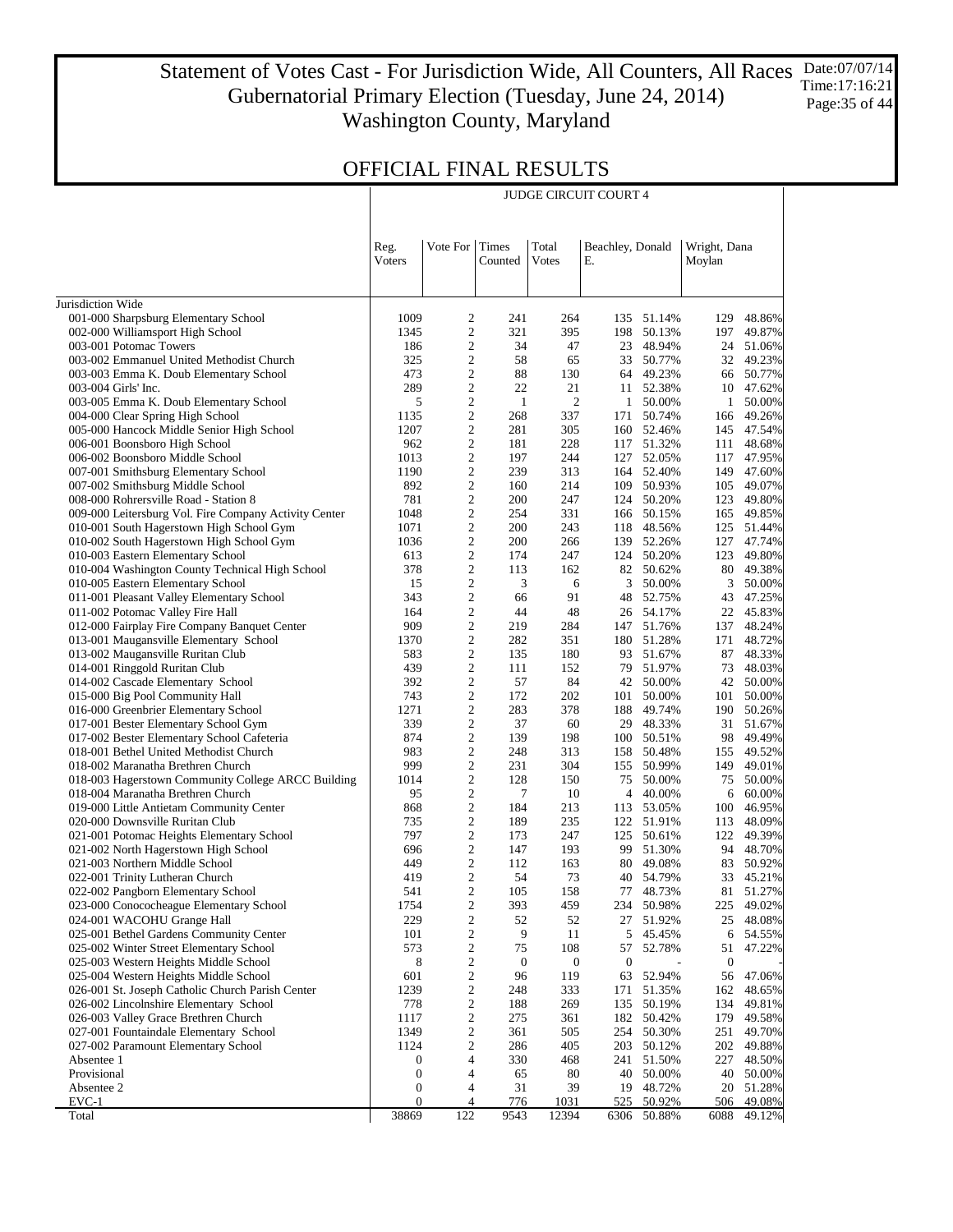Statement of Votes Cast - For Jurisdiction Wide, All Counters, All Races Gubernatorial Primary Election (Tuesday, June 24, 2014) Washington County, Maryland Date:07/07/14 Time:17:16:21 Page:36 of 44

STATE'S ATTORNEY

### OFFICIAL FINAL RESULTS

|                                                                            | Reg.<br>Voters                       | Vote For                     | <b>Times</b><br>Counted | Total<br>Votes   | Strong, Charles P           |
|----------------------------------------------------------------------------|--------------------------------------|------------------------------|-------------------------|------------------|-----------------------------|
|                                                                            |                                      |                              |                         |                  |                             |
| Jurisdiction Wide                                                          |                                      |                              |                         |                  |                             |
| 001-000 Sharpsburg Elementary School                                       | 1009                                 | 1                            | 241                     | 159              | 159 100.00%                 |
| 002-000 Williamsport High School                                           | 1345                                 | $\mathbf{1}$                 | 321                     | 207              | 207 100.00%                 |
| 003-001 Potomac Towers                                                     | 186                                  | $\mathbf{1}$                 | 34                      | 27               | 27 100.00%                  |
| 003-002 Emmanuel United Methodist Church                                   | 325                                  | $\mathbf{1}$                 | 58                      | 35               | 35 100.00%                  |
| 003-003 Emma K. Doub Elementary School                                     | 473                                  | $\mathbf{1}$                 | 88                      | 66               | 66 100.00%                  |
| 003-004 Girls' Inc.                                                        | 289                                  | $\mathbf{1}$                 | 22                      | 13               | 13 100.00%                  |
| 003-005 Emma K. Doub Elementary School                                     | 5                                    | $\mathbf{1}$                 | $\mathbf{1}$            | 1                | 1 100.00%                   |
| 004-000 Clear Spring High School                                           | 1135<br>1207                         | $\mathbf{1}$<br>$\mathbf{1}$ | 268<br>281              | 182<br>177       | 182 100.00%                 |
| 005-000 Hancock Middle Senior High School<br>006-001 Boonsboro High School | 962                                  | $\mathbf{1}$                 | 181                     | 116              | 177 100.00%<br>116 100.00%  |
| 006-002 Boonsboro Middle School                                            | 1013                                 | $\mathbf{1}$                 | 197                     | 133              | 133 100.00%                 |
| 007-001 Smithsburg Elementary School                                       | 1190                                 | $\mathbf{1}$                 | 239                     | 162              | 162 100.00%                 |
| 007-002 Smithsburg Middle School                                           | 892                                  | $\mathbf{1}$                 | 160                     | 114              | 114 100.00%                 |
| 008-000 Rohrersville Road - Station 8                                      | 781                                  | $\mathbf{1}$                 | 200                     | 127              | 127 100.00%                 |
| 009-000 Leitersburg Vol. Fire Company Activity Center                      | 1048                                 | $\mathbf{1}$                 | 254                     | 163              | 163 100.00%                 |
| 010-001 South Hagerstown High School Gym                                   | 1071                                 | $\mathbf{1}$                 | 200                     | 128              | 128 100.00%                 |
| 010-002 South Hagerstown High School Gym                                   | 1036                                 | $\mathbf{1}$                 | 200                     | 139              | 139 100.00%                 |
| 010-003 Eastern Elementary School                                          | 613                                  | $\mathbf{1}$                 | 174                     | 129              | 129 100.00%                 |
| 010-004 Washington County Technical High School                            | 378                                  | $\mathbf{1}$                 | 113                     | 82               | 82 100.00%                  |
| 010-005 Eastern Elementary School                                          | 15                                   | $\mathbf{1}$                 | 3                       | $\mathfrak{Z}$   | 3 100.00%                   |
| 011-001 Pleasant Valley Elementary School                                  | 343                                  | $\mathbf{1}$                 | 66                      | 47               | 47 100.00%                  |
| 011-002 Potomac Valley Fire Hall                                           | 164                                  | $\mathbf{1}$                 | 44                      | 30               | 30 100.00%                  |
| 012-000 Fairplay Fire Company Banquet Center                               | 909                                  | $\mathbf{1}$                 | 219                     | 152              | 152 100.00%                 |
| 013-001 Maugansville Elementary School                                     | 1370                                 | $\mathbf{1}$                 | 282                     | 188              | 188 100.00%                 |
| 013-002 Maugansville Ruritan Club                                          | 583                                  | $\mathbf{1}$<br>$\mathbf{1}$ | 135                     | 96               | 96 100.00%                  |
| 014-001 Ringgold Ruritan Club<br>014-002 Cascade Elementary School         | 439<br>392                           | $\mathbf{1}$                 | 111<br>57               | 81<br>44         | 81 100.00%<br>44 100.00%    |
| 015-000 Big Pool Community Hall                                            | 743                                  | $\mathbf{1}$                 | 172                     | 103              | 103 100.00%                 |
| 016-000 Greenbrier Elementary School                                       | 1271                                 | $\mathbf{1}$                 | 283                     | 194              | 194 100.00%                 |
| 017-001 Bester Elementary School Gym                                       | 339                                  | $\mathbf{1}$                 | 37                      | 31               | 31 100.00%                  |
| 017-002 Bester Elementary School Cafeteria                                 | 874                                  | $\mathbf{1}$                 | 139                     | 106              | 106 100.00%                 |
| 018-001 Bethel United Methodist Church                                     | 983                                  | $\mathbf{1}$                 | 248                     | 158              | 158 100.00%                 |
| 018-002 Maranatha Brethren Church                                          | 999                                  | $\mathbf{1}$                 | 231                     | 150              | 150 100.00%                 |
| 018-003 Hagerstown Community College ARCC Building                         | 1014                                 | $\mathbf{1}$                 | 128                     | 77               | 77 100.00%                  |
| 018-004 Maranatha Brethren Church                                          | 95                                   | $\mathbf{1}$                 | 7                       | 6                | 6 100.00%                   |
| 019-000 Little Antietam Community Center                                   | 868                                  | $\mathbf{1}$                 | 184                     | 110              | 110 100.00%                 |
| 020-000 Downsville Ruritan Club                                            | 735                                  | $\mathbf{1}$                 | 189                     | 125              | 125 100.00%                 |
| 021-001 Potomac Heights Elementary School                                  | 797                                  | $\mathbf{1}$                 | 173                     | 127              | 127 100.00%                 |
| 021-002 North Hagerstown High School                                       | 696                                  | $\mathbf{1}$                 | 147                     | 106              | 106 100.00%                 |
| 021-003 Northern Middle School                                             | 449                                  | $\mathbf{1}$<br>$\mathbf{1}$ | 112<br>54               | 82<br>44         | 82 100.00%                  |
| 022-001 Trinity Lutheran Church<br>022-002 Pangborn Elementary School      | 419<br>541                           | $\mathbf{1}$                 | 105                     | 78               | 44 100.00%<br>78 100.00%    |
| 023-000 Conococheague Elementary School                                    | 1754                                 | $\mathbf{1}$                 | 393                     | 249              | 249 100.00%                 |
| 024-001 WACOHU Grange Hall                                                 | 229                                  | $\mathbf{1}$                 | 52                      | 28               | 28 100.00%                  |
| 025-001 Bethel Gardens Community Center                                    | 101                                  | $\mathbf{1}$                 | 9                       | 5                | 5 100.00%                   |
| 025-002 Winter Street Elementary School                                    | 573                                  | $\mathbf{1}$                 | 75                      | 59               | 59 100.00%                  |
| 025-003 Western Heights Middle School                                      | 8                                    | $\mathbf{1}$                 | 0                       | $\boldsymbol{0}$ | $\boldsymbol{0}$            |
| 025-004 Western Heights Middle School                                      | 601                                  | $\mathbf{1}$                 | 96                      | 61               | 61 100.00%                  |
| 026-001 St. Joseph Catholic Church Parish Center                           | 1239                                 | 1                            | 248                     | 184              | 184 100.00%                 |
| 026-002 Lincolnshire Elementary School                                     | 778                                  | $\mathbf{1}$                 | 188                     | 138              | 138 100.00%                 |
| 026-003 Valley Grace Brethren Church                                       | 1117                                 | 1                            | 275                     | 189              | 189 100.00%                 |
| 027-001 Fountaindale Elementary School                                     | 1349                                 | $\mathbf{1}$                 | 361                     | 261              | 261 100.00%                 |
| 027-002 Paramount Elementary School                                        | 1124                                 | $\mathbf{1}$                 | 286                     | 203              | 203 100.00%                 |
| Absentee 1                                                                 | $\boldsymbol{0}$                     | $\sqrt{2}$                   | 330                     | 250              | 250 100.00%                 |
| Provisional                                                                | $\boldsymbol{0}$                     | $\sqrt{2}$                   | 65                      | 41               | 41 100.00%                  |
| Absentee 2<br>$EVC-1$                                                      | $\boldsymbol{0}$<br>$\boldsymbol{0}$ | $\sqrt{2}$<br>2              | 31<br>776               | 18<br>531        | 18 100.00%                  |
| Total                                                                      | 38869                                | 61                           | 9543                    | 6515             | 531 100.00%<br>6515 100.00% |
|                                                                            |                                      |                              |                         |                  |                             |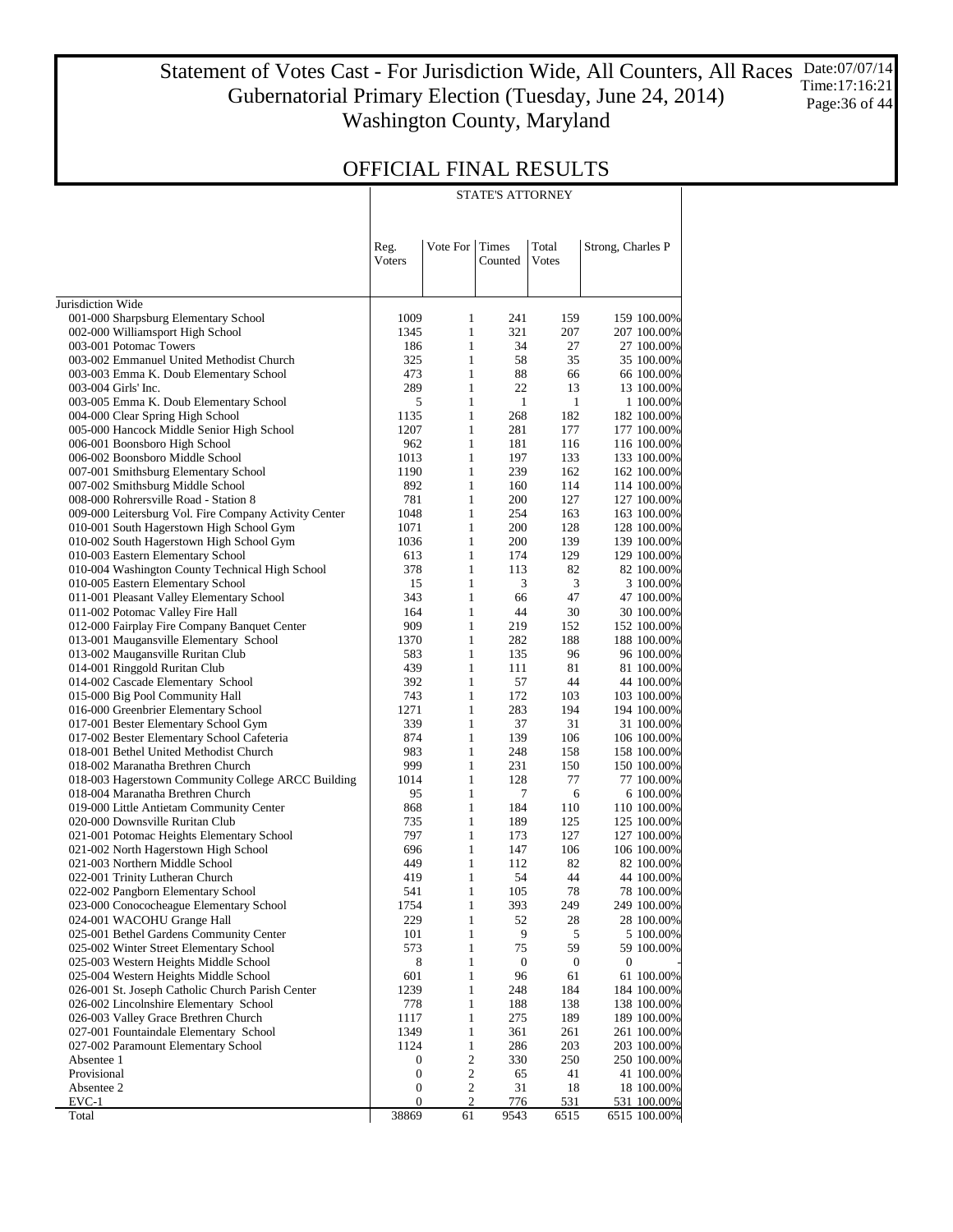Statement of Votes Cast - For Jurisdiction Wide, All Counters, All Races Gubernatorial Primary Election (Tuesday, June 24, 2014) Washington County, Maryland Date:07/07/14 Time:17:16:21 Page:37 of 44

CLERK CIRCUIT COURT

|                                                                               | Reg.<br>Voters   | Vote For                     | Times<br>Counted | Total<br>Votes   | Bigelow, Douglas<br>C.     |
|-------------------------------------------------------------------------------|------------------|------------------------------|------------------|------------------|----------------------------|
| Jurisdiction Wide                                                             |                  |                              |                  |                  |                            |
| 001-000 Sharpsburg Elementary School                                          | 1009             | 1                            | 241              | 152              | 152 100.00%                |
| 002-000 Williamsport High School                                              | 1345             | $\mathbf{1}$                 | 321              | 201              | 201 100.00%                |
| 003-001 Potomac Towers                                                        | 186              | $\mathbf{1}$                 | 34               | 25               | 25 100.00%                 |
| 003-002 Emmanuel United Methodist Church                                      | 325              | $\mathbf{1}$                 | 58               | 30               | 30 100.00%                 |
| 003-003 Emma K. Doub Elementary School                                        | 473              | $\mathbf{1}$                 | 88               | 63               | 63 100.00%                 |
| 003-004 Girls' Inc.                                                           | 289              | $\mathbf{1}$                 | 22               | 11               | 11 100.00%                 |
| 003-005 Emma K. Doub Elementary School                                        | 5                | $\mathbf{1}$                 | 1                | $\mathbf{1}$     | 1 100.00%                  |
| 004-000 Clear Spring High School                                              | 1135             | $\mathbf{1}$                 | 268              | 176              | 176 100.00%                |
| 005-000 Hancock Middle Senior High School                                     | 1207             | $\mathbf{1}$                 | 281              | 168              | 168 100.00%                |
| 006-001 Boonsboro High School<br>006-002 Boonsboro Middle School              | 962<br>1013      | $\mathbf{1}$<br>$\mathbf{1}$ | 181<br>197       | 118<br>131       | 118 100.00%<br>131 100.00% |
| 007-001 Smithsburg Elementary School                                          | 1190             | $\mathbf{1}$                 | 239              | 161              | 161 100.00%                |
| 007-002 Smithsburg Middle School                                              | 892              | $\mathbf{1}$                 | 160              | 112              | 112 100.00%                |
| 008-000 Rohrersville Road - Station 8                                         | 781              | $\mathbf{1}$                 | 200              | 130              | 130 100.00%                |
| 009-000 Leitersburg Vol. Fire Company Activity Center                         | 1048             | $\mathbf{1}$                 | 254              | 155              | 155 100.00%                |
| 010-001 South Hagerstown High School Gym                                      | 1071             | $\mathbf{1}$                 | 200              | 126              | 126 100.00%                |
| 010-002 South Hagerstown High School Gym                                      | 1036             | $\mathbf{1}$                 | 200              | 138              | 138 100.00%                |
| 010-003 Eastern Elementary School                                             | 613              | $\mathbf{1}$                 | 174              | 132              | 132 100.00%                |
| 010-004 Washington County Technical High School                               | 378              | $\mathbf{1}$                 | 113              | 80               | 80 100.00%                 |
| 010-005 Eastern Elementary School                                             | 15               | $\mathbf{1}$                 | 3                | $\overline{2}$   | 2 100.00%                  |
| 011-001 Pleasant Valley Elementary School<br>011-002 Potomac Valley Fire Hall | 343<br>164       | $\mathbf{1}$<br>$\mathbf{1}$ | 66<br>44         | 46<br>27         | 46 100.00%<br>27 100.00%   |
| 012-000 Fairplay Fire Company Banquet Center                                  | 909              | $\mathbf{1}$                 | 219              | 156              | 156 100.00%                |
| 013-001 Maugansville Elementary School                                        | 1370             | $\mathbf{1}$                 | 282              | 182              | 182 100.00%                |
| 013-002 Maugansville Ruritan Club                                             | 583              | $\mathbf{1}$                 | 135              | 94               | 94 100.00%                 |
| 014-001 Ringgold Ruritan Club                                                 | 439              | $\mathbf{1}$                 | 111              | 78               | 78 100.00%                 |
| 014-002 Cascade Elementary School                                             | 392              | $\mathbf{1}$                 | 57               | 44               | 44 100.00%                 |
| 015-000 Big Pool Community Hall                                               | 743              | $\mathbf{1}$                 | 172              | 101              | 101 100.00%                |
| 016-000 Greenbrier Elementary School                                          | 1271             | $\mathbf{1}$                 | 283              | 192              | 192 100.00%                |
| 017-001 Bester Elementary School Gym                                          | 339              | $\mathbf{1}$                 | 37               | 31               | 31 100.00%                 |
| 017-002 Bester Elementary School Cafeteria                                    | 874              | $\mathbf{1}$                 | 139              | 102              | 102 100.00%                |
| 018-001 Bethel United Methodist Church<br>018-002 Maranatha Brethren Church   | 983<br>999       | $\mathbf{1}$<br>$\mathbf{1}$ | 248<br>231       | 153<br>154       | 153 100.00%<br>154 100.00% |
| 018-003 Hagerstown Community College ARCC Building                            | 1014             | $\mathbf{1}$                 | 128              | 77               | 77 100.00%                 |
| 018-004 Maranatha Brethren Church                                             | 95               | $\mathbf{1}$                 | 7                | 6                | 6 100.00%                  |
| 019-000 Little Antietam Community Center                                      | 868              | $\mathbf{1}$                 | 184              | 112              | 112 100.00%                |
| 020-000 Downsville Ruritan Club                                               | 735              | $\mathbf{1}$                 | 189              | 113              | 113 100.00%                |
| 021-001 Potomac Heights Elementary School                                     | 797              | $\mathbf{1}$                 | 173              | 119              | 119 100.00%                |
| 021-002 North Hagerstown High School                                          | 696              | $\mathbf{1}$                 | 147              | 102              | 102 100.00%                |
| 021-003 Northern Middle School                                                | 449              | $\mathbf{1}$                 | 112              | 76               | 76 100.00%                 |
| 022-001 Trinity Lutheran Church                                               | 419              | $\mathbf{1}$                 | 54               | 45               | 45 100.00%                 |
| 022-002 Pangborn Elementary School                                            | 541              | $\mathbf{1}$                 | 105              | 73               | 73 100.00%                 |
| 023-000 Conococheague Elementary School<br>024-001 WACOHU Grange Hall         | 1754<br>229      | 1<br>1                       | 393<br>52        | 244<br>29        | 244 100.00%<br>29 100.00%  |
| 025-001 Bethel Gardens Community Center                                       | 101              | $\mathbf{1}$                 | 9                | 6                | 6 100.00%                  |
| 025-002 Winter Street Elementary School                                       | 573              | $\mathbf{1}$                 | 75               | 61               | 61 100.00%                 |
| 025-003 Western Heights Middle School                                         | 8                | $\mathbf{1}$                 | 0                | $\boldsymbol{0}$ | $\mathbf{0}$               |
| 025-004 Western Heights Middle School                                         | 601              | $\mathbf{1}$                 | 96               | 59               | 59 100.00%                 |
| 026-001 St. Joseph Catholic Church Parish Center                              | 1239             | $\mathbf{1}$                 | 248              | 184              | 184 100.00%                |
| 026-002 Lincolnshire Elementary School                                        | 778              | $\mathbf{1}$                 | 188              | 132              | 132 100.00%                |
| 026-003 Valley Grace Brethren Church                                          | 1117             | $\mathbf{1}$                 | 275              | 185              | 185 100.00%                |
| 027-001 Fountaindale Elementary School                                        | 1349             | $\mathbf{1}$                 | 361              | 243              | 243 100.00%                |
| 027-002 Paramount Elementary School<br>Absentee 1                             | 1124<br>0        | $\mathbf{1}$<br>2            | 286<br>330       | 197<br>239       | 197 100.00%<br>239 100.00% |
| Provisional                                                                   | $\boldsymbol{0}$ | $\sqrt{2}$                   | 65               | 37               | 37 100.00%                 |
| Absentee 2                                                                    | $\boldsymbol{0}$ | 2                            | 31               | 17               | 17 100.00%                 |
| $EVC-1$                                                                       | $\boldsymbol{0}$ | 2                            | 776              | 503              | 503 100.00%                |
| Total                                                                         | 38869            | 61                           | 9543             | 6331             | 6331 100.00%               |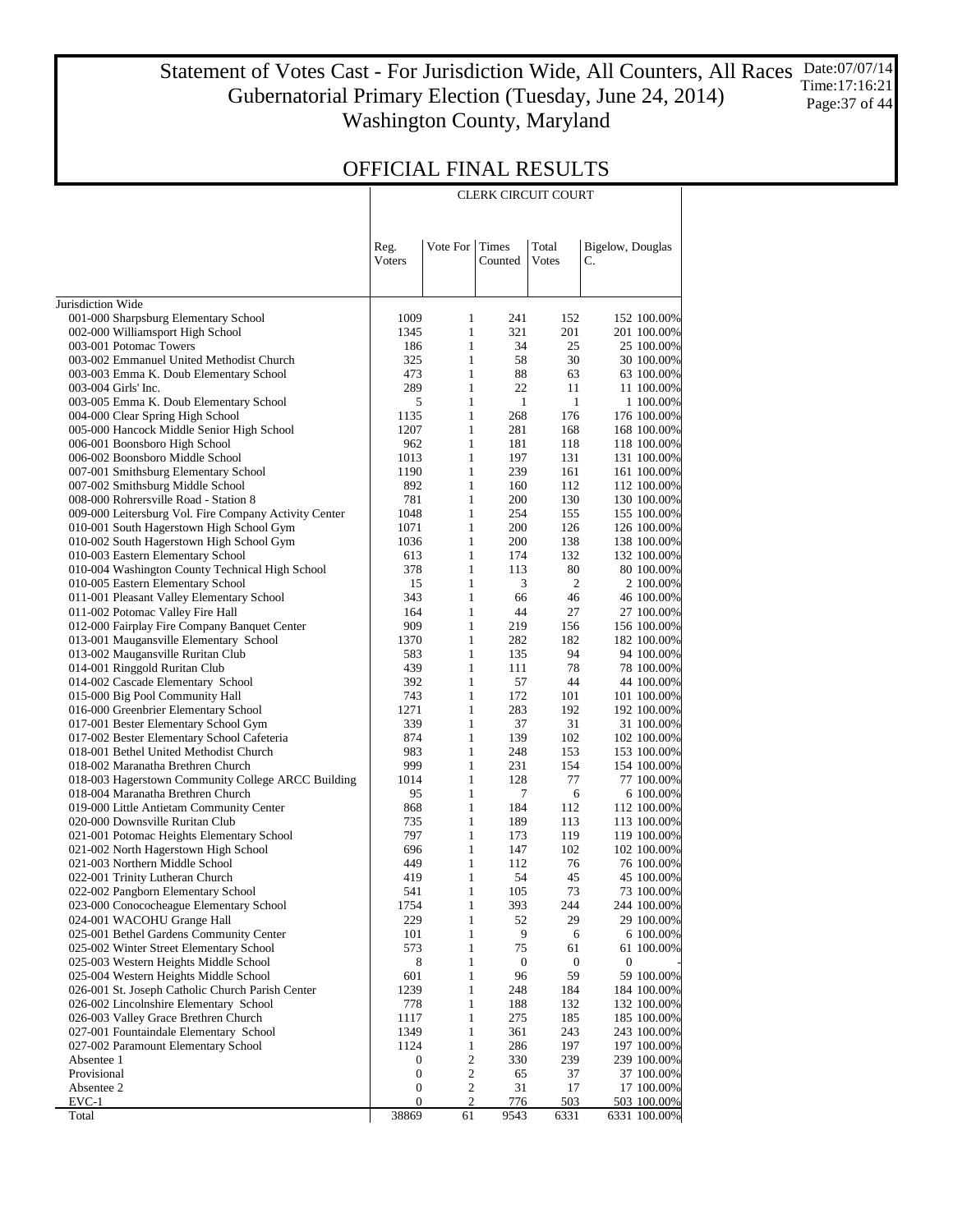Statement of Votes Cast - For Jurisdiction Wide, All Counters, All Races Gubernatorial Primary Election (Tuesday, June 24, 2014) Washington County, Maryland Date:07/07/14 Time:17:16:21 Page:38 of 44

JUDGE ORPHANS COURT

| Vote For<br>Times<br>Total<br>Adair, Robert<br>Costley,<br>Cox, Paul B Jr.<br>Reg.<br><b>V</b> oters<br>Counted<br>Votes<br>Cassandra L<br>Jurisdiction Wide<br>001-000 Sharpsburg Elementary School<br>1009<br>3<br>241<br>386<br>12.44%<br>51 13.21%<br>33<br>8.55%<br>48<br>3<br>002-000 Williamsport High School<br>1345<br>321<br>527<br>11.57%<br>87<br>16.51%<br>79<br>14.99%<br>61<br>3<br>9<br>003-001 Potomac Towers<br>186<br>34<br>54<br>18.52%<br>10<br>18.52%<br>16.67%<br>10<br>3<br>97<br>003-002 Emmanuel United Methodist Church<br>325<br>58<br>14.43%<br>12 12.37%<br>22<br>22.68%<br>14<br>3<br>003-003 Emma K. Doub Elementary School<br>473<br>88<br>161<br>20<br>12.42%<br>29 18.01%<br>14.91%<br>24<br>289<br>3<br>003-004 Girls' Inc.<br>22<br>36<br>6<br>16.67%<br>8<br>22.22%<br>5<br>13.89%<br>3<br>0.00%<br>003-005 Emma K. Doub Elementary School<br>5<br>1<br>3<br>$\boldsymbol{0}$<br>0.00%<br>$\boldsymbol{0}$<br>0.00%<br>$\boldsymbol{0}$<br>3<br>004-000 Clear Spring High School<br>1135<br>268<br>437<br>17.16%<br>49<br>11.21%<br>72<br>16.48%<br>75<br>1207<br>3<br>005-000 Hancock Middle Senior High School<br>281<br>450<br>67<br>14.89%<br>72<br>16.00%<br>73<br>16.22%<br>3<br>8.97%<br>006-001 Boonsboro High School<br>962<br>181<br>290<br>26<br>39<br>13.45%<br>47<br>16.21%<br>3<br>197<br>006-002 Boonsboro Middle School<br>1013<br>316<br>12.97%<br>50<br>15.82%<br>40<br>12.66%<br>41<br>3<br>239<br>007-001 Smithsburg Elementary School<br>1190<br>435<br>14.48%<br>62 14.25%<br>52 11.95%<br>63<br>892<br>3<br>007-002 Smithsburg Middle School<br>160<br>281<br>31<br>11.03%<br>52 18.51%<br>33<br>11.74%<br>3<br>008-000 Rohrersville Road - Station 8<br>781<br>200<br>298<br>42<br>14.09%<br>53 17.79%<br>42 14.09%<br>3<br>429<br>009-000 Leitersburg Vol. Fire Company Activity Center<br>1048<br>254<br>49<br>11.42%<br>60<br>13.99%<br>62<br>14.45%<br>3<br>010-001 South Hagerstown High School Gym<br>1071<br>200<br>357<br>35<br>9.80%<br>16.81%<br>15.69%<br>60<br>56<br>3<br>010-002 South Hagerstown High School Gym<br>1036<br>200<br>364<br>47<br>12.91%<br>55<br>15.11%<br>14.84%<br>54<br>3<br>010-003 Eastern Elementary School<br>613<br>174<br>346<br>15.90%<br>68<br>19.65%<br>60<br>17.34%<br>55<br>3<br>010-004 Washington County Technical High School<br>378<br>113<br>207<br>14.98%<br>28 13.53%<br>28<br>13.53%<br>31<br>3<br>3<br>2 22.22%<br>010-005 Eastern Elementary School<br>15<br>9<br>11.11%<br>11.11%<br>1<br>1<br>3<br>011-001 Pleasant Valley Elementary School<br>343<br>66<br>104<br>17.31%<br>12 11.54%<br>17<br>16.35%<br>18<br>3<br>011-002 Potomac Valley Fire Hall<br>164<br>44<br>79<br>9<br>11.39%<br>13<br>16.46%<br>7.59%<br>6<br>909<br>3<br>11.69%<br>012-000 Fairplay Fire Company Banquet Center<br>219<br>385<br>15.84%<br>54<br>14.03%<br>61<br>45<br>3<br>013-001 Maugansville Elementary School<br>1370<br>282<br>483<br>14.49%<br>57 11.80%<br>79<br>16.36%<br>70<br>3<br>13.99%<br>013-002 Maugansville Ruritan Club<br>583<br>135<br>243<br>33<br>13.58%<br>38<br>15.64%<br>34<br>3<br>014-001 Ringgold Ruritan Club<br>439<br>111<br>149<br>20<br>13.42%<br>31<br>20.81%<br>17.45%<br>26<br>392<br>3<br>57<br>014-002 Cascade Elementary School<br>113<br>9.73%<br>20 17.70%<br>14.16%<br>11<br>16<br>3<br>015-000 Big Pool Community Hall<br>743<br>172<br>255<br>32<br>12.55%<br>37 14.51%<br>37<br>14.51%<br>1271<br>3<br>283<br>016-000 Greenbrier Elementary School<br>463<br>11.88%<br>69<br>14.90%<br>13.82%<br>55<br>64<br>3<br>017-001 Bester Elementary School Gym<br>339<br>37<br>85<br>13<br>15.29%<br>18.82%<br>12<br>14.12%<br>16<br>874<br>3<br>017-002 Bester Elementary School Cafeteria<br>139<br>263<br>37<br>14.07%<br>48<br>18.25%<br>39<br>14.83%<br>983<br>3<br>018-001 Bethel United Methodist Church<br>248<br>404<br>53<br>13.12%<br>59<br>14.60%<br>13.37%<br>54<br>999<br>3<br>231<br>388<br>52<br>13.40%<br>65<br>16.75%<br>57<br>14.69%<br>018-002 Maranatha Brethren Church<br>3<br>1014<br>128<br>182<br>25<br>13.74%<br>35<br>19.23%<br>23<br>12.64%<br>018-003 Hagerstown Community College ARCC Building<br>95<br>3<br>7<br>$\overline{c}$<br>018-004 Maranatha Brethren Church<br>16<br>3<br>18.75%<br>$\overline{4}$<br>25.00%<br>12.50%<br>3<br>12.99%<br>868<br>184<br>308<br>14.29%<br>16.23%<br>019-000 Little Antietam Community Center<br>44<br>50<br>40<br>3<br>735<br>189<br>314<br>11.46%<br>49<br>15.61%<br>11.15%<br>020-000 Downsville Ruritan Club<br>36<br>35<br>3<br>797<br>173<br>298<br>16.78%<br>13.76%<br>17.11%<br>021-001 Potomac Heights Elementary School<br>50<br>41<br>51<br>3<br>16.29%<br>021-002 North Hagerstown High School<br>696<br>147<br>264<br>42 15.91%<br>39<br>14.77%<br>43<br>3<br>7.39%<br>021-003 Northern Middle School<br>449<br>112<br>176<br>23<br>13.07%<br>13<br>20.45%<br>36<br>3<br>14.29%<br>419<br>54<br>105<br>17<br>16.19%<br>15<br>13.33%<br>022-001 Trinity Lutheran Church<br>14<br>3<br>022-002 Pangborn Elementary School<br>541<br>105<br>197<br>30<br>15.23%<br>33 16.75%<br>27 13.71%<br>023-000 Conococheague Elementary School<br>393<br>627<br>97<br>3<br>81<br>102<br>16.27%<br>1754<br>12.92%<br>15.47%<br>3<br>024-001 WACOHU Grange Hall<br>229<br>52<br>95<br>17 17.89%<br>9<br>9.47%<br>19<br>20.00%<br>18<br>$\boldsymbol{2}$<br>101<br>3<br>9<br>2<br>$\mathbf{1}$<br>5.56%<br>025-001 Bethel Gardens Community Center<br>11.11%<br>11.11%<br>573<br>3<br>75<br>22<br>28<br>17.95%<br>25<br>025-002 Winter Street Elementary School<br>156<br>14.10%<br>16.03%<br>8<br>3<br>$\boldsymbol{0}$<br>$\boldsymbol{0}$<br>$\boldsymbol{0}$<br>$\boldsymbol{0}$<br>025-003 Western Heights Middle School<br>$\mathbf{0}$<br>601<br>3<br>183<br>14.21%<br>14.21%<br>18.03%<br>025-004 Western Heights Middle School<br>96<br>26<br>26<br>33<br>3<br>026-001 St. Joseph Catholic Church Parish Center<br>1239<br>248<br>493<br>14.00%<br>12.78%<br>69<br>63<br>15.42%<br>76<br>778<br>3<br>188<br>373<br>16.62%<br>026-002 Lincolnshire Elementary School<br>50<br>13.40%<br>62<br>15.01%<br>56<br>026-003 Valley Grace Brethren Church<br>1117<br>3<br>275<br>490<br>70<br>14.29%<br>13.27%<br>65<br>11.43%<br>56<br>3<br>1349<br>612<br>16.83%<br>76<br>12.42%<br>14.71%<br>027-001 Fountaindale Elementary School<br>361<br>103<br>90<br>1124<br>3<br>286<br>498<br>71<br>14.26%<br>14.26%<br>027-002 Paramount Elementary School<br>75<br>15.06%<br>71<br>6<br>330<br>669<br>93<br>13.90%<br>88<br>13.15%<br>Absentee 1<br>98<br>14.65%<br>0<br>Provisional<br>104<br>10<br>9.62%<br>16.35%<br>0<br>6<br>65<br>15<br>14.42%<br>17<br>31<br>40<br>10.00%<br>9 22.50%<br>5<br>12.50%<br>Absentee 2<br>0<br>6<br>4<br>$\overline{0}$<br>776<br>1392<br>191<br>220<br>15.80%<br>15.01%<br>$EVC-1$<br>6<br>13.72%<br>209<br>38869<br>183<br>9543<br>2279<br>14.99%<br>Total<br>16507<br>13.81%<br>2475<br>2398<br>14.53% |  |  |  |  |  |  |
|------------------------------------------------------------------------------------------------------------------------------------------------------------------------------------------------------------------------------------------------------------------------------------------------------------------------------------------------------------------------------------------------------------------------------------------------------------------------------------------------------------------------------------------------------------------------------------------------------------------------------------------------------------------------------------------------------------------------------------------------------------------------------------------------------------------------------------------------------------------------------------------------------------------------------------------------------------------------------------------------------------------------------------------------------------------------------------------------------------------------------------------------------------------------------------------------------------------------------------------------------------------------------------------------------------------------------------------------------------------------------------------------------------------------------------------------------------------------------------------------------------------------------------------------------------------------------------------------------------------------------------------------------------------------------------------------------------------------------------------------------------------------------------------------------------------------------------------------------------------------------------------------------------------------------------------------------------------------------------------------------------------------------------------------------------------------------------------------------------------------------------------------------------------------------------------------------------------------------------------------------------------------------------------------------------------------------------------------------------------------------------------------------------------------------------------------------------------------------------------------------------------------------------------------------------------------------------------------------------------------------------------------------------------------------------------------------------------------------------------------------------------------------------------------------------------------------------------------------------------------------------------------------------------------------------------------------------------------------------------------------------------------------------------------------------------------------------------------------------------------------------------------------------------------------------------------------------------------------------------------------------------------------------------------------------------------------------------------------------------------------------------------------------------------------------------------------------------------------------------------------------------------------------------------------------------------------------------------------------------------------------------------------------------------------------------------------------------------------------------------------------------------------------------------------------------------------------------------------------------------------------------------------------------------------------------------------------------------------------------------------------------------------------------------------------------------------------------------------------------------------------------------------------------------------------------------------------------------------------------------------------------------------------------------------------------------------------------------------------------------------------------------------------------------------------------------------------------------------------------------------------------------------------------------------------------------------------------------------------------------------------------------------------------------------------------------------------------------------------------------------------------------------------------------------------------------------------------------------------------------------------------------------------------------------------------------------------------------------------------------------------------------------------------------------------------------------------------------------------------------------------------------------------------------------------------------------------------------------------------------------------------------------------------------------------------------------------------------------------------------------------------------------------------------------------------------------------------------------------------------------------------------------------------------------------------------------------------------------------------------------------------------------------------------------------------------------------------------------------------------------------------------------------------------------------------------------------------------------------------------------------------------------------------------------------------------------------------------------------------------------------------------------------------------------------------------------------------------------------------------------------------------------------------------------------------------------------------------------------------------------------------------------------------------------------------------------------------------------------------------------------------------------------------------------------------------------------------------------------------------------------------------------------------------------------------------------------------------------------------------------------------------------------------------------------------------------------------------------------------------------------------------------------------------------------------------------------------------------------------------------------------------------------------------------------------------------|--|--|--|--|--|--|
|                                                                                                                                                                                                                                                                                                                                                                                                                                                                                                                                                                                                                                                                                                                                                                                                                                                                                                                                                                                                                                                                                                                                                                                                                                                                                                                                                                                                                                                                                                                                                                                                                                                                                                                                                                                                                                                                                                                                                                                                                                                                                                                                                                                                                                                                                                                                                                                                                                                                                                                                                                                                                                                                                                                                                                                                                                                                                                                                                                                                                                                                                                                                                                                                                                                                                                                                                                                                                                                                                                                                                                                                                                                                                                                                                                                                                                                                                                                                                                                                                                                                                                                                                                                                                                                                                                                                                                                                                                                                                                                                                                                                                                                                                                                                                                                                                                                                                                                                                                                                                                                                                                                                                                                                                                                                                                                                                                                                                                                                                                                                                                                                                                                                                                                                                                                                                                                                                                                                                                                                                                                                                                                                                                                                                                                                                                                                                                                                                                                                                                                                                                                                                                                                                                                                                                                                                                                                                                                                                      |  |  |  |  |  |  |
|                                                                                                                                                                                                                                                                                                                                                                                                                                                                                                                                                                                                                                                                                                                                                                                                                                                                                                                                                                                                                                                                                                                                                                                                                                                                                                                                                                                                                                                                                                                                                                                                                                                                                                                                                                                                                                                                                                                                                                                                                                                                                                                                                                                                                                                                                                                                                                                                                                                                                                                                                                                                                                                                                                                                                                                                                                                                                                                                                                                                                                                                                                                                                                                                                                                                                                                                                                                                                                                                                                                                                                                                                                                                                                                                                                                                                                                                                                                                                                                                                                                                                                                                                                                                                                                                                                                                                                                                                                                                                                                                                                                                                                                                                                                                                                                                                                                                                                                                                                                                                                                                                                                                                                                                                                                                                                                                                                                                                                                                                                                                                                                                                                                                                                                                                                                                                                                                                                                                                                                                                                                                                                                                                                                                                                                                                                                                                                                                                                                                                                                                                                                                                                                                                                                                                                                                                                                                                                                                                      |  |  |  |  |  |  |
|                                                                                                                                                                                                                                                                                                                                                                                                                                                                                                                                                                                                                                                                                                                                                                                                                                                                                                                                                                                                                                                                                                                                                                                                                                                                                                                                                                                                                                                                                                                                                                                                                                                                                                                                                                                                                                                                                                                                                                                                                                                                                                                                                                                                                                                                                                                                                                                                                                                                                                                                                                                                                                                                                                                                                                                                                                                                                                                                                                                                                                                                                                                                                                                                                                                                                                                                                                                                                                                                                                                                                                                                                                                                                                                                                                                                                                                                                                                                                                                                                                                                                                                                                                                                                                                                                                                                                                                                                                                                                                                                                                                                                                                                                                                                                                                                                                                                                                                                                                                                                                                                                                                                                                                                                                                                                                                                                                                                                                                                                                                                                                                                                                                                                                                                                                                                                                                                                                                                                                                                                                                                                                                                                                                                                                                                                                                                                                                                                                                                                                                                                                                                                                                                                                                                                                                                                                                                                                                                                      |  |  |  |  |  |  |
|                                                                                                                                                                                                                                                                                                                                                                                                                                                                                                                                                                                                                                                                                                                                                                                                                                                                                                                                                                                                                                                                                                                                                                                                                                                                                                                                                                                                                                                                                                                                                                                                                                                                                                                                                                                                                                                                                                                                                                                                                                                                                                                                                                                                                                                                                                                                                                                                                                                                                                                                                                                                                                                                                                                                                                                                                                                                                                                                                                                                                                                                                                                                                                                                                                                                                                                                                                                                                                                                                                                                                                                                                                                                                                                                                                                                                                                                                                                                                                                                                                                                                                                                                                                                                                                                                                                                                                                                                                                                                                                                                                                                                                                                                                                                                                                                                                                                                                                                                                                                                                                                                                                                                                                                                                                                                                                                                                                                                                                                                                                                                                                                                                                                                                                                                                                                                                                                                                                                                                                                                                                                                                                                                                                                                                                                                                                                                                                                                                                                                                                                                                                                                                                                                                                                                                                                                                                                                                                                                      |  |  |  |  |  |  |
|                                                                                                                                                                                                                                                                                                                                                                                                                                                                                                                                                                                                                                                                                                                                                                                                                                                                                                                                                                                                                                                                                                                                                                                                                                                                                                                                                                                                                                                                                                                                                                                                                                                                                                                                                                                                                                                                                                                                                                                                                                                                                                                                                                                                                                                                                                                                                                                                                                                                                                                                                                                                                                                                                                                                                                                                                                                                                                                                                                                                                                                                                                                                                                                                                                                                                                                                                                                                                                                                                                                                                                                                                                                                                                                                                                                                                                                                                                                                                                                                                                                                                                                                                                                                                                                                                                                                                                                                                                                                                                                                                                                                                                                                                                                                                                                                                                                                                                                                                                                                                                                                                                                                                                                                                                                                                                                                                                                                                                                                                                                                                                                                                                                                                                                                                                                                                                                                                                                                                                                                                                                                                                                                                                                                                                                                                                                                                                                                                                                                                                                                                                                                                                                                                                                                                                                                                                                                                                                                                      |  |  |  |  |  |  |
|                                                                                                                                                                                                                                                                                                                                                                                                                                                                                                                                                                                                                                                                                                                                                                                                                                                                                                                                                                                                                                                                                                                                                                                                                                                                                                                                                                                                                                                                                                                                                                                                                                                                                                                                                                                                                                                                                                                                                                                                                                                                                                                                                                                                                                                                                                                                                                                                                                                                                                                                                                                                                                                                                                                                                                                                                                                                                                                                                                                                                                                                                                                                                                                                                                                                                                                                                                                                                                                                                                                                                                                                                                                                                                                                                                                                                                                                                                                                                                                                                                                                                                                                                                                                                                                                                                                                                                                                                                                                                                                                                                                                                                                                                                                                                                                                                                                                                                                                                                                                                                                                                                                                                                                                                                                                                                                                                                                                                                                                                                                                                                                                                                                                                                                                                                                                                                                                                                                                                                                                                                                                                                                                                                                                                                                                                                                                                                                                                                                                                                                                                                                                                                                                                                                                                                                                                                                                                                                                                      |  |  |  |  |  |  |
|                                                                                                                                                                                                                                                                                                                                                                                                                                                                                                                                                                                                                                                                                                                                                                                                                                                                                                                                                                                                                                                                                                                                                                                                                                                                                                                                                                                                                                                                                                                                                                                                                                                                                                                                                                                                                                                                                                                                                                                                                                                                                                                                                                                                                                                                                                                                                                                                                                                                                                                                                                                                                                                                                                                                                                                                                                                                                                                                                                                                                                                                                                                                                                                                                                                                                                                                                                                                                                                                                                                                                                                                                                                                                                                                                                                                                                                                                                                                                                                                                                                                                                                                                                                                                                                                                                                                                                                                                                                                                                                                                                                                                                                                                                                                                                                                                                                                                                                                                                                                                                                                                                                                                                                                                                                                                                                                                                                                                                                                                                                                                                                                                                                                                                                                                                                                                                                                                                                                                                                                                                                                                                                                                                                                                                                                                                                                                                                                                                                                                                                                                                                                                                                                                                                                                                                                                                                                                                                                                      |  |  |  |  |  |  |
|                                                                                                                                                                                                                                                                                                                                                                                                                                                                                                                                                                                                                                                                                                                                                                                                                                                                                                                                                                                                                                                                                                                                                                                                                                                                                                                                                                                                                                                                                                                                                                                                                                                                                                                                                                                                                                                                                                                                                                                                                                                                                                                                                                                                                                                                                                                                                                                                                                                                                                                                                                                                                                                                                                                                                                                                                                                                                                                                                                                                                                                                                                                                                                                                                                                                                                                                                                                                                                                                                                                                                                                                                                                                                                                                                                                                                                                                                                                                                                                                                                                                                                                                                                                                                                                                                                                                                                                                                                                                                                                                                                                                                                                                                                                                                                                                                                                                                                                                                                                                                                                                                                                                                                                                                                                                                                                                                                                                                                                                                                                                                                                                                                                                                                                                                                                                                                                                                                                                                                                                                                                                                                                                                                                                                                                                                                                                                                                                                                                                                                                                                                                                                                                                                                                                                                                                                                                                                                                                                      |  |  |  |  |  |  |
|                                                                                                                                                                                                                                                                                                                                                                                                                                                                                                                                                                                                                                                                                                                                                                                                                                                                                                                                                                                                                                                                                                                                                                                                                                                                                                                                                                                                                                                                                                                                                                                                                                                                                                                                                                                                                                                                                                                                                                                                                                                                                                                                                                                                                                                                                                                                                                                                                                                                                                                                                                                                                                                                                                                                                                                                                                                                                                                                                                                                                                                                                                                                                                                                                                                                                                                                                                                                                                                                                                                                                                                                                                                                                                                                                                                                                                                                                                                                                                                                                                                                                                                                                                                                                                                                                                                                                                                                                                                                                                                                                                                                                                                                                                                                                                                                                                                                                                                                                                                                                                                                                                                                                                                                                                                                                                                                                                                                                                                                                                                                                                                                                                                                                                                                                                                                                                                                                                                                                                                                                                                                                                                                                                                                                                                                                                                                                                                                                                                                                                                                                                                                                                                                                                                                                                                                                                                                                                                                                      |  |  |  |  |  |  |
|                                                                                                                                                                                                                                                                                                                                                                                                                                                                                                                                                                                                                                                                                                                                                                                                                                                                                                                                                                                                                                                                                                                                                                                                                                                                                                                                                                                                                                                                                                                                                                                                                                                                                                                                                                                                                                                                                                                                                                                                                                                                                                                                                                                                                                                                                                                                                                                                                                                                                                                                                                                                                                                                                                                                                                                                                                                                                                                                                                                                                                                                                                                                                                                                                                                                                                                                                                                                                                                                                                                                                                                                                                                                                                                                                                                                                                                                                                                                                                                                                                                                                                                                                                                                                                                                                                                                                                                                                                                                                                                                                                                                                                                                                                                                                                                                                                                                                                                                                                                                                                                                                                                                                                                                                                                                                                                                                                                                                                                                                                                                                                                                                                                                                                                                                                                                                                                                                                                                                                                                                                                                                                                                                                                                                                                                                                                                                                                                                                                                                                                                                                                                                                                                                                                                                                                                                                                                                                                                                      |  |  |  |  |  |  |
|                                                                                                                                                                                                                                                                                                                                                                                                                                                                                                                                                                                                                                                                                                                                                                                                                                                                                                                                                                                                                                                                                                                                                                                                                                                                                                                                                                                                                                                                                                                                                                                                                                                                                                                                                                                                                                                                                                                                                                                                                                                                                                                                                                                                                                                                                                                                                                                                                                                                                                                                                                                                                                                                                                                                                                                                                                                                                                                                                                                                                                                                                                                                                                                                                                                                                                                                                                                                                                                                                                                                                                                                                                                                                                                                                                                                                                                                                                                                                                                                                                                                                                                                                                                                                                                                                                                                                                                                                                                                                                                                                                                                                                                                                                                                                                                                                                                                                                                                                                                                                                                                                                                                                                                                                                                                                                                                                                                                                                                                                                                                                                                                                                                                                                                                                                                                                                                                                                                                                                                                                                                                                                                                                                                                                                                                                                                                                                                                                                                                                                                                                                                                                                                                                                                                                                                                                                                                                                                                                      |  |  |  |  |  |  |
|                                                                                                                                                                                                                                                                                                                                                                                                                                                                                                                                                                                                                                                                                                                                                                                                                                                                                                                                                                                                                                                                                                                                                                                                                                                                                                                                                                                                                                                                                                                                                                                                                                                                                                                                                                                                                                                                                                                                                                                                                                                                                                                                                                                                                                                                                                                                                                                                                                                                                                                                                                                                                                                                                                                                                                                                                                                                                                                                                                                                                                                                                                                                                                                                                                                                                                                                                                                                                                                                                                                                                                                                                                                                                                                                                                                                                                                                                                                                                                                                                                                                                                                                                                                                                                                                                                                                                                                                                                                                                                                                                                                                                                                                                                                                                                                                                                                                                                                                                                                                                                                                                                                                                                                                                                                                                                                                                                                                                                                                                                                                                                                                                                                                                                                                                                                                                                                                                                                                                                                                                                                                                                                                                                                                                                                                                                                                                                                                                                                                                                                                                                                                                                                                                                                                                                                                                                                                                                                                                      |  |  |  |  |  |  |
|                                                                                                                                                                                                                                                                                                                                                                                                                                                                                                                                                                                                                                                                                                                                                                                                                                                                                                                                                                                                                                                                                                                                                                                                                                                                                                                                                                                                                                                                                                                                                                                                                                                                                                                                                                                                                                                                                                                                                                                                                                                                                                                                                                                                                                                                                                                                                                                                                                                                                                                                                                                                                                                                                                                                                                                                                                                                                                                                                                                                                                                                                                                                                                                                                                                                                                                                                                                                                                                                                                                                                                                                                                                                                                                                                                                                                                                                                                                                                                                                                                                                                                                                                                                                                                                                                                                                                                                                                                                                                                                                                                                                                                                                                                                                                                                                                                                                                                                                                                                                                                                                                                                                                                                                                                                                                                                                                                                                                                                                                                                                                                                                                                                                                                                                                                                                                                                                                                                                                                                                                                                                                                                                                                                                                                                                                                                                                                                                                                                                                                                                                                                                                                                                                                                                                                                                                                                                                                                                                      |  |  |  |  |  |  |
|                                                                                                                                                                                                                                                                                                                                                                                                                                                                                                                                                                                                                                                                                                                                                                                                                                                                                                                                                                                                                                                                                                                                                                                                                                                                                                                                                                                                                                                                                                                                                                                                                                                                                                                                                                                                                                                                                                                                                                                                                                                                                                                                                                                                                                                                                                                                                                                                                                                                                                                                                                                                                                                                                                                                                                                                                                                                                                                                                                                                                                                                                                                                                                                                                                                                                                                                                                                                                                                                                                                                                                                                                                                                                                                                                                                                                                                                                                                                                                                                                                                                                                                                                                                                                                                                                                                                                                                                                                                                                                                                                                                                                                                                                                                                                                                                                                                                                                                                                                                                                                                                                                                                                                                                                                                                                                                                                                                                                                                                                                                                                                                                                                                                                                                                                                                                                                                                                                                                                                                                                                                                                                                                                                                                                                                                                                                                                                                                                                                                                                                                                                                                                                                                                                                                                                                                                                                                                                                                                      |  |  |  |  |  |  |
|                                                                                                                                                                                                                                                                                                                                                                                                                                                                                                                                                                                                                                                                                                                                                                                                                                                                                                                                                                                                                                                                                                                                                                                                                                                                                                                                                                                                                                                                                                                                                                                                                                                                                                                                                                                                                                                                                                                                                                                                                                                                                                                                                                                                                                                                                                                                                                                                                                                                                                                                                                                                                                                                                                                                                                                                                                                                                                                                                                                                                                                                                                                                                                                                                                                                                                                                                                                                                                                                                                                                                                                                                                                                                                                                                                                                                                                                                                                                                                                                                                                                                                                                                                                                                                                                                                                                                                                                                                                                                                                                                                                                                                                                                                                                                                                                                                                                                                                                                                                                                                                                                                                                                                                                                                                                                                                                                                                                                                                                                                                                                                                                                                                                                                                                                                                                                                                                                                                                                                                                                                                                                                                                                                                                                                                                                                                                                                                                                                                                                                                                                                                                                                                                                                                                                                                                                                                                                                                                                      |  |  |  |  |  |  |
|                                                                                                                                                                                                                                                                                                                                                                                                                                                                                                                                                                                                                                                                                                                                                                                                                                                                                                                                                                                                                                                                                                                                                                                                                                                                                                                                                                                                                                                                                                                                                                                                                                                                                                                                                                                                                                                                                                                                                                                                                                                                                                                                                                                                                                                                                                                                                                                                                                                                                                                                                                                                                                                                                                                                                                                                                                                                                                                                                                                                                                                                                                                                                                                                                                                                                                                                                                                                                                                                                                                                                                                                                                                                                                                                                                                                                                                                                                                                                                                                                                                                                                                                                                                                                                                                                                                                                                                                                                                                                                                                                                                                                                                                                                                                                                                                                                                                                                                                                                                                                                                                                                                                                                                                                                                                                                                                                                                                                                                                                                                                                                                                                                                                                                                                                                                                                                                                                                                                                                                                                                                                                                                                                                                                                                                                                                                                                                                                                                                                                                                                                                                                                                                                                                                                                                                                                                                                                                                                                      |  |  |  |  |  |  |
|                                                                                                                                                                                                                                                                                                                                                                                                                                                                                                                                                                                                                                                                                                                                                                                                                                                                                                                                                                                                                                                                                                                                                                                                                                                                                                                                                                                                                                                                                                                                                                                                                                                                                                                                                                                                                                                                                                                                                                                                                                                                                                                                                                                                                                                                                                                                                                                                                                                                                                                                                                                                                                                                                                                                                                                                                                                                                                                                                                                                                                                                                                                                                                                                                                                                                                                                                                                                                                                                                                                                                                                                                                                                                                                                                                                                                                                                                                                                                                                                                                                                                                                                                                                                                                                                                                                                                                                                                                                                                                                                                                                                                                                                                                                                                                                                                                                                                                                                                                                                                                                                                                                                                                                                                                                                                                                                                                                                                                                                                                                                                                                                                                                                                                                                                                                                                                                                                                                                                                                                                                                                                                                                                                                                                                                                                                                                                                                                                                                                                                                                                                                                                                                                                                                                                                                                                                                                                                                                                      |  |  |  |  |  |  |
|                                                                                                                                                                                                                                                                                                                                                                                                                                                                                                                                                                                                                                                                                                                                                                                                                                                                                                                                                                                                                                                                                                                                                                                                                                                                                                                                                                                                                                                                                                                                                                                                                                                                                                                                                                                                                                                                                                                                                                                                                                                                                                                                                                                                                                                                                                                                                                                                                                                                                                                                                                                                                                                                                                                                                                                                                                                                                                                                                                                                                                                                                                                                                                                                                                                                                                                                                                                                                                                                                                                                                                                                                                                                                                                                                                                                                                                                                                                                                                                                                                                                                                                                                                                                                                                                                                                                                                                                                                                                                                                                                                                                                                                                                                                                                                                                                                                                                                                                                                                                                                                                                                                                                                                                                                                                                                                                                                                                                                                                                                                                                                                                                                                                                                                                                                                                                                                                                                                                                                                                                                                                                                                                                                                                                                                                                                                                                                                                                                                                                                                                                                                                                                                                                                                                                                                                                                                                                                                                                      |  |  |  |  |  |  |
|                                                                                                                                                                                                                                                                                                                                                                                                                                                                                                                                                                                                                                                                                                                                                                                                                                                                                                                                                                                                                                                                                                                                                                                                                                                                                                                                                                                                                                                                                                                                                                                                                                                                                                                                                                                                                                                                                                                                                                                                                                                                                                                                                                                                                                                                                                                                                                                                                                                                                                                                                                                                                                                                                                                                                                                                                                                                                                                                                                                                                                                                                                                                                                                                                                                                                                                                                                                                                                                                                                                                                                                                                                                                                                                                                                                                                                                                                                                                                                                                                                                                                                                                                                                                                                                                                                                                                                                                                                                                                                                                                                                                                                                                                                                                                                                                                                                                                                                                                                                                                                                                                                                                                                                                                                                                                                                                                                                                                                                                                                                                                                                                                                                                                                                                                                                                                                                                                                                                                                                                                                                                                                                                                                                                                                                                                                                                                                                                                                                                                                                                                                                                                                                                                                                                                                                                                                                                                                                                                      |  |  |  |  |  |  |
|                                                                                                                                                                                                                                                                                                                                                                                                                                                                                                                                                                                                                                                                                                                                                                                                                                                                                                                                                                                                                                                                                                                                                                                                                                                                                                                                                                                                                                                                                                                                                                                                                                                                                                                                                                                                                                                                                                                                                                                                                                                                                                                                                                                                                                                                                                                                                                                                                                                                                                                                                                                                                                                                                                                                                                                                                                                                                                                                                                                                                                                                                                                                                                                                                                                                                                                                                                                                                                                                                                                                                                                                                                                                                                                                                                                                                                                                                                                                                                                                                                                                                                                                                                                                                                                                                                                                                                                                                                                                                                                                                                                                                                                                                                                                                                                                                                                                                                                                                                                                                                                                                                                                                                                                                                                                                                                                                                                                                                                                                                                                                                                                                                                                                                                                                                                                                                                                                                                                                                                                                                                                                                                                                                                                                                                                                                                                                                                                                                                                                                                                                                                                                                                                                                                                                                                                                                                                                                                                                      |  |  |  |  |  |  |
|                                                                                                                                                                                                                                                                                                                                                                                                                                                                                                                                                                                                                                                                                                                                                                                                                                                                                                                                                                                                                                                                                                                                                                                                                                                                                                                                                                                                                                                                                                                                                                                                                                                                                                                                                                                                                                                                                                                                                                                                                                                                                                                                                                                                                                                                                                                                                                                                                                                                                                                                                                                                                                                                                                                                                                                                                                                                                                                                                                                                                                                                                                                                                                                                                                                                                                                                                                                                                                                                                                                                                                                                                                                                                                                                                                                                                                                                                                                                                                                                                                                                                                                                                                                                                                                                                                                                                                                                                                                                                                                                                                                                                                                                                                                                                                                                                                                                                                                                                                                                                                                                                                                                                                                                                                                                                                                                                                                                                                                                                                                                                                                                                                                                                                                                                                                                                                                                                                                                                                                                                                                                                                                                                                                                                                                                                                                                                                                                                                                                                                                                                                                                                                                                                                                                                                                                                                                                                                                                                      |  |  |  |  |  |  |
|                                                                                                                                                                                                                                                                                                                                                                                                                                                                                                                                                                                                                                                                                                                                                                                                                                                                                                                                                                                                                                                                                                                                                                                                                                                                                                                                                                                                                                                                                                                                                                                                                                                                                                                                                                                                                                                                                                                                                                                                                                                                                                                                                                                                                                                                                                                                                                                                                                                                                                                                                                                                                                                                                                                                                                                                                                                                                                                                                                                                                                                                                                                                                                                                                                                                                                                                                                                                                                                                                                                                                                                                                                                                                                                                                                                                                                                                                                                                                                                                                                                                                                                                                                                                                                                                                                                                                                                                                                                                                                                                                                                                                                                                                                                                                                                                                                                                                                                                                                                                                                                                                                                                                                                                                                                                                                                                                                                                                                                                                                                                                                                                                                                                                                                                                                                                                                                                                                                                                                                                                                                                                                                                                                                                                                                                                                                                                                                                                                                                                                                                                                                                                                                                                                                                                                                                                                                                                                                                                      |  |  |  |  |  |  |
|                                                                                                                                                                                                                                                                                                                                                                                                                                                                                                                                                                                                                                                                                                                                                                                                                                                                                                                                                                                                                                                                                                                                                                                                                                                                                                                                                                                                                                                                                                                                                                                                                                                                                                                                                                                                                                                                                                                                                                                                                                                                                                                                                                                                                                                                                                                                                                                                                                                                                                                                                                                                                                                                                                                                                                                                                                                                                                                                                                                                                                                                                                                                                                                                                                                                                                                                                                                                                                                                                                                                                                                                                                                                                                                                                                                                                                                                                                                                                                                                                                                                                                                                                                                                                                                                                                                                                                                                                                                                                                                                                                                                                                                                                                                                                                                                                                                                                                                                                                                                                                                                                                                                                                                                                                                                                                                                                                                                                                                                                                                                                                                                                                                                                                                                                                                                                                                                                                                                                                                                                                                                                                                                                                                                                                                                                                                                                                                                                                                                                                                                                                                                                                                                                                                                                                                                                                                                                                                                                      |  |  |  |  |  |  |
|                                                                                                                                                                                                                                                                                                                                                                                                                                                                                                                                                                                                                                                                                                                                                                                                                                                                                                                                                                                                                                                                                                                                                                                                                                                                                                                                                                                                                                                                                                                                                                                                                                                                                                                                                                                                                                                                                                                                                                                                                                                                                                                                                                                                                                                                                                                                                                                                                                                                                                                                                                                                                                                                                                                                                                                                                                                                                                                                                                                                                                                                                                                                                                                                                                                                                                                                                                                                                                                                                                                                                                                                                                                                                                                                                                                                                                                                                                                                                                                                                                                                                                                                                                                                                                                                                                                                                                                                                                                                                                                                                                                                                                                                                                                                                                                                                                                                                                                                                                                                                                                                                                                                                                                                                                                                                                                                                                                                                                                                                                                                                                                                                                                                                                                                                                                                                                                                                                                                                                                                                                                                                                                                                                                                                                                                                                                                                                                                                                                                                                                                                                                                                                                                                                                                                                                                                                                                                                                                                      |  |  |  |  |  |  |
|                                                                                                                                                                                                                                                                                                                                                                                                                                                                                                                                                                                                                                                                                                                                                                                                                                                                                                                                                                                                                                                                                                                                                                                                                                                                                                                                                                                                                                                                                                                                                                                                                                                                                                                                                                                                                                                                                                                                                                                                                                                                                                                                                                                                                                                                                                                                                                                                                                                                                                                                                                                                                                                                                                                                                                                                                                                                                                                                                                                                                                                                                                                                                                                                                                                                                                                                                                                                                                                                                                                                                                                                                                                                                                                                                                                                                                                                                                                                                                                                                                                                                                                                                                                                                                                                                                                                                                                                                                                                                                                                                                                                                                                                                                                                                                                                                                                                                                                                                                                                                                                                                                                                                                                                                                                                                                                                                                                                                                                                                                                                                                                                                                                                                                                                                                                                                                                                                                                                                                                                                                                                                                                                                                                                                                                                                                                                                                                                                                                                                                                                                                                                                                                                                                                                                                                                                                                                                                                                                      |  |  |  |  |  |  |
|                                                                                                                                                                                                                                                                                                                                                                                                                                                                                                                                                                                                                                                                                                                                                                                                                                                                                                                                                                                                                                                                                                                                                                                                                                                                                                                                                                                                                                                                                                                                                                                                                                                                                                                                                                                                                                                                                                                                                                                                                                                                                                                                                                                                                                                                                                                                                                                                                                                                                                                                                                                                                                                                                                                                                                                                                                                                                                                                                                                                                                                                                                                                                                                                                                                                                                                                                                                                                                                                                                                                                                                                                                                                                                                                                                                                                                                                                                                                                                                                                                                                                                                                                                                                                                                                                                                                                                                                                                                                                                                                                                                                                                                                                                                                                                                                                                                                                                                                                                                                                                                                                                                                                                                                                                                                                                                                                                                                                                                                                                                                                                                                                                                                                                                                                                                                                                                                                                                                                                                                                                                                                                                                                                                                                                                                                                                                                                                                                                                                                                                                                                                                                                                                                                                                                                                                                                                                                                                                                      |  |  |  |  |  |  |
|                                                                                                                                                                                                                                                                                                                                                                                                                                                                                                                                                                                                                                                                                                                                                                                                                                                                                                                                                                                                                                                                                                                                                                                                                                                                                                                                                                                                                                                                                                                                                                                                                                                                                                                                                                                                                                                                                                                                                                                                                                                                                                                                                                                                                                                                                                                                                                                                                                                                                                                                                                                                                                                                                                                                                                                                                                                                                                                                                                                                                                                                                                                                                                                                                                                                                                                                                                                                                                                                                                                                                                                                                                                                                                                                                                                                                                                                                                                                                                                                                                                                                                                                                                                                                                                                                                                                                                                                                                                                                                                                                                                                                                                                                                                                                                                                                                                                                                                                                                                                                                                                                                                                                                                                                                                                                                                                                                                                                                                                                                                                                                                                                                                                                                                                                                                                                                                                                                                                                                                                                                                                                                                                                                                                                                                                                                                                                                                                                                                                                                                                                                                                                                                                                                                                                                                                                                                                                                                                                      |  |  |  |  |  |  |
|                                                                                                                                                                                                                                                                                                                                                                                                                                                                                                                                                                                                                                                                                                                                                                                                                                                                                                                                                                                                                                                                                                                                                                                                                                                                                                                                                                                                                                                                                                                                                                                                                                                                                                                                                                                                                                                                                                                                                                                                                                                                                                                                                                                                                                                                                                                                                                                                                                                                                                                                                                                                                                                                                                                                                                                                                                                                                                                                                                                                                                                                                                                                                                                                                                                                                                                                                                                                                                                                                                                                                                                                                                                                                                                                                                                                                                                                                                                                                                                                                                                                                                                                                                                                                                                                                                                                                                                                                                                                                                                                                                                                                                                                                                                                                                                                                                                                                                                                                                                                                                                                                                                                                                                                                                                                                                                                                                                                                                                                                                                                                                                                                                                                                                                                                                                                                                                                                                                                                                                                                                                                                                                                                                                                                                                                                                                                                                                                                                                                                                                                                                                                                                                                                                                                                                                                                                                                                                                                                      |  |  |  |  |  |  |
|                                                                                                                                                                                                                                                                                                                                                                                                                                                                                                                                                                                                                                                                                                                                                                                                                                                                                                                                                                                                                                                                                                                                                                                                                                                                                                                                                                                                                                                                                                                                                                                                                                                                                                                                                                                                                                                                                                                                                                                                                                                                                                                                                                                                                                                                                                                                                                                                                                                                                                                                                                                                                                                                                                                                                                                                                                                                                                                                                                                                                                                                                                                                                                                                                                                                                                                                                                                                                                                                                                                                                                                                                                                                                                                                                                                                                                                                                                                                                                                                                                                                                                                                                                                                                                                                                                                                                                                                                                                                                                                                                                                                                                                                                                                                                                                                                                                                                                                                                                                                                                                                                                                                                                                                                                                                                                                                                                                                                                                                                                                                                                                                                                                                                                                                                                                                                                                                                                                                                                                                                                                                                                                                                                                                                                                                                                                                                                                                                                                                                                                                                                                                                                                                                                                                                                                                                                                                                                                                                      |  |  |  |  |  |  |
|                                                                                                                                                                                                                                                                                                                                                                                                                                                                                                                                                                                                                                                                                                                                                                                                                                                                                                                                                                                                                                                                                                                                                                                                                                                                                                                                                                                                                                                                                                                                                                                                                                                                                                                                                                                                                                                                                                                                                                                                                                                                                                                                                                                                                                                                                                                                                                                                                                                                                                                                                                                                                                                                                                                                                                                                                                                                                                                                                                                                                                                                                                                                                                                                                                                                                                                                                                                                                                                                                                                                                                                                                                                                                                                                                                                                                                                                                                                                                                                                                                                                                                                                                                                                                                                                                                                                                                                                                                                                                                                                                                                                                                                                                                                                                                                                                                                                                                                                                                                                                                                                                                                                                                                                                                                                                                                                                                                                                                                                                                                                                                                                                                                                                                                                                                                                                                                                                                                                                                                                                                                                                                                                                                                                                                                                                                                                                                                                                                                                                                                                                                                                                                                                                                                                                                                                                                                                                                                                                      |  |  |  |  |  |  |
|                                                                                                                                                                                                                                                                                                                                                                                                                                                                                                                                                                                                                                                                                                                                                                                                                                                                                                                                                                                                                                                                                                                                                                                                                                                                                                                                                                                                                                                                                                                                                                                                                                                                                                                                                                                                                                                                                                                                                                                                                                                                                                                                                                                                                                                                                                                                                                                                                                                                                                                                                                                                                                                                                                                                                                                                                                                                                                                                                                                                                                                                                                                                                                                                                                                                                                                                                                                                                                                                                                                                                                                                                                                                                                                                                                                                                                                                                                                                                                                                                                                                                                                                                                                                                                                                                                                                                                                                                                                                                                                                                                                                                                                                                                                                                                                                                                                                                                                                                                                                                                                                                                                                                                                                                                                                                                                                                                                                                                                                                                                                                                                                                                                                                                                                                                                                                                                                                                                                                                                                                                                                                                                                                                                                                                                                                                                                                                                                                                                                                                                                                                                                                                                                                                                                                                                                                                                                                                                                                      |  |  |  |  |  |  |
|                                                                                                                                                                                                                                                                                                                                                                                                                                                                                                                                                                                                                                                                                                                                                                                                                                                                                                                                                                                                                                                                                                                                                                                                                                                                                                                                                                                                                                                                                                                                                                                                                                                                                                                                                                                                                                                                                                                                                                                                                                                                                                                                                                                                                                                                                                                                                                                                                                                                                                                                                                                                                                                                                                                                                                                                                                                                                                                                                                                                                                                                                                                                                                                                                                                                                                                                                                                                                                                                                                                                                                                                                                                                                                                                                                                                                                                                                                                                                                                                                                                                                                                                                                                                                                                                                                                                                                                                                                                                                                                                                                                                                                                                                                                                                                                                                                                                                                                                                                                                                                                                                                                                                                                                                                                                                                                                                                                                                                                                                                                                                                                                                                                                                                                                                                                                                                                                                                                                                                                                                                                                                                                                                                                                                                                                                                                                                                                                                                                                                                                                                                                                                                                                                                                                                                                                                                                                                                                                                      |  |  |  |  |  |  |
|                                                                                                                                                                                                                                                                                                                                                                                                                                                                                                                                                                                                                                                                                                                                                                                                                                                                                                                                                                                                                                                                                                                                                                                                                                                                                                                                                                                                                                                                                                                                                                                                                                                                                                                                                                                                                                                                                                                                                                                                                                                                                                                                                                                                                                                                                                                                                                                                                                                                                                                                                                                                                                                                                                                                                                                                                                                                                                                                                                                                                                                                                                                                                                                                                                                                                                                                                                                                                                                                                                                                                                                                                                                                                                                                                                                                                                                                                                                                                                                                                                                                                                                                                                                                                                                                                                                                                                                                                                                                                                                                                                                                                                                                                                                                                                                                                                                                                                                                                                                                                                                                                                                                                                                                                                                                                                                                                                                                                                                                                                                                                                                                                                                                                                                                                                                                                                                                                                                                                                                                                                                                                                                                                                                                                                                                                                                                                                                                                                                                                                                                                                                                                                                                                                                                                                                                                                                                                                                                                      |  |  |  |  |  |  |
|                                                                                                                                                                                                                                                                                                                                                                                                                                                                                                                                                                                                                                                                                                                                                                                                                                                                                                                                                                                                                                                                                                                                                                                                                                                                                                                                                                                                                                                                                                                                                                                                                                                                                                                                                                                                                                                                                                                                                                                                                                                                                                                                                                                                                                                                                                                                                                                                                                                                                                                                                                                                                                                                                                                                                                                                                                                                                                                                                                                                                                                                                                                                                                                                                                                                                                                                                                                                                                                                                                                                                                                                                                                                                                                                                                                                                                                                                                                                                                                                                                                                                                                                                                                                                                                                                                                                                                                                                                                                                                                                                                                                                                                                                                                                                                                                                                                                                                                                                                                                                                                                                                                                                                                                                                                                                                                                                                                                                                                                                                                                                                                                                                                                                                                                                                                                                                                                                                                                                                                                                                                                                                                                                                                                                                                                                                                                                                                                                                                                                                                                                                                                                                                                                                                                                                                                                                                                                                                                                      |  |  |  |  |  |  |
|                                                                                                                                                                                                                                                                                                                                                                                                                                                                                                                                                                                                                                                                                                                                                                                                                                                                                                                                                                                                                                                                                                                                                                                                                                                                                                                                                                                                                                                                                                                                                                                                                                                                                                                                                                                                                                                                                                                                                                                                                                                                                                                                                                                                                                                                                                                                                                                                                                                                                                                                                                                                                                                                                                                                                                                                                                                                                                                                                                                                                                                                                                                                                                                                                                                                                                                                                                                                                                                                                                                                                                                                                                                                                                                                                                                                                                                                                                                                                                                                                                                                                                                                                                                                                                                                                                                                                                                                                                                                                                                                                                                                                                                                                                                                                                                                                                                                                                                                                                                                                                                                                                                                                                                                                                                                                                                                                                                                                                                                                                                                                                                                                                                                                                                                                                                                                                                                                                                                                                                                                                                                                                                                                                                                                                                                                                                                                                                                                                                                                                                                                                                                                                                                                                                                                                                                                                                                                                                                                      |  |  |  |  |  |  |
|                                                                                                                                                                                                                                                                                                                                                                                                                                                                                                                                                                                                                                                                                                                                                                                                                                                                                                                                                                                                                                                                                                                                                                                                                                                                                                                                                                                                                                                                                                                                                                                                                                                                                                                                                                                                                                                                                                                                                                                                                                                                                                                                                                                                                                                                                                                                                                                                                                                                                                                                                                                                                                                                                                                                                                                                                                                                                                                                                                                                                                                                                                                                                                                                                                                                                                                                                                                                                                                                                                                                                                                                                                                                                                                                                                                                                                                                                                                                                                                                                                                                                                                                                                                                                                                                                                                                                                                                                                                                                                                                                                                                                                                                                                                                                                                                                                                                                                                                                                                                                                                                                                                                                                                                                                                                                                                                                                                                                                                                                                                                                                                                                                                                                                                                                                                                                                                                                                                                                                                                                                                                                                                                                                                                                                                                                                                                                                                                                                                                                                                                                                                                                                                                                                                                                                                                                                                                                                                                                      |  |  |  |  |  |  |
|                                                                                                                                                                                                                                                                                                                                                                                                                                                                                                                                                                                                                                                                                                                                                                                                                                                                                                                                                                                                                                                                                                                                                                                                                                                                                                                                                                                                                                                                                                                                                                                                                                                                                                                                                                                                                                                                                                                                                                                                                                                                                                                                                                                                                                                                                                                                                                                                                                                                                                                                                                                                                                                                                                                                                                                                                                                                                                                                                                                                                                                                                                                                                                                                                                                                                                                                                                                                                                                                                                                                                                                                                                                                                                                                                                                                                                                                                                                                                                                                                                                                                                                                                                                                                                                                                                                                                                                                                                                                                                                                                                                                                                                                                                                                                                                                                                                                                                                                                                                                                                                                                                                                                                                                                                                                                                                                                                                                                                                                                                                                                                                                                                                                                                                                                                                                                                                                                                                                                                                                                                                                                                                                                                                                                                                                                                                                                                                                                                                                                                                                                                                                                                                                                                                                                                                                                                                                                                                                                      |  |  |  |  |  |  |
|                                                                                                                                                                                                                                                                                                                                                                                                                                                                                                                                                                                                                                                                                                                                                                                                                                                                                                                                                                                                                                                                                                                                                                                                                                                                                                                                                                                                                                                                                                                                                                                                                                                                                                                                                                                                                                                                                                                                                                                                                                                                                                                                                                                                                                                                                                                                                                                                                                                                                                                                                                                                                                                                                                                                                                                                                                                                                                                                                                                                                                                                                                                                                                                                                                                                                                                                                                                                                                                                                                                                                                                                                                                                                                                                                                                                                                                                                                                                                                                                                                                                                                                                                                                                                                                                                                                                                                                                                                                                                                                                                                                                                                                                                                                                                                                                                                                                                                                                                                                                                                                                                                                                                                                                                                                                                                                                                                                                                                                                                                                                                                                                                                                                                                                                                                                                                                                                                                                                                                                                                                                                                                                                                                                                                                                                                                                                                                                                                                                                                                                                                                                                                                                                                                                                                                                                                                                                                                                                                      |  |  |  |  |  |  |
|                                                                                                                                                                                                                                                                                                                                                                                                                                                                                                                                                                                                                                                                                                                                                                                                                                                                                                                                                                                                                                                                                                                                                                                                                                                                                                                                                                                                                                                                                                                                                                                                                                                                                                                                                                                                                                                                                                                                                                                                                                                                                                                                                                                                                                                                                                                                                                                                                                                                                                                                                                                                                                                                                                                                                                                                                                                                                                                                                                                                                                                                                                                                                                                                                                                                                                                                                                                                                                                                                                                                                                                                                                                                                                                                                                                                                                                                                                                                                                                                                                                                                                                                                                                                                                                                                                                                                                                                                                                                                                                                                                                                                                                                                                                                                                                                                                                                                                                                                                                                                                                                                                                                                                                                                                                                                                                                                                                                                                                                                                                                                                                                                                                                                                                                                                                                                                                                                                                                                                                                                                                                                                                                                                                                                                                                                                                                                                                                                                                                                                                                                                                                                                                                                                                                                                                                                                                                                                                                                      |  |  |  |  |  |  |
|                                                                                                                                                                                                                                                                                                                                                                                                                                                                                                                                                                                                                                                                                                                                                                                                                                                                                                                                                                                                                                                                                                                                                                                                                                                                                                                                                                                                                                                                                                                                                                                                                                                                                                                                                                                                                                                                                                                                                                                                                                                                                                                                                                                                                                                                                                                                                                                                                                                                                                                                                                                                                                                                                                                                                                                                                                                                                                                                                                                                                                                                                                                                                                                                                                                                                                                                                                                                                                                                                                                                                                                                                                                                                                                                                                                                                                                                                                                                                                                                                                                                                                                                                                                                                                                                                                                                                                                                                                                                                                                                                                                                                                                                                                                                                                                                                                                                                                                                                                                                                                                                                                                                                                                                                                                                                                                                                                                                                                                                                                                                                                                                                                                                                                                                                                                                                                                                                                                                                                                                                                                                                                                                                                                                                                                                                                                                                                                                                                                                                                                                                                                                                                                                                                                                                                                                                                                                                                                                                      |  |  |  |  |  |  |
|                                                                                                                                                                                                                                                                                                                                                                                                                                                                                                                                                                                                                                                                                                                                                                                                                                                                                                                                                                                                                                                                                                                                                                                                                                                                                                                                                                                                                                                                                                                                                                                                                                                                                                                                                                                                                                                                                                                                                                                                                                                                                                                                                                                                                                                                                                                                                                                                                                                                                                                                                                                                                                                                                                                                                                                                                                                                                                                                                                                                                                                                                                                                                                                                                                                                                                                                                                                                                                                                                                                                                                                                                                                                                                                                                                                                                                                                                                                                                                                                                                                                                                                                                                                                                                                                                                                                                                                                                                                                                                                                                                                                                                                                                                                                                                                                                                                                                                                                                                                                                                                                                                                                                                                                                                                                                                                                                                                                                                                                                                                                                                                                                                                                                                                                                                                                                                                                                                                                                                                                                                                                                                                                                                                                                                                                                                                                                                                                                                                                                                                                                                                                                                                                                                                                                                                                                                                                                                                                                      |  |  |  |  |  |  |
|                                                                                                                                                                                                                                                                                                                                                                                                                                                                                                                                                                                                                                                                                                                                                                                                                                                                                                                                                                                                                                                                                                                                                                                                                                                                                                                                                                                                                                                                                                                                                                                                                                                                                                                                                                                                                                                                                                                                                                                                                                                                                                                                                                                                                                                                                                                                                                                                                                                                                                                                                                                                                                                                                                                                                                                                                                                                                                                                                                                                                                                                                                                                                                                                                                                                                                                                                                                                                                                                                                                                                                                                                                                                                                                                                                                                                                                                                                                                                                                                                                                                                                                                                                                                                                                                                                                                                                                                                                                                                                                                                                                                                                                                                                                                                                                                                                                                                                                                                                                                                                                                                                                                                                                                                                                                                                                                                                                                                                                                                                                                                                                                                                                                                                                                                                                                                                                                                                                                                                                                                                                                                                                                                                                                                                                                                                                                                                                                                                                                                                                                                                                                                                                                                                                                                                                                                                                                                                                                                      |  |  |  |  |  |  |
|                                                                                                                                                                                                                                                                                                                                                                                                                                                                                                                                                                                                                                                                                                                                                                                                                                                                                                                                                                                                                                                                                                                                                                                                                                                                                                                                                                                                                                                                                                                                                                                                                                                                                                                                                                                                                                                                                                                                                                                                                                                                                                                                                                                                                                                                                                                                                                                                                                                                                                                                                                                                                                                                                                                                                                                                                                                                                                                                                                                                                                                                                                                                                                                                                                                                                                                                                                                                                                                                                                                                                                                                                                                                                                                                                                                                                                                                                                                                                                                                                                                                                                                                                                                                                                                                                                                                                                                                                                                                                                                                                                                                                                                                                                                                                                                                                                                                                                                                                                                                                                                                                                                                                                                                                                                                                                                                                                                                                                                                                                                                                                                                                                                                                                                                                                                                                                                                                                                                                                                                                                                                                                                                                                                                                                                                                                                                                                                                                                                                                                                                                                                                                                                                                                                                                                                                                                                                                                                                                      |  |  |  |  |  |  |
|                                                                                                                                                                                                                                                                                                                                                                                                                                                                                                                                                                                                                                                                                                                                                                                                                                                                                                                                                                                                                                                                                                                                                                                                                                                                                                                                                                                                                                                                                                                                                                                                                                                                                                                                                                                                                                                                                                                                                                                                                                                                                                                                                                                                                                                                                                                                                                                                                                                                                                                                                                                                                                                                                                                                                                                                                                                                                                                                                                                                                                                                                                                                                                                                                                                                                                                                                                                                                                                                                                                                                                                                                                                                                                                                                                                                                                                                                                                                                                                                                                                                                                                                                                                                                                                                                                                                                                                                                                                                                                                                                                                                                                                                                                                                                                                                                                                                                                                                                                                                                                                                                                                                                                                                                                                                                                                                                                                                                                                                                                                                                                                                                                                                                                                                                                                                                                                                                                                                                                                                                                                                                                                                                                                                                                                                                                                                                                                                                                                                                                                                                                                                                                                                                                                                                                                                                                                                                                                                                      |  |  |  |  |  |  |
|                                                                                                                                                                                                                                                                                                                                                                                                                                                                                                                                                                                                                                                                                                                                                                                                                                                                                                                                                                                                                                                                                                                                                                                                                                                                                                                                                                                                                                                                                                                                                                                                                                                                                                                                                                                                                                                                                                                                                                                                                                                                                                                                                                                                                                                                                                                                                                                                                                                                                                                                                                                                                                                                                                                                                                                                                                                                                                                                                                                                                                                                                                                                                                                                                                                                                                                                                                                                                                                                                                                                                                                                                                                                                                                                                                                                                                                                                                                                                                                                                                                                                                                                                                                                                                                                                                                                                                                                                                                                                                                                                                                                                                                                                                                                                                                                                                                                                                                                                                                                                                                                                                                                                                                                                                                                                                                                                                                                                                                                                                                                                                                                                                                                                                                                                                                                                                                                                                                                                                                                                                                                                                                                                                                                                                                                                                                                                                                                                                                                                                                                                                                                                                                                                                                                                                                                                                                                                                                                                      |  |  |  |  |  |  |
|                                                                                                                                                                                                                                                                                                                                                                                                                                                                                                                                                                                                                                                                                                                                                                                                                                                                                                                                                                                                                                                                                                                                                                                                                                                                                                                                                                                                                                                                                                                                                                                                                                                                                                                                                                                                                                                                                                                                                                                                                                                                                                                                                                                                                                                                                                                                                                                                                                                                                                                                                                                                                                                                                                                                                                                                                                                                                                                                                                                                                                                                                                                                                                                                                                                                                                                                                                                                                                                                                                                                                                                                                                                                                                                                                                                                                                                                                                                                                                                                                                                                                                                                                                                                                                                                                                                                                                                                                                                                                                                                                                                                                                                                                                                                                                                                                                                                                                                                                                                                                                                                                                                                                                                                                                                                                                                                                                                                                                                                                                                                                                                                                                                                                                                                                                                                                                                                                                                                                                                                                                                                                                                                                                                                                                                                                                                                                                                                                                                                                                                                                                                                                                                                                                                                                                                                                                                                                                                                                      |  |  |  |  |  |  |
|                                                                                                                                                                                                                                                                                                                                                                                                                                                                                                                                                                                                                                                                                                                                                                                                                                                                                                                                                                                                                                                                                                                                                                                                                                                                                                                                                                                                                                                                                                                                                                                                                                                                                                                                                                                                                                                                                                                                                                                                                                                                                                                                                                                                                                                                                                                                                                                                                                                                                                                                                                                                                                                                                                                                                                                                                                                                                                                                                                                                                                                                                                                                                                                                                                                                                                                                                                                                                                                                                                                                                                                                                                                                                                                                                                                                                                                                                                                                                                                                                                                                                                                                                                                                                                                                                                                                                                                                                                                                                                                                                                                                                                                                                                                                                                                                                                                                                                                                                                                                                                                                                                                                                                                                                                                                                                                                                                                                                                                                                                                                                                                                                                                                                                                                                                                                                                                                                                                                                                                                                                                                                                                                                                                                                                                                                                                                                                                                                                                                                                                                                                                                                                                                                                                                                                                                                                                                                                                                                      |  |  |  |  |  |  |
|                                                                                                                                                                                                                                                                                                                                                                                                                                                                                                                                                                                                                                                                                                                                                                                                                                                                                                                                                                                                                                                                                                                                                                                                                                                                                                                                                                                                                                                                                                                                                                                                                                                                                                                                                                                                                                                                                                                                                                                                                                                                                                                                                                                                                                                                                                                                                                                                                                                                                                                                                                                                                                                                                                                                                                                                                                                                                                                                                                                                                                                                                                                                                                                                                                                                                                                                                                                                                                                                                                                                                                                                                                                                                                                                                                                                                                                                                                                                                                                                                                                                                                                                                                                                                                                                                                                                                                                                                                                                                                                                                                                                                                                                                                                                                                                                                                                                                                                                                                                                                                                                                                                                                                                                                                                                                                                                                                                                                                                                                                                                                                                                                                                                                                                                                                                                                                                                                                                                                                                                                                                                                                                                                                                                                                                                                                                                                                                                                                                                                                                                                                                                                                                                                                                                                                                                                                                                                                                                                      |  |  |  |  |  |  |
|                                                                                                                                                                                                                                                                                                                                                                                                                                                                                                                                                                                                                                                                                                                                                                                                                                                                                                                                                                                                                                                                                                                                                                                                                                                                                                                                                                                                                                                                                                                                                                                                                                                                                                                                                                                                                                                                                                                                                                                                                                                                                                                                                                                                                                                                                                                                                                                                                                                                                                                                                                                                                                                                                                                                                                                                                                                                                                                                                                                                                                                                                                                                                                                                                                                                                                                                                                                                                                                                                                                                                                                                                                                                                                                                                                                                                                                                                                                                                                                                                                                                                                                                                                                                                                                                                                                                                                                                                                                                                                                                                                                                                                                                                                                                                                                                                                                                                                                                                                                                                                                                                                                                                                                                                                                                                                                                                                                                                                                                                                                                                                                                                                                                                                                                                                                                                                                                                                                                                                                                                                                                                                                                                                                                                                                                                                                                                                                                                                                                                                                                                                                                                                                                                                                                                                                                                                                                                                                                                      |  |  |  |  |  |  |
|                                                                                                                                                                                                                                                                                                                                                                                                                                                                                                                                                                                                                                                                                                                                                                                                                                                                                                                                                                                                                                                                                                                                                                                                                                                                                                                                                                                                                                                                                                                                                                                                                                                                                                                                                                                                                                                                                                                                                                                                                                                                                                                                                                                                                                                                                                                                                                                                                                                                                                                                                                                                                                                                                                                                                                                                                                                                                                                                                                                                                                                                                                                                                                                                                                                                                                                                                                                                                                                                                                                                                                                                                                                                                                                                                                                                                                                                                                                                                                                                                                                                                                                                                                                                                                                                                                                                                                                                                                                                                                                                                                                                                                                                                                                                                                                                                                                                                                                                                                                                                                                                                                                                                                                                                                                                                                                                                                                                                                                                                                                                                                                                                                                                                                                                                                                                                                                                                                                                                                                                                                                                                                                                                                                                                                                                                                                                                                                                                                                                                                                                                                                                                                                                                                                                                                                                                                                                                                                                                      |  |  |  |  |  |  |
|                                                                                                                                                                                                                                                                                                                                                                                                                                                                                                                                                                                                                                                                                                                                                                                                                                                                                                                                                                                                                                                                                                                                                                                                                                                                                                                                                                                                                                                                                                                                                                                                                                                                                                                                                                                                                                                                                                                                                                                                                                                                                                                                                                                                                                                                                                                                                                                                                                                                                                                                                                                                                                                                                                                                                                                                                                                                                                                                                                                                                                                                                                                                                                                                                                                                                                                                                                                                                                                                                                                                                                                                                                                                                                                                                                                                                                                                                                                                                                                                                                                                                                                                                                                                                                                                                                                                                                                                                                                                                                                                                                                                                                                                                                                                                                                                                                                                                                                                                                                                                                                                                                                                                                                                                                                                                                                                                                                                                                                                                                                                                                                                                                                                                                                                                                                                                                                                                                                                                                                                                                                                                                                                                                                                                                                                                                                                                                                                                                                                                                                                                                                                                                                                                                                                                                                                                                                                                                                                                      |  |  |  |  |  |  |
|                                                                                                                                                                                                                                                                                                                                                                                                                                                                                                                                                                                                                                                                                                                                                                                                                                                                                                                                                                                                                                                                                                                                                                                                                                                                                                                                                                                                                                                                                                                                                                                                                                                                                                                                                                                                                                                                                                                                                                                                                                                                                                                                                                                                                                                                                                                                                                                                                                                                                                                                                                                                                                                                                                                                                                                                                                                                                                                                                                                                                                                                                                                                                                                                                                                                                                                                                                                                                                                                                                                                                                                                                                                                                                                                                                                                                                                                                                                                                                                                                                                                                                                                                                                                                                                                                                                                                                                                                                                                                                                                                                                                                                                                                                                                                                                                                                                                                                                                                                                                                                                                                                                                                                                                                                                                                                                                                                                                                                                                                                                                                                                                                                                                                                                                                                                                                                                                                                                                                                                                                                                                                                                                                                                                                                                                                                                                                                                                                                                                                                                                                                                                                                                                                                                                                                                                                                                                                                                                                      |  |  |  |  |  |  |
|                                                                                                                                                                                                                                                                                                                                                                                                                                                                                                                                                                                                                                                                                                                                                                                                                                                                                                                                                                                                                                                                                                                                                                                                                                                                                                                                                                                                                                                                                                                                                                                                                                                                                                                                                                                                                                                                                                                                                                                                                                                                                                                                                                                                                                                                                                                                                                                                                                                                                                                                                                                                                                                                                                                                                                                                                                                                                                                                                                                                                                                                                                                                                                                                                                                                                                                                                                                                                                                                                                                                                                                                                                                                                                                                                                                                                                                                                                                                                                                                                                                                                                                                                                                                                                                                                                                                                                                                                                                                                                                                                                                                                                                                                                                                                                                                                                                                                                                                                                                                                                                                                                                                                                                                                                                                                                                                                                                                                                                                                                                                                                                                                                                                                                                                                                                                                                                                                                                                                                                                                                                                                                                                                                                                                                                                                                                                                                                                                                                                                                                                                                                                                                                                                                                                                                                                                                                                                                                                                      |  |  |  |  |  |  |
|                                                                                                                                                                                                                                                                                                                                                                                                                                                                                                                                                                                                                                                                                                                                                                                                                                                                                                                                                                                                                                                                                                                                                                                                                                                                                                                                                                                                                                                                                                                                                                                                                                                                                                                                                                                                                                                                                                                                                                                                                                                                                                                                                                                                                                                                                                                                                                                                                                                                                                                                                                                                                                                                                                                                                                                                                                                                                                                                                                                                                                                                                                                                                                                                                                                                                                                                                                                                                                                                                                                                                                                                                                                                                                                                                                                                                                                                                                                                                                                                                                                                                                                                                                                                                                                                                                                                                                                                                                                                                                                                                                                                                                                                                                                                                                                                                                                                                                                                                                                                                                                                                                                                                                                                                                                                                                                                                                                                                                                                                                                                                                                                                                                                                                                                                                                                                                                                                                                                                                                                                                                                                                                                                                                                                                                                                                                                                                                                                                                                                                                                                                                                                                                                                                                                                                                                                                                                                                                                                      |  |  |  |  |  |  |
|                                                                                                                                                                                                                                                                                                                                                                                                                                                                                                                                                                                                                                                                                                                                                                                                                                                                                                                                                                                                                                                                                                                                                                                                                                                                                                                                                                                                                                                                                                                                                                                                                                                                                                                                                                                                                                                                                                                                                                                                                                                                                                                                                                                                                                                                                                                                                                                                                                                                                                                                                                                                                                                                                                                                                                                                                                                                                                                                                                                                                                                                                                                                                                                                                                                                                                                                                                                                                                                                                                                                                                                                                                                                                                                                                                                                                                                                                                                                                                                                                                                                                                                                                                                                                                                                                                                                                                                                                                                                                                                                                                                                                                                                                                                                                                                                                                                                                                                                                                                                                                                                                                                                                                                                                                                                                                                                                                                                                                                                                                                                                                                                                                                                                                                                                                                                                                                                                                                                                                                                                                                                                                                                                                                                                                                                                                                                                                                                                                                                                                                                                                                                                                                                                                                                                                                                                                                                                                                                                      |  |  |  |  |  |  |
|                                                                                                                                                                                                                                                                                                                                                                                                                                                                                                                                                                                                                                                                                                                                                                                                                                                                                                                                                                                                                                                                                                                                                                                                                                                                                                                                                                                                                                                                                                                                                                                                                                                                                                                                                                                                                                                                                                                                                                                                                                                                                                                                                                                                                                                                                                                                                                                                                                                                                                                                                                                                                                                                                                                                                                                                                                                                                                                                                                                                                                                                                                                                                                                                                                                                                                                                                                                                                                                                                                                                                                                                                                                                                                                                                                                                                                                                                                                                                                                                                                                                                                                                                                                                                                                                                                                                                                                                                                                                                                                                                                                                                                                                                                                                                                                                                                                                                                                                                                                                                                                                                                                                                                                                                                                                                                                                                                                                                                                                                                                                                                                                                                                                                                                                                                                                                                                                                                                                                                                                                                                                                                                                                                                                                                                                                                                                                                                                                                                                                                                                                                                                                                                                                                                                                                                                                                                                                                                                                      |  |  |  |  |  |  |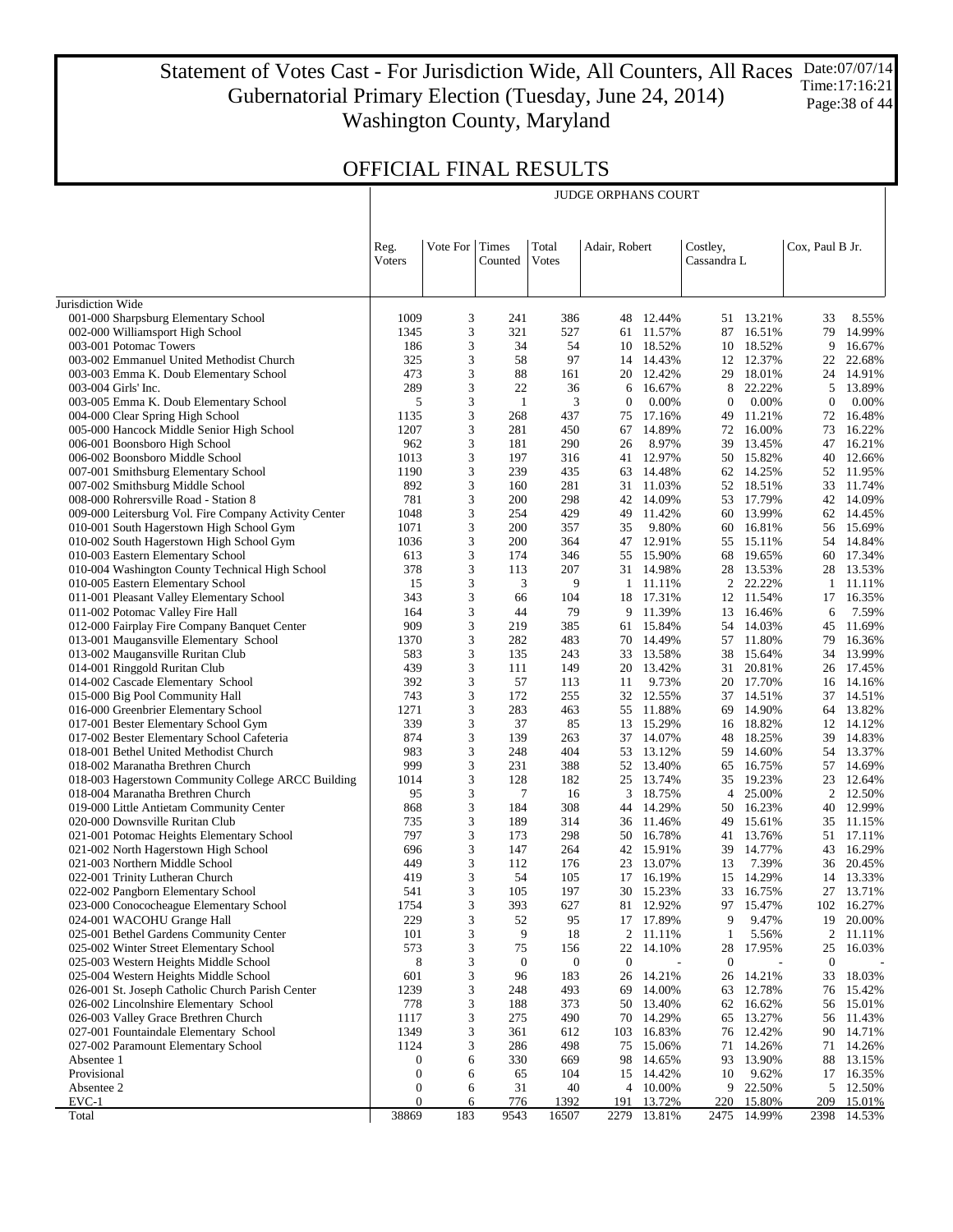Statement of Votes Cast - For Jurisdiction Wide, All Counters, All Races Gubernatorial Primary Election (Tuesday, June 24, 2014) Washington County, Maryland Date:07/07/14 Time:17:16:21 Page:39 of 44

JUDGE ORPHANS COURT

|                                                                               | Eichelberger,<br>Joseph |                      | Е.               | Novinger, Frank |                  | Shriver, John M.    |
|-------------------------------------------------------------------------------|-------------------------|----------------------|------------------|-----------------|------------------|---------------------|
| Jurisdiction Wide                                                             |                         |                      |                  |                 |                  |                     |
| 001-000 Sharpsburg Elementary School                                          | 121                     | 31.35%               | 37               | 9.59%           | 96               | 24.87%              |
| 002-000 Williamsport High School                                              | 100                     | 18.98%               | 54               | 10.25%          | 146              | 27.70%              |
| 003-001 Potomac Towers                                                        | 8                       | 14.81%               | 4                | 7.41%           | 13               | 24.07%              |
| 003-002 Emmanuel United Methodist Church                                      | 17                      | 17.53%               | 11               | 11.34%          | 21               | 21.65%              |
| 003-003 Emma K. Doub Elementary School                                        | 30-                     | 18.63%               | 20               | 12.42%          | 38               | 23.60%              |
| 003-004 Girls' Inc.                                                           | 6                       | 16.67%               | 3                | 8.33%           |                  | 8 22.22%            |
| 003-005 Emma K. Doub Elementary School                                        | $\mathbf{1}$            | 33.33%               | 1                | 33.33%          | $\mathbf{1}$     | 33.33%              |
| 004-000 Clear Spring High School                                              | 96                      | 21.97%               | 33               | 7.55%           |                  | 112 25.63%          |
| 005-000 Hancock Middle Senior High School                                     | 83                      | 18.44%               | 37               | 8.22%           | 118              | 26.22%              |
| 006-001 Boonsboro High School                                                 | 63                      | 21.72%               | 29               | 10.00%          | 86               | 29.66%              |
| 006-002 Boonsboro Middle School                                               | 78                      | 24.68%               | 32               | 10.13%          | 75               | 23.73%              |
| 007-001 Smithsburg Elementary School                                          | 88                      | 20.23%               | 60               | 13.79%          |                  | 110 25.29%          |
| 007-002 Smithsburg Middle School                                              | 43                      | 15.30%               | 35               | 12.46%          | 87               | 30.96%              |
| 008-000 Rohrersville Road - Station 8                                         | 59                      | 19.80%               | 26               | 8.72%           | 76               | 25.50%              |
| 009-000 Leitersburg Vol. Fire Company Activity Center                         | 87                      | 20.28%               | 65               | 15.15%          | 106              | 24.71%              |
| 010-001 South Hagerstown High School Gym                                      | 75                      | 21.01%               | 39               | 10.92%          |                  | 92 25.77%           |
| 010-002 South Hagerstown High School Gym                                      | 82                      | 22.53%               | 46               | 12.64%          | 80               | 21.98%              |
| 010-003 Eastern Elementary School                                             |                         | 52 15.03%            | 27               | 7.80%           | 84               | 24.28%              |
| 010-004 Washington County Technical High School                               | 48                      | 23.19%               | 14               | 6.76%           | 58               | 28.02%<br>22.22%    |
| 010-005 Eastern Elementary School                                             | 1<br>22                 | 11.11%<br>21.15%     | 2<br>7           | 22.22%          | $\mathbf{2}$     | 26.92%              |
| 011-001 Pleasant Valley Elementary School<br>011-002 Potomac Valley Fire Hall | 20                      | 25.32%               | 7                | 6.73%<br>8.86%  | 28<br>24         | 30.38%              |
| 012-000 Fairplay Fire Company Banquet Center                                  | 91                      | 23.64%               | 47               | 12.21%          | 87               | 22.60%              |
| 013-001 Maugansville Elementary School                                        | 91                      | 18.84%               | 49               | 10.14%          | 137              | 28.36%              |
| 013-002 Maugansville Ruritan Club                                             | 50                      | 20.58%               | 20               | 8.23%           | 68               | 27.98%              |
| 014-001 Ringgold Ruritan Club                                                 | 23                      | 15.44%               | 13               | 8.72%           | 36               | 24.16%              |
| 014-002 Cascade Elementary School                                             | 20                      | 17.70%               | 16               | 14.16%          | 30               | 26.55%              |
| 015-000 Big Pool Community Hall                                               | 54                      | 21.18%               | 29               | 11.37%          |                  | 66 25.88%           |
| 016-000 Greenbrier Elementary School                                          | 94                      | 20.30%               | 69               | 14.90%          | 112              | 24.19%              |
| 017-001 Bester Elementary School Gym                                          | 18                      | 21.18%               | 9                | 10.59%          | 17               | 20.00%              |
| 017-002 Bester Elementary School Cafeteria                                    | 57                      | 21.67%               | 23               | 8.75%           |                  | 59 22.43%           |
| 018-001 Bethel United Methodist Church                                        | 64                      | 15.84%               | 57               | 14.11%          | 117              | 28.96%              |
| 018-002 Maranatha Brethren Church                                             | 71                      | 18.30%               | 45               | 11.60%          | 98               | 25.26%              |
| 018-003 Hagerstown Community College ARCC Building                            | 38                      | 20.88%               | 22               | 12.09%          | 39               | 21.43%              |
| 018-004 Maranatha Brethren Church                                             | 2                       | 12.50%               | $\bf{0}$         | 0.00%           |                  | 5 31.25%            |
| 019-000 Little Antietam Community Center                                      | 73                      | 23.70%               | 29               | 9.42%           |                  | 72 23.38%           |
| 020-000 Downsville Ruritan Club                                               | 76                      | 24.20%               | 31               | 9.87%           | 87               | 27.71%              |
| 021-001 Potomac Heights Elementary School                                     | 53                      | 17.79%               | 45               | 15.10%          | 58               | 19.46%              |
| 021-002 North Hagerstown High School                                          | 44                      | 16.67%               | 30               | 11.36%          | 66               | 25.00%              |
| 021-003 Northern Middle School                                                | 29                      | 16.48%               | 29               | 16.48%          | 46               | 26.14%              |
| 022-001 Trinity Lutheran Church                                               | 21<br>42                | 20.00%               | 15               | 14.29%          | 23               | 21.90%<br>42 21.32% |
| 022-002 Pangborn Elementary School<br>023-000 Conococheague Elementary School |                         | 21.32%<br>119 18.98% | 23<br>60         | 11.68%<br>9.57% |                  | 168 26.79%          |
| 024-001 WACOHU Grange Hall                                                    |                         | 14 14.74%            | 7                | 7.37%           | 29               | 30.53%              |
| 025-001 Bethel Gardens Community Center                                       | 5                       | 27.78%               | 4                | 22.22%          | 4                | 22.22%              |
| 025-002 Winter Street Elementary School                                       | 28                      | 17.95%               | 14               | 8.97%           | 39               | 25.00%              |
| 025-003 Western Heights Middle School                                         | 0                       |                      | $\boldsymbol{0}$ |                 | $\boldsymbol{0}$ |                     |
| 025-004 Western Heights Middle School                                         | 35                      | 19.13%               | 18               | 9.84%           | 45               | 24.59%              |
| 026-001 St. Joseph Catholic Church Parish Center                              | 99                      | 20.08%               | 57               | 11.56%          | 129              | 26.17%              |
| 026-002 Lincolnshire Elementary School                                        | 74                      | 19.84%               | 39               | 10.46%          | 92               | 24.66%              |
| 026-003 Valley Grace Brethren Church                                          | 103                     | 21.02%               | 58               | 11.84%          | 138              | 28.16%              |
| 027-001 Fountaindale Elementary School                                        | 101                     | 16.50%               | 120              | 19.61%          | 122              | 19.93%              |
| 027-002 Paramount Elementary School                                           | 92                      | 18.47%               | 74               | 14.86%          | 115              | 23.09%              |
| Absentee 1                                                                    | 138                     | 20.63%               | 66               | 9.87%           | 186              | 27.80%              |
| Provisional                                                                   | 24                      | 23.08%               | 9                | 8.65%           | 29               | 27.88%              |
| Absentee 2                                                                    | 8                       | 20.00%               | 2                | 5.00%           | 12               | 30.00%              |
| $EVC-1$                                                                       | 257                     | 18.46%               | 170              | 12.21%          | 345              | 24.78%              |
| Total                                                                         | 3288                    | 19.92%               | 1888             | 11.44%          | 4179             | 25.32%              |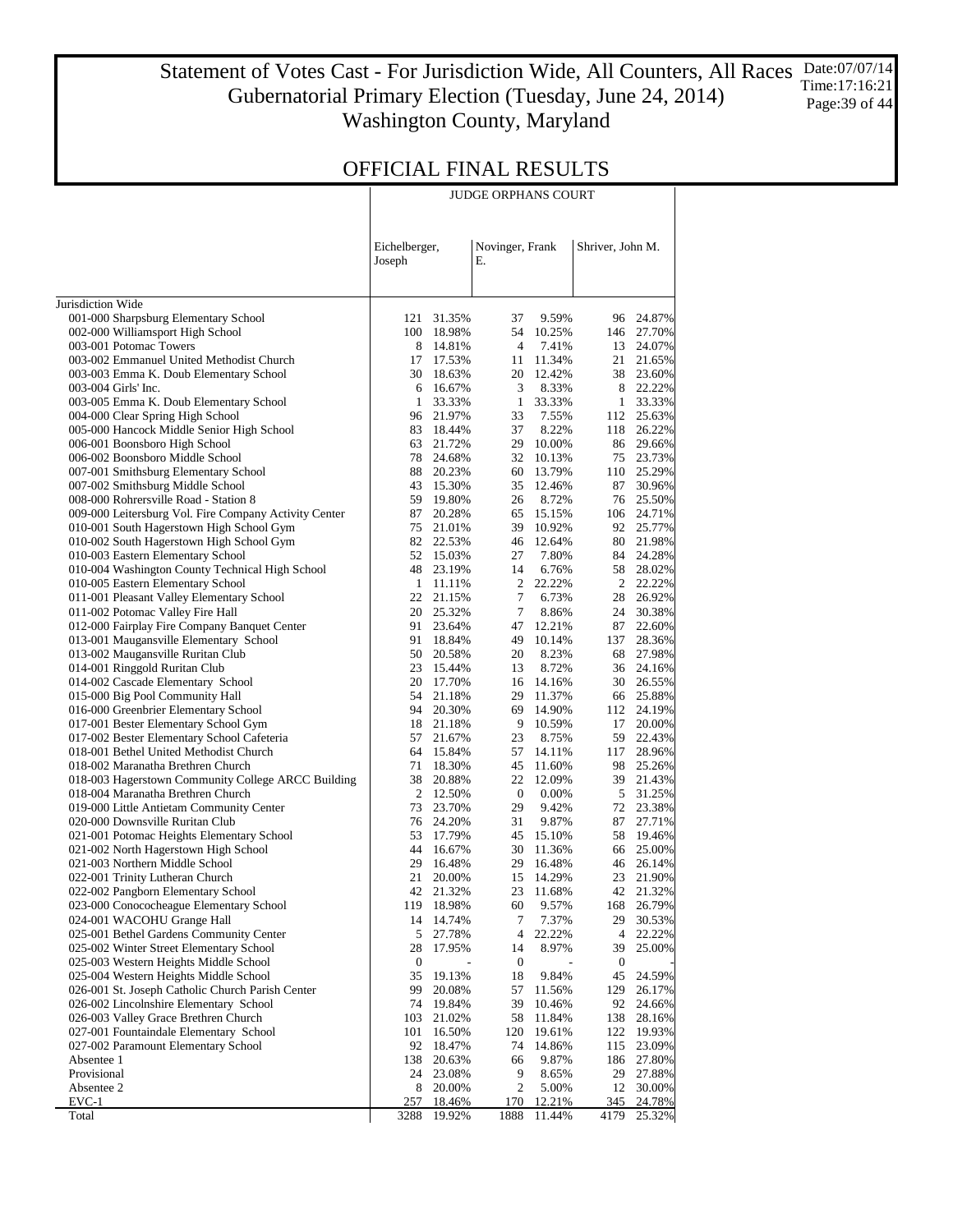Statement of Votes Cast - For Jurisdiction Wide, All Counters, All Races Gubernatorial Primary Election (Tuesday, June 24, 2014) Washington County, Maryland Date:07/07/14 Time:17:16:21 Page:40 of 44

REP CENT COMMITTEE

|                                                                                   | Reg.<br>Voters | Vote For Times | Counted      | Total<br><b>V</b> otes | Banister, Paul D |                        | Everhart, Michael |                          | Jones, Elizabeth<br>Ann |                          |
|-----------------------------------------------------------------------------------|----------------|----------------|--------------|------------------------|------------------|------------------------|-------------------|--------------------------|-------------------------|--------------------------|
|                                                                                   |                |                |              |                        |                  |                        |                   |                          |                         |                          |
| Jurisdiction Wide                                                                 |                |                |              |                        |                  |                        |                   |                          |                         |                          |
| 001-000 Sharpsburg Elementary School                                              | 1009           | 9              | 241          | 948                    | 91               | 9.60%                  | 94                | 9.92%                    | 103                     | 10.86%                   |
| 002-000 Williamsport High School                                                  | 1345           | 9              | 321          | 1262                   | 135              | 10.70%                 |                   | 137 10.86%               |                         | 146 11.57%               |
| 003-001 Potomac Towers                                                            | 186            | 9              | 34           | 181                    | 19               | 10.50%                 | 21                | 11.60%                   |                         | 20 11.05%                |
| 003-002 Emmanuel United Methodist Church                                          | 325            | 9              | 58           | 228                    | 27               | 11.84%                 |                   | 25 10.96%                |                         | 25 10.96%                |
| 003-003 Emma K. Doub Elementary School                                            | 473            | 9              | 88           | 450                    | 53               | 11.78%                 |                   | 47 10.44%                |                         | 53 11.78%                |
| 003-004 Girls' Inc.                                                               | 289            | 9              | 22           | 73                     | 8                | 10.96%                 |                   | 9 12.33%                 |                         | 10 13.70%                |
| 003-005 Emma K. Doub Elementary School                                            | 5              | 9              | $\mathbf{1}$ | 9                      | 1                | 11.11%                 |                   | 1 11.11%                 | 1                       | 11.11%                   |
| 004-000 Clear Spring High School                                                  | 1135<br>1207   | 9<br>9         | 268<br>281   | 1135<br>1060           | 117              | 133 11.72%<br>11.04%   |                   | 122 10.75%<br>119 11.23% |                         | 131 11.54%<br>116 10.94% |
| 005-000 Hancock Middle Senior High School<br>006-001 Boonsboro High School        | 962            | 9              | 181          | 787                    | 79               | 10.04%                 |                   | 81 10.29%                |                         | 83 10.55%                |
| 006-002 Boonsboro Middle School                                                   | 1013           | 9              | 197          | 854                    | 84               | 9.84%                  | 81                | 9.48%                    |                         | 89 10.42%                |
| 007-001 Smithsburg Elementary School                                              | 1190           | 9              | 239          | 1154                   |                  | 128 11.09%             |                   | 126 10.92%               |                         | 132 11.44%               |
| 007-002 Smithsburg Middle School                                                  | 892            | 9              | 160          | 765                    | 80               | 10.46%                 | 82                | 10.72%                   |                         | 90 11.76%                |
| 008-000 Rohrersville Road - Station 8                                             | 781            | 9              | 200          | 886                    | 95               | 10.72%                 | 94                | 10.61%                   |                         | 100 11.29%               |
| 009-000 Leitersburg Vol. Fire Company Activity Center                             | 1048           | 9              | 254          | 1064                   | 114              | 10.71%                 |                   | 118 11.09%               |                         | 119 11.18%               |
| 010-001 South Hagerstown High School Gym                                          | 1071           | 9              | 200          | 856                    |                  | 92 10.75%              |                   | 88 10.28%                |                         | 102 11.92%               |
| 010-002 South Hagerstown High School Gym                                          | 1036           | 9              | 200          | 1015                   |                  | 112 11.03%             | 109               | 10.74%                   |                         | 116 11.43%               |
| 010-003 Eastern Elementary School                                                 | 613            | 9              | 174          | 1015                   |                  | 120 11.82%             |                   | 114 11.23%               |                         | 114 11.23%               |
| 010-004 Washington County Technical High School                                   | 378            | 9              | 113          | 597                    |                  | 64 10.72%              |                   | 69 11.56%                |                         | 66 11.06%                |
| 010-005 Eastern Elementary School                                                 | 15             | 9              | 3            | 19                     | 2                | 10.53%                 | 2                 | 10.53%                   | 3                       | 15.79%                   |
| 011-001 Pleasant Valley Elementary School                                         | 343            | 9              | 66           | 340                    | 40               | 11.76%                 |                   | 39 11.47%                | 36                      | 10.59%                   |
| 011-002 Potomac Valley Fire Hall                                                  | 164            | 9              | 44           | 191                    | 20               | 10.47%                 | 21                | 10.99%                   |                         | 20 10.47%                |
| 012-000 Fairplay Fire Company Banquet Center                                      | 909            | 9              | 219          | 1095                   | 117              | 10.68%                 |                   | 121 11.05%               |                         | 117 10.68%               |
| 013-001 Maugansville Elementary School<br>013-002 Maugansville Ruritan Club       | 1370<br>583    | 9<br>9         | 282<br>135   | 1276<br>583            | 60               | 146 11.44%<br>10.29%   | 63                | 139 10.89%<br>10.81%     | 65                      | 145 11.36%<br>11.15%     |
| 014-001 Ringgold Ruritan Club                                                     | 439            | 9              | 111          | 501                    |                  | 57 11.38%              |                   | 57 11.38%                |                         | 60 11.98%                |
| 014-002 Cascade Elementary School                                                 | 392            | 9              | 57           | 337                    | 37               | 10.98%                 | 38                | 11.28%                   | 41                      | 12.17%                   |
| 015-000 Big Pool Community Hall                                                   | 743            | 9              | 172          | 684                    |                  | 76 11.11%              |                   | 79 11.55%                |                         | 72 10.53%                |
| 016-000 Greenbrier Elementary School                                              | 1271           | 9              | 283          | 1250                   | 139              | 11.12%                 | 133               | 10.64%                   | 137                     | 10.96%                   |
| 017-001 Bester Elementary School Gym                                              | 339            | 9              | 37           | 223                    |                  | 25 11.21%              |                   | 25 11.21%                |                         | 27 12.11%                |
| 017-002 Bester Elementary School Cafeteria                                        | 874            | 9              | 139          | 705                    | 76               | 10.78%                 | 79                | 11.21%                   |                         | 82 11.63%                |
| 018-001 Bethel United Methodist Church                                            | 983            | 9              | 248          | 1032                   | 108              | 10.47%                 | 109               | 10.56%                   |                         | 113 10.95%               |
| 018-002 Maranatha Brethren Church                                                 | 999            | 9              | 231          | 1022                   | 113              | 11.06%                 | 113               | 11.06%                   |                         | 118 11.55%               |
| 018-003 Hagerstown Community College ARCC Building                                | 1014           | 9              | 128          | 524                    | 58               | 11.07%                 |                   | 62 11.83%                |                         | 59 11.26%                |
| 018-004 Maranatha Brethren Church                                                 | 95             | 9              | 7            | 34                     | 4                | 11.76%                 | 3                 | 8.82%                    | 5                       | 14.71%                   |
| 019-000 Little Antietam Community Center                                          | 868            | 9              | 184          | 815                    |                  | 91 11.17%              |                   | 86 10.55%                |                         | 91 11.17%                |
| 020-000 Downsville Ruritan Club                                                   | 735<br>797     | 9<br>9         | 189<br>173   | 761<br>789             | 82               | 10.78%                 | 78                | 10.25%                   | 90                      | 11.83%                   |
| 021-001 Potomac Heights Elementary School<br>021-002 North Hagerstown High School | 696            | 9              | 147          | 590                    |                  | 87 11.03%<br>66 11.19% |                   | 85 10.77%<br>66 11.19%   | 68                      | 89 11.28%<br>11.53%      |
| 021-003 Northern Middle School                                                    | 449            | 9              | 112          | 503                    | 54               | 10.74%                 |                   | 57 11.33%                |                         | 54 10.74%                |
| 022-001 Trinity Lutheran Church                                                   | 419            | 9              | 54           | 274                    | 30               | 10.95%                 | 30                | 10.95%                   |                         | 32 11.68%                |
| 022-002 Pangborn Elementary School                                                | 541            | 9              | 105          | 573                    |                  | 63 10.99%              |                   | 63 10.99%                |                         | 64 11.17%                |
| 023-000 Conococheague Elementary School                                           | 1754           | 9              | 393          | 1628                   |                  | 187 11.49%             |                   | 180 11.06%               |                         | 185 11.36%               |
| 024-001 WACOHU Grange Hall                                                        | 229            | 9              | 52           | 221                    |                  | 23 10.41%              | 24                | 10.86%                   |                         | 26 11.76%                |
| 025-001 Bethel Gardens Community Center                                           | 101            | 9              | 9            | 38                     | 4                | 10.53%                 | 3                 | 7.89%                    | 5                       | 13.16%                   |
| 025-002 Winter Street Elementary School                                           | 573            | 9              | 75           | 413                    | 47               | 11.38%                 | 47                | 11.38%                   | 48                      | 11.62%                   |
| 025-003 Western Heights Middle School                                             | 8              | 9              | $\mathbf{0}$ | $\mathbf{0}$           | $\boldsymbol{0}$ |                        | $\boldsymbol{0}$  |                          | $\mathbf{0}$            |                          |
| 025-004 Western Heights Middle School                                             | 601            | 9              | 96           | 490                    | 55               | 11.22%                 | 55                | 11.22%                   | 54                      | 11.02%                   |
| 026-001 St. Joseph Catholic Church Parish Center                                  | 1239           | 9              | 248          | 1294                   | 143              | 11.05%                 | 145               | 11.21%                   | 149                     | 11.51%                   |
| 026-002 Lincolnshire Elementary School                                            | 778            | 9              | 188          | 983                    | 106              | 10.78%                 | 107               | 10.89%                   | 108                     | 10.99%                   |
| 026-003 Valley Grace Brethren Church                                              | 1117           | 9              | 275          | 1320                   | 143              | 10.83%                 | 142               | 10.76%                   | 154                     | 11.67%                   |
| 027-001 Fountaindale Elementary School                                            | 1349<br>1124   | 9<br>9         | 361<br>286   | 1539<br>1437           | 172              | 11.18%<br>11.20%       | 167<br>156        | 10.85%<br>10.86%         | 177                     | 11.50%<br>11.48%         |
| 027-002 Paramount Elementary School<br>Absentee 1                                 | 0              | 18             | 330          | 1524                   | 161<br>161       | 10.56%                 | 164               | 10.76%                   | 165<br>175              | 11.48%                   |
| Provisional                                                                       | $\mathbf{0}$   | 18             | 65           | 198                    | 20               | 10.10%                 | 23                | 11.62%                   | 25                      | 12.63%                   |
| Absentee 2                                                                        | $\mathbf{0}$   | 18             | 31           | 63                     | 8                | 12.70%                 | 3                 | 4.76%                    | 12                      | 19.05%                   |
| $EVC-1$                                                                           | $\mathbf{0}$   | 18             | 776          | 3554                   | 392              | 11.03%                 | 383               | 10.78%                   | 402                     | 11.31%                   |
| Total                                                                             | 38869          | 549            | 9543         | 43162                  | 4725             | 10.95%                 | 4684              | 10.85%                   | 4889                    | 11.33%                   |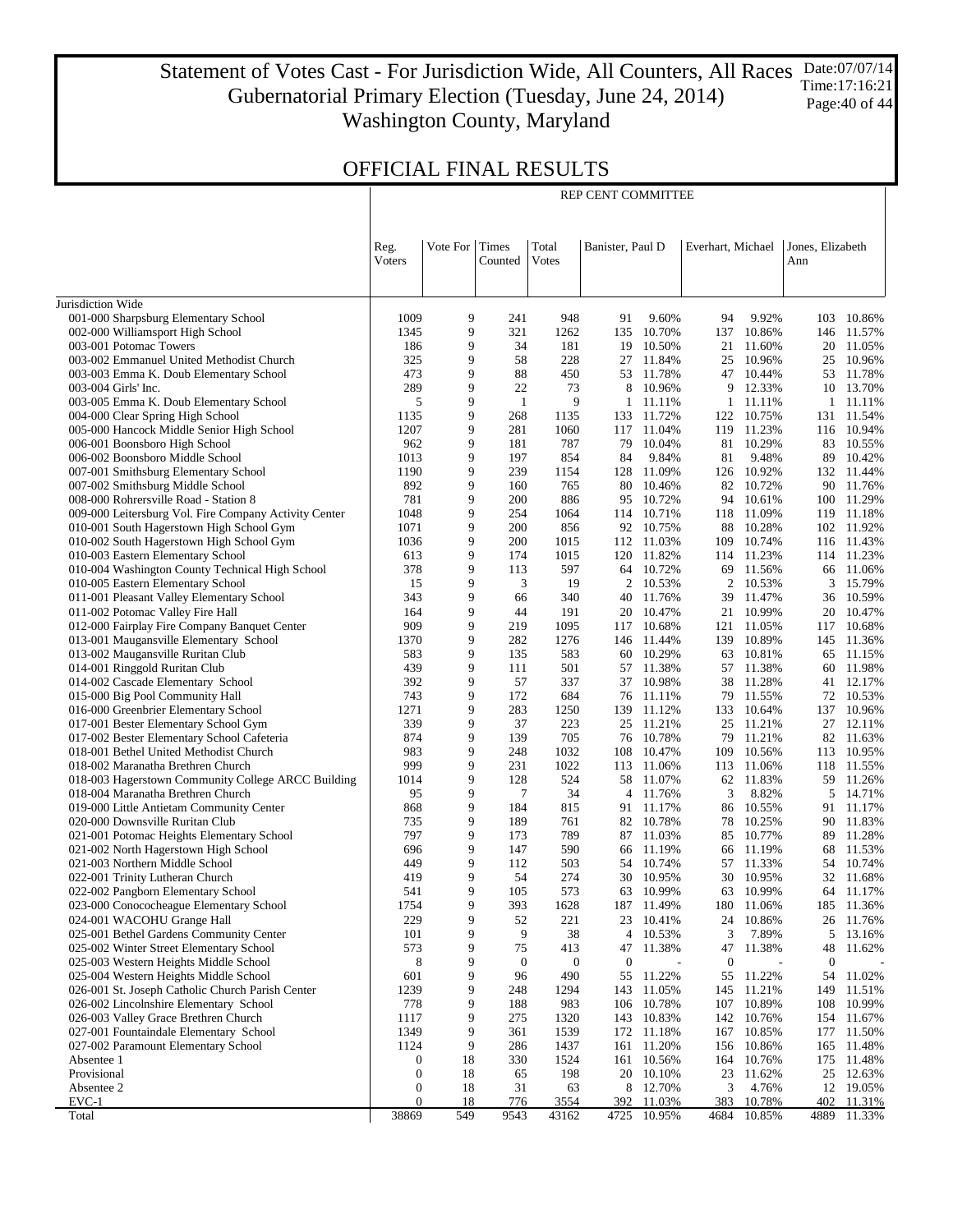Statement of Votes Cast - For Jurisdiction Wide, All Counters, All Races Gubernatorial Primary Election (Tuesday, June 24, 2014) Washington County, Maryland Date:07/07/14 Time:17:16:21 Page:41 of 44

# OFFICIAL FINAL RESULTS

|                                                                                           |                       |                          |                      |                      | REP CENT COMMITTEE  |                          |                  |                        |                   |                          |
|-------------------------------------------------------------------------------------------|-----------------------|--------------------------|----------------------|----------------------|---------------------|--------------------------|------------------|------------------------|-------------------|--------------------------|
|                                                                                           | Kerns, Marilee<br>Lum |                          | Showe, Stephen<br>M. |                      | Sweeney, Robert     |                          | Warner, James H. |                        | Weaver, Russell E |                          |
|                                                                                           |                       |                          |                      |                      |                     |                          |                  |                        |                   |                          |
| Jurisdiction Wide                                                                         |                       |                          |                      |                      |                     |                          |                  |                        |                   |                          |
| 001-000 Sharpsburg Elementary School                                                      |                       | 107 11.29%               | 98                   | 10.34%               |                     | 112 11.81%               |                  | 100 10.55%             | 143               | 15.08%                   |
| 002-000 Williamsport High School                                                          | 146                   | 11.57%                   | 135                  | 10.70%               |                     | 142 11.25%               | 135              | 10.70%                 |                   | 144 11.41%               |
| 003-001 Potomac Towers                                                                    |                       | 21 11.60%                | 19                   | 10.50%               |                     | 22 12.15%                |                  | 19 10.50%              |                   | 20 11.05%                |
| 003-002 Emmanuel United Methodist Church                                                  | 25                    | 10.96%                   | 25                   | 10.96%               | 25                  | 10.96%                   |                  | 24 10.53%              |                   | 28 12.28%                |
| 003-003 Emma K. Doub Elementary School                                                    |                       | 52 11.56%                |                      | 46 10.22%            |                     | 53 11.78%                |                  | 48 10.67%              |                   | 50 11.11%                |
| 003-004 Girls' Inc.                                                                       | 8<br>$\mathbf{1}$     | 10.96%                   | 7                    | 9.59%<br>1 11.11%    | 7                   | 9.59%<br>11.11%          | 8                | 10.96%<br>11.11%       | 8                 | 10.96%<br>1 11.11%       |
| 003-005 Emma K. Doub Elementary School<br>004-000 Clear Spring High School                | 123                   | 11.11%<br>10.84%         | 127                  | 11.19%               | $\mathbf{1}$<br>121 | 10.66%                   | $\mathbf{1}$     | 123 10.84%             |                   | 134 11.81%               |
| 005-000 Hancock Middle Senior High School                                                 |                       | 121 11.42%               |                      | 112 10.57%           |                     | 122 11.51%               |                  | 113 10.66%             |                   | 124 11.70%               |
| 006-001 Boonsboro High School                                                             | 104                   | 13.21%                   | 77                   | 9.78%                | 98                  | 12.45%                   | 85               | 10.80%                 |                   | 104 13.21%               |
| 006-002 Boonsboro Middle School                                                           |                       | 123 14.40%               | 84                   | 9.84%                |                     | 110 12.88%               | 91               | 10.66%                 |                   | 107 12.53%               |
| 007-001 Smithsburg Elementary School                                                      |                       | 127 11.01%               | 122                  | 10.57%               |                     | 134 11.61%               |                  | 127 11.01%             |                   | 128 11.09%               |
| 007-002 Smithsburg Middle School                                                          |                       | 87 11.37%                | 79                   | 10.33%               |                     | 87 11.37%                |                  | 85 11.11%              |                   | 90 11.76%                |
| 008-000 Rohrersville Road - Station 8                                                     | 104                   | 11.74%                   | 91                   | 10.27%               |                     | 102 11.51%               |                  | 104 11.74%             |                   | 105 11.85%               |
| 009-000 Leitersburg Vol. Fire Company Activity Center                                     |                       | 118 11.09%               |                      | 111 10.43%           |                     | 127 11.94%               |                  | 116 10.90%             |                   | 126 11.84%               |
| 010-001 South Hagerstown High School Gym                                                  |                       | 102 11.92%               | 90                   | 10.51%               |                     | 97 11.33%                |                  | 93 10.86%              | 103               | 12.03%                   |
| 010-002 South Hagerstown High School Gym<br>010-003 Eastern Elementary School             |                       | 115 11.33%<br>112 11.03% | 108                  | 10.64%<br>107 10.54% |                     | 117 11.53%<br>112 11.03% | 109              | 10.74%<br>113 11.13%   |                   | 120 11.82%<br>112 11.03% |
| 010-004 Washington County Technical High School                                           |                       | 66 11.06%                | 63                   | 10.55%               | 69                  | 11.56%                   |                  | 64 10.72%              |                   | 71 11.89%                |
| 010-005 Eastern Elementary School                                                         | 2                     | 10.53%                   | 2                    | 10.53%               |                     | 2 10.53%                 |                  | 2 10.53%               |                   | 2 10.53%                 |
| 011-001 Pleasant Valley Elementary School                                                 | 38                    | 11.18%                   |                      | 37 10.88%            | 40                  | 11.76%                   |                  | 36 10.59%              | 39                | 11.47%                   |
| 011-002 Potomac Valley Fire Hall                                                          |                       | 22 11.52%                |                      | 21 10.99%            | 23                  | 12.04%                   |                  | 20 10.47%              |                   | 24 12.57%                |
| 012-000 Fairplay Fire Company Banquet Center                                              | 120                   | 10.96%                   |                      | 126 11.51%           |                     | 123 11.23%               |                  | 119 10.87%             |                   | 136 12.42%               |
| 013-001 Maugansville Elementary School                                                    | 140                   | 10.97%                   | 137                  | 10.74%               |                     | 148 11.60%               |                  | 136 10.66%             |                   | 148 11.60%               |
| 013-002 Maugansville Ruritan Club                                                         |                       | 66 11.32%                | 60                   | 10.29%               |                     | 67 11.49%                |                  | 63 10.81%              |                   | 72 12.35%                |
| 014-001 Ringgold Ruritan Club                                                             | 55                    | 10.98%                   | 54                   | 10.78%               | 55                  | 10.98%                   | 53               | 10.58%                 | 58                | 11.58%                   |
| 014-002 Cascade Elementary School<br>015-000 Big Pool Community Hall                      | 76                    | 37 10.98%<br>11.11%      | 36<br>73             | 10.68%<br>10.67%     | 37<br>78            | 10.98%<br>11.40%         |                  | 36 10.68%<br>74 10.82% | 37                | 10.98%<br>84 12.28%      |
| 016-000 Greenbrier Elementary School                                                      | 145                   | 11.60%                   | 134                  | 10.72%               |                     | 148 11.84%               |                  | 134 10.72%             |                   | 149 11.92%               |
| 017-001 Bester Elementary School Gym                                                      | 24                    | 10.76%                   | 24                   | 10.76%               | 25                  | 11.21%                   |                  | 24 10.76%              |                   | 26 11.66%                |
| 017-002 Bester Elementary School Cafeteria                                                | 81                    | 11.49%                   | 77                   | 10.92%               | 83                  | 11.77%                   | 71               | 10.07%                 | 80                | 11.35%                   |
| 018-001 Bethel United Methodist Church                                                    |                       | 118 11.43%               | 110                  | 10.66%               |                     | 122 11.82%               | 115              | 11.14%                 |                   | 121 11.72%               |
| 018-002 Maranatha Brethren Church                                                         |                       | 110 10.76%               |                      | 110 10.76%           |                     | 116 11.35%               | 111              | 10.86%                 |                   | 119 11.64%               |
| 018-003 Hagerstown Community College ARCC Building                                        | 57                    | 10.88%                   | 58                   | 11.07%               | 61                  | 11.64%                   | 56               | 10.69%                 | 59                | 11.26%                   |
| 018-004 Maranatha Brethren Church                                                         | 5                     | 14.71%                   | 3                    | 8.82%                | 4                   | 11.76%                   | 3                | 8.82%                  |                   | 4 11.76%                 |
| 019-000 Little Antietam Community Center                                                  | 98                    | 12.02%                   | 85                   | 10.43%               |                     | 92 11.29%                |                  | 90 11.04%              |                   | 97 11.90%                |
| 020-000 Downsville Ruritan Club                                                           | 86                    | 11.30%                   |                      | 82 10.78%            |                     | 88 11.56%                |                  | 82 10.78%              |                   | 86 11.30%                |
| 021-001 Potomac Heights Elementary School<br>021-002 North Hagerstown High School         | 87<br>64              | 11.03%<br>10.85%         | 86                   | 10.90%<br>62 10.51%  | 89                  | 11.28%<br>75 12.71%      |                  | 87 11.03%<br>62 10.51% |                   | 91 11.53%<br>67 11.36%   |
| 021-003 Northern Middle School                                                            |                       | 52 10.34%                | 55                   | 10.93%               |                     | 60 11.93%                |                  | 53 10.54%              |                   | 62 12.33%                |
| 022-001 Trinity Lutheran Church                                                           |                       | 31 11.31%                | 29                   | 10.58%               |                     | 32 11.68%                |                  | 29 10.58%              |                   | 33 12.04%                |
| 022-002 Pangborn Elementary School                                                        | 64                    | 11.17%                   | 66                   | 11.52%               | 65                  | 11.34%                   |                  | 62 10.82%              | 65                | 11.34%                   |
| 023-000 Conococheague Elementary School                                                   | 177                   | 10.87%                   | 175                  | 10.75%               | 186                 | 11.43%                   | 175              | 10.75%                 | 189               | 11.61%                   |
| 024-001 WACOHU Grange Hall                                                                | 25                    | 11.31%                   | 25                   | 11.31%               | 25                  | 11.31%                   | 24               | 10.86%                 | 25                | 11.31%                   |
| 025-001 Bethel Gardens Community Center                                                   | 6                     | 15.79%                   | 3                    | 7.89%                | 3                   | 7.89%                    | 4                | 10.53%                 | 6                 | 15.79%                   |
| 025-002 Winter Street Elementary School                                                   | 45                    | 10.90%                   | 43                   | 10.41%               | 53                  | 12.83%                   | 39               | 9.44%                  | 50                | 12.11%                   |
| 025-003 Western Heights Middle School                                                     | $\boldsymbol{0}$      | $\overline{a}$           | $\boldsymbol{0}$     | $\overline{a}$       | $\boldsymbol{0}$    |                          | $\mathbf{0}$     | $\overline{a}$         | 0                 |                          |
| 025-004 Western Heights Middle School<br>026-001 St. Joseph Catholic Church Parish Center | 51                    | 10.41%<br>10.59%         | 54                   | 11.02%               | 55                  | 11.22%                   | 54               | 11.02%                 | 58                | 11.84%<br>11.51%         |
| 026-002 Lincolnshire Elementary School                                                    | 137<br>109            | 11.09%                   | 145<br>106           | 11.21%<br>10.78%     | 148<br>114          | 11.44%<br>11.60%         | 140              | 10.82%<br>110 11.19%   | 149<br>115        | 11.70%                   |
| 026-003 Valley Grace Brethren Church                                                      | 147                   | 11.14%                   | 134                  | 10.15%               | 149                 | 11.29%                   |                  | 148 11.21%             | 159               | 12.05%                   |
| 027-001 Fountaindale Elementary School                                                    | 174                   | 11.31%                   | 170                  | 11.05%               | 179                 | 11.63%                   | 166              | 10.79%                 |                   | 167 10.85%               |
| 027-002 Paramount Elementary School                                                       | 164                   | 11.41%                   | 157                  | 10.93%               | 158                 | 11.00%                   |                  | 156 10.86%             | 166               | 11.55%                   |
| Absentee 1                                                                                | 165                   | 10.83%                   | 164                  | 10.76%               | 183                 | 12.01%                   | 164              | 10.76%                 | 187               | 12.27%                   |
| Provisional                                                                               |                       | 21 10.61%                |                      | 20 10.10%            |                     | 26 13.13%                | 21               | 10.61%                 |                   | 24 12.12%                |
| Absentee 2                                                                                | 8                     | 12.70%                   | 7                    | 11.11%               | 7                   | 11.11%                   | 4                | 6.35%                  | 6                 | 9.52%                    |
| EVC-1                                                                                     | 406                   | 11.42%                   | 382                  | 10.75%               | 404                 | 11.37%                   | 387              | 10.89%                 | 409               | 11.51%                   |
| Total                                                                                     |                       | 4875 11.29%              |                      | 4614 10.69%          | 4981                | 11.54%                   |                  | 4668 10.82%            | 5087              | 11.79%                   |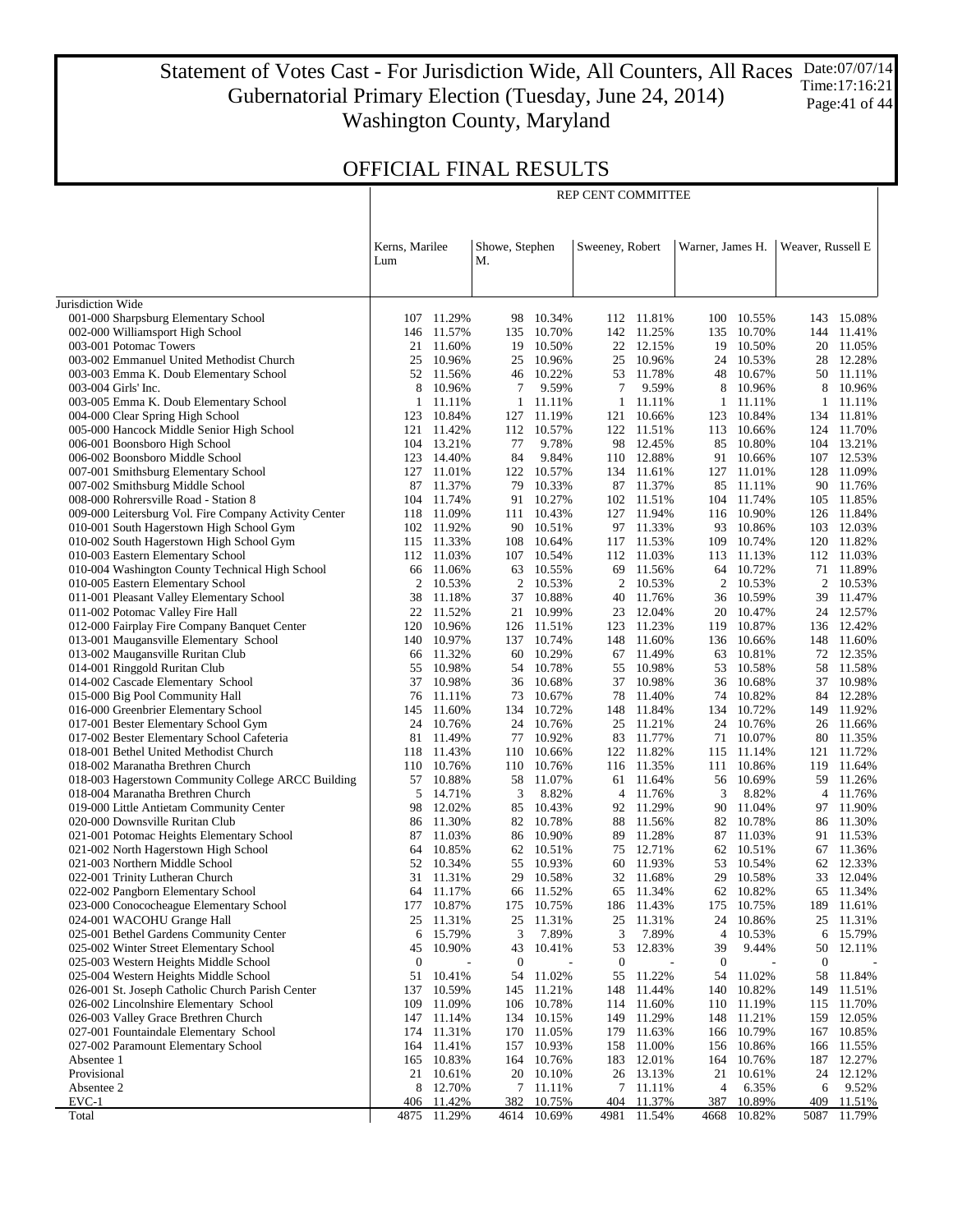#### Statement of Votes Cast - For Jurisdiction Wide, All Counters, All Races Gubernatorial Primary Election (Tuesday, June 24, 2014) Washington County, Maryland Date:07/07/14 Time:17:16:21 Page:42 of 44

|                                                                                         | REP CENT<br>COMMITTEE  |                  |
|-----------------------------------------------------------------------------------------|------------------------|------------------|
|                                                                                         | Wilson, Seth<br>Edward |                  |
| Jurisdiction Wide                                                                       |                        |                  |
| 001-000 Sharpsburg Elementary School                                                    | 100                    | 10.55%           |
| 002-000 Williamsport High School                                                        | 142                    | 11.25%           |
| 003-001 Potomac Towers                                                                  | 20                     | 11.05%           |
| 003-002 Emmanuel United Methodist Church<br>003-003 Emma K. Doub Elementary School      | 24<br>48               | 10.53%<br>10.67% |
| 003-004 Girls' Inc.                                                                     | 8                      | 10.96%           |
| 003-005 Emma K. Doub Elementary School                                                  | $\mathbf{1}$           | 11.11%           |
| 004-000 Clear Spring High School                                                        | 121                    | 10.66%           |
| 005-000 Hancock Middle Senior High School                                               | 116                    | 10.94%           |
| 006-001 Boonsboro High School                                                           | 76                     | 9.66%            |
| 006-002 Boonsboro Middle School<br>007-001 Smithsburg Elementary School                 | 85<br>130              | 9.95%<br>11.27%  |
| 007-002 Smithsburg Middle School                                                        | 85                     | 11.11%           |
| 008-000 Rohrersville Road - Station 8                                                   | 91                     | 10.27%           |
| 009-000 Leitersburg Vol. Fire Company Activity Center                                   | 115                    | 10.81%           |
| 010-001 South Hagerstown High School Gym                                                | 89                     | 10.40%           |
| 010-002 South Hagerstown High School Gym<br>010-003 Eastern Elementary School           | 109                    | 10.74%           |
| 010-004 Washington County Technical High School                                         | 111<br>65              | 10.94%<br>10.89% |
| 010-005 Eastern Elementary School                                                       | 2                      | 10.53%           |
| 011-001 Pleasant Valley Elementary School                                               | 35                     | 10.29%           |
| 011-002 Potomac Valley Fire Hall                                                        | 20                     | 10.47%           |
| 012-000 Fairplay Fire Company Banquet Center                                            | 116                    | 10.59%           |
| 013-001 Maugansville Elementary School                                                  | 137                    | 10.74%           |
| 013-002 Maugansville Ruritan Club<br>014-001 Ringgold Ruritan Club                      | 67<br>52               | 11.49%           |
| 014-002 Cascade Elementary School                                                       | 38                     | 10.38%<br>11.28% |
| 015-000 Big Pool Community Hall                                                         | 72                     | 10.53%           |
| 016-000 Greenbrier Elementary School                                                    | 131                    | 10.48%           |
| 017-001 Bester Elementary School Gym                                                    | 23                     | 10.31%           |
| 017-002 Bester Elementary School Cafeteria                                              | 76                     | 10.78%           |
| 018-001 Bethel United Methodist Church                                                  | 116                    | 11.24%           |
| 018-002 Maranatha Brethren Church<br>018-003 Hagerstown Community College ARCC Building | 112<br>54              | 10.96%<br>10.31% |
| 018-004 Maranatha Brethren Church                                                       | 3                      | 8.82%            |
| 019-000 Little Antietam Community Center                                                | 85                     | 10.43%           |
| 020-000 Downsville Ruritan Club                                                         | 87                     | 11.43%           |
| 021-001 Potomac Heights Elementary School                                               | 88                     | 11.15%           |
| 021-002 North Hagerstown High School                                                    | 60                     | 10.17%           |
| 021-003 Northern Middle School<br>022-001 Trinity Lutheran Church                       | 56<br>28               | 11.13%<br>10.22% |
| 022-002 Pangborn Elementary School                                                      | 61                     | 10.65%           |
| 023-000 Conococheague Elementary School                                                 | 174                    | 10.69%           |
| 024-001 WACOHU Grange Hall                                                              | 24                     | 10.86%           |
| 025-001 Bethel Gardens Community Center                                                 | 4                      | 10.53%           |
| 025-002 Winter Street Elementary School                                                 | 41                     | 9.93%            |
| 025-003 Western Heights Middle School<br>025-004 Western Heights Middle School          | $\boldsymbol{0}$<br>54 | 11.02%           |
| 026-001 St. Joseph Catholic Church Parish Center                                        | 138                    | 10.66%           |
| 026-002 Lincolnshire Elementary School                                                  | 108                    | 10.99%           |
| 026-003 Valley Grace Brethren Church                                                    | 144                    | 10.91%           |
| 027-001 Fountaindale Elementary School                                                  | 167                    | 10.85%           |
| 027-002 Paramount Elementary School                                                     | 154                    | 10.72%           |
| Absentee 1<br>Provisional                                                               | 161<br>18              | 10.56%<br>9.09%  |
| Absentee 2                                                                              | 8                      | 12.70%           |
| EVC-1                                                                                   | 389                    | 10.95%           |
| Total                                                                                   | 4639                   | 10.75%           |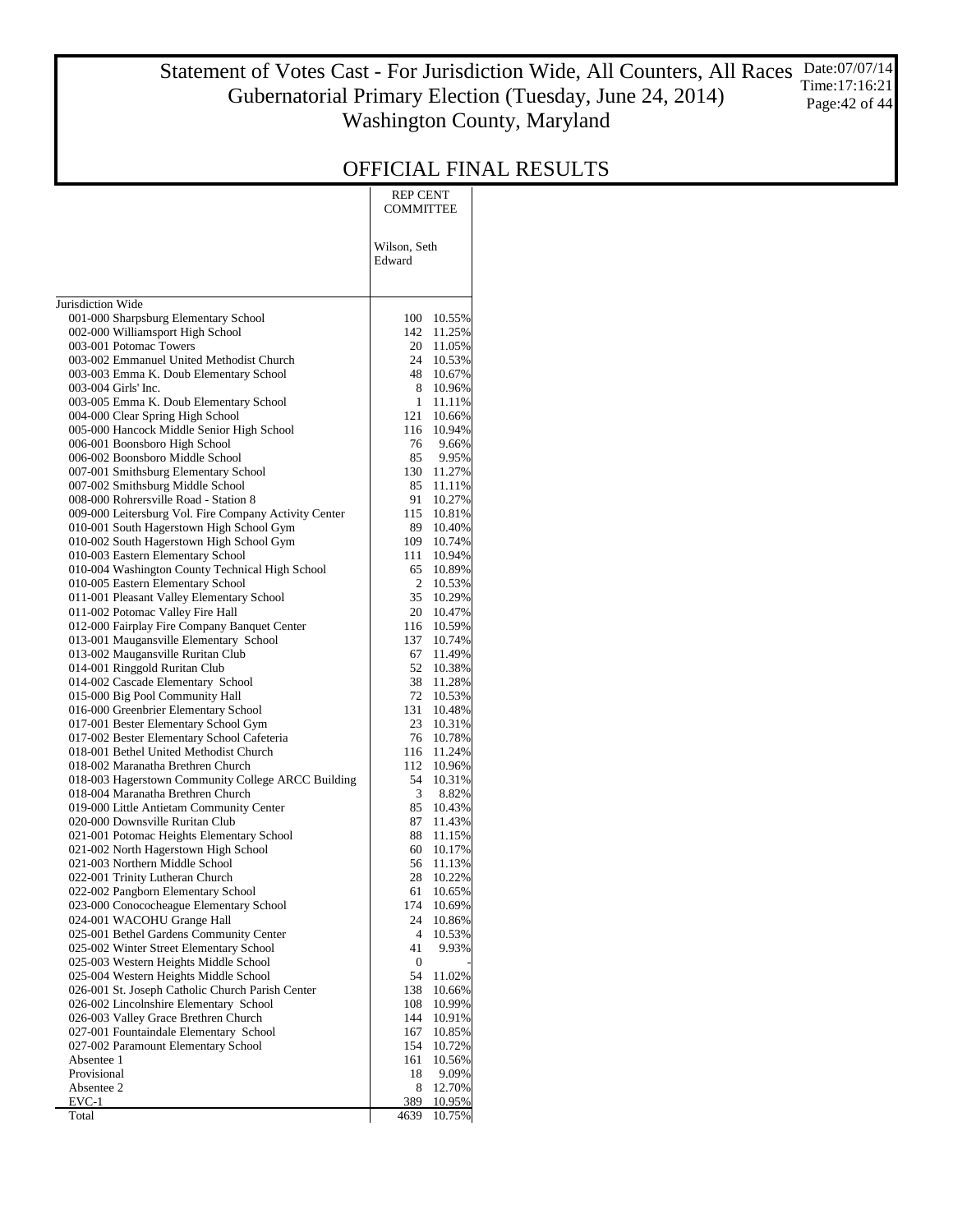Statement of Votes Cast - For Jurisdiction Wide, All Counters, All Races Gubernatorial Primary Election (Tuesday, June 24, 2014) Washington County, Maryland Date:07/07/14 Time:17:16:21 Page:43 of 44

### OFFICIAL FINAL RESULTS

|                                                                                      |                  |          |            |              | <b>BOARD OF EDUCATION</b> |                          |                 |                          |                 |                          |
|--------------------------------------------------------------------------------------|------------------|----------|------------|--------------|---------------------------|--------------------------|-----------------|--------------------------|-----------------|--------------------------|
|                                                                                      |                  |          |            |              |                           |                          |                 |                          |                 |                          |
|                                                                                      |                  |          |            |              |                           |                          |                 |                          |                 |                          |
|                                                                                      | Reg.             | Vote For | Times      | Total        | Fischer,                  |                          | Guessford, Mike |                          | Harshman, Karen |                          |
|                                                                                      | Voters           |          | Counted    | Votes        | Jacqueline                |                          |                 |                          | J.              |                          |
|                                                                                      |                  |          |            |              |                           |                          |                 |                          |                 |                          |
| Jurisdiction Wide                                                                    |                  |          |            |              |                           |                          |                 |                          |                 |                          |
| 001-000 Sharpsburg Elementary School                                                 | 2244             | 3        | 404        | 868          |                           | 116 13.36%               |                 | 112 12.90%               |                 | 141 16.24%               |
| 002-000 Williamsport High School<br>003-001 Potomac Towers                           | 2941<br>736      | 3<br>3   | 528<br>101 | 1297<br>235  | 159                       | 12.26%<br>45 19.15%      |                 | 248 19.12%<br>44 18.72%  | 165             | 12.72%<br>41 17.45%      |
| 003-002 Emmanuel United Methodist Church                                             | 1042             | 3        | 127        | 313          | 35                        | 11.18%                   |                 | 63 20.13%                |                 | 47 15.02%                |
| 003-003 Emma K. Doub Elementary School                                               | 1485             | 3        | 164        | 428          | 36                        | 8.41%                    |                 | 77 17.99%                |                 | 77 17.99%                |
| 003-004 Girls' Inc.                                                                  | 1190             | 3        | 48         | 110          | 16                        | 14.55%                   |                 | 19 17.27%                | 16              | 14.55%                   |
| 003-005 Emma K. Doub Elementary School                                               | 5                | 3        | -1         | 3            | 1                         | 33.33%                   |                 | 1 33.33%                 | $\mathbf{0}$    | 0.00%                    |
| 004-000 Clear Spring High School                                                     | 2131             | 3<br>3   | 377        | 910<br>871   |                           | 161 17.69%<br>136 15.61% |                 | 171 18.79%               | 148             | 16.26%<br>132 15.15%     |
| 005-000 Hancock Middle Senior High School<br>006-001 Boonsboro High School           | 2270<br>2043     | 3        | 385<br>301 | 677          | 85                        | 12.56%                   |                 | 139 15.96%<br>92 13.59%  | 127             | 18.76%                   |
| 006-002 Boonsboro Middle School                                                      | 2249             | 3        | 343        | 757          |                           | 98 12.95%                |                 | 123 16.25%               |                 | 128 16.91%               |
| 007-001 Smithsburg Elementary School                                                 | 2274             | 3        | 337        | 841          |                           | 100 11.89%               |                 | 164 19.50%               |                 | 126 14.98%               |
| 007-002 Smithsburg Middle School                                                     | 1834             | 3        | 250        | 634          |                           | 67 10.57%                |                 | 100 15.77%               |                 | 110 17.35%               |
| 008-000 Rohrersville Road - Station 8                                                | 1726             | 3        | 309        | 690          | 100                       | 14.49%                   |                 | 79 11.45%                |                 | 131 18.99%               |
| 009-000 Leitersburg Vol. Fire Company Activity Center                                | 1960             | 3        | 382        | 873          |                           | 94 10.77%                |                 | 133 15.23%               |                 | 127 14.55%               |
| 010-001 South Hagerstown High School Gym<br>010-002 South Hagerstown High School Gym | 2493<br>2419     | 3<br>3   | 341<br>314 | 814<br>800   |                           | 118 14.50%<br>113 14.13% |                 | 135 16.58%<br>130 16.25% |                 | 141 17.32%<br>131 16.38% |
| 010-003 Eastern Elementary School                                                    | 1371             | 3        | 266        | 695          | 93                        | 13.38%                   |                 | 116 16.69%               |                 | 107 15.40%               |
| 010-004 Washington County Technical High School                                      | 825              | 3        | 186        | 464          |                           | 59 12.72%                |                 | 60 12.93%                | 60              | 12.93%                   |
| 010-005 Eastern Elementary School                                                    | 39               | 3        | 6          | 13           |                           | 2 15.38%                 |                 | 2 15.38%                 | -1              | 7.69%                    |
| 011-001 Pleasant Valley Elementary School                                            | 825              | 3        | 121        | 261          | 38                        | 14.56%                   | 26              | 9.96%                    | 49              | 18.77%                   |
| 011-002 Potomac Valley Fire Hall                                                     | 427              | 3        | 83         | 188          | 27                        | 14.36%                   |                 | 23 12.23%                | 35              | 18.62%                   |
| 012-000 Fairplay Fire Company Banquet Center                                         | 1793             | 3<br>3   | 324        | 777          | 93                        | 11.97%                   |                 | 153 19.69%               | 98              | 12.61%                   |
| 013-001 Maugansville Elementary School<br>013-002 Maugansville Ruritan Club          | 2622<br>1335     | 3        | 409<br>220 | 995<br>538   | 118                       | 11.86%<br>86 15.99%      | 168             | 16.88%<br>87 16.17%      | 149             | 14.97%<br>97 18.03%      |
| 014-001 Ringgold Ruritan Club                                                        | 775              | 3        | 151        | 334          | 40                        | 11.98%                   |                 | 55 16.47%                |                 | 57 17.07%                |
| 014-002 Cascade Elementary School                                                    | 878              | 3        | 88         | 212          |                           | 34 16.04%                |                 | 42 19.81%                |                 | 41 19.34%                |
| 015-000 Big Pool Community Hall                                                      | 1294             | 3        | 231        | 496          |                           | 65 13.10%                | 111             | 22.38%                   |                 | 75 15.12%                |
| 016-000 Greenbrier Elementary School                                                 | 2654             | 3        | 431        | 1004         |                           | 153 15.24%               |                 | 149 14.84%               |                 | 163 16.24%               |
| 017-001 Bester Elementary School Gym                                                 | 1188             | 3        | 73         | 185          | 21                        | 11.35%                   |                 | 31 16.76%                |                 | 31 16.76%                |
| 017-002 Bester Elementary School Cafeteria<br>018-001 Bethel United Methodist Church | 2428<br>1923     | 3<br>3   | 265<br>348 | 702<br>822   | 99                        | 14.10%<br>126 15.33%     |                 | 133 18.95%<br>140 17.03% | 135             | 115 16.38%<br>16.42%     |
| 018-002 Maranatha Brethren Church                                                    | 2159             | 3        | 345        | 832          |                           | 101 12.14%               |                 | 148 17.79%               |                 | 119 14.30%               |
| 018-003 Hagerstown Community College ARCC Building                                   | 2707             | 3        | 244        | 564          | 76                        | 13.48%                   |                 | 87 15.43%                |                 | 97 17.20%                |
| 018-004 Maranatha Brethren Church                                                    | 310              | 3        | 21         | 48           | 10                        | 20.83%                   | 4               | 8.33%                    |                 | 10 20.83%                |
| 019-000 Little Antietam Community Center                                             | 1716             | 3        | 271        | 622          |                           | 92 14.79%                |                 | 74 11.90%                |                 | 113 18.17%               |
| 020-000 Downsville Ruritan Club                                                      | 1457             | 3        | 280        | 671          |                           | 77 11.48%                |                 | 112 16.69%               |                 | 96 14.31%                |
| 021-001 Potomac Heights Elementary School                                            | 2223<br>1854     | 3<br>3   | 305<br>293 | 739<br>740   |                           | 79 10.69%<br>87 11.76%   |                 | 125 16.91%<br>123 16.62% |                 | 126 17.05%<br>112 15.14% |
| 021-002 North Hagerstown High School<br>021-003 Northern Middle School               | 1091             | 3        | 222        | 520          |                           | 62 11.92%                |                 | 84 16.15%                |                 | 73 14.04%                |
| 022-001 Trinity Lutheran Church                                                      | 1714             | 3        | 122        | 290          |                           | 37 12.76%                |                 | 55 18.97%                |                 | 50 17.24%                |
| 022-002 Pangborn Elementary School                                                   | 1673             | 3        | 204        | 522          | 75                        | 14.37%                   |                 | 102 19.54%               | 90              | 17.24%                   |
| 023-000 Conococheague Elementary School                                              | 3323             | 3        | 561        | 1398         | 199                       | 14.23%                   |                 | 267 19.10%               | 189             | 13.52%                   |
| 024-001 WACOHU Grange Hall                                                           | 525              | 3        | 74         | 175          | 14                        | 8.00%                    | 31              | 17.71%                   | 27              | 15.43%                   |
| 025-001 Bethel Gardens Community Center                                              | 771              | 3        | 52         | 119          | 22                        | 18.49%                   |                 | 22 18.49%                |                 | 17 14.29%                |
| 025-002 Winter Street Elementary School<br>025-003 Western Heights Middle School     | 2011<br>22       | 3<br>3   | 151<br>4   | 407<br>9     | 60<br>$\boldsymbol{0}$    | 14.74%<br>0.00%          | 80<br>3         | 19.66%<br>33.33%         | 60<br>3         | 14.74%<br>33.33%         |
| 025-004 Western Heights Middle School                                                | 1855             | 3        | 160        | 406          | 58                        | 14.29%                   |                 | 54 13.30%                | 67              | 16.50%                   |
| 026-001 St. Joseph Catholic Church Parish Center                                     | 2943             | 3        | 413        | 1095         | 128                       | 11.69%                   |                 | 181 16.53%               |                 | 158 14.43%               |
| 026-002 Lincolnshire Elementary School                                               | 1853             | 3        | 333        | 857          | 91                        | 10.62%                   | 135             | 15.75%                   |                 | 122 14.24%               |
| 026-003 Valley Grace Brethren Church                                                 | 2415             | 3        | 447        | 1135         |                           | 126 11.10%               |                 | 199 17.53%               |                 | 154 13.57%               |
| 027-001 Fountaindale Elementary School                                               | 2575             | 3        | 528        | 1311         | 154                       | 11.75%                   | 205             | 15.64%                   | 181             | 13.81%                   |
| 027-002 Paramount Elementary School<br>Absentee 1                                    | 2627<br>0        | 3<br>6   | 430<br>620 | 1065<br>1450 | 230                       | 137 12.86%<br>15.86%     | 183<br>237      | 17.18%<br>16.34%         | 223             | 166 15.59%<br>15.38%     |
| Provisional                                                                          | $\boldsymbol{0}$ | 6        | 114        | 272          | 34                        | 12.50%                   |                 | 47 17.28%                |                 | 43 15.81%                |
| Absentee 2                                                                           | $\boldsymbol{0}$ | 6        | 73         | 166          | 23                        | 13.86%                   | 28              | 16.87%                   | 24              | 14.46%                   |
| $EVC-1$                                                                              | $\mathbf{0}$     | 6        | 1384       | 3421         | 457                       | 13.36%                   | 584             | 17.07%                   | 519             | 15.17%                   |
| Total                                                                                | 89243            | 183      | 15565      | 37641        | 4963                      | 13.19%                   | 6296            | 16.73%                   | 5840            | 15.51%                   |